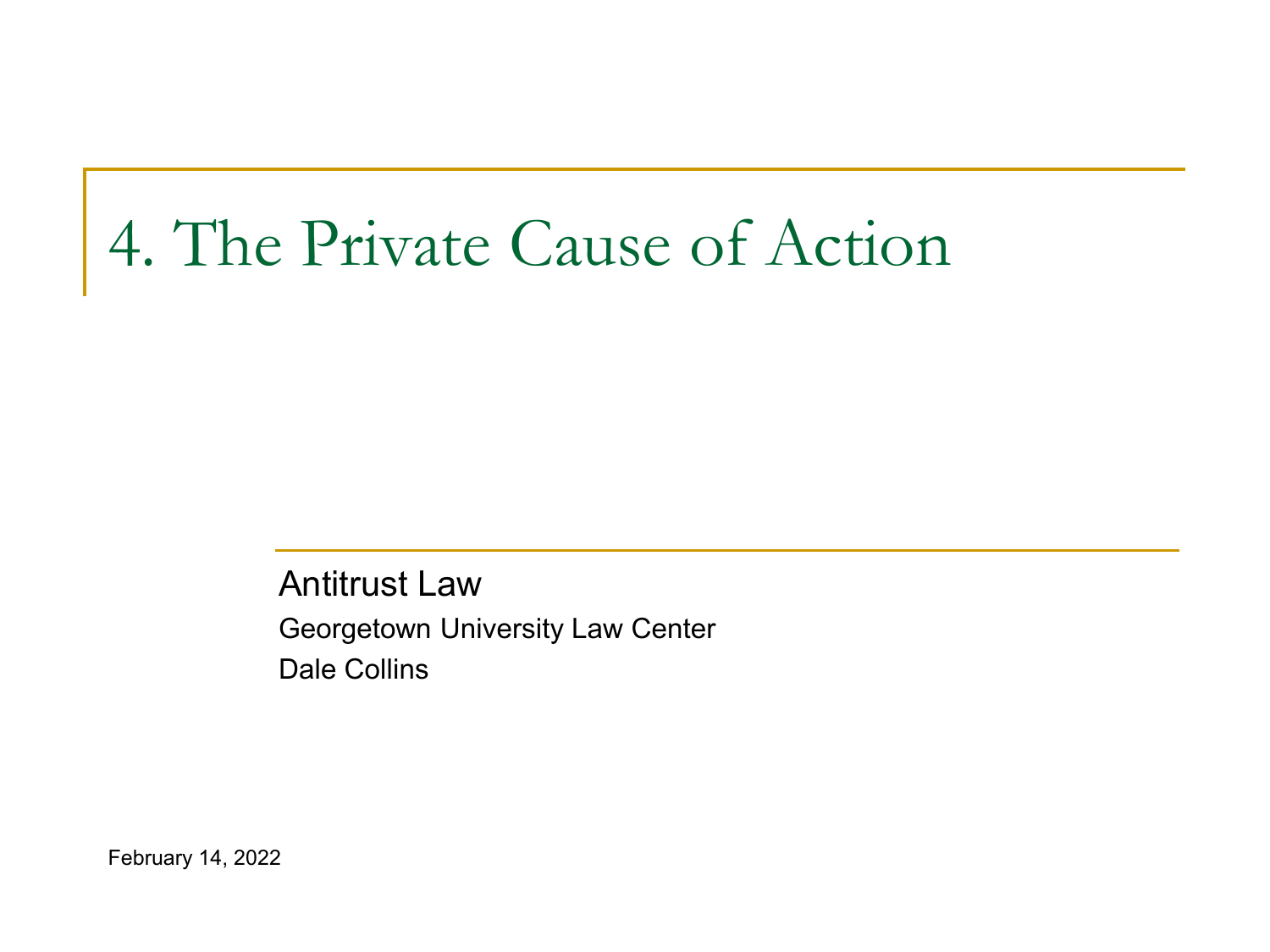# Topics

- Role of private antitrust enforcement
- General requirements for private litigation
	- 1. *Private cause of action* to bring the case
	- 2. *Subject matter jurisdiction* for a court to adjudicate the case
	- 3. *Personal jurisdiction* to bind the parties to the judgment
	- 4. *Venue* as the place to adjudicate the case
- **Initiating a private action: The complaint**
- Statutory standing limitations ("antitrust standing")
- Collateral estoppel effect of prior government actions
- Statute of limitations/fraudulent concealment and other tolling doctrines
- **Proof of damages/right to jury trial**
- **Coconspirator liability relationships/sharing agreements**
- Attorneys' fees and statutory fee-shifting in adjudicated cases
- Consolidation/change of venue/multidistrict litigation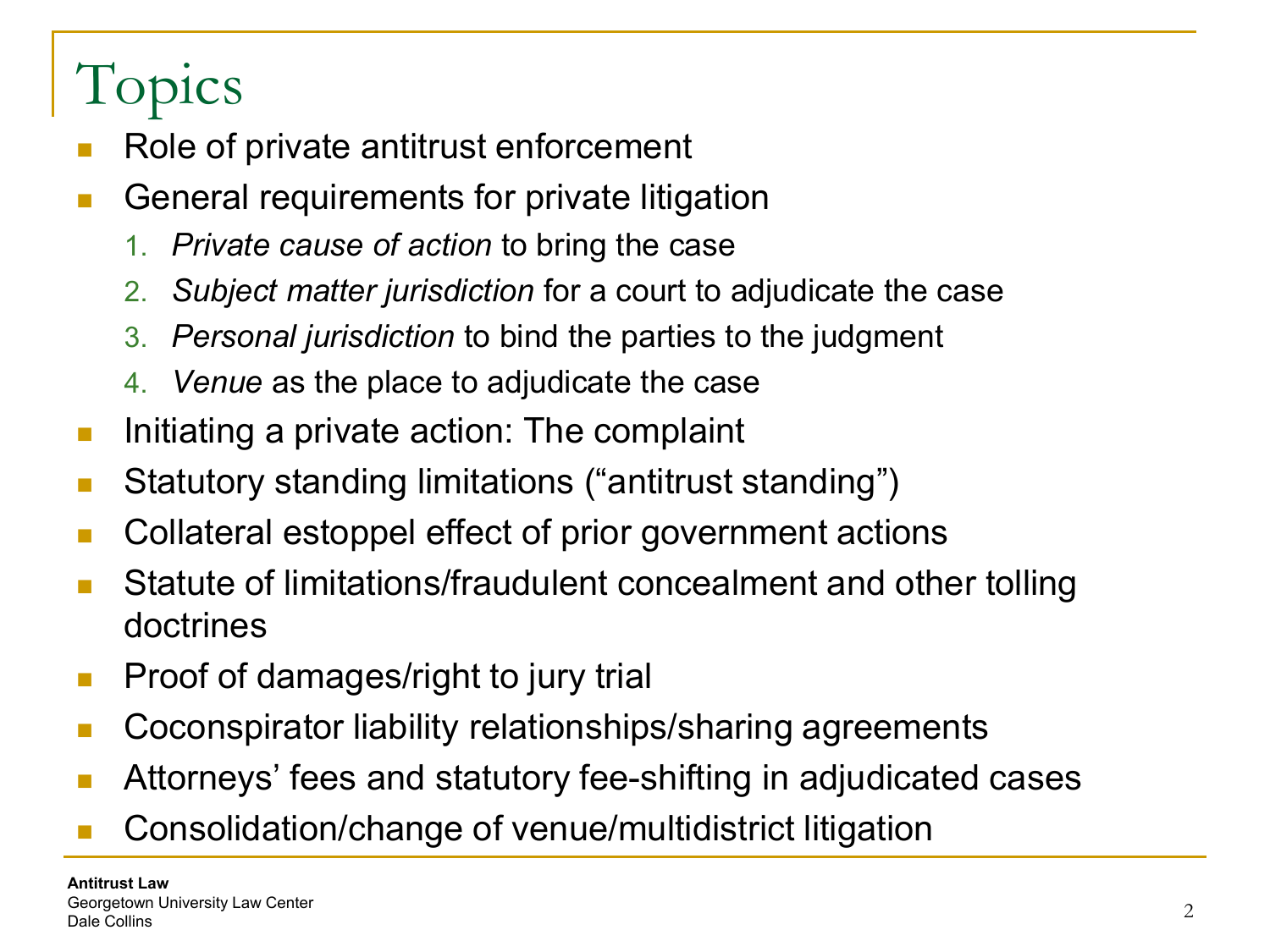#### Role of Private Antitrust Enforcement

- A private cause of action provision was an essential part of the original 1890 Sherman Act
	- 1. Enables injured persons to obtain redress and vindication for their private harms
		- Damages (actually treble damages)
		- **Permanent injunctive relief from actual or threatened harm**
		- **Preliminary injunctive relief to maintain the status quo ad litem**
		- **Durian** Other equitable relief (e.g., declaratory judgments, possibly disgorgement)
	- 2. Advances the public interest by deterring unlawful anticompetitive conduct
		- Congress intended for private parties to act as "private attorneys general"1
- $\blacksquare$  Private plaintiffs have full rights
	- □ Decisions of government enforcement agencies or courts in government cases do *not* limit rights of private plaintiffs
		- A private plaintiff may pursue its action even if the DOJ or FTC brought a case against the same conduct and lost on the merits

<sup>1</sup> Hawaii v. Standard Oil Co., 405 U.S. 251, 262 (1972).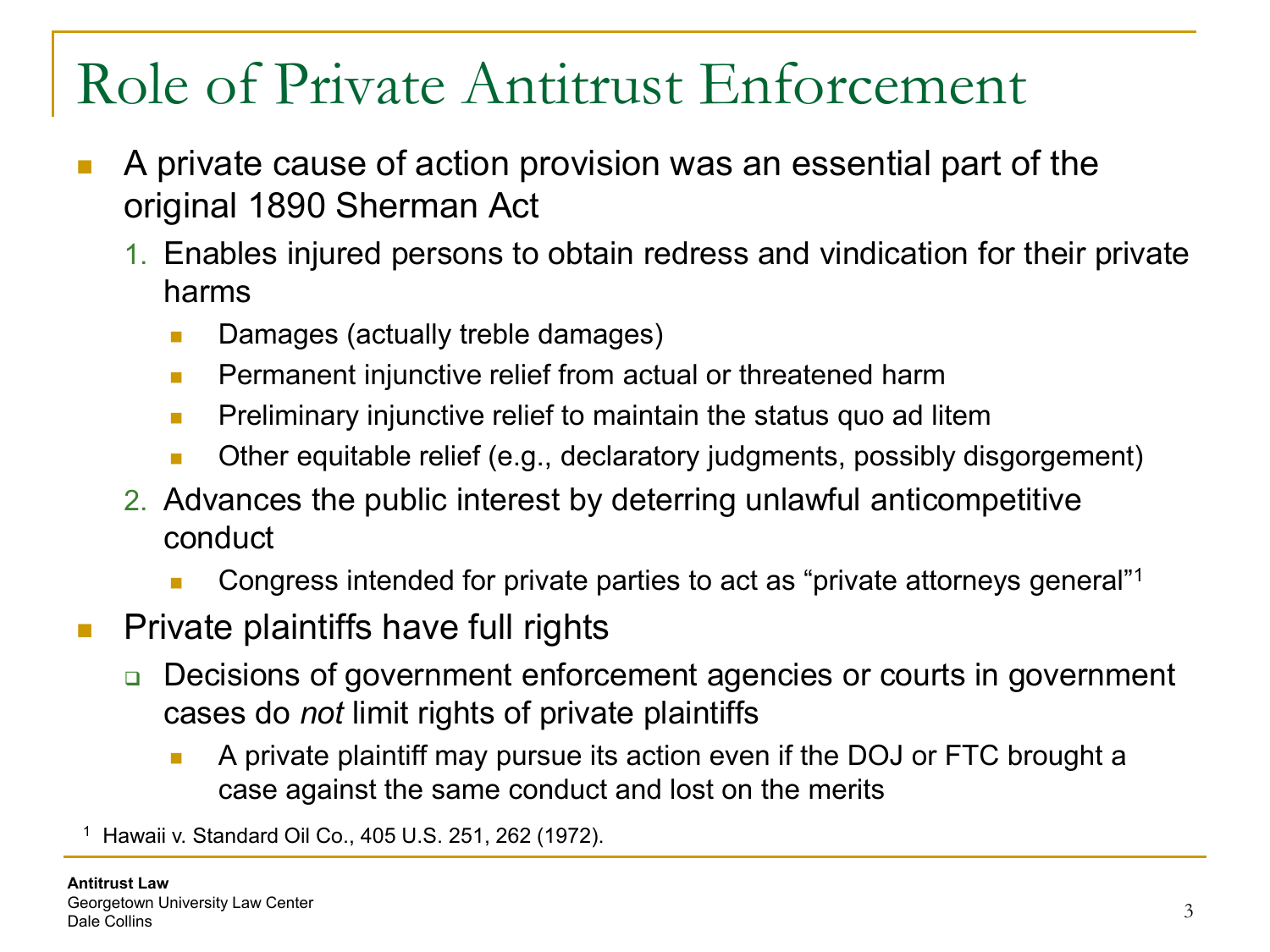# Requirements for a Private Action

- 1. Private cause of action
	- □ The power of the plaintiff to bring the action to court for adjudication
- 2. Subject matter jurisdiction
	- The judicial power to adjudicate the case
- 3. Personal jurisdiction
	- □ The power of the court to bind the parties with a final judgment
- 4. Venue
	- □ The forum where a case may be brought and adjudicated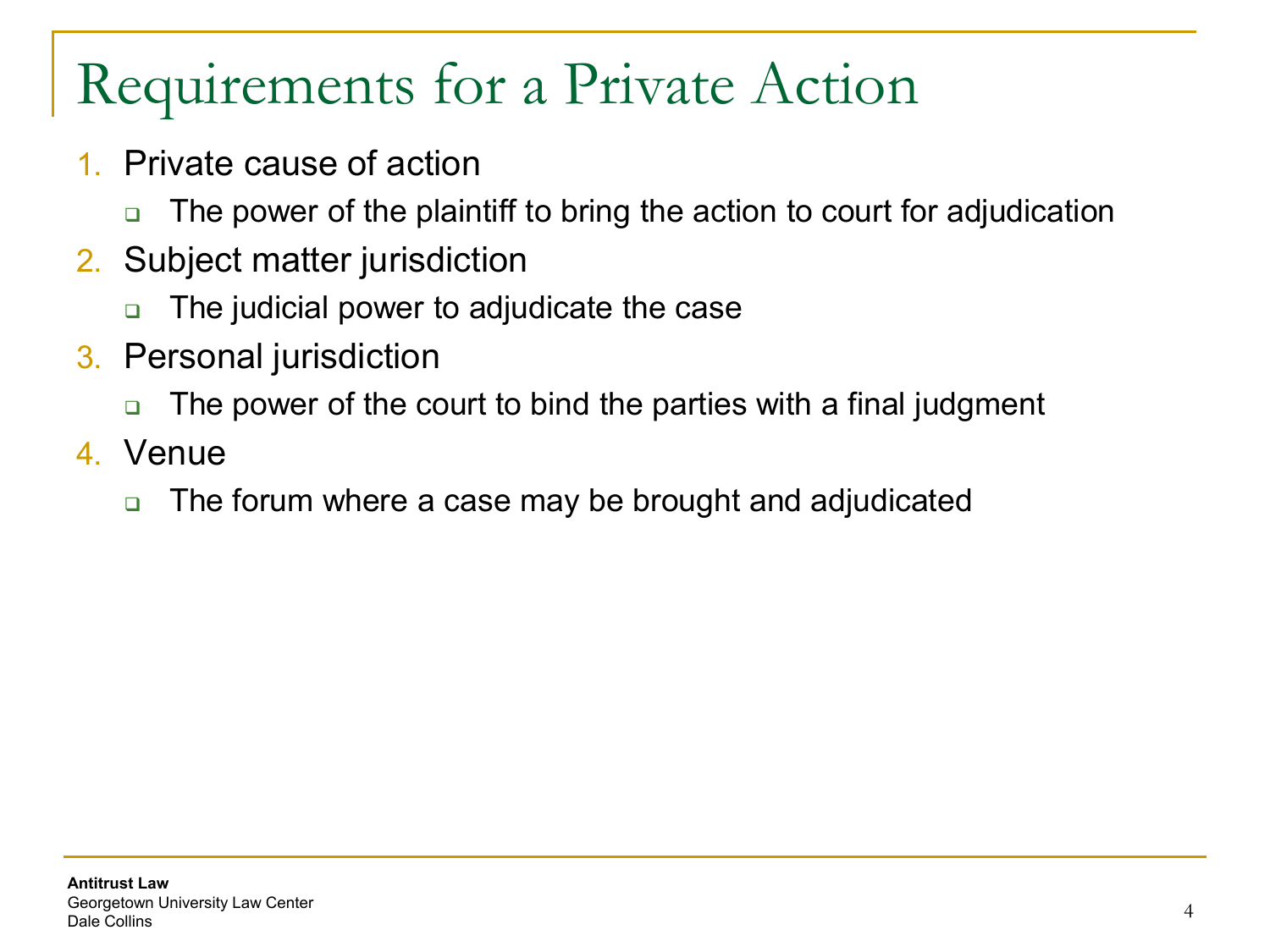#### Causes of Action Generally

- Enables the plaintiff to bring an action to the court for adjudication
	- □ Typically expressly prescribed by statute
	- $\Box$  If not expressly stated, may be implied
	- □ But in the absence of an express or implied cause of action the plaintiff cannot seek redress in the federal courts

|                    | Criminal                              | Damages               | Injunctive relief                         | Comments                                                                                                           |
|--------------------|---------------------------------------|-----------------------|-------------------------------------------|--------------------------------------------------------------------------------------------------------------------|
| <b>DOJ</b>         | Sherman Act § 1<br>Sherman Act $\S$ 2 | Clayton Act $\S$ 4A   | Sherman Act $\S$ 4<br>Clayton Act $\S$ 15 | Has obtained<br>disgorgement in<br>consent decree                                                                  |
| <b>FTC</b>         |                                       |                       | FTC Act $\S$ 5<br>FTC Act $\S$ 13(b)      | Has obtained<br>restitutionary relief*                                                                             |
| Private plaintiffs |                                       | Clayton Act $\S$ 4(a) | Clayton Act $\S$ 16                       | * In AMG Cap. Mgmt.,<br>LLC v. FTC, 141 S. Ct.<br>1341 (2021), the<br>Supreme Court held<br>that the FTC lacks the |
| <b>States</b>      |                                       |                       |                                           | authority to seek                                                                                                  |
| Individually       |                                       | Clayton Act $\S$ 4(a) | Clayton Act $\S$ 16                       | equitable monetary<br>relief such as restitution                                                                   |
| Parens patriae     |                                       | Clayton Act $\S$ 4C   | Clayton Act $\S$ 16                       | or disgorgement                                                                                                    |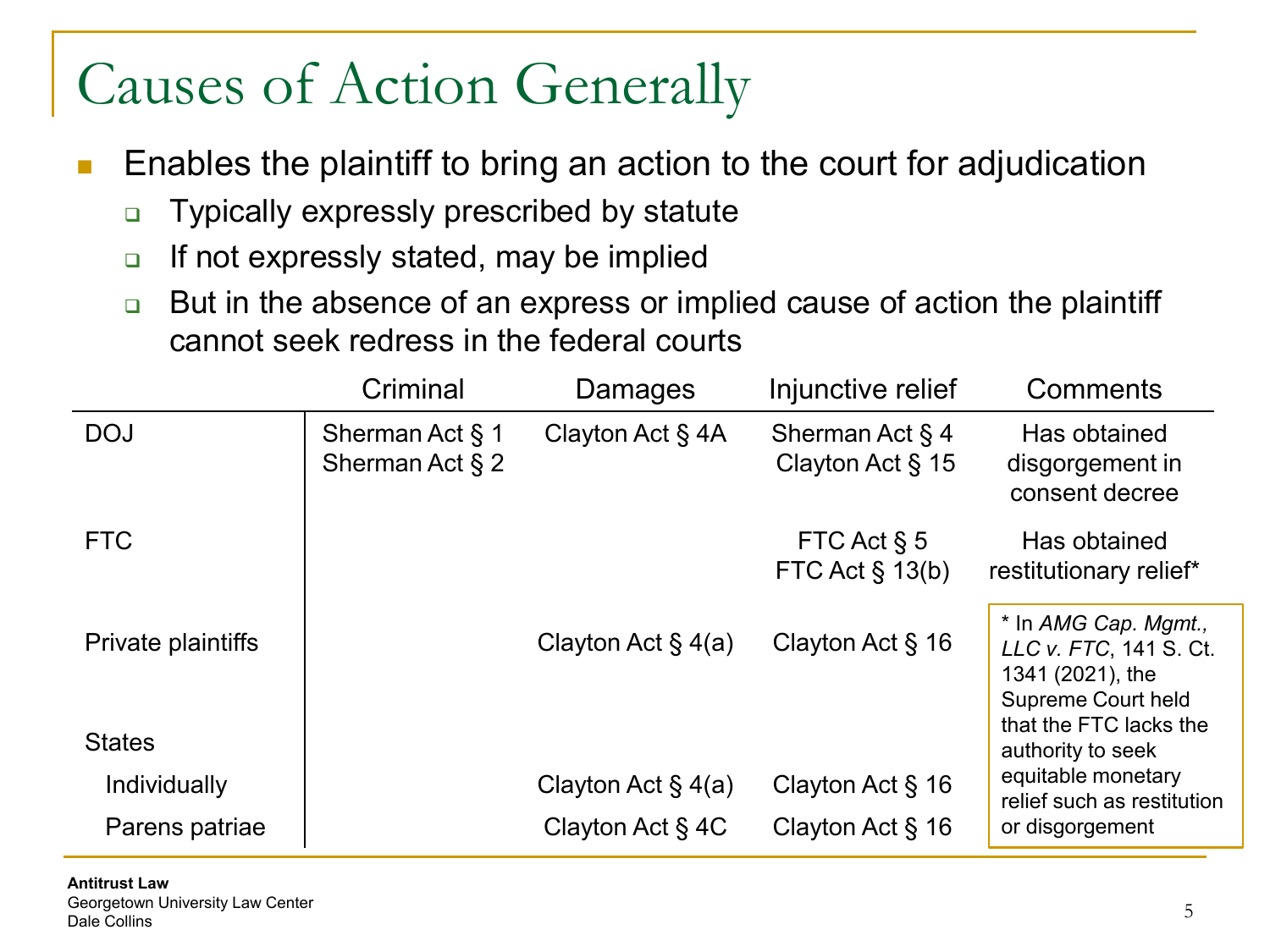#### Clayton Act § 4(a)—Treble damages

[A]ny person who shall be injured in his business or property by reason of anything forbidden in the antitrust laws may sue therefor in any district court of the United States in the district in which the defendant resides or is found or has an agent, without respect to the amount in controversy, and shall recover *threefold the damages by him sustained*, and the cost of suit, including a reasonable attorney's fee.1

- Treble damages is a defining characteristic of U.S. antitrust law
	- Contained in original Sherman Act
- **□** General rules for treble damages
	- Automatically awarded—Not discretionary with the court
	- **Right to jury finding as to liability and actual damages**
	- **Trebling of actual damages not revealed to the jury**
	- **Punitive damage awards not permitted, since damages already enhanced**
	- **Demogle 2016** Only actual damages deductible as a business expense on income taxes

 $1$  15 U.S.C. § 15(a) (emphasis added).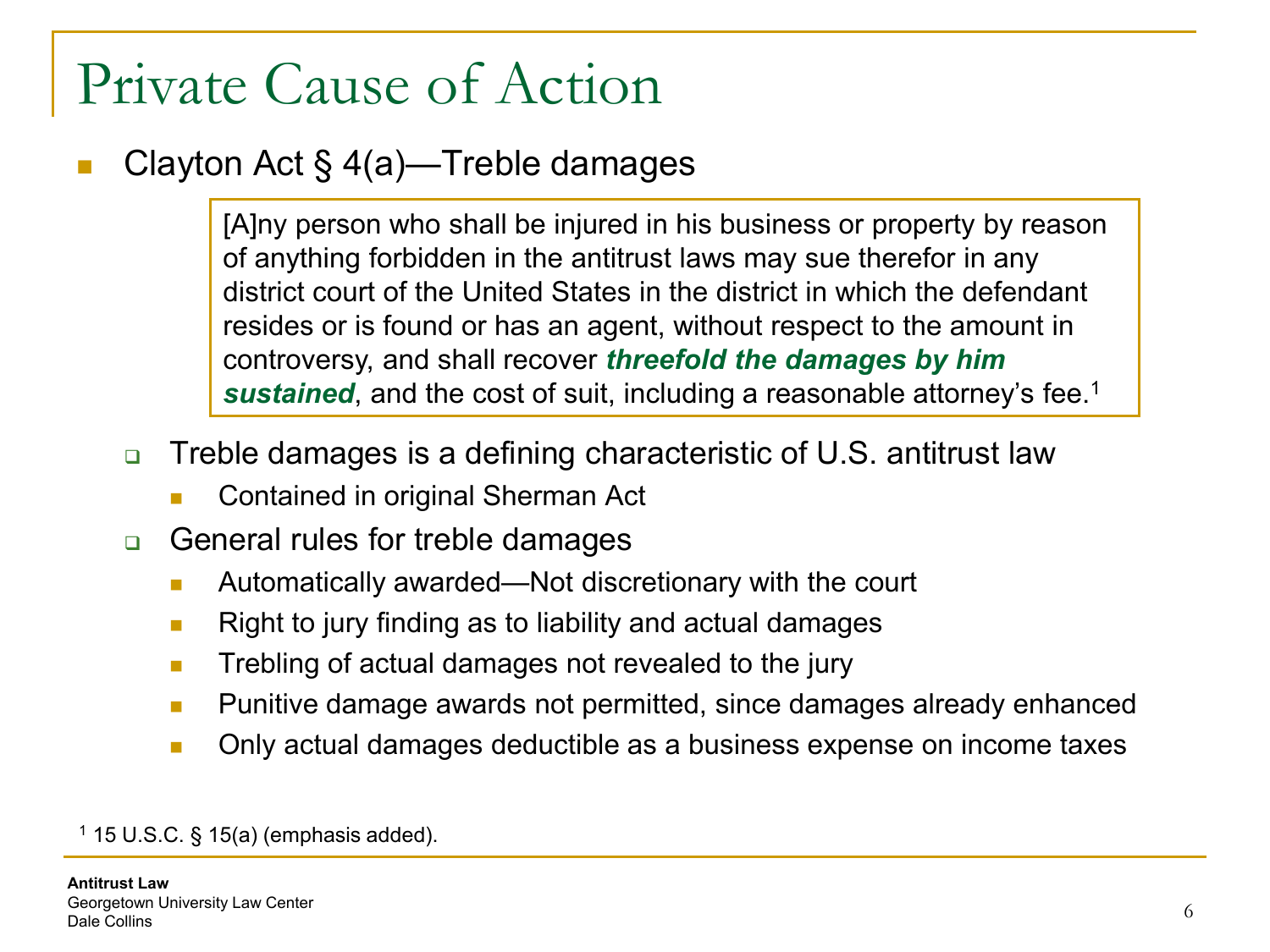- Statutory requirements of a treble damages cause of action
	- 1. A "person"
		- **Examples: Natural persons, corporations, partnerships, states, government** instrumentalities, foreign nations
	- 2. "who is injured" (injury in fact)
		- Purely binary: Did the plaintiff sustain a cognizable antitrust injury?
	- 3. in his "business or property"
		- **A** consumer whose wealth has been diminished by paying an anticompetitive overcharge is injured in her "property"1
	- 4. "by reason of"
		- **Proximate causality**
	- 5. a violation of an "antitrust law"
		- Defined in Clayton Act § 1
		- Includes the Sherman and Clayton Acts but does *not* include the FTC Act<sup>2</sup>
	- 6. Quantifiable compensatory damages (amount of damages)
- <sup>1</sup> Reiter v. Sonotone Corp., 442 U.S. 330 (1979)
- <sup>2</sup> There is no implied private right of action to enforce the FTC Act. FTC v. Klesner, 280 U.S. 19, 25 (1929).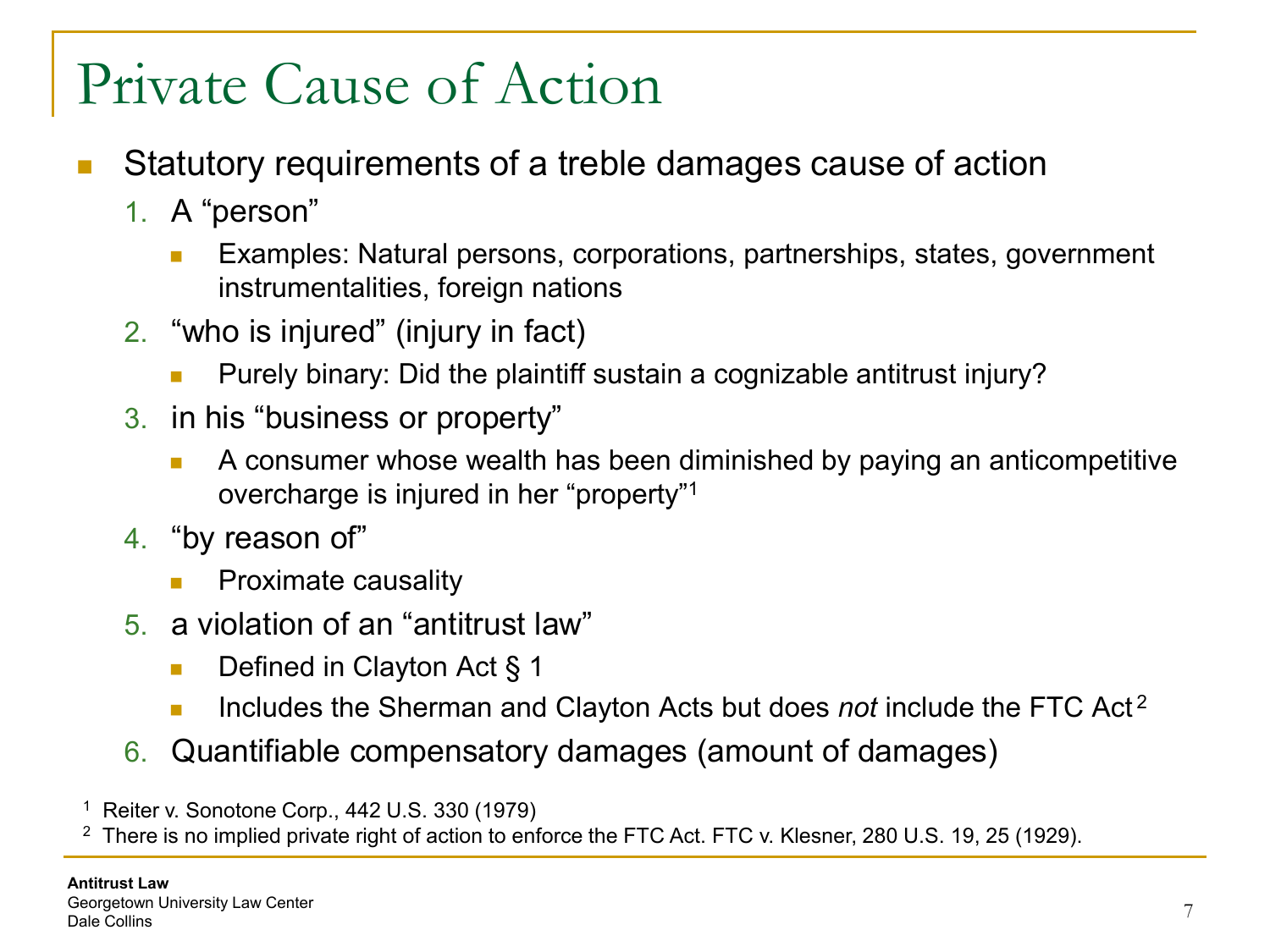#### ■ Clayton Act § 16—Permanent injunctive relief

Any person, firm, corporation, or association shall be entitled to sue for and have injunctive relief, in any court of the United States having jurisdiction over the parties, against threatened loss or damage by a violation of the antitrust laws . . . when and under the same conditions and principles as injunctive relief against threatened conduct that will cause loss or damage is granted by courts of equity, under the rules governing such proceedings.1

#### **Requirements**

- Actual or threatened violation of an "antitrust law"
- **No "business or property" limitation** 
	- Not clear that this makes any practical difference
- **Usual rules of equity apply**<sup>2</sup>
	- 1. Irreparable injury
	- 2. Remedies at law (e.g., monetary damages) are inadequate to compensate injury
	- 3. Balance of hardship between plaintiff and defendant weighs in favor of plaintiff
	- 4. Public interest would not be disserved by a permanent injunction

<sup>1</sup> 15 U.S.C. § 26

<sup>2</sup> *See* eBay v. Mercexchange L.L.C., 547 U.S. 388, 391 (2006) (stating elements of traditional equitable test).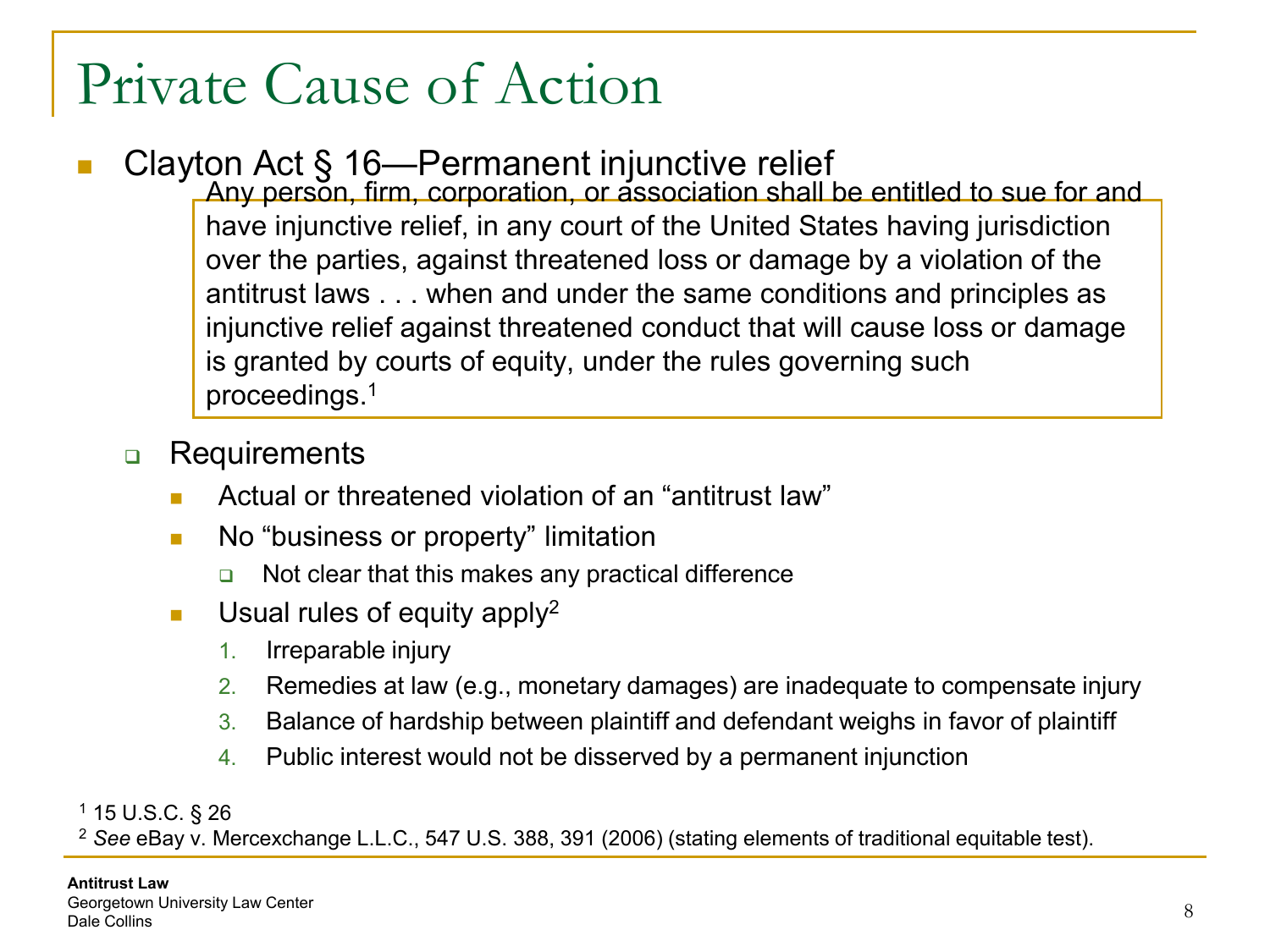- Clayton Act § 16—Permanent injunctive relief (con't)
	- **Types of injunctive relief** 
		- **Preventive:** Prevent future irreparable harm from continuing or threatened violation
		- **Remedial:** Restore competitive conditions to prevent future harm from continuing effects of past violation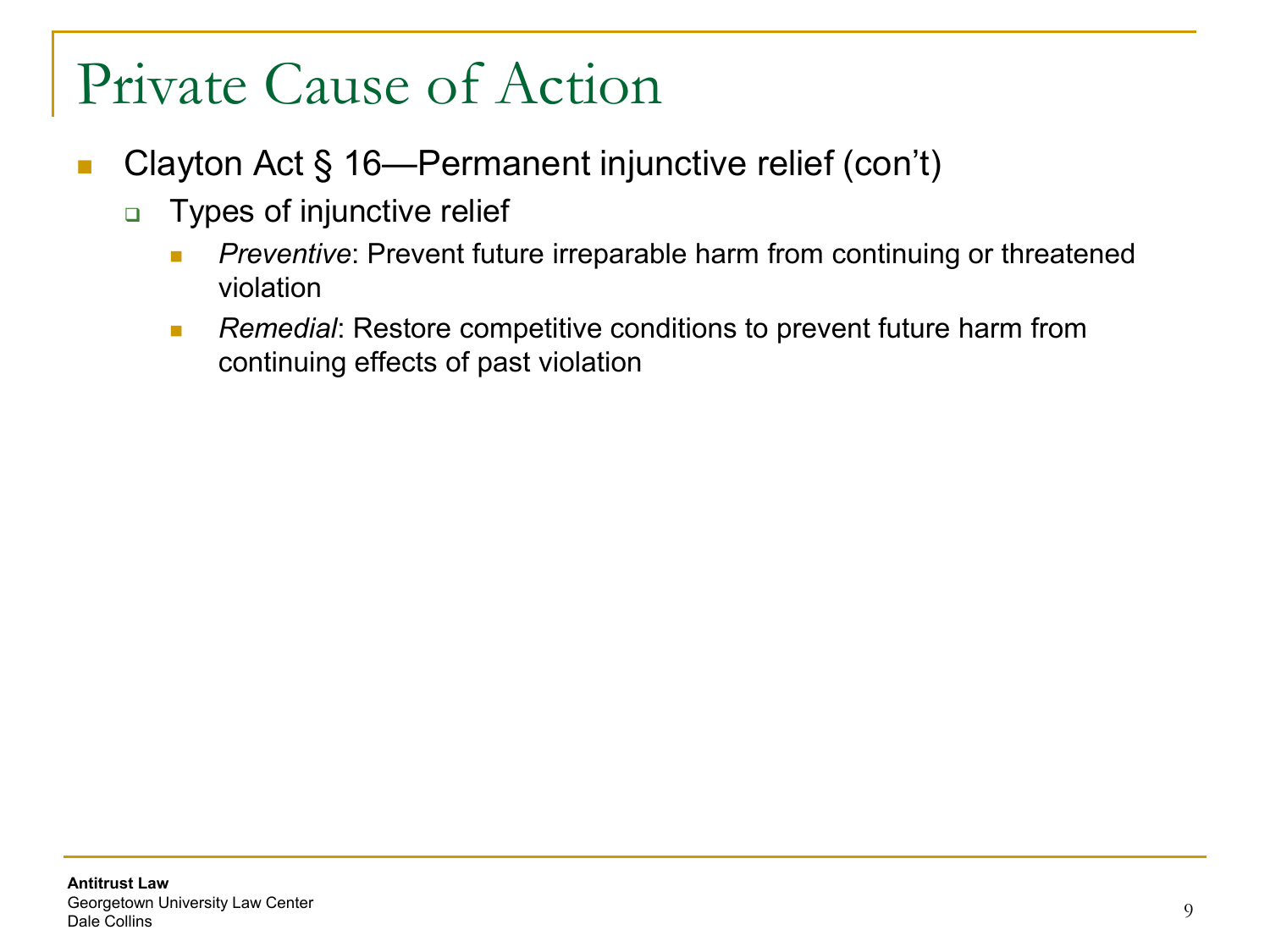- Clayton Act § 16—Preliminary injunctive relief
	- **D** Observations
		- **Usually designed to preserve the status quo ante litem ("before the suit")** pending a determination on the merits<sup>1</sup>
		- **Provisional in nature** 
			- $\Box$  Unlike a permanent injunction, does not conclusively determine any rights
			- Does not conclusively resolve factual disputes

<sup>1</sup> Univ. of Tex. v. Camenisch, 451 U.S. 390, 395 (1981) (The purpose of a preliminary injunction is ... to preserve the relative positions of the parties.").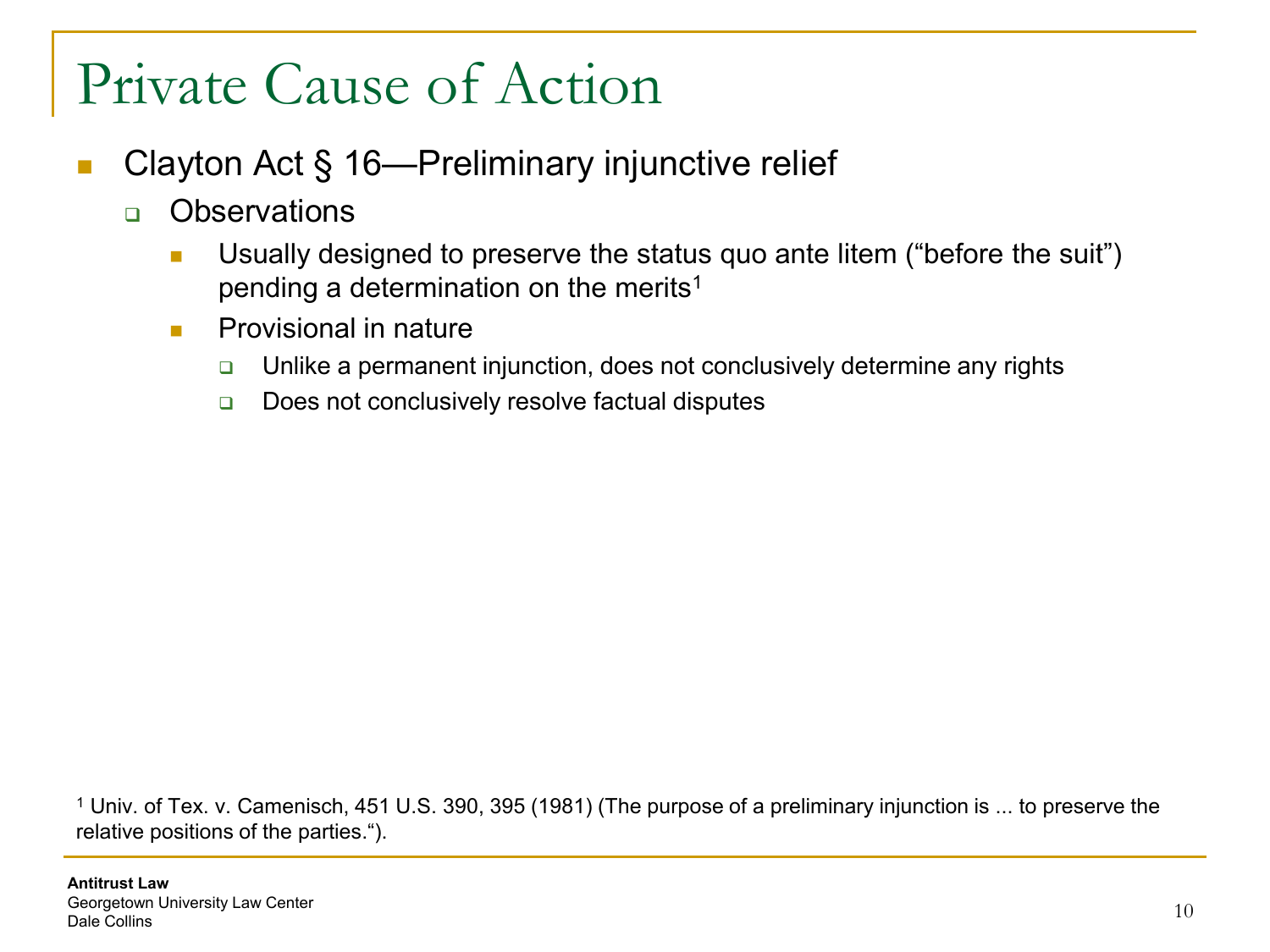#### Clayton Act § 16—Preliminary injunctive relief

**Bupreme Court Winter requirements:** 

A plaintiff seeking a preliminary injunction must establish [1] that he is likely to succeed on the merits, [2] that he is likely to suffer irreparable harm in the absence of preliminary relief, [3] that the balance of equities tips in his favor, and [4] that an injunction is in the public interest.<sup>1</sup>

- $\blacksquare$  Irreparable harm
	- Plaintiffs must demonstrate that irreparable injury is *likely* in the absence of an injunction; a "possibility" is too lenient<sup>2</sup>
- **The "sliding scale"** 
	- □ The Second, Seventh, and Ninth Circuits have adopted a "sliding scale"
		- Under this approach, "serious questions going to the merits" *and* a balance of hardships that tips sharply towards the plaintiff serves as an alternative element to a likelihood of success of the merits, *provided* that the plaintiff also shows that there is a likelihood of irreparable injury and that the injunction is in the public interest.3

<sup>1</sup> Winter v. Natural Resources Defense Council, Inc., 555 U.S. 7, 20 (2008).

<sup>2</sup> *Id*. at 22.

<sup>3</sup> Alliance for the Wild Rockies v. Cottrell, 632 F.3d 1127, 1135 (9th Cir. 2011); Green Haven Prison Preparative Meeting of Religious Soc'y of Friends v. New York State Dep't of Corr. & Cmty. Supervision, 16 F.4th 67, 78 (2d Cir. 2021); Mays v. Dart, 974 F.3d 810, 822 (7th Cir. 2020); *see* Alabama Ass'n of Realtors v. United States Dep't of Health & Hum. Servs., No. 21-5093, 2021 WL 2221646, at \*1 (D.C. Cir. June 2, 2021) (reserving question whether "sliding scale" survived *Winter*).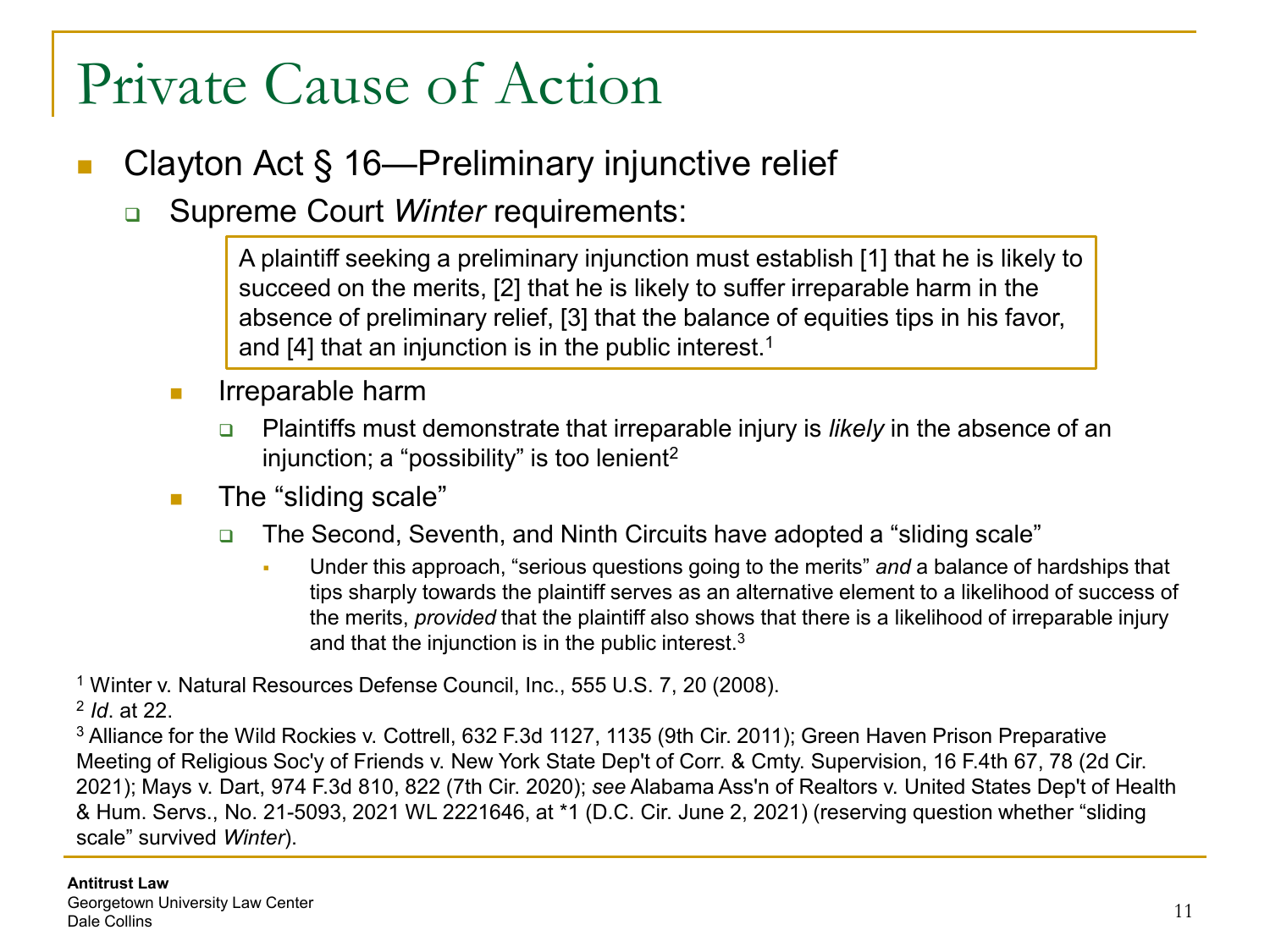- Clayton Act § 16—Preliminary injunctive relief (con't)
	- □ Two types of preliminary injunctions
		- **Prohibitory:** Maintain the status quo pending resolution of the case
		- *Mandatory*: Alter the status quo pending resolution of the case
			- **D** Relatively rare
			- **Because mandatory injunctions disrupt the status quo, a party seeking a mandatory** injunction must meet a heightened legal standard
				- In the Second Circuit, for example, the party must show "a clear or substantial likelihood of success on the merits"1
	- $\Box$  Notice and opportunity to be heard
		- Before a court may enter a preliminary injunction, it must provide notice to the defendant and give the defendant an opportunity to be heard<sup>2</sup>

1 North Am. Soccer League, LLC v. United States Soccer Fed'n, Inc., 883 F.3d 32 (2d Cir. 2018) (affirming denial of a mandatory injunction to require USSF to designate NASL as a Division II league). <sup>2</sup> Fed. R. Civ. P. 65(c)(1).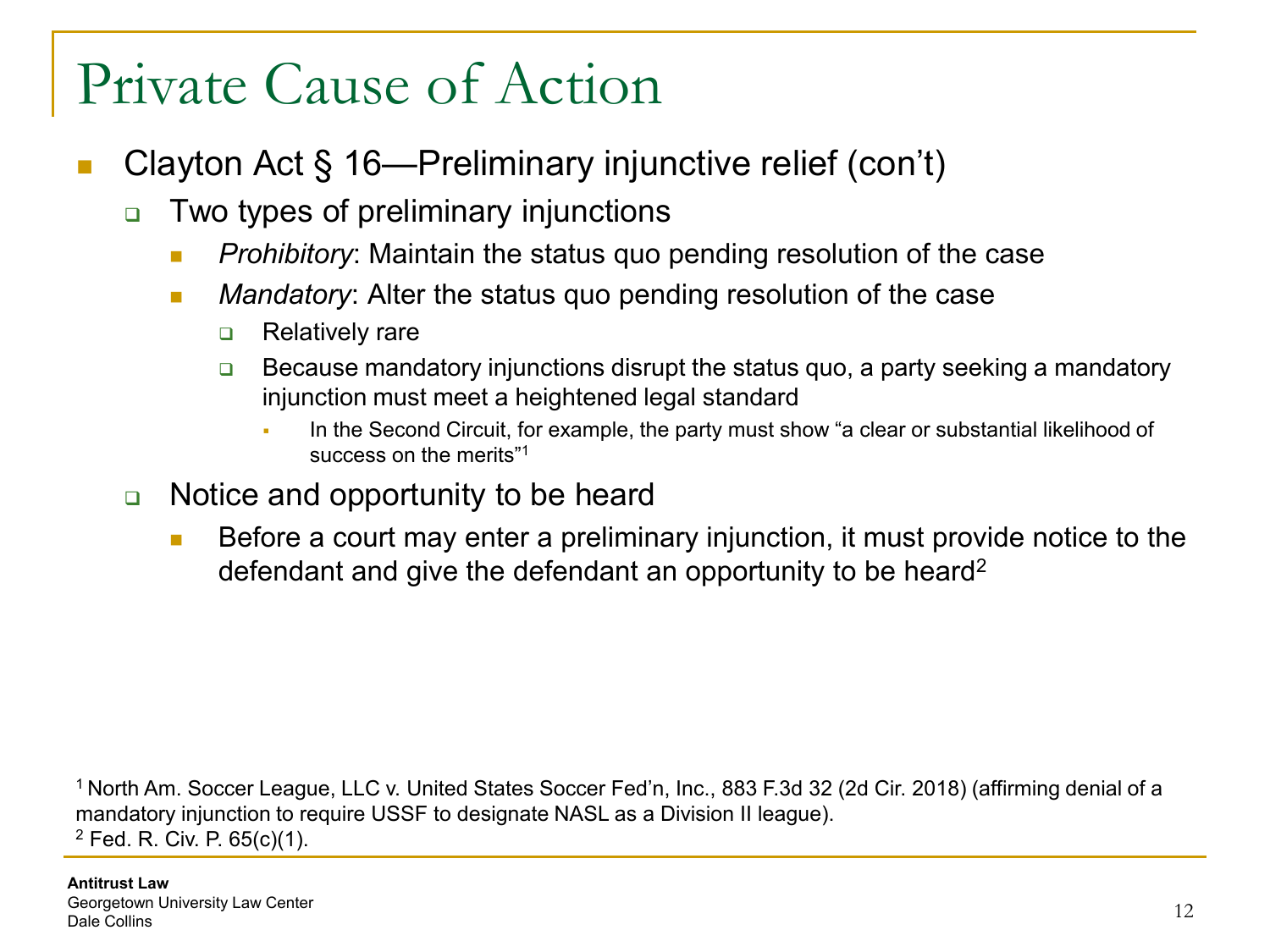- Clayton Act § 16—Preliminary injunctive relief (con't)
	- Injunction bond
		- Section 16 authorizes a court to enter a preliminary injunction if, among other things, the plaintiff executes a "proper bond against damages for an injunction improvidently granted"1
		- **More generally, Rule 65(c) of the Federal Rules of Civil Procedure provides:**

The court may issue a preliminary injunction or a temporary restraining order only if the movant gives security in an amount that the court considers proper to pay the costs and damages sustained by any party found to have been wrongfully enjoined or restrained. The United States, its officers, and its agencies are not required to give security.2

- □ Despite the apparently mandatory language, there is a minority of circuits have held the whether an injunction bond will be required is in the discretion of the court
- **The purpose of the bond is to protect the defendant against damages if the** plaintiffs ultimately does not prevail on the merits
	- In this sense, "improvidently granted" does not mean improperly granted
- **The DOJ and FTC do not have to post injunction bonds under the statutes that** give them the right of action (Clayton Act § 15 and FTC Act § 13(b), respectively)

1 15 U.S.C. § 26. 2 Fed. R. Civ. P. 65(c).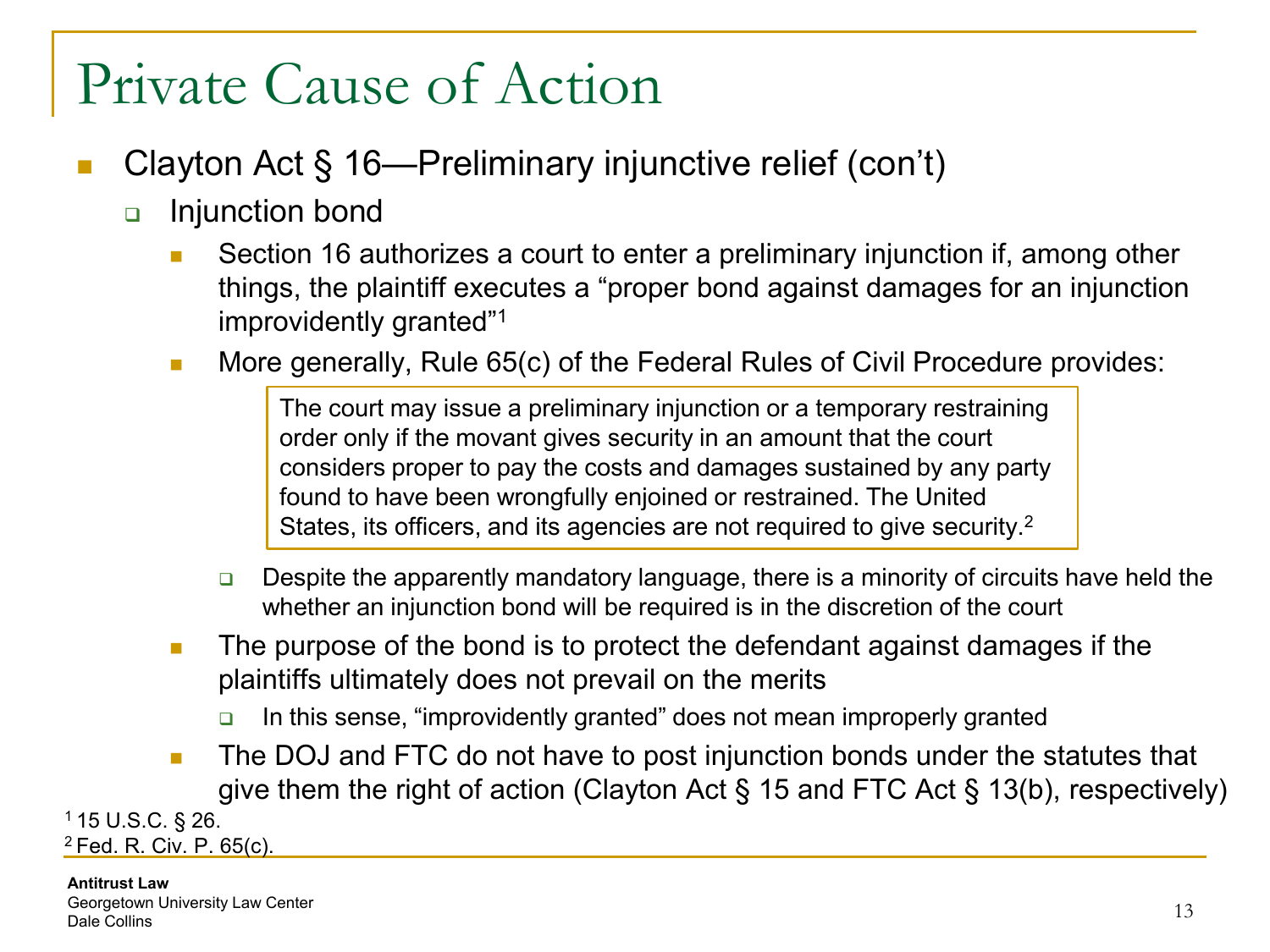- Clayton Act § 16—Preliminary injunctive relief (con't)
	- Appeal
		- Grant or denial immediately appealable under 28 U.S.C. § 1292(a)
		- Standard of review
			- **Legal rulings: De novo**
			- □ Ultimate decision to grant or deny injunction: Abuse of discretion

1 15 U.S.C. § 26. 2 Fed. R. Civ. P. 65(c).

**Antitrust Law** Georgetown University Law Center Dale Collins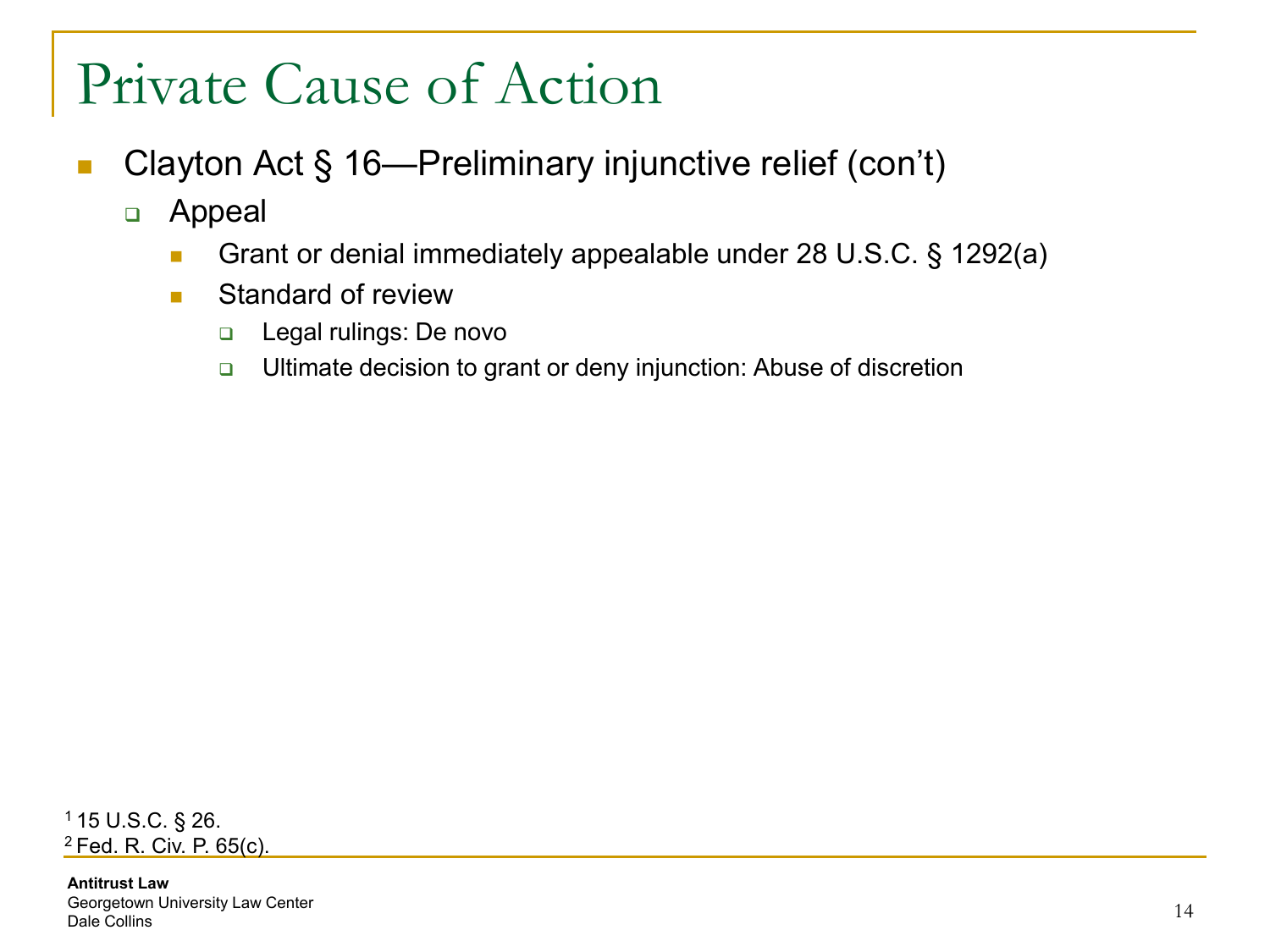- Subject matter jurisdiction: The power to adjudicate the case
	- Think about in three nested parts:
		- 1. The constitutional authority for the federal government to regulate through statute
		- 2. The constitutional authority for the federal courts to adjudicate generally cases arising under the federal statute
		- 3. The constitutional authority of a court to adjudicate the particular case before it
	- **□** Subject matter jurisdiction cannot be conferred on a court by agreement of the litigating parties<sup>1</sup>
		- Compare to personal jurisdiction, which can be conferred on the court by consent

<sup>1</sup> Bender v. Williamsport Area School Dist., 475 U.S. 534, 541 (1986).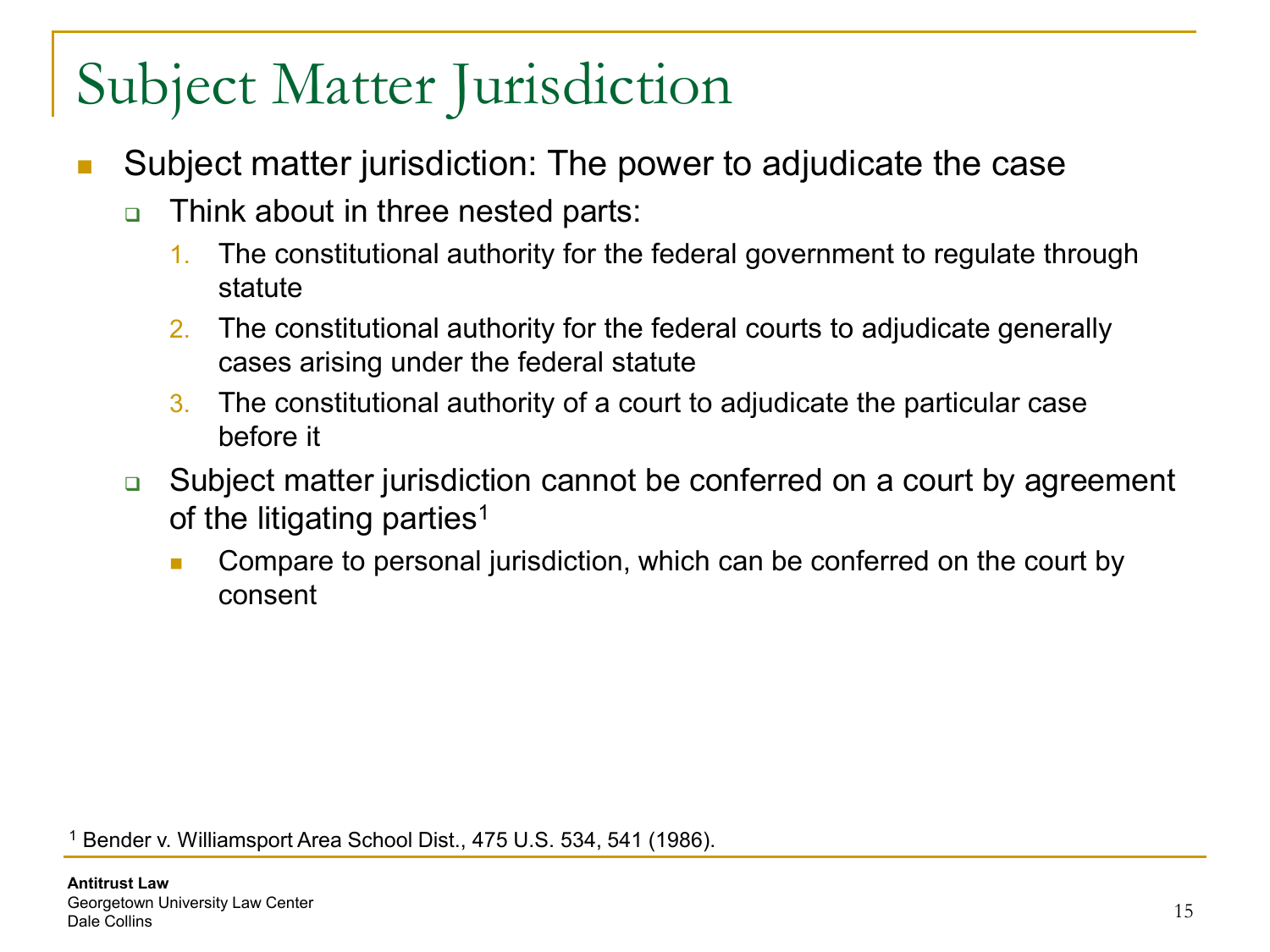- 1. The constitutional authority for the federal government to regulate through statute
	- □ Federal government is a limited government of enumerated powers
	- There must be a source of federal power in the Constitution for the federal government to enact regulatory legislation
	- Commerce Clause:

The Congress shall have Power To . . . regulate Commerce with foreign Nations, and among the several States, and with the Indian Tribes.<sup>1</sup>

- **Gives Congress the power to pass laws regulating interstate and foreign** commerce
- **The Sherman Act and the other antitrust laws was passed under this authority**
- The Commerce Clause acts as both the source—and as a limitation on the scope—of federal power to regulate anticompetitive conduct

<sup>1</sup> U.S. Const. art. I, § 8, cl. 3.

**Antitrust Law** Georgetown University Law Center Dale Collins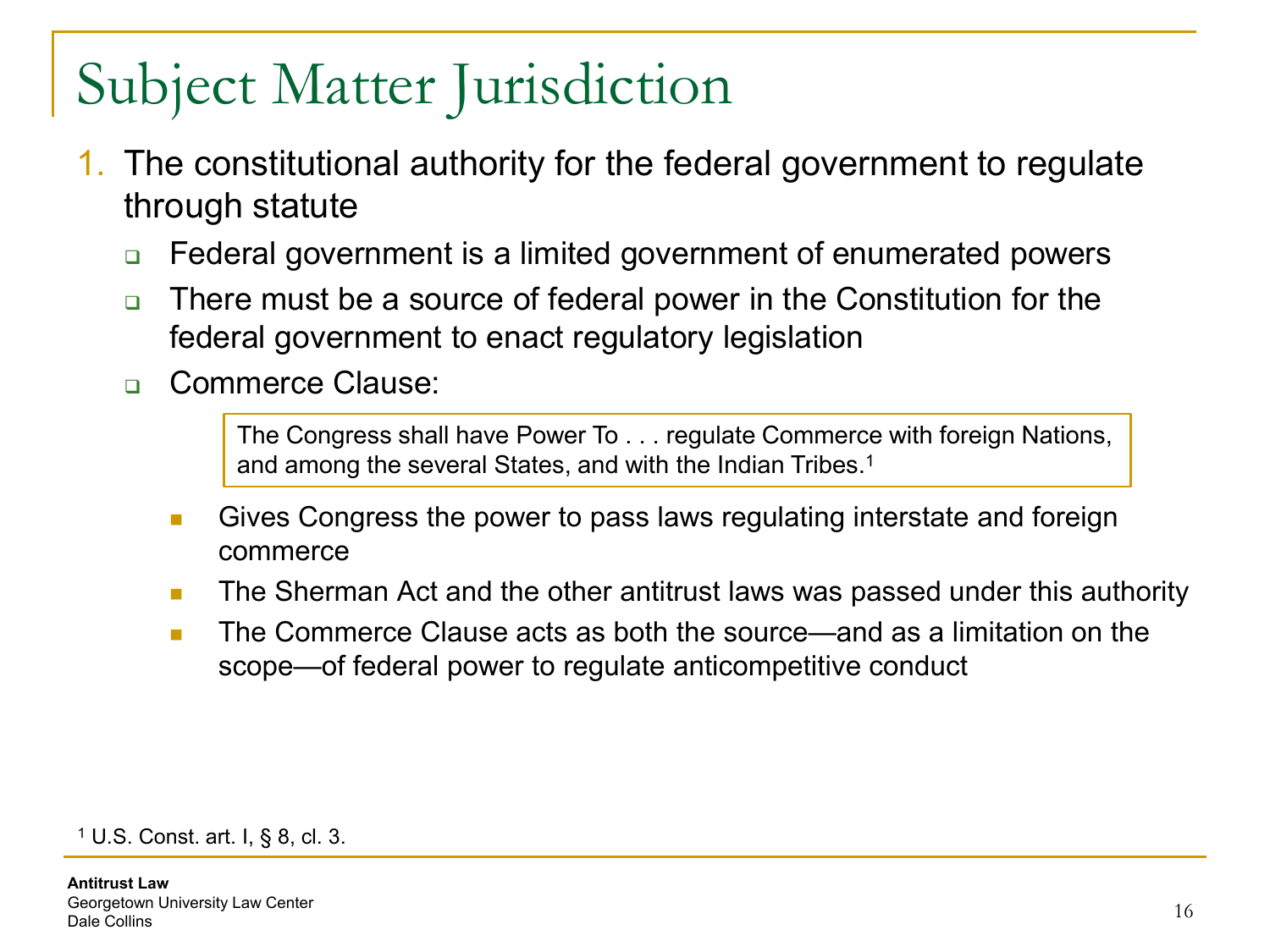- 2. The constitutional authority for the federal courts to adjudicate generally cases arising under the federal statute
	- Two relevant constitutional provisions
		- Article III of the U.S. Constitution:

The *judicial power* of the United States, shall be vested in one Supreme Court, and in such inferior courts as the Congress may from time to time ordain and establish.<sup>1</sup>

- **Article I also states that Congress shall have the power "To constitute**" Tribunals inferior to the supreme Court."
- **These clauses permit Congress to create lower federal courts and distribute** original and appellate jurisdiction among them.3
- **u** Implications
	- Inferior courts—district courts and courts of appeal—only have jurisdiction when Congress specifically gives them jurisdiction
	- Congress can create a federal offense—and then take away the jurisdiction of the lower courts to enforce the law
- $1$  U.S. Const. art. III, § 1.
- <sup>2</sup> U.S. Const. art. I, § 8, cl. 9.

<sup>3</sup> *See* Kline v. Burke Constr. Co., 260 U.S. 226, 233-34 (1922) As a technical matter, the Necessary and Proper Clause provides a third leg of the federal power to distribute jurisdiction among the lower courts. *See* U.S. Const. art. I, § 8, cl. 18.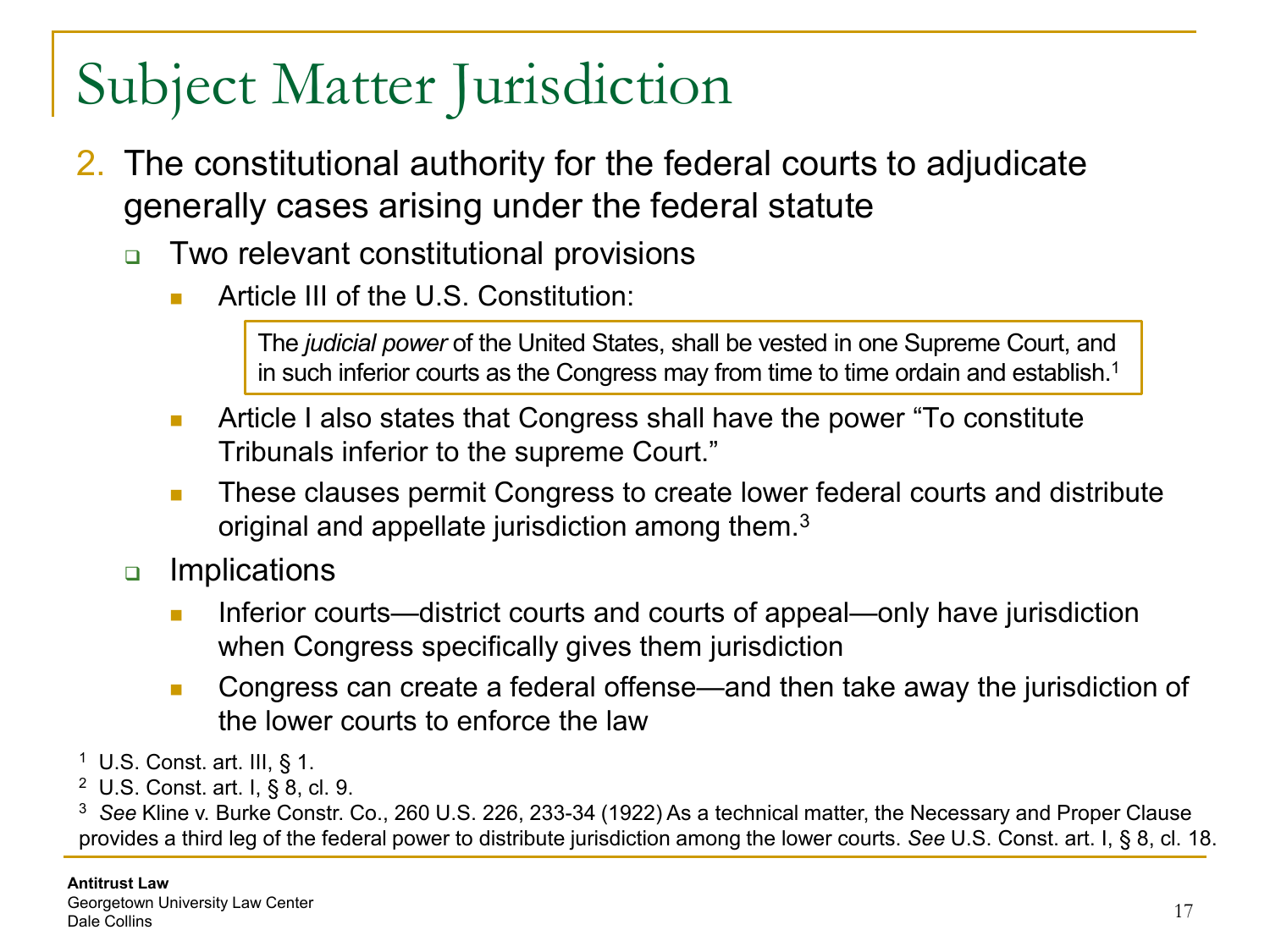- 2. The constitutional authority for the federal courts to adjudicate generally cases arising under the federal statute (con't)
	- Four statutes give federal district courts original jurisdiction to adjudicate claims arising under the federal antitrust laws
		- a. 28 U.S.C. § 1331: General federal question jurisdiction
			- Gives federal courts subject matter jurisdiction over all civil actions "arising under" the laws of the United States
		- b. 28 U.S.C. § 1337: Special federal antitrust jurisdiction
			- □ Gives district courts "original jurisdiction of any civil action or proceeding arising under any Act of Congress regulating commerce or protecting trade and commerce against restraints and monopolies"
			- **Provides jurisdiction to federal district courts to adjudicate Sherman, Clayton, and** FTC Act cases
			- Interpreted to provide *exclusive jurisdiction*, so that state courts cannot adjudicate claims under the federal antitrust laws
			- **□** But not preemptive: States may enact and state courts may enact and enforce state antitrust statutes with language either identical to the federal statutes or of their own design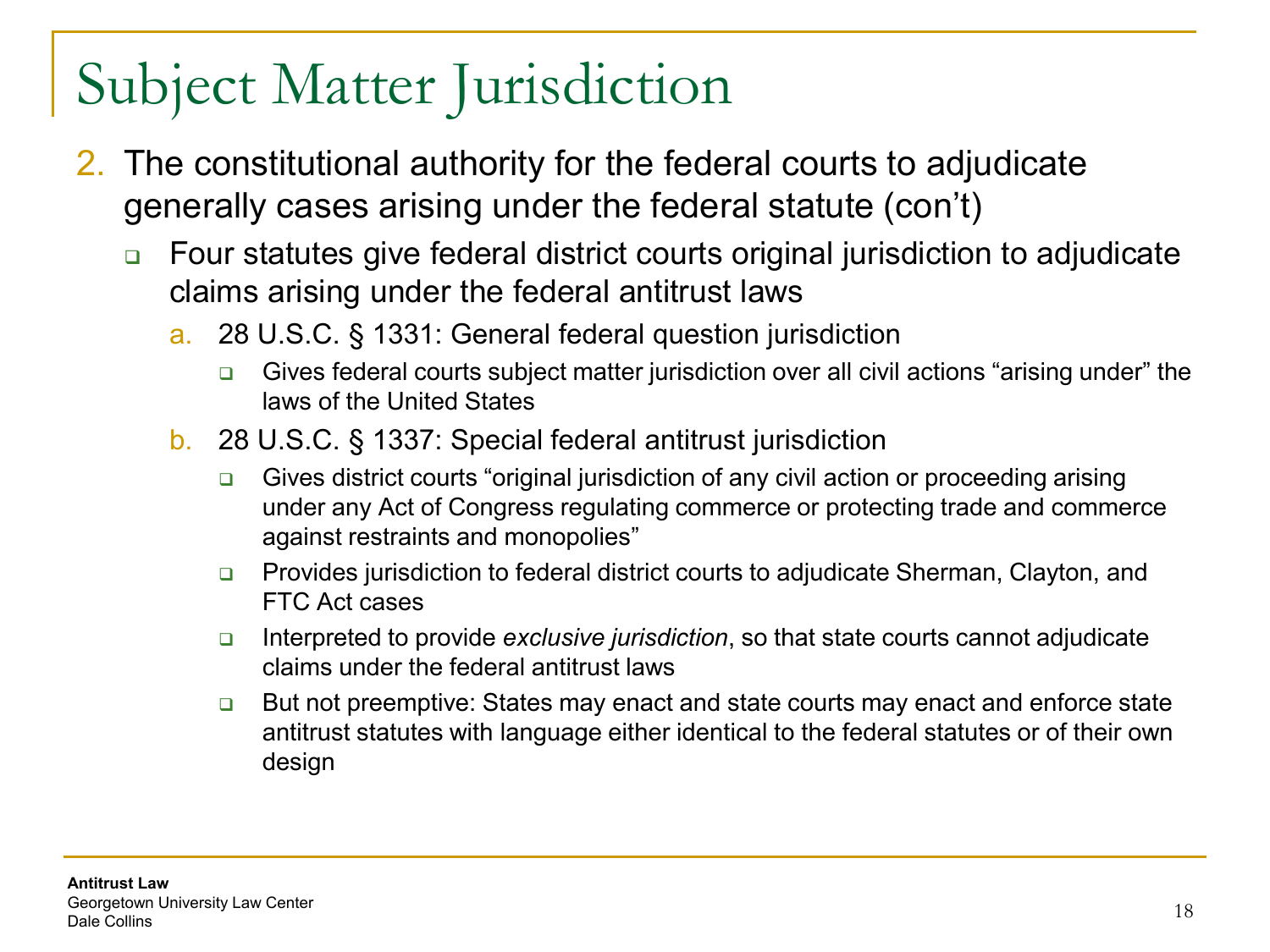- 2. The constitutional authority for the federal courts to adjudicate generally cases arising under the federal statute (con't)
	- Four statutes give federal district courts original jurisdiction to adjudicate claims arising under the federal antitrust laws (con't)
		- c. Clayton Act § 4, 15 U.S.C. § 15:

[A]ny person who shall be injured in his business or property by reason of anything forbidden in the antitrust laws may sue therefor *in any district court of the United States* in the district in which the defendant resides or is found or has an agent, without respect to the amount in controversy, and shall recover threefold the damages by him sustained, and the cost of suit, including a reasonable attorney's fee.

4. Clayton Act § 16, 15 U.S.C. § 26:

Any person, firm, corporation, or association shall be entitled to sue for and have injunctive relief, *in any court of the United States having jurisdiction over the parties*, against threatened loss or damage by a violation of the antitrust laws . . . when and under the same conditions and principles as injunctive relief against threatened conduct that will cause loss or damage is granted by courts of equity, under the rules governing such proceedings . . . .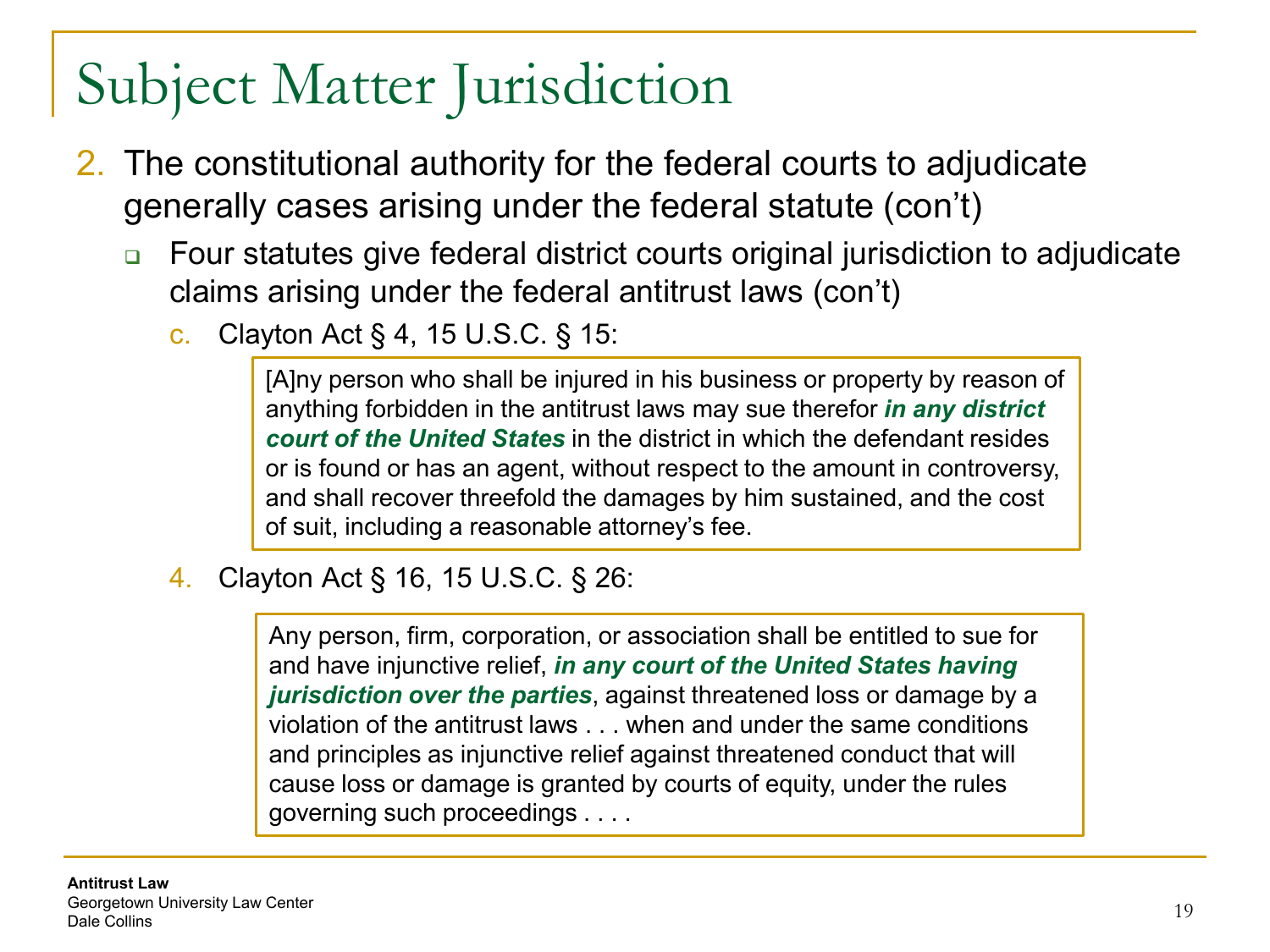- 2. The constitutional authority for the federal courts to adjudicate generally cases arising under the federal statute (con't)
	- *Supplemental jurisdiction* over state law claims: 28 U.S.C. § 1367
		- Not applicable to federal antitrust laws, but gives federal jurisdiction over state law claims that "form part of the same case or controversy" within the original jurisdiction of the court:

Except as provided in subsections (b) and (c) or as expressly provided otherwise by Federal statute, in any civil action of which the district courts have original jurisdiction, the district courts shall have supplemental jurisdiction over all other claims that are so related to claims in the action within such original jurisdiction that they form part of the same case or controversy under Article III of the United States Constitution. Such supplemental jurisdiction shall include claims that involve the joinder or intervention of additional parties.1

- Supplemental jurisdiction under Section 1367 gives federal district courts subject matter jurisdiction over related state indirect purchaser claims when the court has original jurisdiction (here, federal question jurisdiction) over direct purchaser claims
	- NB: The state law claims must be part of the *same* civil action in which the court has original jurisdiction over other claims

<sup>1</sup> 28 U.S.C. § 1367(a).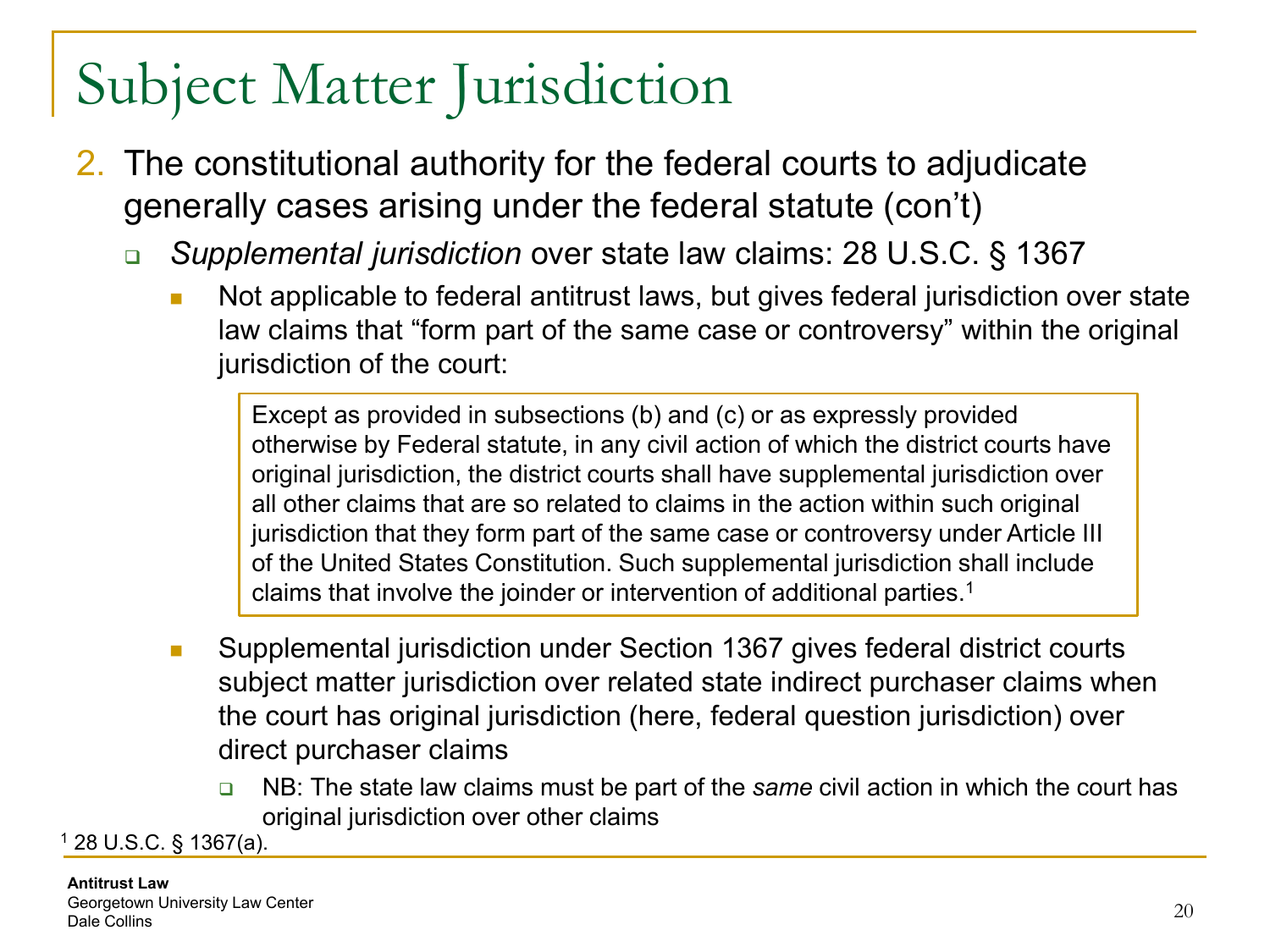- 2. The constitutional authority for the federal courts to adjudicate generally cases arising under the federal statute (con't)
	- *Supplemental jurisdiction* over state law claims: 28 U.S.C. § 1367 (con't)
		- **The district court may decline to exercise supplemental jurisdiction where:** 
			- a. the claim raises a novel or complex issue of state law,
			- b. the claim substantially predominates over the claim or claims over which the district court has original jurisdiction,
			- c. the district court has dismissed all claims over which it has original jurisdiction, *or*
			- d. in exceptional circumstances, there are other compelling reasons for declining jurisdiction<sup>1</sup>

<sup>1</sup> 28 U.S.C. § 1367(c).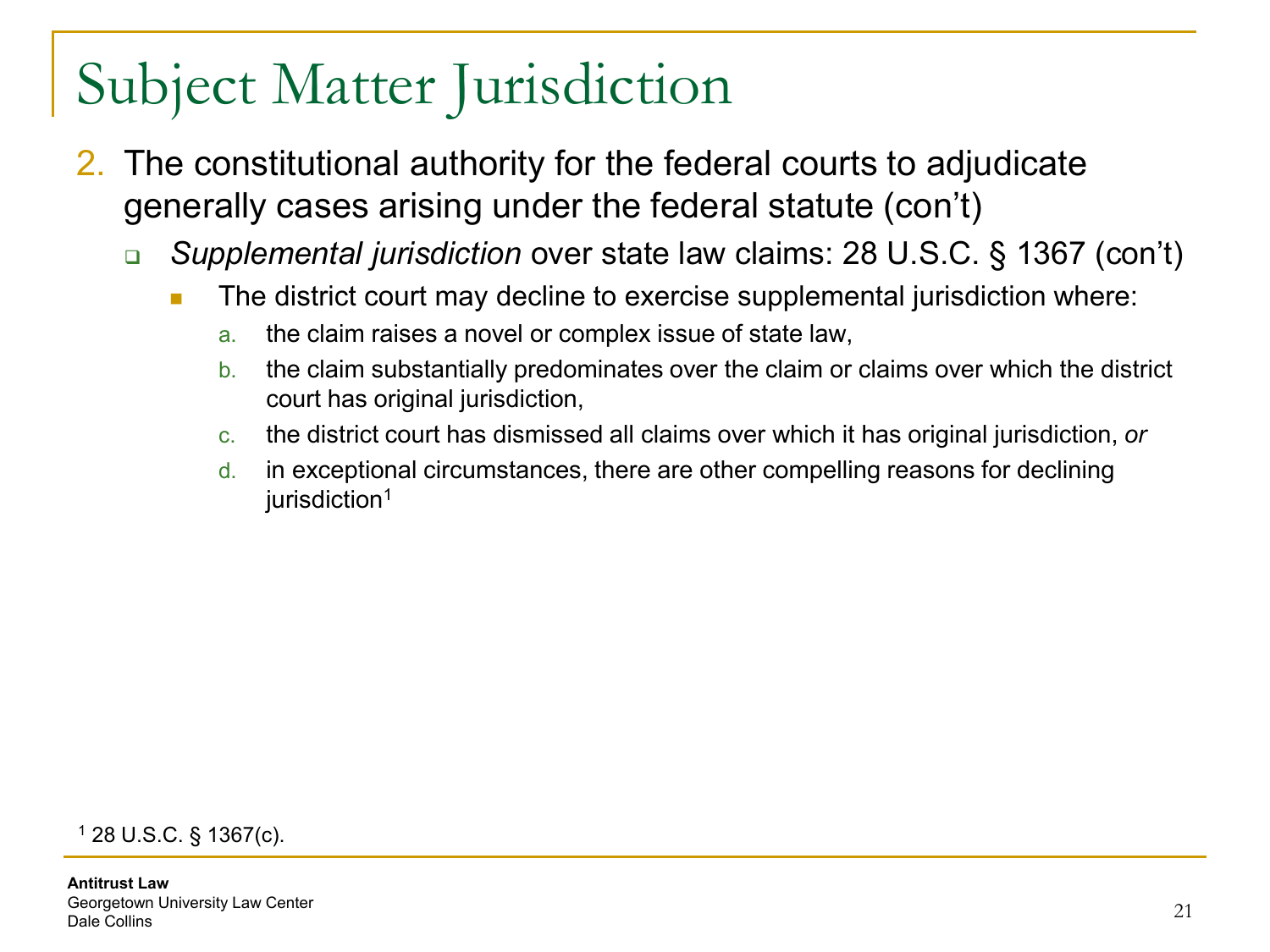- 2. The constitutional authority for the federal courts to adjudicate generally cases arising under the federal statute (con't)
	- *Supplemental jurisdiction* over state law claims: 28 U.S.C. § 1367 (con't)
		- **n** Observations
			- **□** Supplemental jurisdiction can exist only when the court has original jurisdiction over other claims in the same complaint
				- The court does not have supplemental jurisdiction over state claims in a separate complaint arising out of the same facts (say, a state law-only complaint that has been consolidated for pretrial purposes with other federal complaints challenging the same conspiracy). The court could proceed with the state law complaint only if it had diversity jurisdiction.1
			- □ Once a federal district court has supplemental jurisdiction over a state law claim related to a federal claim, the court's subject matter jurisdiction over the state law claim does not *automatically* terminate if the federal claim is dismissed
			- $\Box$  As a matter of practice, however, if the district court dismisses all of the federal antitrust claims before it, it is very likely to decline to exercise supplemental jurisdiction over the state antitrust claims

<sup>1</sup> Cf. *In re* Lipitor Antitrust Litig,, 722 F. App'x 132, 135-36 (3d Cir. 2018) (assessing diversity jurisdiction over state law complaint that had been removed from state court and transferred by the MDL Panel to the district court handling the related federal law complaints).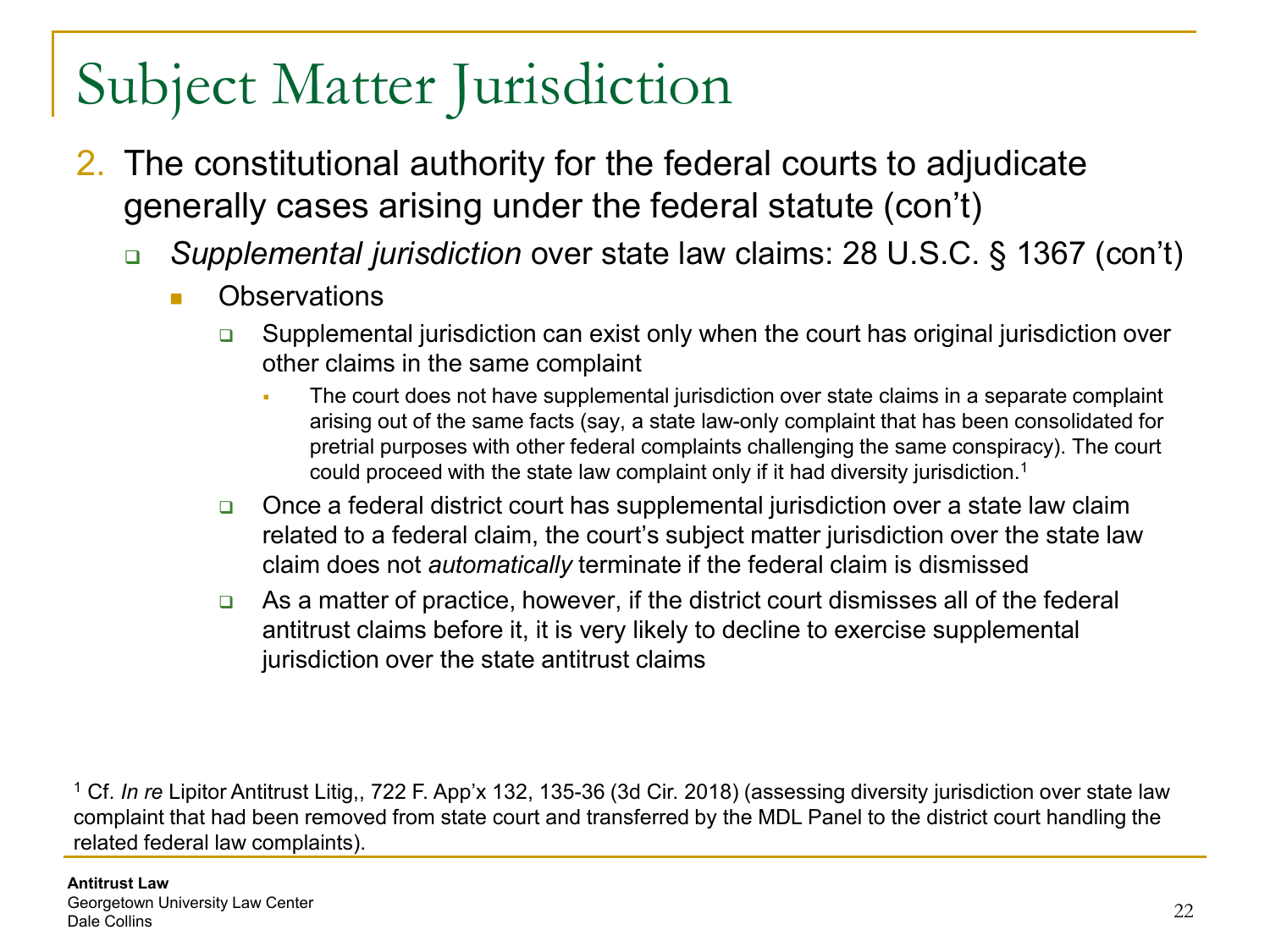- 3. The constitutional authority of a court to adjudicate the particular case before it
	- Article III, Section 2 of the U.S. Constitution provides in part:

The judicial Power shall extend to all *Cases*, in Law and Equity, arising under this Constitution, the Laws of the United States, and Treaties made . . . [and to various] *Controversies* . . . .

U.S. Const. art III, § 2, cl. 1.

- *Constitutional standing:* Judicial power only extends to "cases" and "controversies" before the court
- **D** Three requirements:
	- *a. Injury-in-fact:* The plaintiff must suffer an "injury in fact," that is, an invasion of a legally protected interest that is concrete and particularized and is actual or imminent as opposed to conjectural or hypothetical
	- *b. Causation:* There must be a causal connection between the injury and the challenged conduct, that is, the injury must be fairly traceable to the defendant's action
	- *c. Redressability:* It must be "likely" rather than "speculative" that a decision by the court in favor of the plaintiff will redress the plaintiff's injury.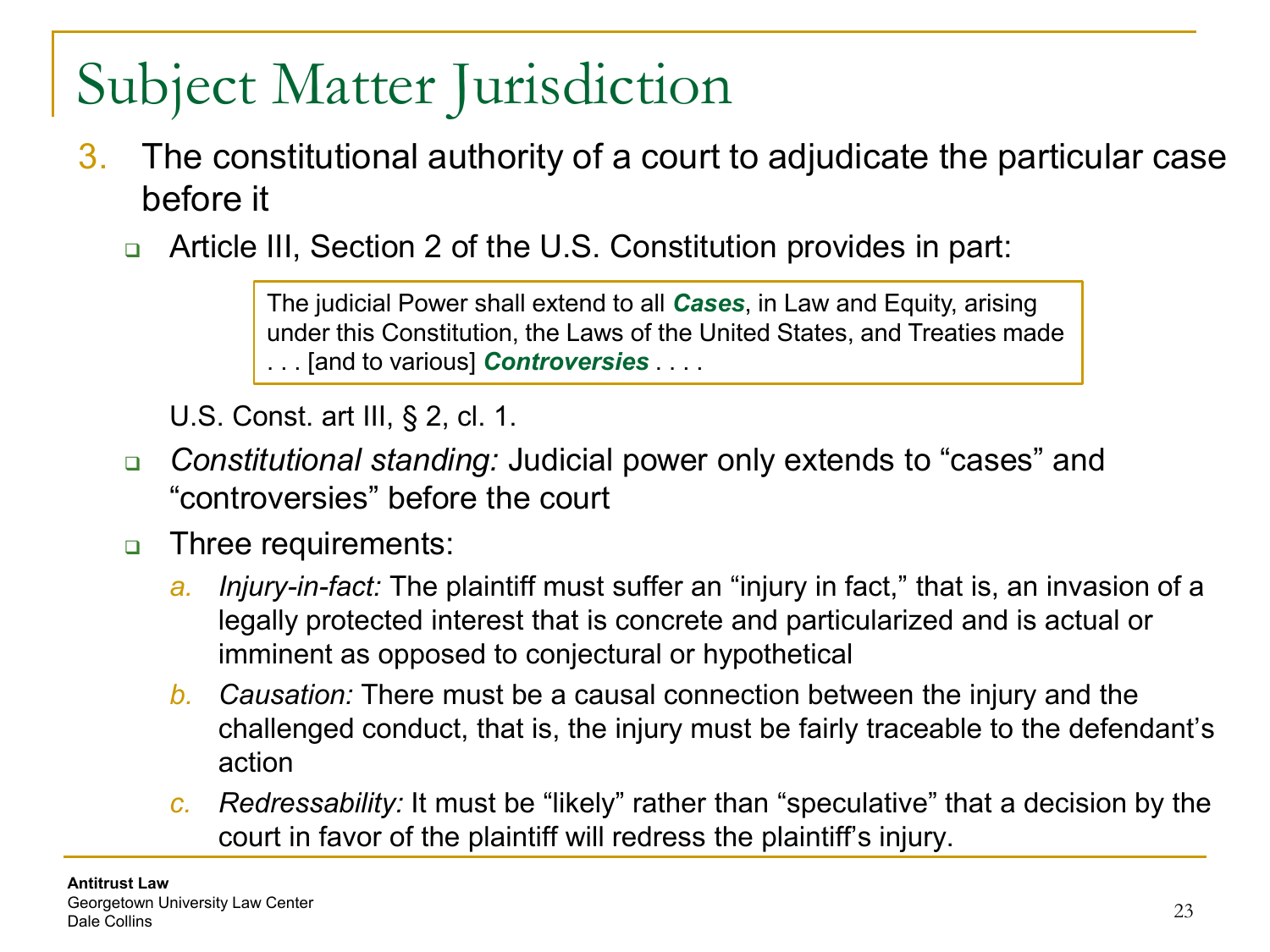- Challenges to subject matter jurisdiction
	- □ A court that lack subject matter jurisdiction has no authority to adjudicate the case
		- **Consequently, a challenge to subject matter jurisdiction can be raised for the** first time at any point in the litigation, including—
			- □ after a jury verdict,<sup>1</sup> or
			- $\Box$  on appeal <sup>2</sup>
		- **Exen the party originally invoking federal jurisdiction may raise a challenge**
	- **D** Types of challenges
		- A *facial attack* contests the sufficiency of the pleadings: the defendant contends that, even if all allegations in the complaint were true, they would be insufficient to establish the court's jurisdiction
			- $\Box$  When addressing a facial attack, the court must consider all the well-pleaded allegations of the complaint as true and draw all reasonable inferences in favor of the plaintiff
		- A *factual attack* challenges the court's jurisdiction on the basis of extrinsic evidence

<sup>1</sup> *See In re* Lorazepam & Clorazepate Antitrust Litig., 631 F.3d 537, 539-40 (D.C. Cir. 2011).

<sup>2</sup> *See* Mansfield, Coldwater & L.M. Ry. v. Swan, 111 U.S. 379, 382-83 (1884); *accord* Steel Co. v. Citizens for a Better Env't, 523 U.S. 83, 93-96 (1998); Grupo Dataflux v. Atlas Global Grp., L.P., 541 U.S. 567, 570-71 (2004).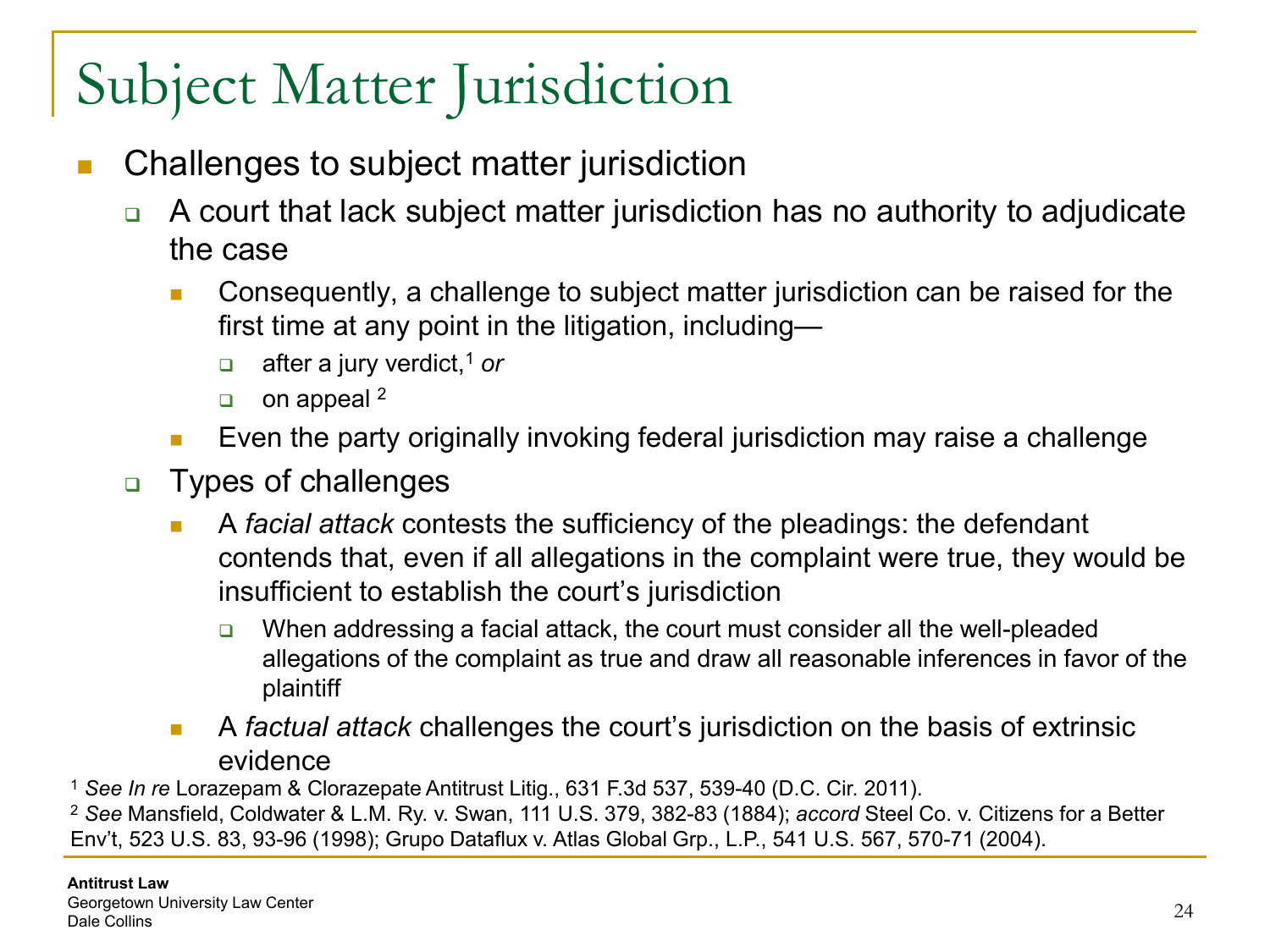- Challenges to subject matter jurisdiction
	- □ Federal Rules of Civil Procedure
		- Rule  $12(b)(1)$ 
			- Provides one means for challenging by motion the subject matter jurisdiction of the court:

Every defense to a claim for relief in any pleading must be asserted in the responsive pleading if one is required. But a party may assert the following defenses by motion: (1) lack of subjectmatter jurisdiction; . . . . <sup>1</sup>

- **Q** Although Rule 12(b) requires motions to "be made before pleading if a responsive pleading is allowed,"2 the Rules provide an exception for motions to dismiss for lack of subject matter jurisdiction, which can be made at any time in the course of the litigation<sup>3</sup>
- **The court also may raise the question of subject matter jurisdiction sua sponte**

<sup>1</sup> Fed. R. Civ. P. 12(b)(1). 2 Fed. R. Civ. P. 12(b). <sup>3</sup> *See* Fed. R. Civ. P. 12(h)(3) ("If the court determines at any time that it lacks subject-matter jurisdiction, the court must dismiss the action.").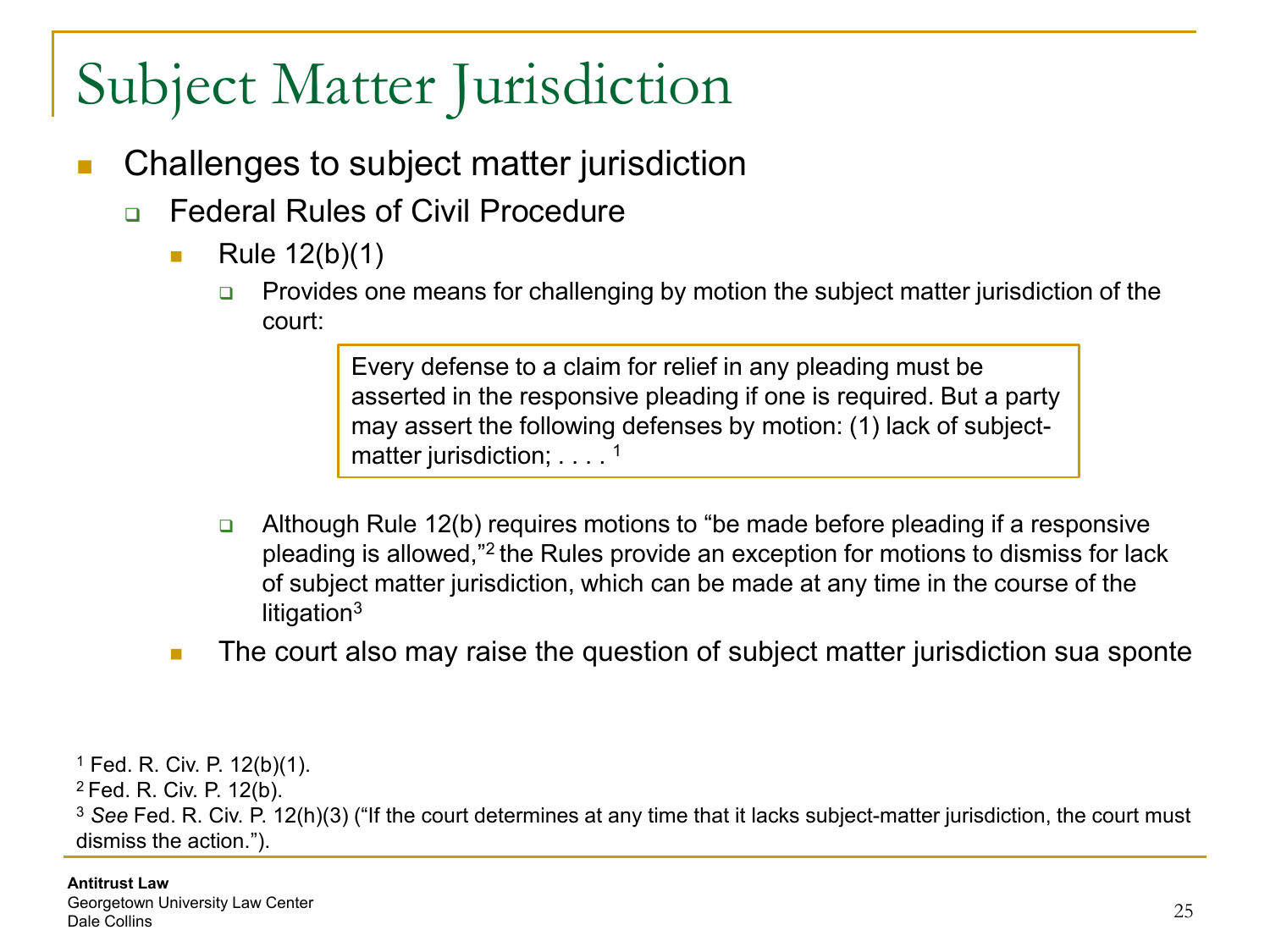- The power to render a judgment with respect to a particular person
	- **□** Sometimes called "in personam jurisdiction"
	- □ Contrast with subject matter jurisdiction, which is the power of the court to render a judgment concerning the subject matter of the suit
	- **n** Can be waived
		- A party may always voluntarily submit to the personal jurisdiction of the court
			- Compare to subject matter jurisdiction, which cannot be waived
		- **A** general appearance in court by a party gives the court personal jurisdiction over that party
			- $\Box$  That is, the appearance waives the right to raise any personal jurisdiction defects
			- A party may make a special appearance in order to contest personal jurisdiction
		- **The existence of personal jurisdiction over a party may be challenged by** motion under Rule 12(b)(2) of the Federal Rules of Civil Procedure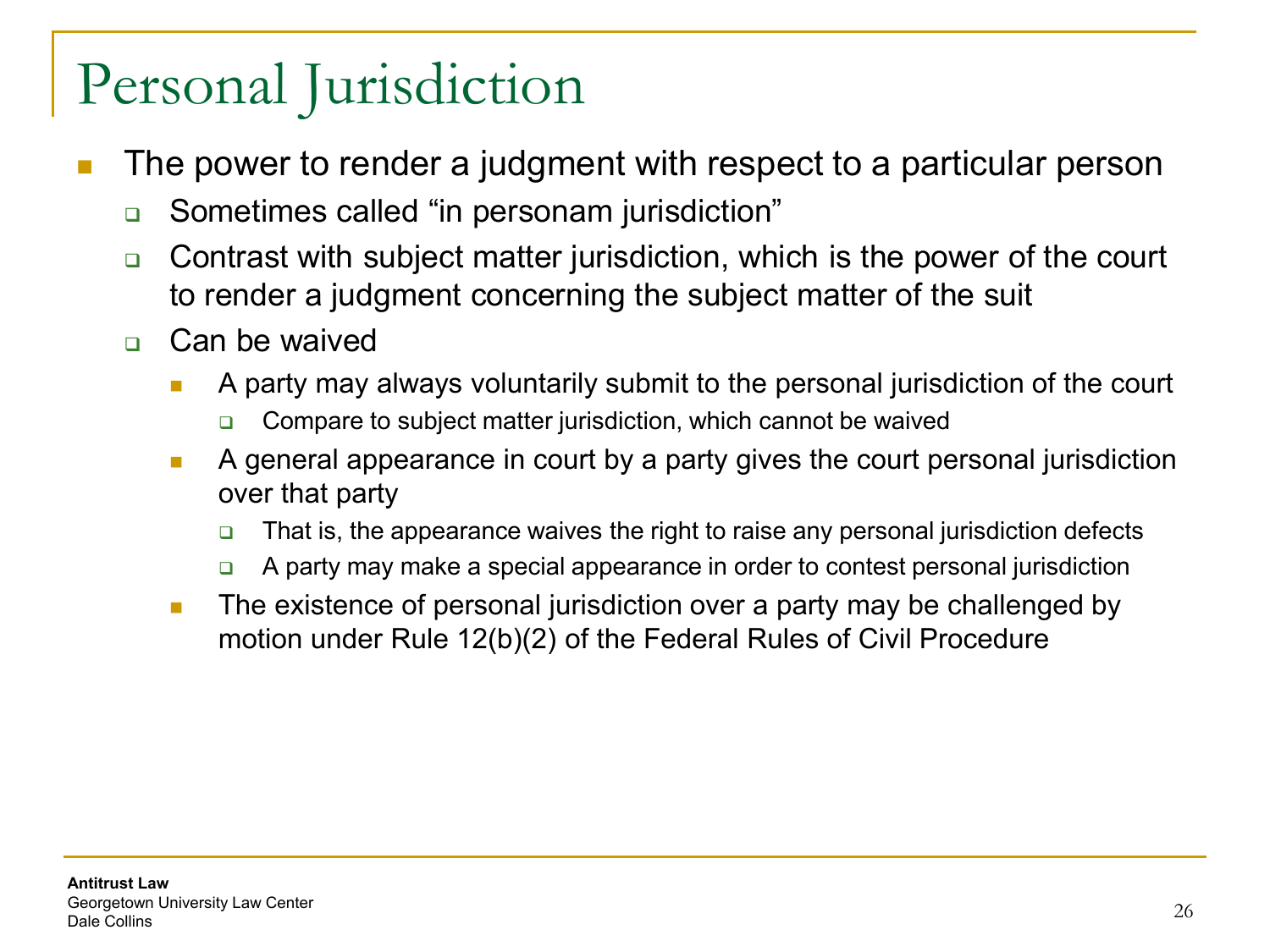- Two types of personal jurisdiction
	- 1. General jurisdiction
		- **Sometimes called "all purpose" jurisdiction**
		- Defendant has sufficient contacts to constitute the kind of *continuous and systematic general business contacts* that approximate physical presence
			- $\Box$  A defendant whose contacts are substantial, continuous, and systematic is subject to a court's general jurisdiction even if the suit concerns matters not arising out of its contacts with the forum1
			- Generally, contacts must be so extensive as to make it fundamentally fair to require the defendant to answer in the court any claim arising out of any transaction or occurrence taking place anywhere in the world
		- General jurisdiction may be limited

In what we have called the "paradigm" case, an individual is subject to general jurisdiction in her place of domicile. *Ibid*. [Daimler AG v. Bauman, 571 U.S. 117, 137 (2014)] (internal quotation marks omitted). And the "equivalent" forums for a corporation are its place of incorporation and principal place of business. Ibid. (internal quotation marks omitted); *see id*., at 139, 134 S.Ct. 746, n. 19 (leaving open "the possibility that in an exceptional case" a corporation might also be "at home" elsewhere).2

<sup>1</sup> Helicopteros Nacionales de Colombia, S.A. v. Hall, 466 U.S. 408, 414-15 (1984). <sup>2</sup> Ford Motor Co. v. Montana Eighth Jud. Dist. Ct., 141 S. Ct. 1017, 1024 (2021).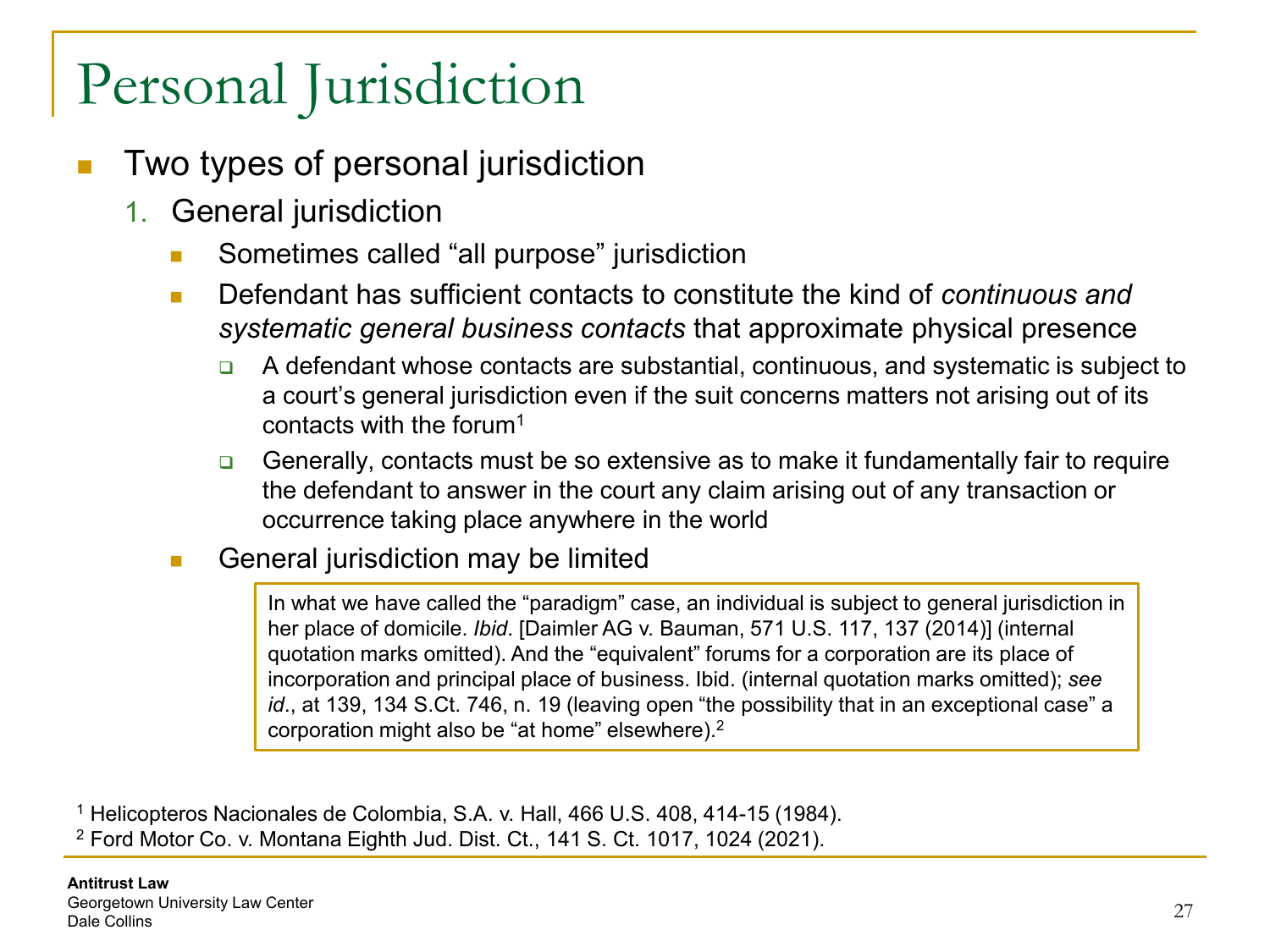- Two types of personal jurisdiction
	- 2. Specific jurisdiction:
		- **Specific jurisdiction under federal statutes** 
			- When subject matter jurisdiction is premised on a federal question, a court may exercise specific jurisdiction over a defendant if a rule or statute authorizes it to do so and the exercise of jurisdiction comports with the constitutional requirement of due process.<sup>1</sup>
		- **E** "Long-arm" specific jurisdiction
			- □ Where there is no applicable federal statute governing personal jurisdiction, federal courts look to the law of the state in which the district court sits.2
			- **□** State "long-arm" specific jurisdiction generally requires that—
				- 1. Defendant has *performed some act or transaction* within the forum or *purposefully availed* himself of the privileges of conducting activities within the forum,
				- 2. Plaintiff's claim arises out of or results from the defendant's forum-related activities, *and*
				- 3. Exercise of jurisdiction over the defendant is reasonable

<sup>1</sup> *E.g*., Myers v. Bennett Law Offices, 238 F.3d 1068, 1072 (9th Cir. 2001). <sup>2</sup> *See* Fed. R. Civ. P. 4(k)(1)(A).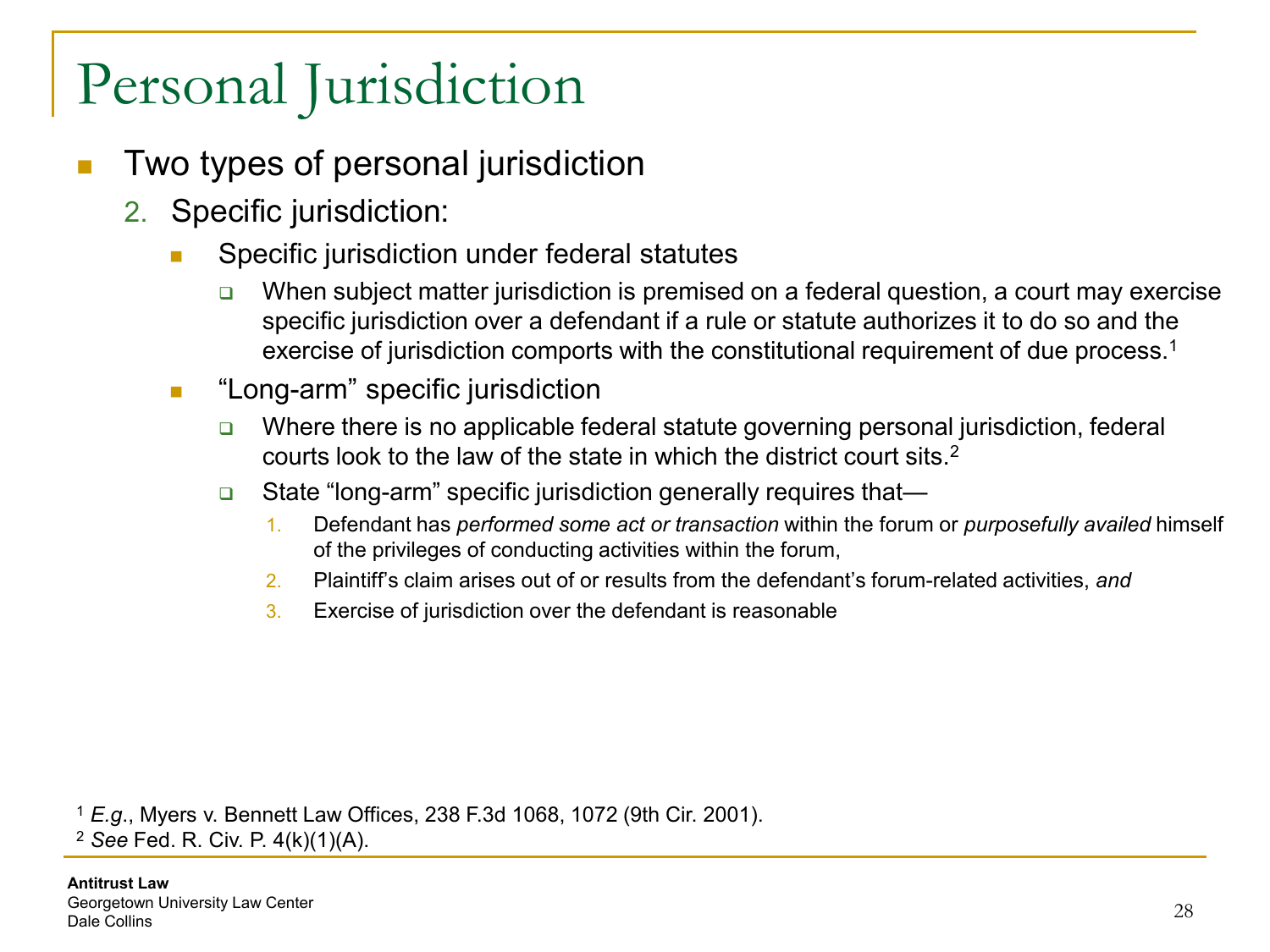- **Constitutional requirements** 
	- □ In federal courts, personal jurisdiction must satisfy two constitutional due process requirements:
		- 1. "Minimum contacts"
		- 2. Notice (service of process)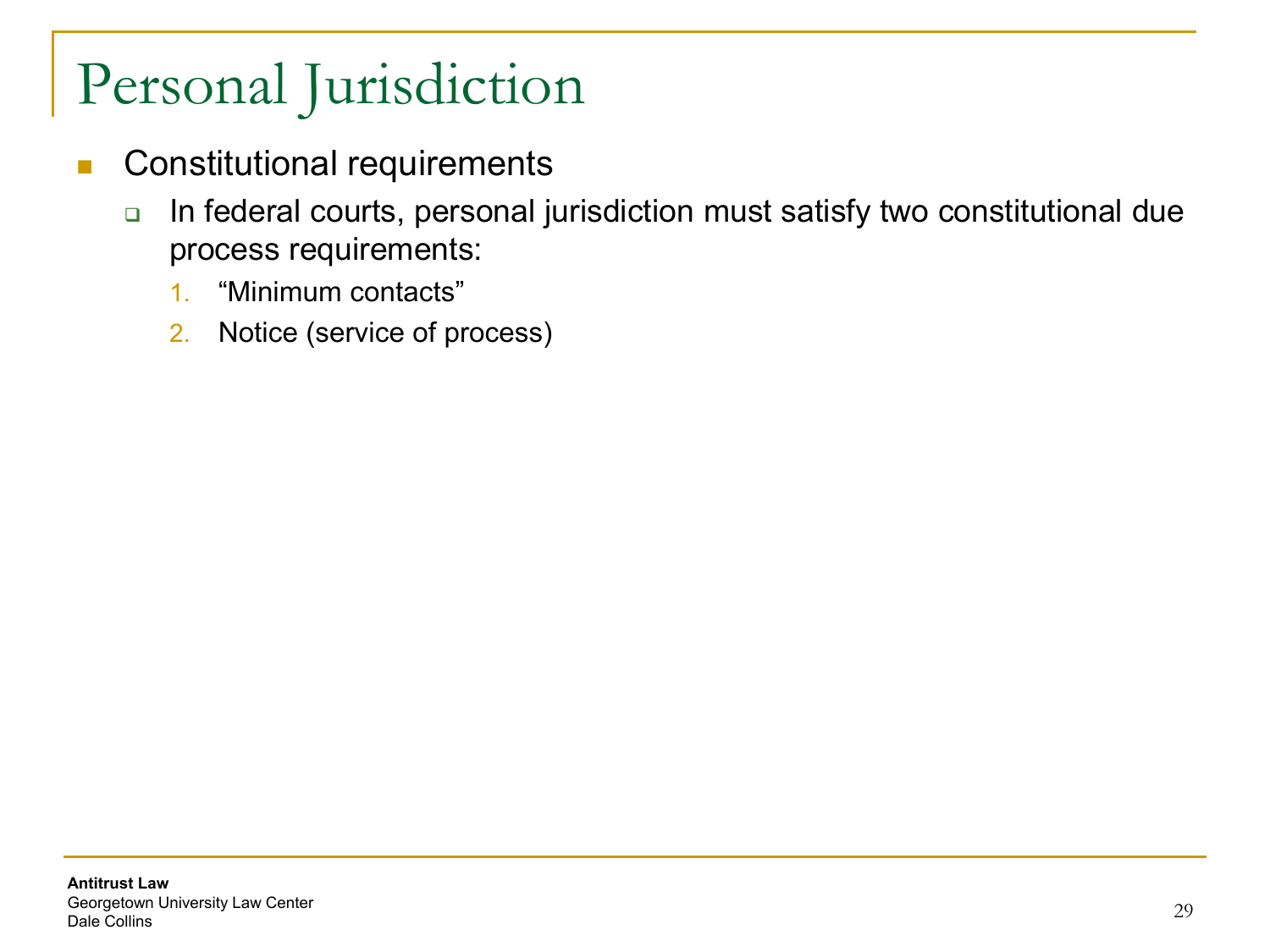- $\mathbb{R}^2$ "Minimum contacts" due process requirements
	- □ Defendant must have—

"certain *minimum contacts* with [the forum] such that the maintenance of the suit does not offend traditional notions of fair play and substantial justice."1

- □ "Minimum contacts"
	- 1. Protects defendants from having to litigate in a distant forum, *and*
	- 2. Allows the defendant to reasonably anticipate where they may be haled into court<sup>2</sup>

"[T]here must be some act by which the defendant purposefully avails itself of the privilege of conducting activities within the forum State, thus invoking the benefits and protections of its laws."3

<sup>1</sup> International Shoe Co. v. Washington, 326 U.S. 310, 316 (1945) (emphasis added).

- <sup>2</sup> World-Wide Volkswagen Corp. v. Woodson, 444 U.S. 286, 291-92 (1980).
- <sup>3</sup> Burger King Corp. v. Rudzewicz, 471 U.S. 462, 475 (1985).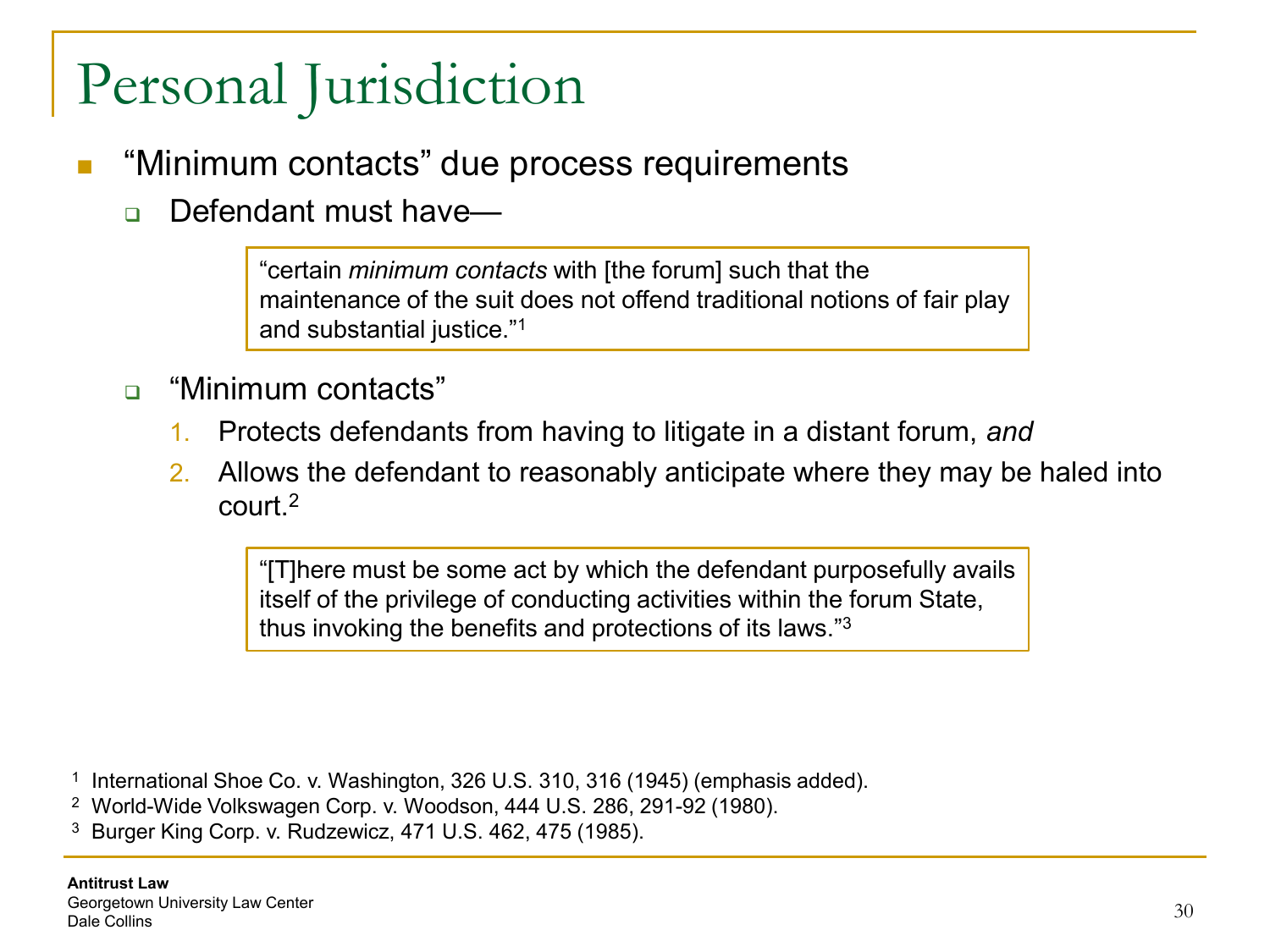- Notice due process requirement—Service of process
	- **□** Due process also requires the defendant receive notice of:
		- 1. the claims against it, *and*
		- 2. the pendency of the action in the court.
		- NB: This is a distinct requirement from the "minimum contacts" requirement
	- This notice requirement is satisfied through "service of process"
		- Essentially requires the plaintiff to deliver certain documents to the defendant
		- **The content of the documents and the manner of delivery is prescribed by** either a statute or rule
	- □ Two primary sources of authority for service of process in antitrust cases:
		- FRCP 4
		- Clayton Act § 12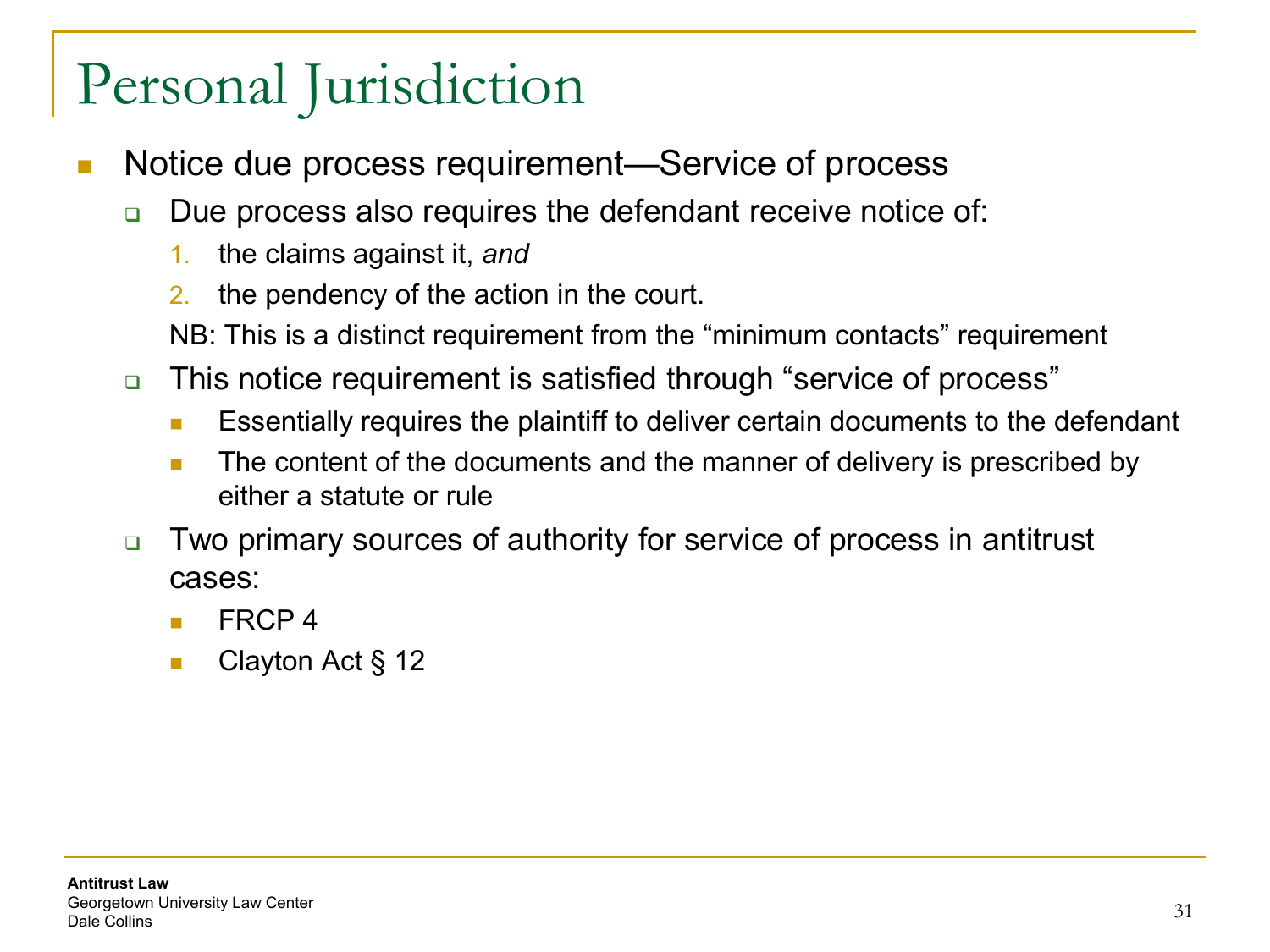- Service of process and personal jurisdiction
	- $\Box$  Rule 4(k)(1)
		- **EXTP:** "Serving a summons or filing a waiver of service establishes personal jurisdiction over a defendant—
			- 1. "(A) who is subject to the jurisdiction of a court of general jurisdiction in the state where the district court is located . . . or
			- 2. "(C) when authorized by a federal statute."1
		- Subsection (A)
			- $\Box$  Means, in essence, that federal personal jurisdiction is proper whenever the person would be amenable to suit under the laws of the state in which the federal court sits (typically under a state long-arm statute),

 $1$  Fed. R. Civ. P. 4(k)(1).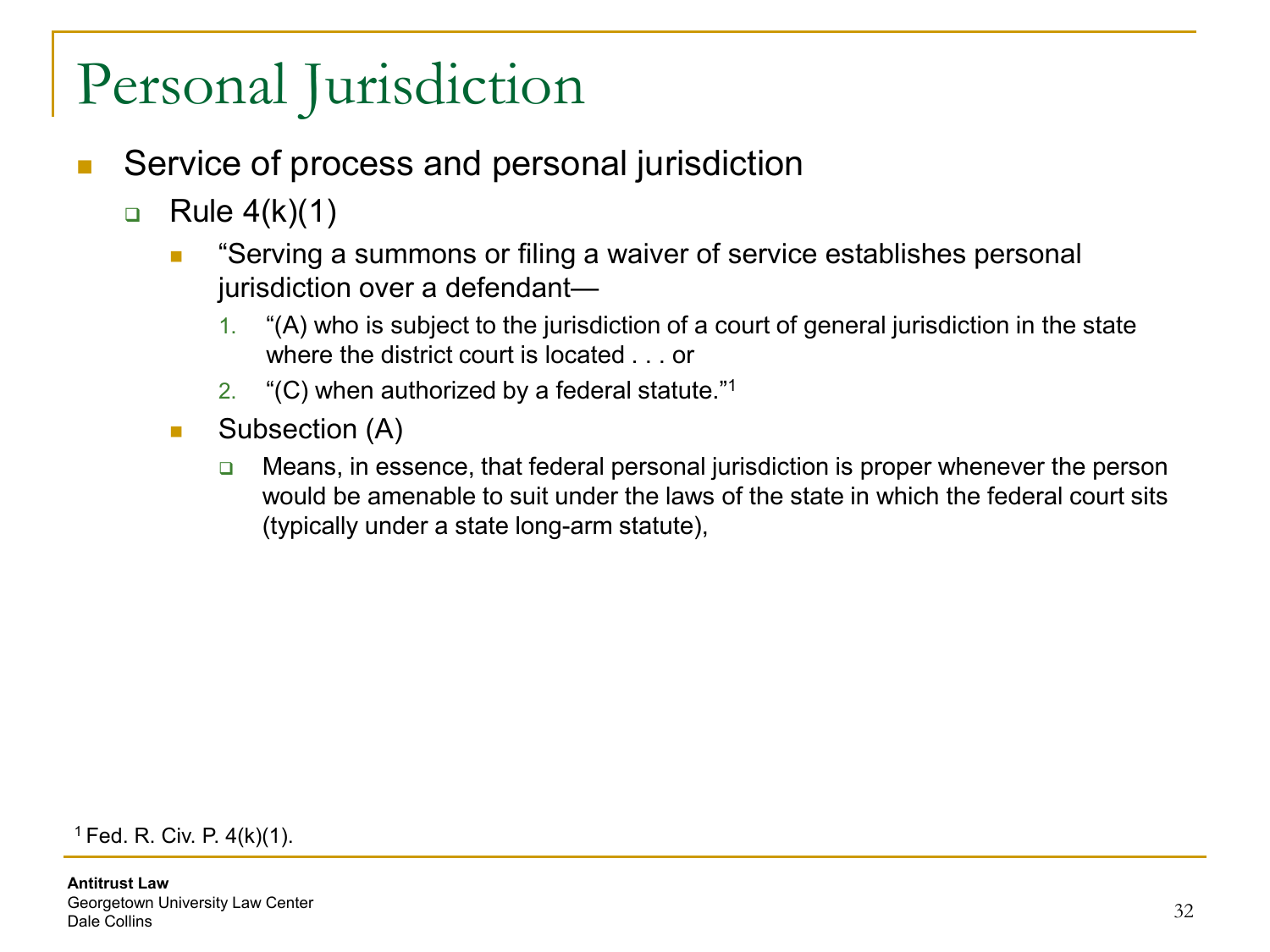- Service of process and personal jurisdiction
	- □ "Serving a summons or filing a waiver of service establishes personal jurisdiction over a defendant:
		- 1. "(A) who is subject to the jurisdiction of a court of general jurisdiction in the state where the district court is located;
		- 2. "(B) who is a party joined under Rule 14 or 19 and is served within a judicial district of the United States and not more than 100 miles from where the summons was issued; or
		- 3. "(C) when authorized by a federal statute."
	- □ Subsection (A)
		- In essence, means that federal personal jurisdiction is proper whenever the person would be amenable to suit under the laws of the state in which the federal court sits (typically under a state long-arm statute),

 $1$  Fed. R. Civ. P. 4(k)(1).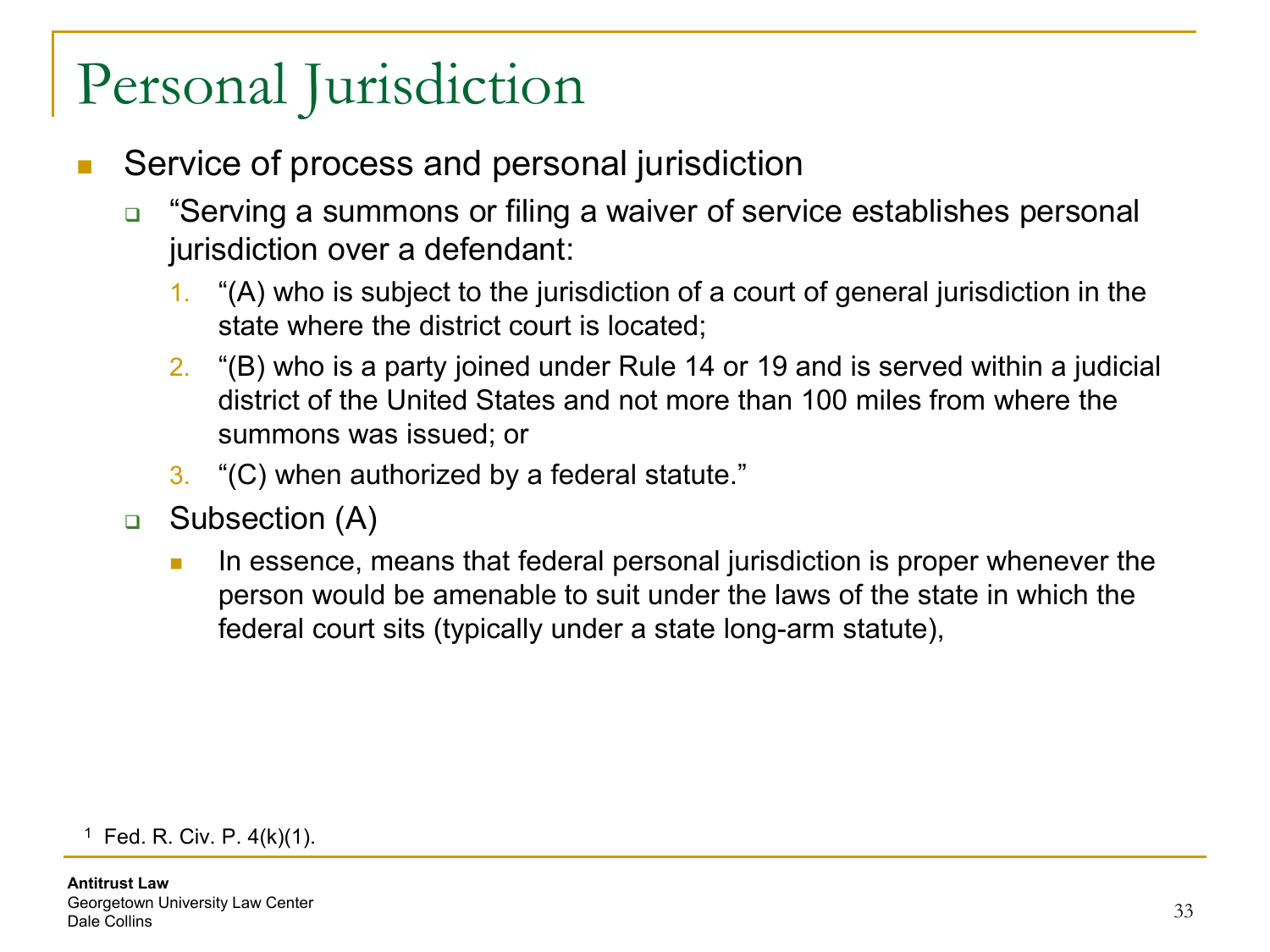- Service of process—Content
	- □ FCRP 4 prescribes the content for service of process
		- **E** "Process" means a summons
		- **The summons must**  $1$ 
			- 1. Include the name the court and the parties
			- 2. Be directed to the defendant
			- 3. State the name and address of the plaintiff's attorney or—if unrepresented—of the plaintiff
			- 4. State the time within which the defendant must appear and defend
			- 5. Notify the defendant that a failure to appear and defend will result in a default judgment against the defendant for the relief demanded in the complaint
			- 6. Be signed by the clerk
			- 7. Bear the court's seal
		- In general, a summons must be served with a copy of the complaint<sup>2</sup>

<sup>1</sup> Fed. R. Civ. P. 4(a).

<sup>2</sup> *Id*. 4(c)(1).

**Antitrust Law** Georgetown University Law Center Georgenown Onlyersity Law Center<br>Dale Collins 34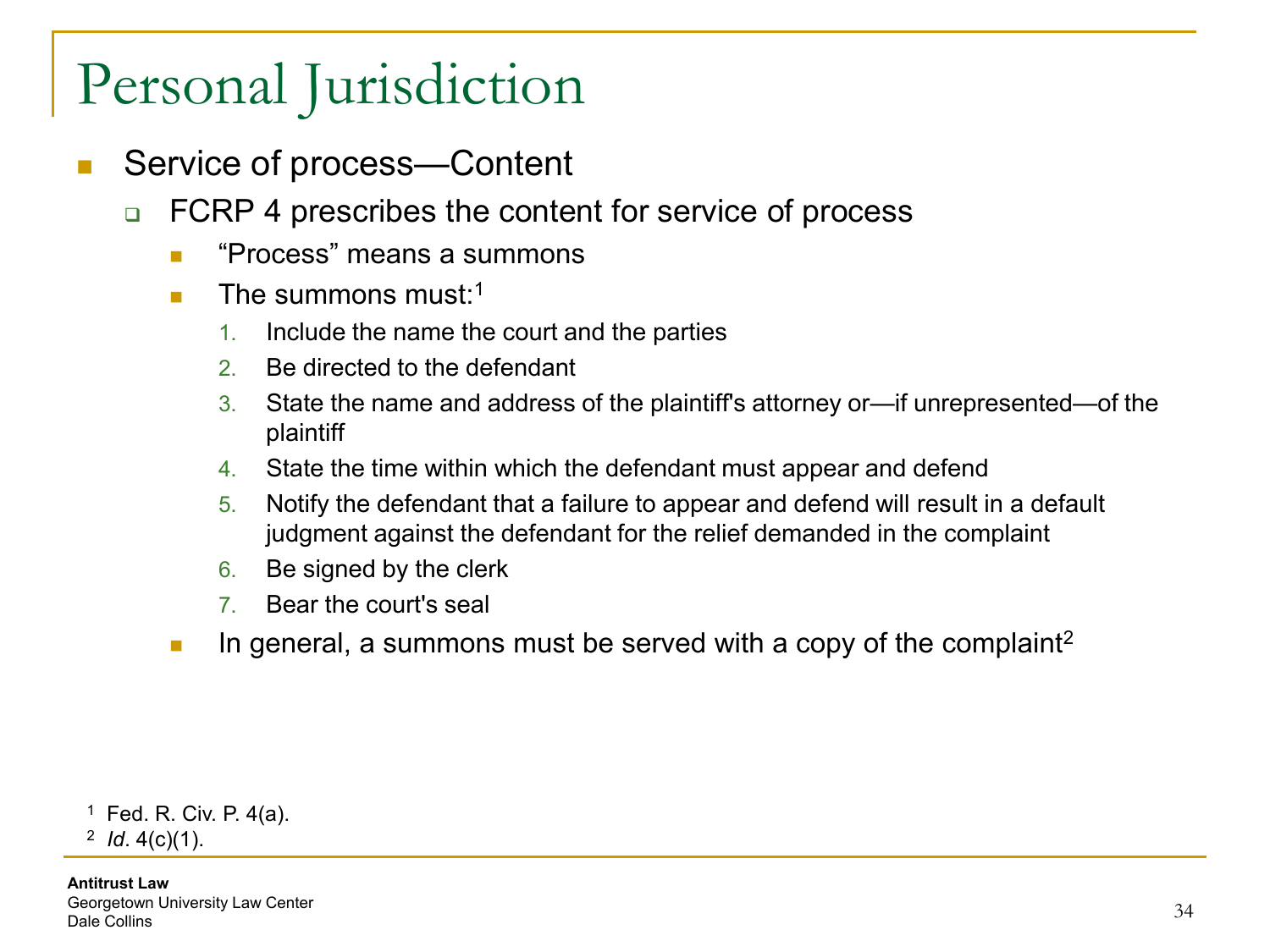- Service of process—Service (delivery)
	- □ FRCP 4—Means of service of process
		- Rule  $4(e)$ : On an individual in a judicial district in the United States—
			- □ Personal service on the individual
			- **□** Leaving a copy at the individual's dwelling or usual place of abode
			- **□** Service on the individual's agent authorized by appointment to receive service of process
			- Following state law for serving a summons in an action brought in courts of general jurisdiction in the state where the district court is located or where service is made
		- Rule 4(h): On a corporation, partnership or association—
			- $\Box$  Delivering a copy of the summons and of the complaint to an officer, a managing or general agent, or any other agent authorized by appointment or by law to receive service of process
				- If the agent is one authorized by statute and the statute so requires, must also mail a copy of each to the defendant
			- □ Following state law for serving a summons in an action brought in courts of general jurisdiction in the state where the district court is located or where service is made
		- For service outside of the United States, see FRCP  $4(f)$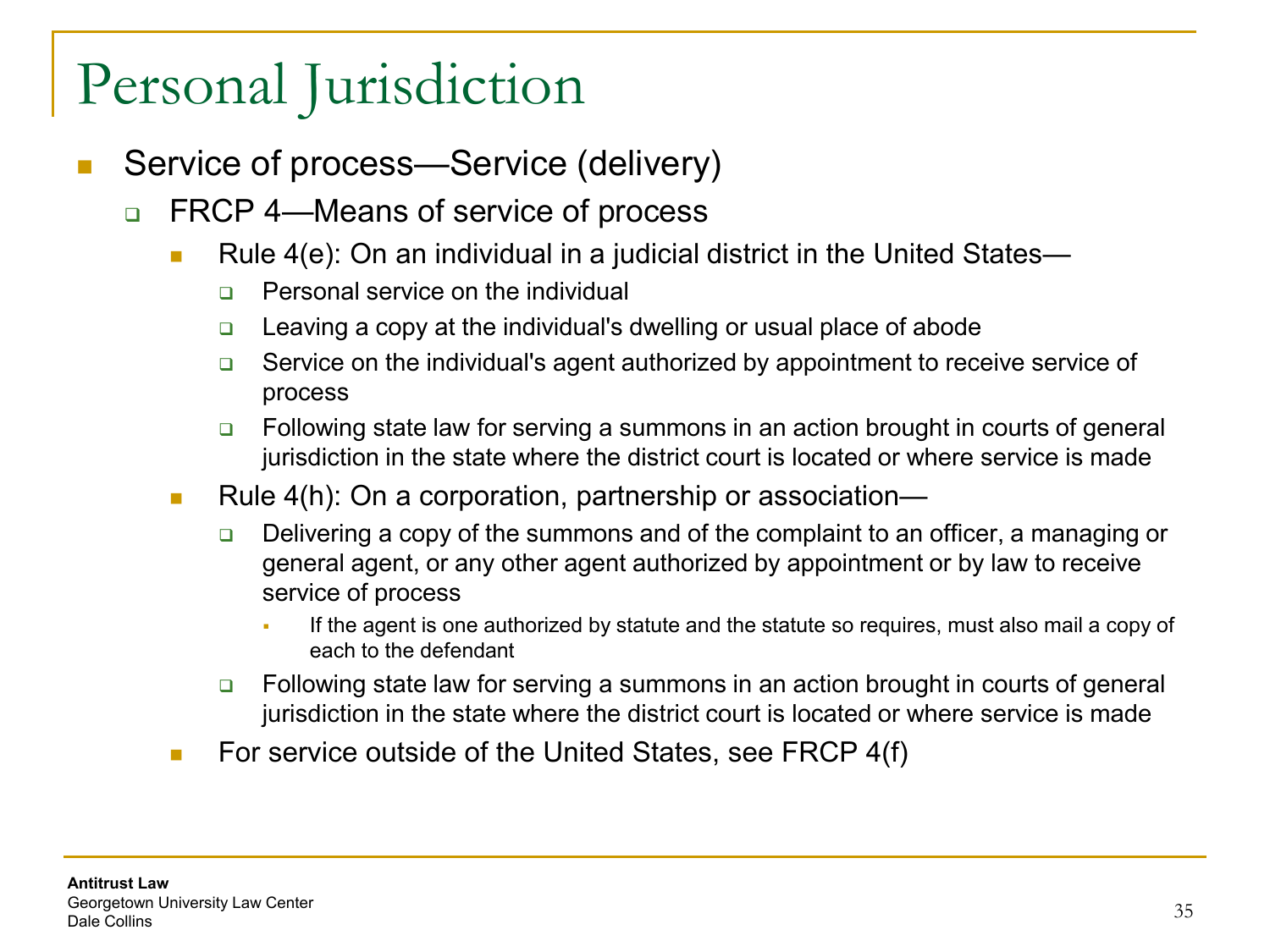- Service of process
	- □ Clayton Act § 12

Any suit, action, or proceeding under the antitrust laws against a corporation may be brought not only in the judicial district whereof it is an inhabitant, but also in any district wherein it may be found or transacts business; and **all process in such cases may be served in the district of which it is an inhabitant, or wherever it may be found**. 1

- **Highlighted provision provides for nationwide service of process** 
	- The first part of Section 12 goes to venue
- Some question in the courts when nationwide service of process is available<sup>2</sup>
	- $\Box$  In any court with proper venue, regardless of the source of authority for that venue (local contacts theory), *or*
	- Only in a court where Section 12 establishes venue (unitary theory)
- **Constitutional implications** 
	- $\Box$  Where a statute provides for nationwide service of process, the relevant area for assessing the constitutionally required "minimum contacts" is the United States as a whole

<sup>1</sup> 15 U.S.C. § 22.

2 For a good discussion, see KM Enters., Inc. v. Global Traffic Techs., Inc., 725 F.3d 718 (7th Cir. 2013).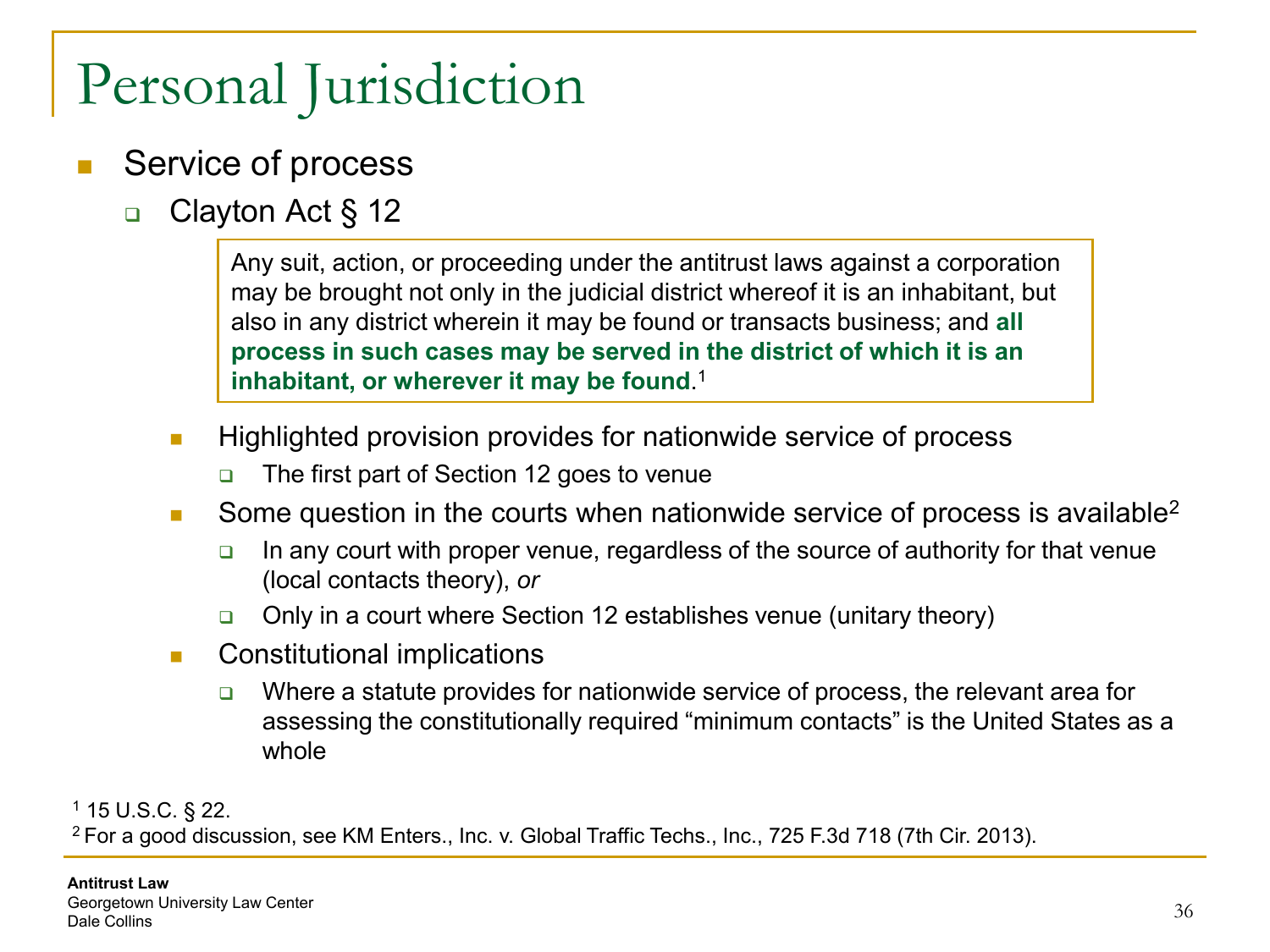## Personal Jurisdiction

- Coconspiracy theory
	- **D** Agency liability
		- Recall that every member of the conspiracy is liable for the acts of every other member because the law considers each member of the conspiracy to be the agent of the other members
	- **Extension to personal jurisdiction** 
		- If one co-conspirator commits acts in the forum which would justify the forum court in exercising personal jurisdiction over that co-conspirator, those acts are attributed to the other co-conspirators and personal jurisdiction exists over them as well<sup>1</sup>

<sup>1</sup> *In re* Potash Antitrust Litig., 667 F. Supp. 2d 907, 937 n. 26 (N.D. Ill. 2009).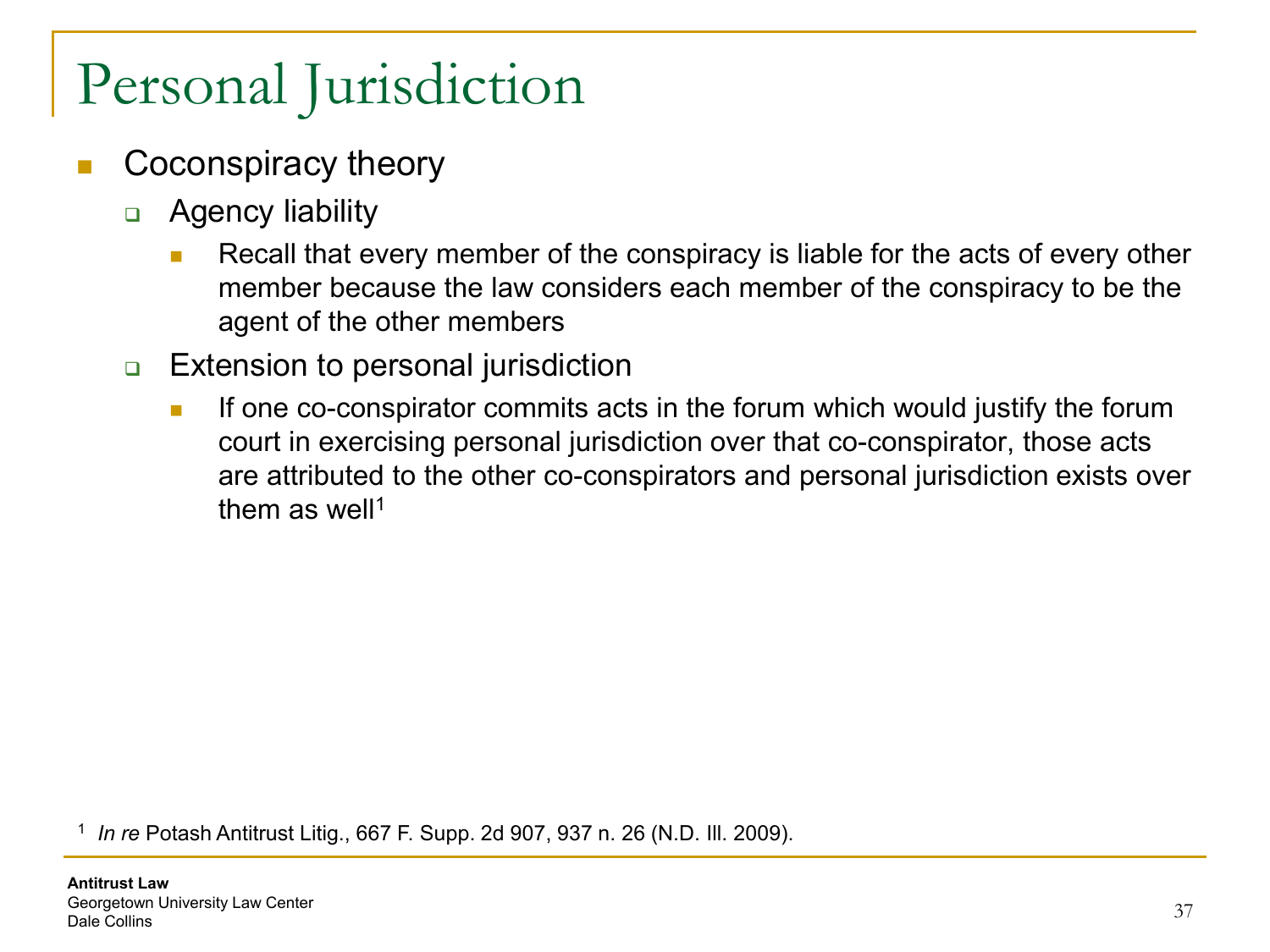#### General rules

- Venue is the location where a case may be brought and adjudicated
- □ Difference from personal jurisdiction
	- **Personal jurisdiction goes to the court's** *power* **to adjudicate** 
		- □ Has a constitutional dimension
	- **EXTERGHEE 1998 Venue goes to the** *convenience* of the parties as to the location of the forum
		- **D** Creature of statute
		- Intended to limit the potential districts where one may be called upon to defend oneself to those that are fair and reasonably convenient
		- **u** Venue requirements can be waived<sup>1</sup>
- Three sources of venue in antitrust cases
	- □ General venue statute
	- □ Clayton Act  $\S$ § 4, 16
	- □ Clayton Act § 12

<sup>1</sup>*See* Leroy v. Great W. United Corp., 443 U.S. 173, 180 (1979).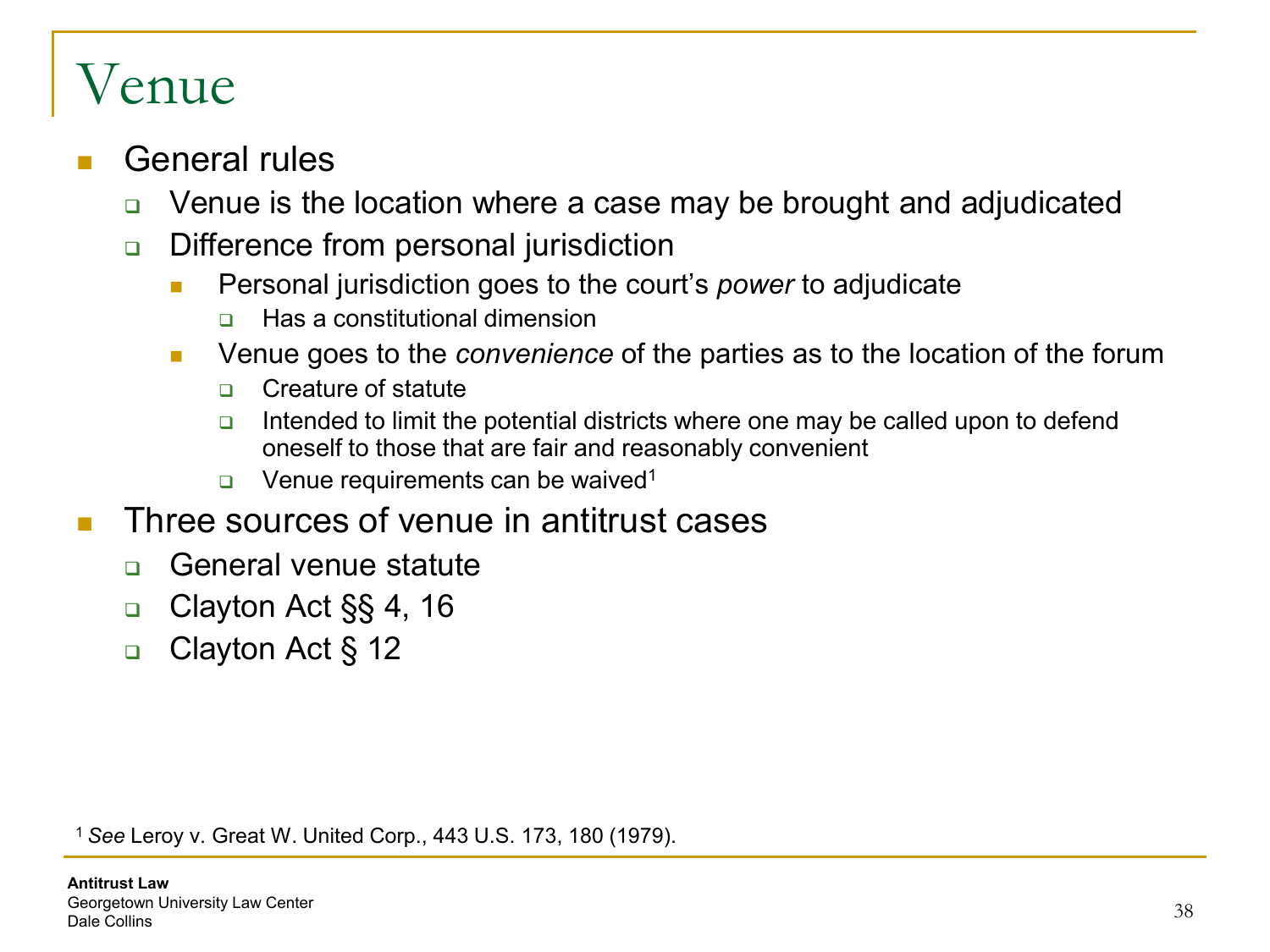- General venue statute
	- 28 U.S.C.§ 1391(b) provides venue in federal question cases in a judicial district—
		- 1. where any defendant resides, if all defendants reside in the same State;
		- 2. in which a substantial part of the events or omissions giving rise to the claim occurred, or a substantial part of property that is the subject of the action is situated; *or*
		- 3. in which any defendant may be found, if there is no district in which the action may otherwise be brought.
	- Under the third alternative, venue may be established if the "long-arm statute" of the state that contains the federal district provides for personal jurisdiction over the defendant1
	- Section 1391(c) provides that a corporate defendant is deemed to reside in any judicial district in which it is subject to personal jurisdiction at the time the action is commenced
	- **□** Section 1391(d) provides that an alien may be sued in any district

<sup>1</sup> A "long-arm statute" is a state statute that provides for a state court's personal jurisdiction over out-of-state defendants. Every state has one, although they may differ somewhat in their reach.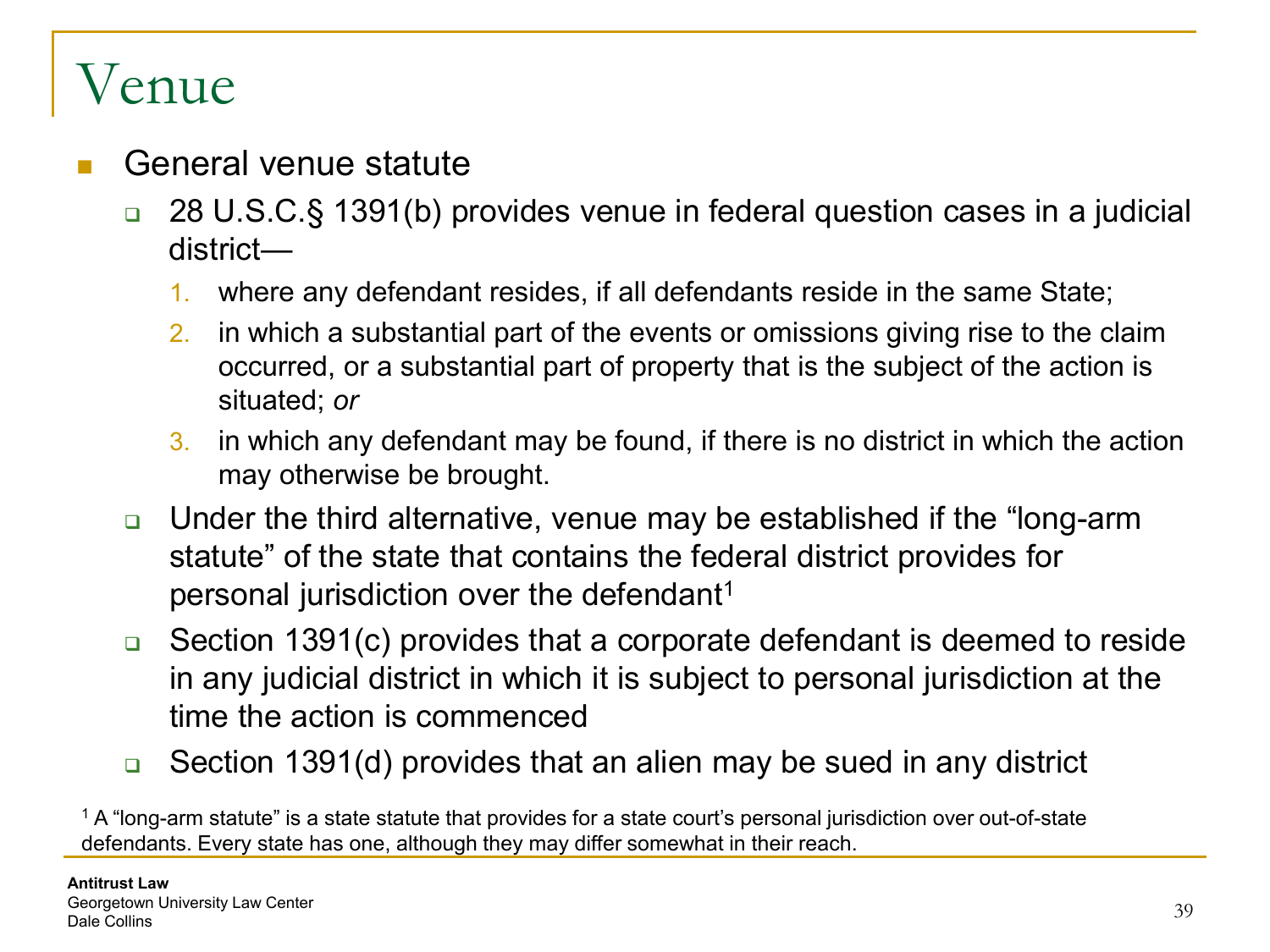- Clayton Act §§ 4, 16
	- Clayton Act § 4 provides that qualifying antitrust victims may sue for treble damages—
		- 1. in any district court of the United States
		- 2. in the district in which the defendant resides or is found or has an agent,
		- 3. without respect to the amount in controversy
	- Clayton Act § 16 provides that qualifying antitrust victims may use for injunctive relief
		- **number** in any court of the United States having personal jurisdiction over the parties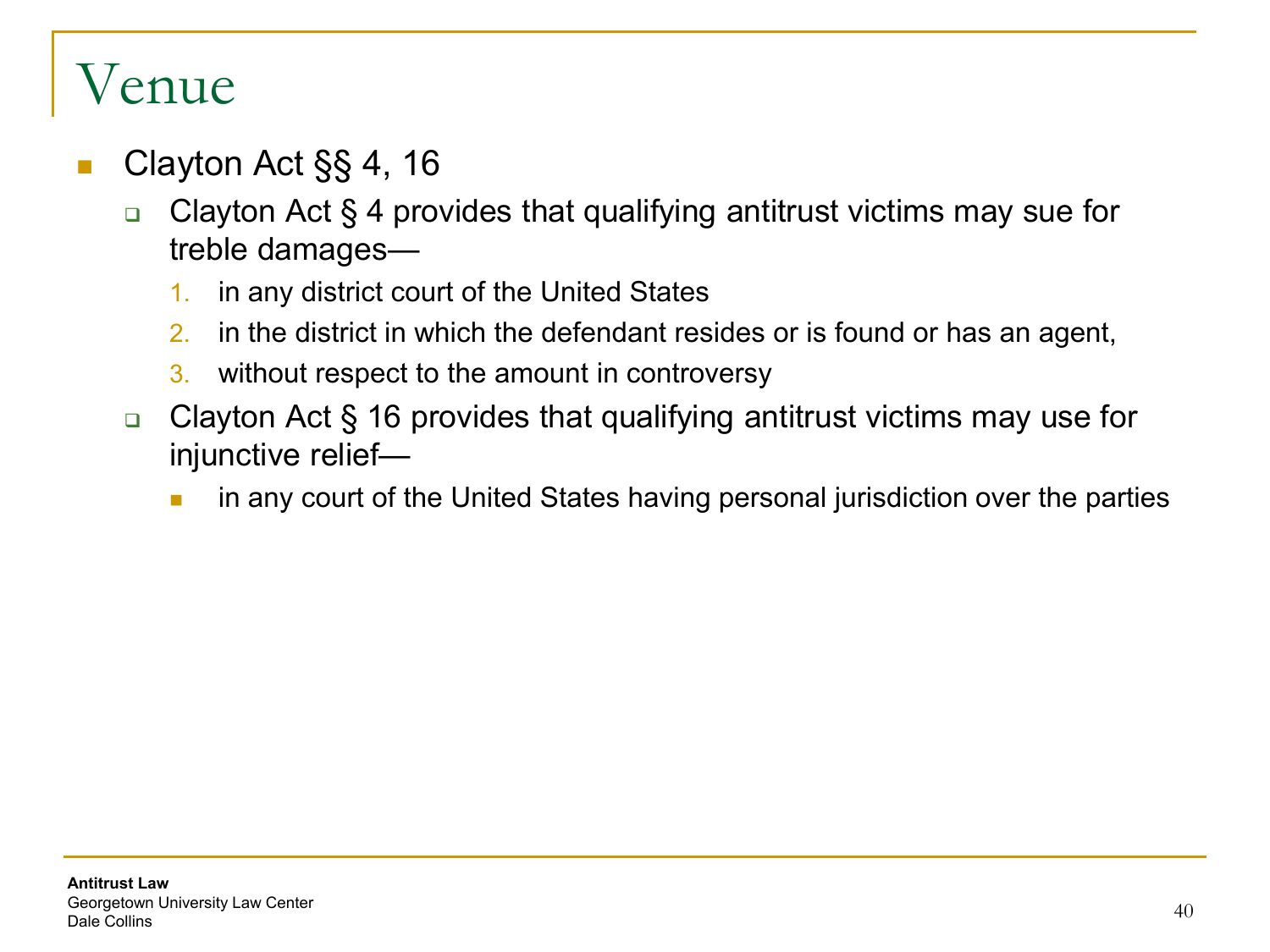#### Clayton Act § 12

□ Provides additional venue opportunities in antitrust suits against a corporation

> [1] Any suit, action, or proceeding under the antitrust laws against a corporation may be brought not only in the judicial district whereof it is an inhabitant, but also in any district wherein it may be found or transacts business; and

> [2] all process in such cases may be served in the district of which it is an inhabitant, or wherever it may be found.<sup>1</sup>

- $\blacksquare$  First part provides for venue
	- $\Box$  Applies only to corporations
	- $\Box$  A corporation "inhabits" the district in which it is incorporated
	- $\Box$  A corporation "transacts business" where it carries on business, in the ordinary sense of the term, "of any substantial character"2
- Second part provides for nationwide service of process (actually worldwide<sup>3</sup>)
	- $\Box$  Applies to all entities

<sup>1</sup> 15 U.S.C. § 22.

<sup>2</sup> Eastman Kodak Co. v. Southern Photo Materials Co., 273 U.S. 359, 373 (1927).

3 Go-Video, Inc. v. Akai Elec. Co., 885 F.2d 1406, 1413 (9th Cir. 1989)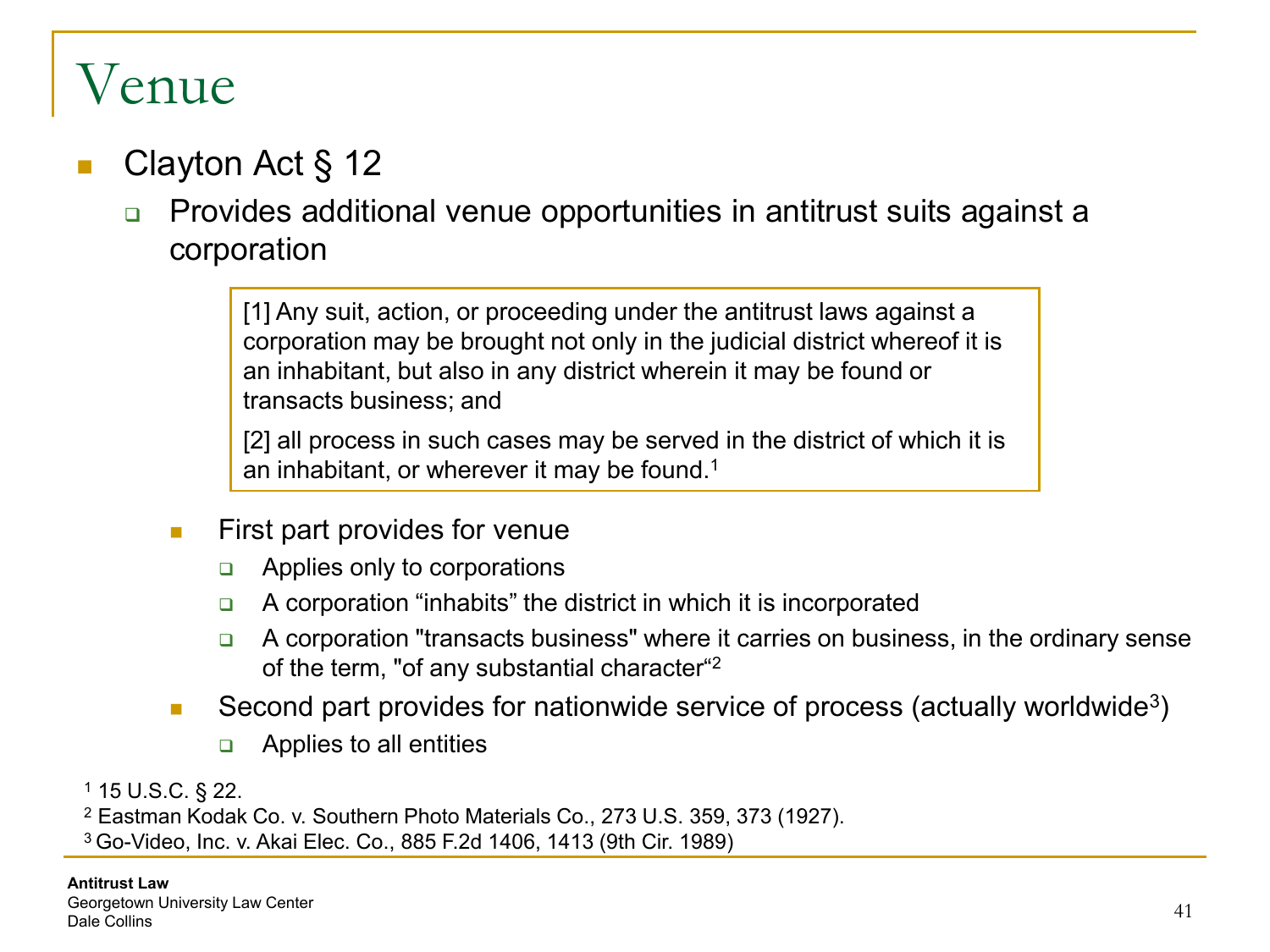#### Venue

**Federal court circuits and districts** 

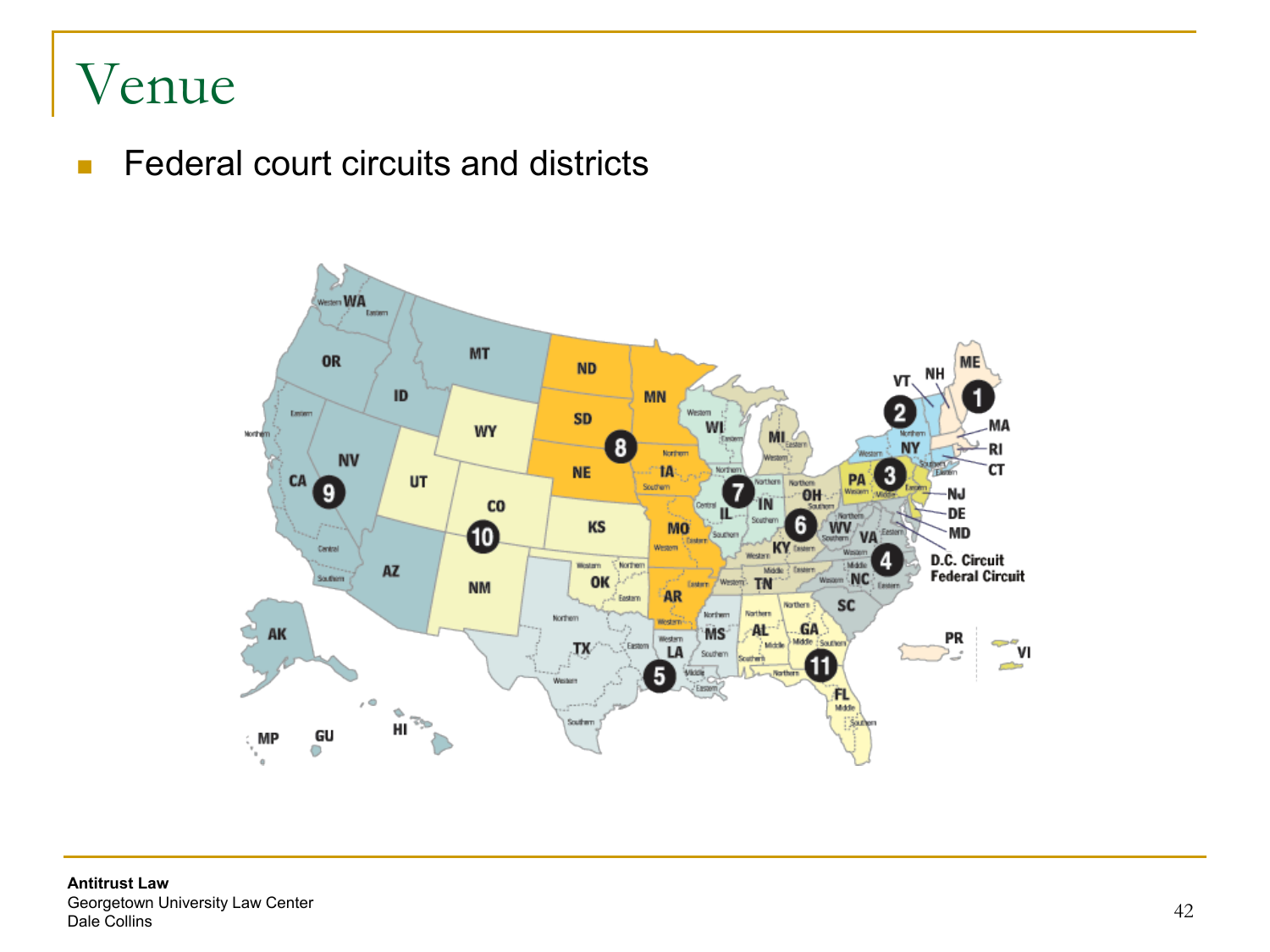- Statutory standing
	- **Considers whether the plaintiff has a cause of action under a particular statute**<sup>1</sup>

#### $\blacksquare$  History

- Originally known as "prudential standing"
	- **A** requirement of judicial self-restraint, not constitutional authority
		- Known as "zone of interest" test in administrative law
	- $\blacksquare$  May be waived
		- □ Intended—
			- 1. to limit the private cause of action to a plaintiff that is a proper party to invoke judicial resolution of the dispute and the exercise of the court's remedial powers, so as to
			- 2. respect the separation of powers by limiting judicial resolutions to those cases brought by plaintiffs that Congress sought to protect
	- **D** Over time, the concept looked more to notions of statutory interpretation rather than judicial self restraint
		- Justice Scalia was the major movant in this evolution2
		- *Query*: Can statutory standing be waived?
- <sup>1</sup> *See* Steel Co. v. Citizens for a Better Env't, 523 U.S. 83, 97 & n.2 (1998).

<sup>2</sup> *See* Lexmark Int'l, Inc. v. Static Control Components, Inc., 572 U.S. 118 (2014) (calling "prudential standing" a "misnomer" and holding that "[w]hether a plaintiff comes within "the 'zone of interests' " is an issue that requires us to determine, using traditional tools of statutory interpretation, whether a legislatively conferred cause of action encompasses a particular plaintiff's claim.").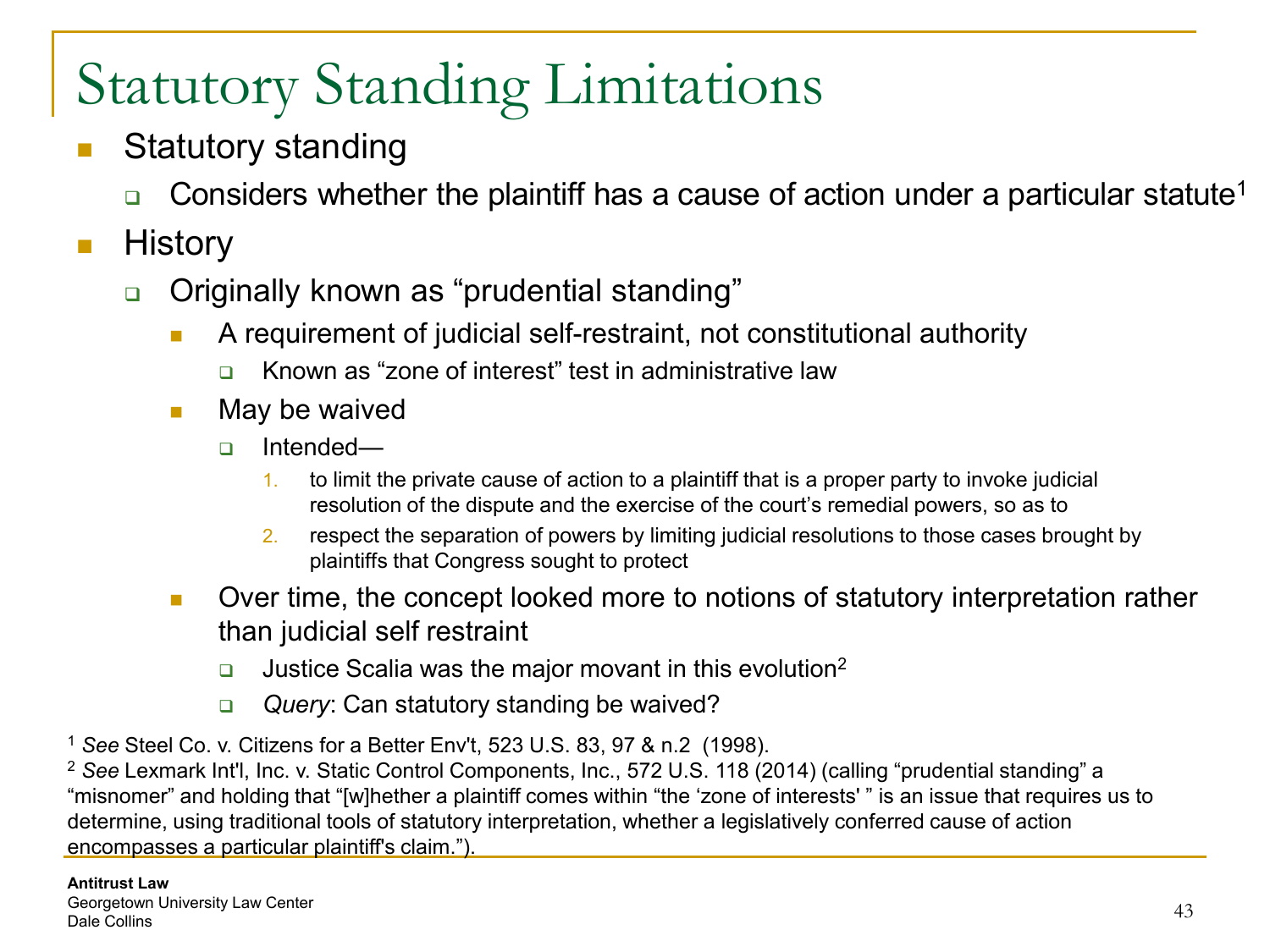- Contrast: Article III "case or controversy" standing requirement
	- □ Requires—
		- 1. the plaintiff must suffer an "injury in fact," that is, an invasion of a legally protected interest that is concrete and particularized and is actual or imminent as opposed to conjectural or hypothetical;
		- 2. a causal connection between the injury and the challenged conduct, that is, the injury must be fairly traceable to the defendant's action; *and*
		- 3. it must be "likely" rather than "speculative" that a decision by the court in favor of the plaintiff will redress the plaintiff's injury.1
	- **□** Looks to threatened injury in injunctive relief actions
	- □ Ensures that self-interested parties vigorously advocating opposing positions present issues in a concrete factual setting
	- **□** Constitutionally required at every stage of the litigation, including appeal<sup>2</sup>
		- **Not waivable**
		- **Notally 1.5 Step 3.5 Step 3.5 Step 3.6 Step 3.6 Step 3.6 Step 3.6 Step 3.6 Step 3.6 Step 3.6 Step 3.6 Step 3.6 Step 3.6 Step 3.6 Step 3.6 Step 3.6 Step 3.6 Step 3.6 Step 3.6 Step 3.6 Step 3.6 Step 3.6 Step 3.6 Step 3.6 St** *moot*

<sup>1.</sup> *E.g.*, Lujan v. Defenders of Wildlife, 504 U.S. 555, 560-61 (1992).

<sup>2.</sup> Spencer v. Kemna, 523 U.S., 1, 7 (1998).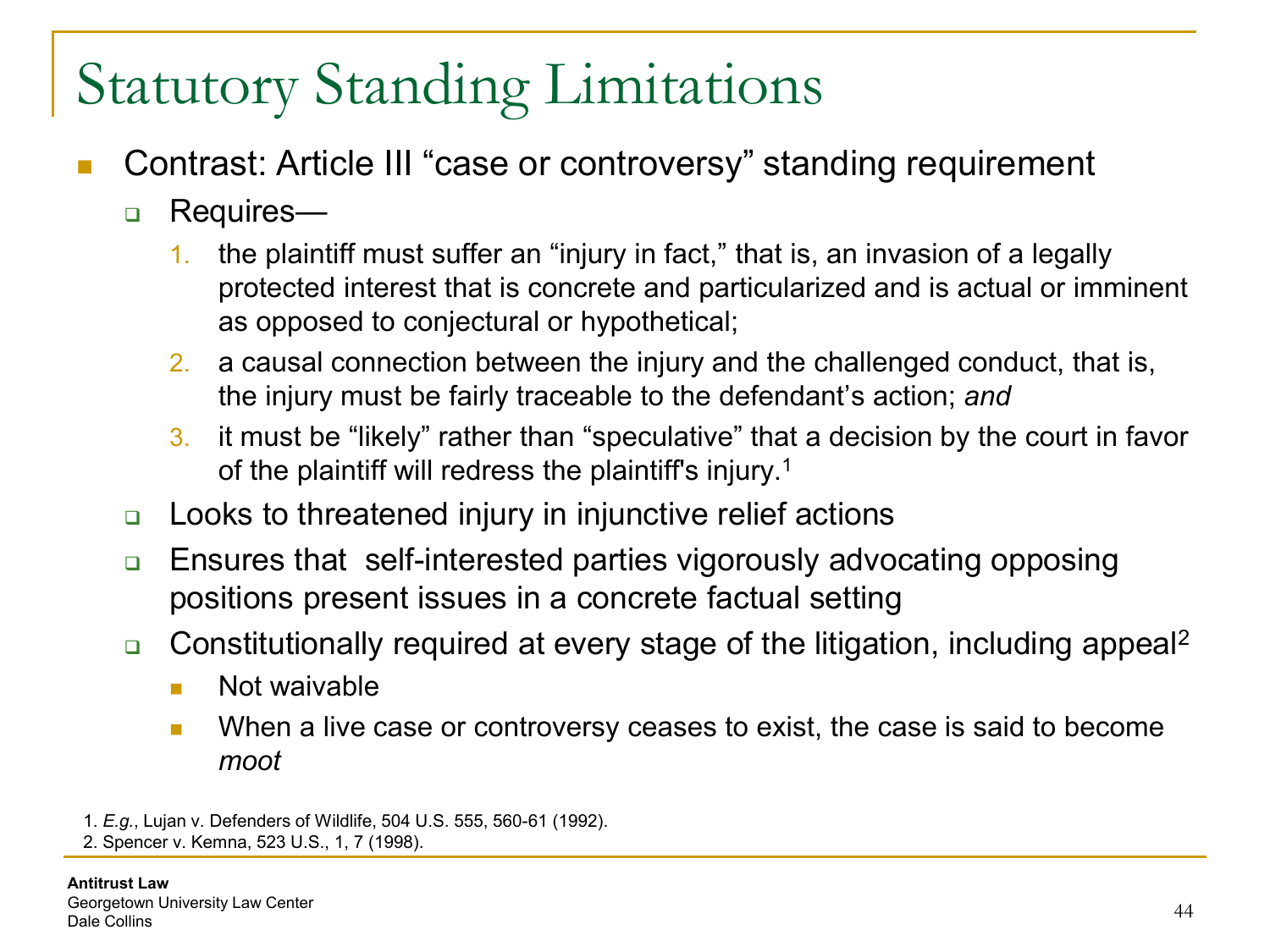- Statutory standing in antitrust cases
	- Applies in both damages and injunctive relief actions
	- **□** Three antitrust applications have emerged—
		- 1. "Antitrust injury"
		- 2. Indirect purchasers
		- 3. "Proper parties" (sometimes called an "efficient enforcer")

To satisfy antitrust standing at the pleading stage a plaintiff must plausibly allege two things: (1) that it suffered a 'special kind of antitrust injury, and (2) that it is a suitable plaintiff to pursue the alleged antitrust violations and thus is an "efficient enforcer" of the antitrust laws<sup>1</sup>

<sup>1</sup> IQ Dental Supply, Inc. v. Henry Schein, Inc., 924 F.3d 57, 62 (2d Cir. 2019).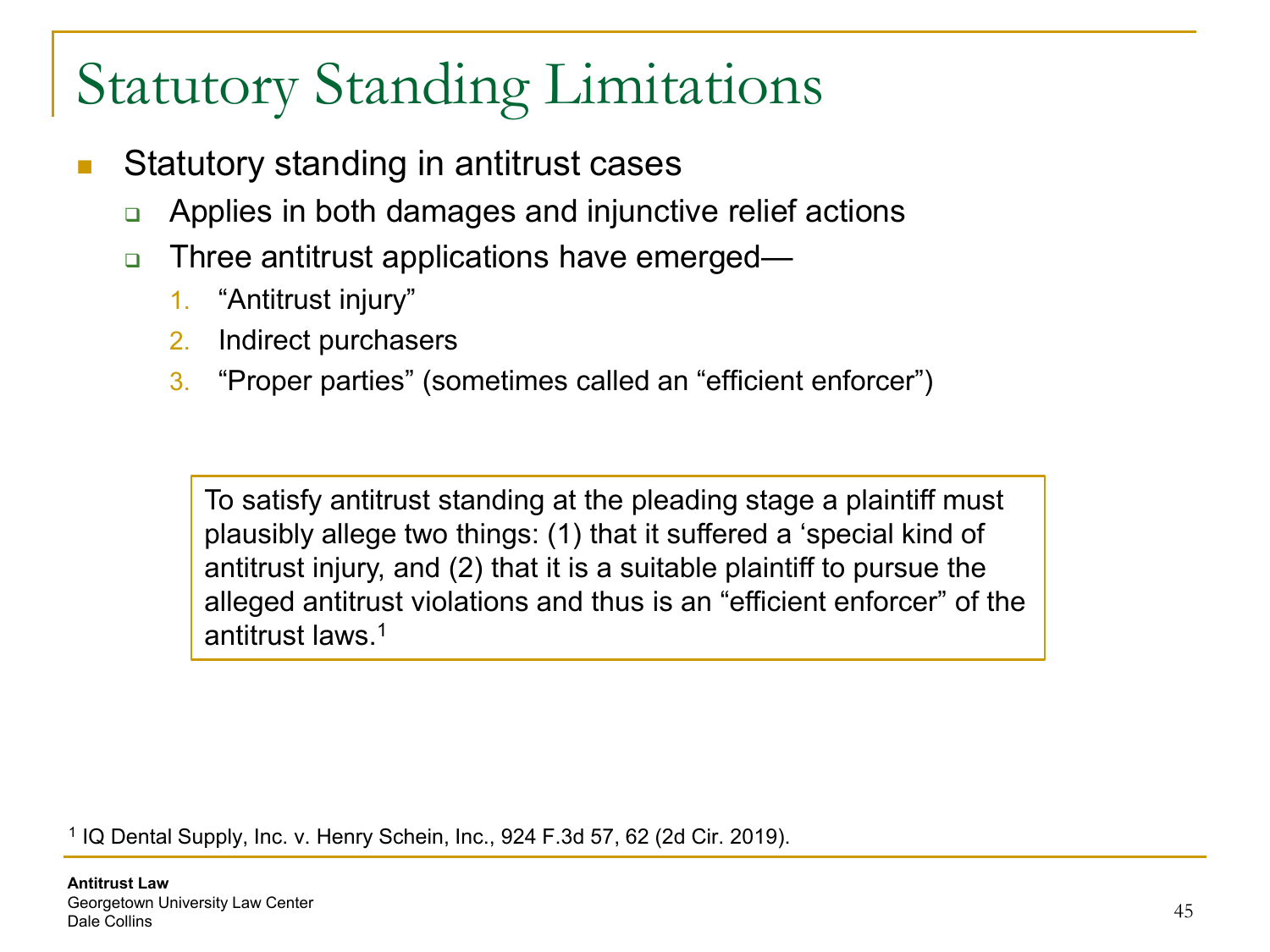#### "Antitrust injury"

- □ "Illnjury of the type the antitrust laws were intended to prevent and that flows from that which makes defendants' acts unlawful"1
	- **Plaintiffs seeking treble damages must sustain antitrust injury**<sup>2</sup>
	- **Plaintiffs seeking injunctive relief must sustain or be threatened with antitrust**  $injury<sup>3</sup>$
- □ Antitrust injury has two components—
	- **The plaintiff's alleged injury must "correspond** [] to the rationale for finding a violation of the antitrust laws in the first place"4
	- **The defendant's alleged anticompetitive conduct must be the proximate cause of** the plaintiff's alleged injury
		- This can cut off injuries that are too remote or removed from the alleged violation

#### *Antitrust standing is generally limited to customers and competitors*

- <sup>1</sup> Brunswick Corp. v. Pueblo Bowl-O-Mat, Inc., 429 U.S. 477, 489 (1977).
- <sup>2</sup> *Id*.
- <sup>3</sup> Cargill, Inc. v. Monfort of Colorado, Inc., 479 U.S. 104 (1986).

<sup>4</sup> Atlantic Richfield Co. v. USA Petroleum Co., 495 U.S. 328, 342 (1990). For a nice application, see IQ Dental Supply, Inc. v. Henry Schein, Inc., 924 F.3d 57, 62-65 (2d Cir. 2019)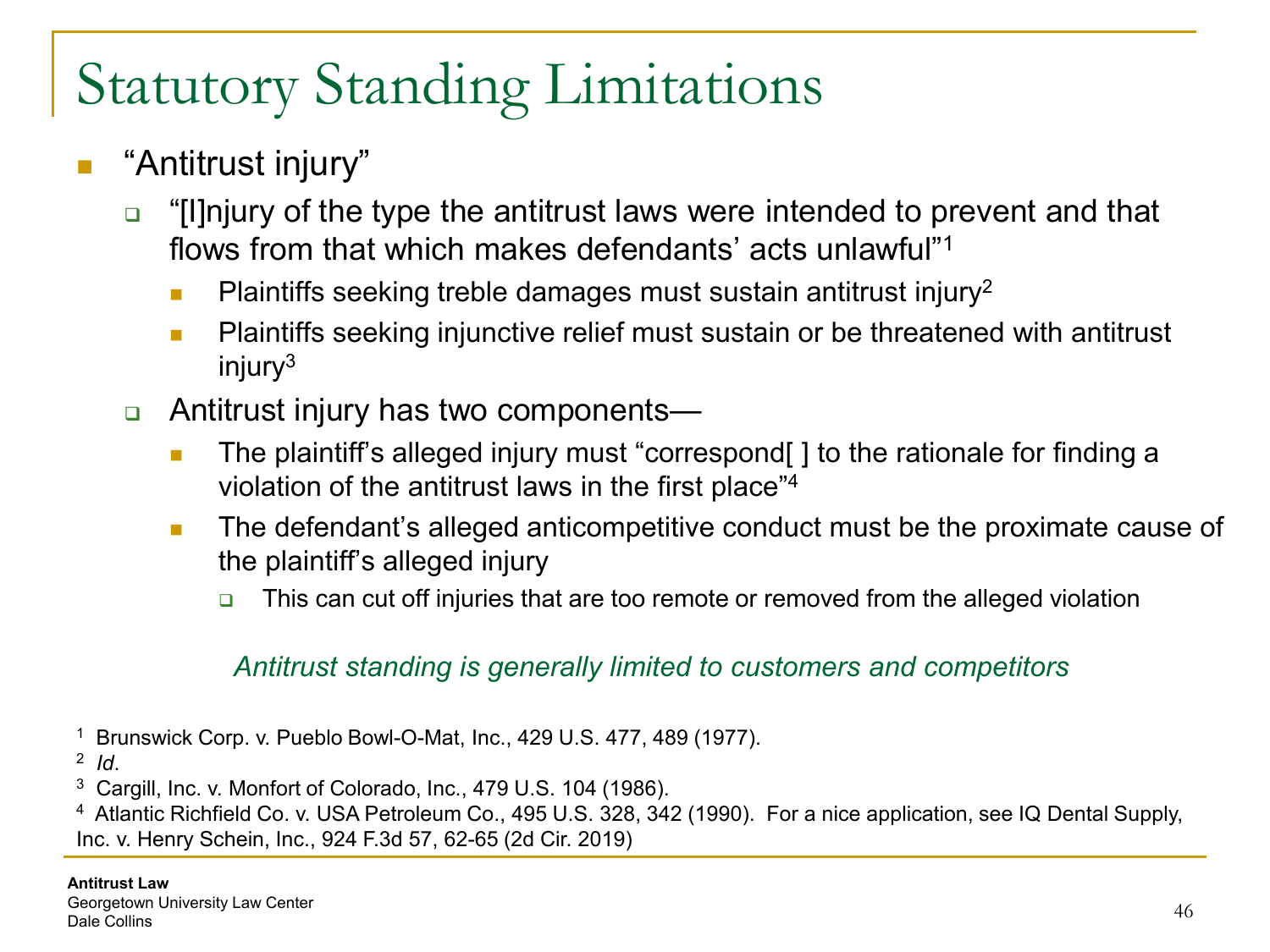- $\mathbb{R}^2$ "Antitrust injury"
	- Examples—Not antitrust injury
		- Nonconspiratorial competitors that benefit from a price-fixing conspiracy to raise prices1
		- **Third-party construction firm losing contracts because of underbidding by a** bidding cartel2
		- **Employee losing job for refusal to participate in employer's illegal anticompetitive** conduct3
		- **Employee losing job as a result of cost-cutting in the wake of an allegedly** anticompetitive merger4
		- **Harm from maximum resale price maintenance, whether by** 
			- lost profits by not being able to charge high prices; *or*
			- $\Box$  lost sales because low prices prevented provision of demand-increasing point-of-sale  $(pos)$  services<sup>5</sup>
- <sup>1</sup> Matsushita Electric Industrial Co., Ltd. v. Zenith Radio Corp., 475 U.S. 574, 583 (1986).
- <sup>2</sup> James Cape & Sons Co. v. PCC Constr. Co., 453 F.3d 396 (7th Cir. 2006).

<sup>3</sup> Vinci v. Waste Mgmt., Inc., 80 F.3d 1372 (9th Cir. 1996).

<sup>4</sup> Adams v. Pan Am. World Airways, Inc., 828 F.2d 24, 31 (D.C. Cir. 1987).

5 Atlantic Richfield Co. v. USA Petroleum Co., 495 U.S. 328 (1990).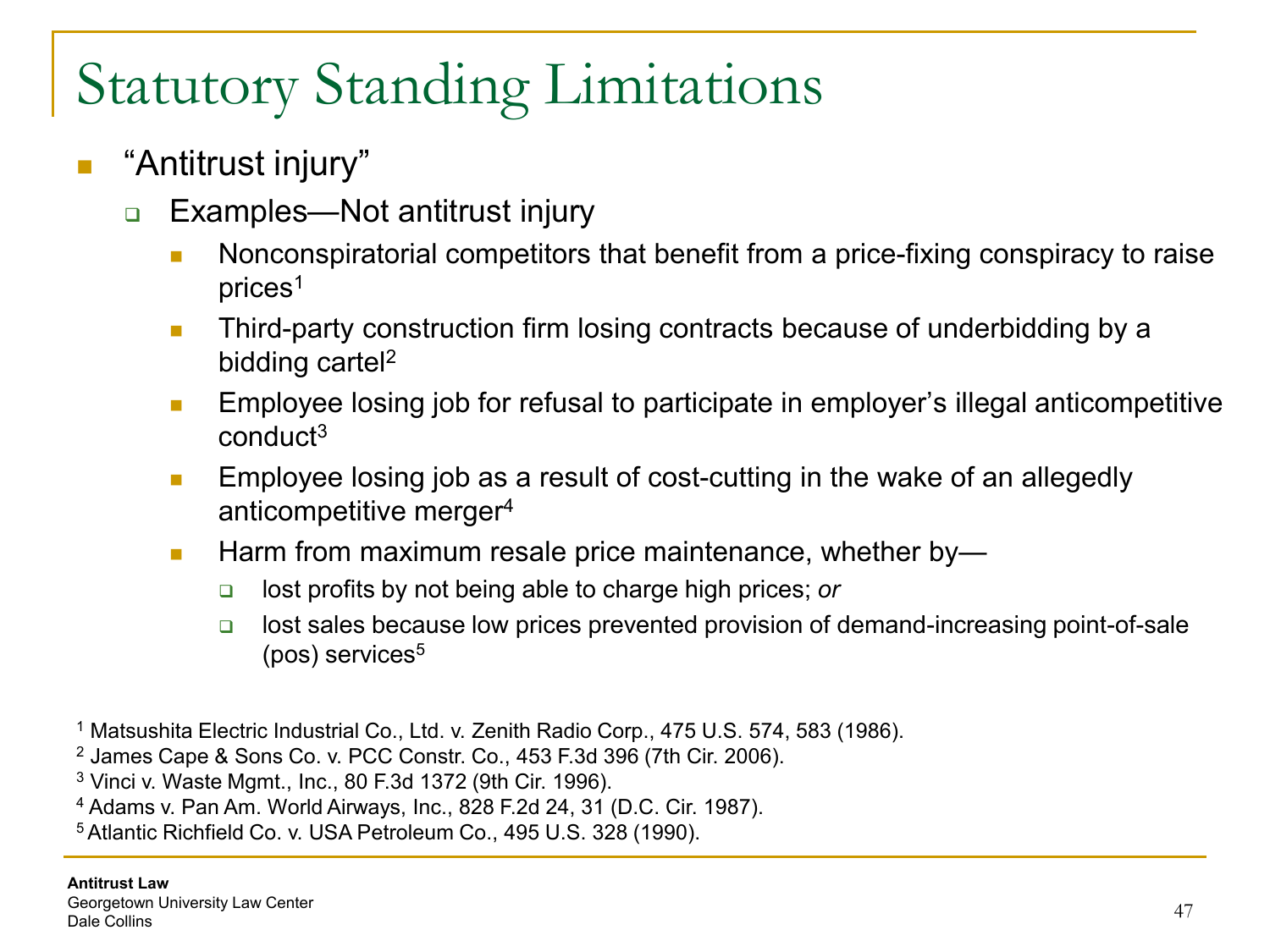- Indirect purchasers—The *Illinois Brick* doctrine1
	- $\Box$  Indirect purchasers generally lack statutory standing to seek treble damages
		- **T** "[T]he antitrust laws will be more effectively enforced by concentrating the full recovery for the overcharge in the direct purchasers rather than by allowing every plaintiff potentially affected by the overcharge to sue only for the amount it could show was absorbed by it."2
		- *Major exception*: Indirect purchasers who purchase from a conspirator may sue anyone in the alleged conspiracy
			- $\Box$  So if a distributor is a member of a manufacturer conspiracy, a purchaser from the distributor can sue the manufacturers even though the purchaser was only an "indirect purchaser" from the manufacturers
			- This is a result of *joint and several liability* of coconspirators (discussed later)
	- **□** Indirect purchasers have statutory standing to seek injunctive relief

<sup>1</sup> Illinois Brick Co. v. Illinois, 431 U.S. 720 (1977).

<sup>2</sup> *Id*. at 735.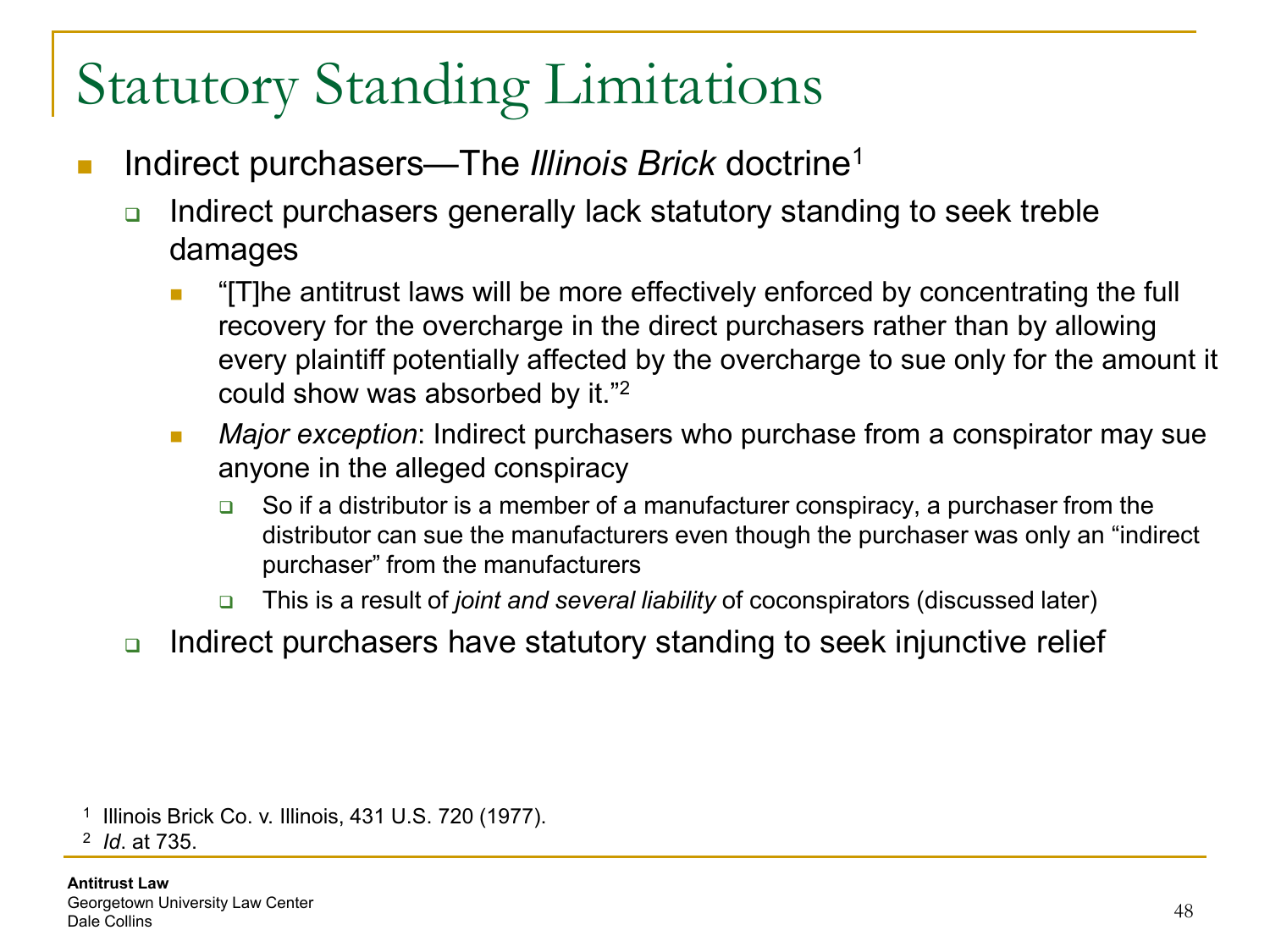- Indirect purchasers—The *Illinois Brick* doctrine
	- **□** State repealers
		- A number of states have enacted so-called "*Illinois Brick* repealers" to permit indirect purchasers to sue for damages under state law
			- $\Box$  These states typically also provide that the court take steps to ensure that the defendant is not subject to duplicative recoveries (thus also rejecting the *Hanover Shoe* doctrine that prohibits a passing-on defense in Clayton Act § 4 actions)<sup>1</sup>
		- **These cases can be tried in federal court whenever the court has subject** jurisdiction over the state claim2
			- Typically, state indirect purchaser actions are found in federal court when the court is also adjudicating the direct purchaser actions against the defendants under federal law, so that the federal court has supplemental jurisdiction over the state claims
			- □ However, federal courts are often reluctant to certify indirect purchaser class actions because of the individualized nature of proof of impact and damages, since these need to be traced through an innocent intermediary (one of the major concerns of *Illinois Brick*)

<sup>1</sup> *See, e.g*., In re TFT-LCD (Flat Panel) Antitrust Litig., 637 F. App'x 981, 985 (9th Cir. 2016) (unpublished) (finding no when the district court permitted HannStar to assert a pass-through defense to Best Buy's indirect purchaser claim under Minnesota law).

<sup>2</sup> *See, e.g.*, *In re* Potash Antitrust Litig., 667 F. Supp. 2d 907 (N.D. Ill. 2009) (consolidated federal direct purchaser and state indirect purchaser class actions).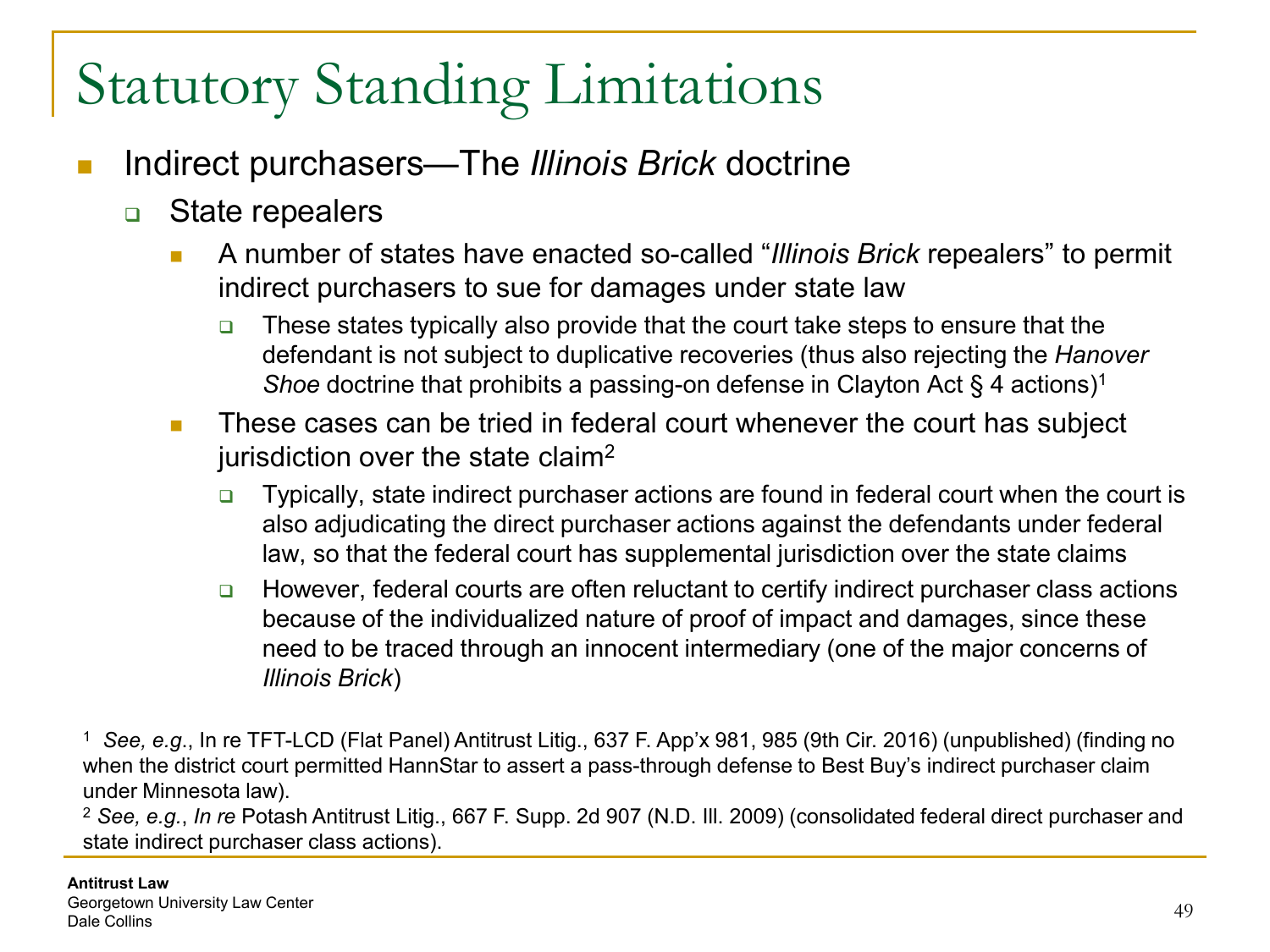- "Proper parties"
	- Developed in *Associated General Contractors v. Calif. State Council of Carpenters*<sup>1</sup>
	- □ Attempts to pull together statutory standing limitations in antitrust actions
	- **■** Identified five factors to consider in recognizing statutory standing:
		- 1. Causal relationship between antitrust violation and the harm to the plaintiff
		- 2. Nature of the injury, including whether the plaintiff is a consumer or competitor
		- 3. The directness of the injury and whether damages are too speculative
		- 4. The potential for duplicative recovery and whether apportionment would be too complex
		- 5. The existence of more direct victims
	- Examples—Not "proper parties"
		- **Shareholders who suffered reduced dividends as a result of antitrust injury on** the company (also employees, creditors, suppliers)
		- **Employee terminated for refusing to participate in an antitrust violation**

<sup>1</sup> 459 U.S. 519 (1983).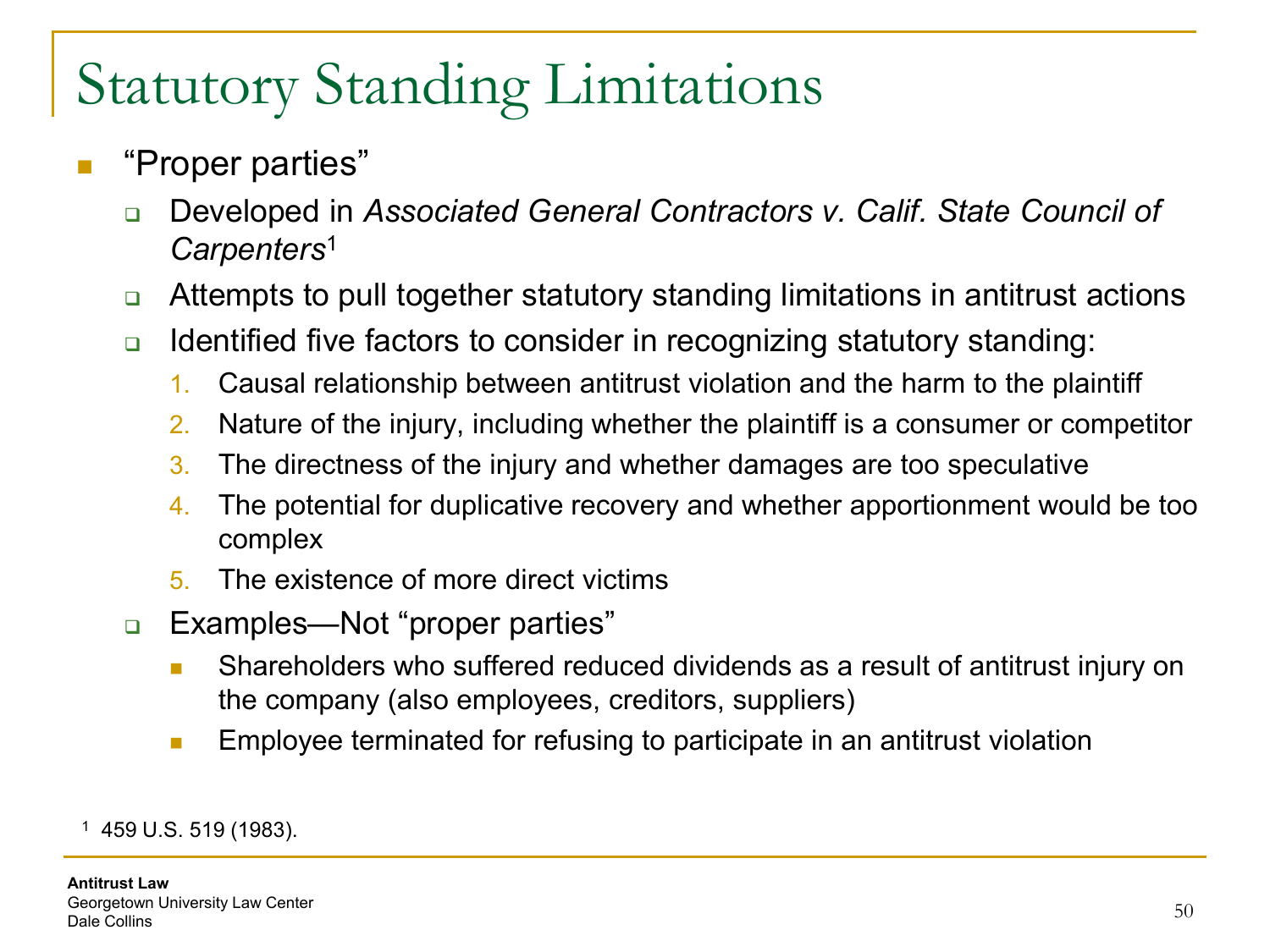#### General rules

- □ On plaintiffs: No offensive collateral estoppel—No effect resulting from:
	- **The failure of the government to bring an action**
	- **The success of a defendant on the merits**
- On defendants
	- Clayton Act  $\S$  5(a)
	- **Parklane offensive collateral estoppel<sup>1</sup>**

<sup>1</sup> Parklane Hosiery Co. v. Shore, 439 U.S. 322 (1979).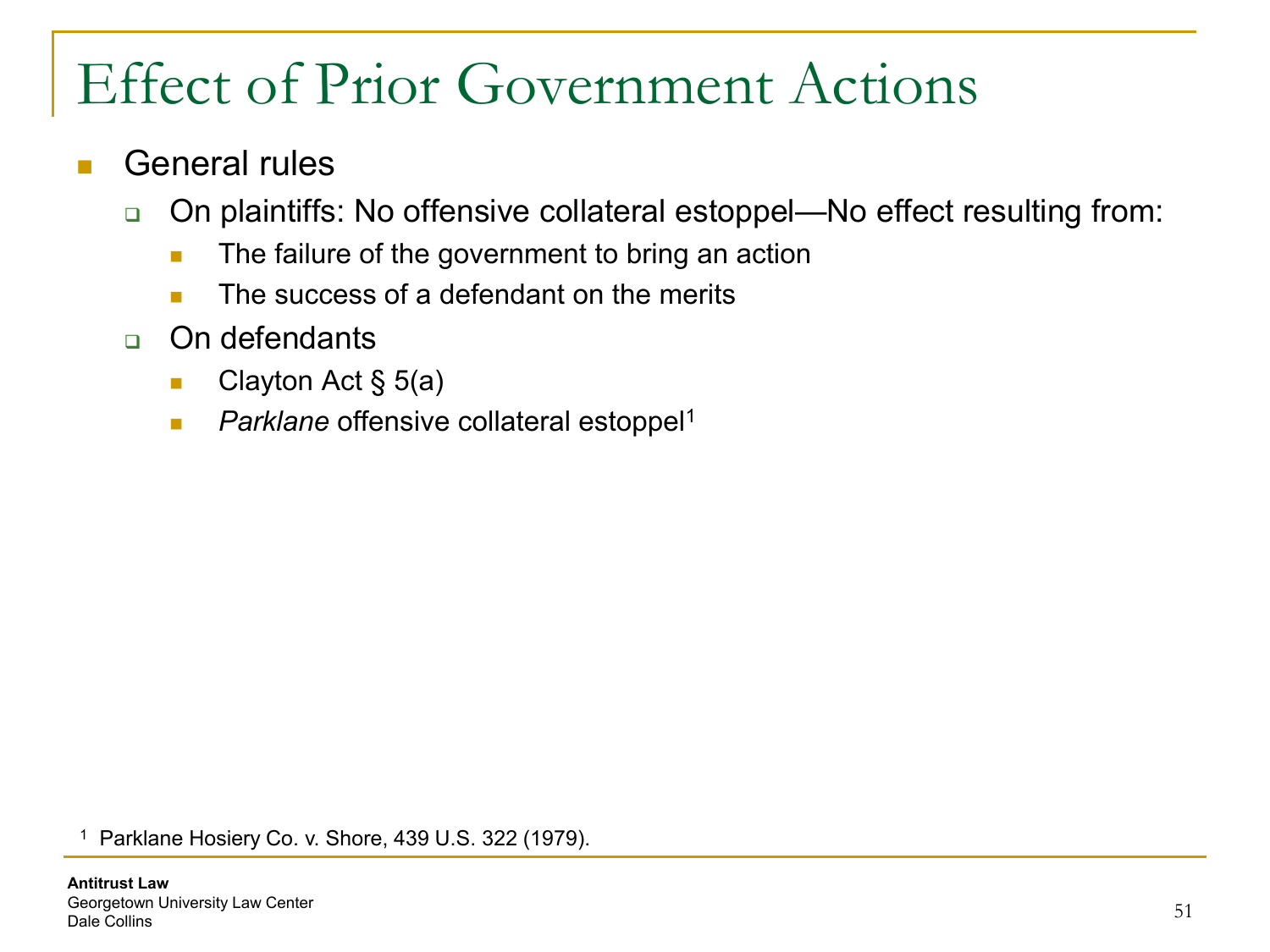#### Clayton Act § 5(a)

A final judgment or decree heretofore or hereafter rendered in any civil or criminal proceeding brought by or on behalf of the United States under the antitrust laws to the effect that a defendant has violated said laws shall be prima facie evidence against such defendant in any action or proceeding brought by any other party against such defendant under said laws as to all matters respecting which said judgment or decree would be an estoppel as between the parties thereto.<sup>1</sup>

#### **□** Section 5(a) prerequisites—

- 1. Final judgment
- 2. In a civil or criminal proceeding
- 3. Brought by the United States under the antitrust laws
- 4. Finding that the defendant has violated the antitrust laws
- □ Section 5(a) effect
	- **Final judgment is "prima facie evidence" against the defendant in a follow-on** antitrust action
	- **As to "all matters" to which the judgment "would be an estoppel" as between** the defendant and the United States

 $1$  15 U.S.C. § 16(a).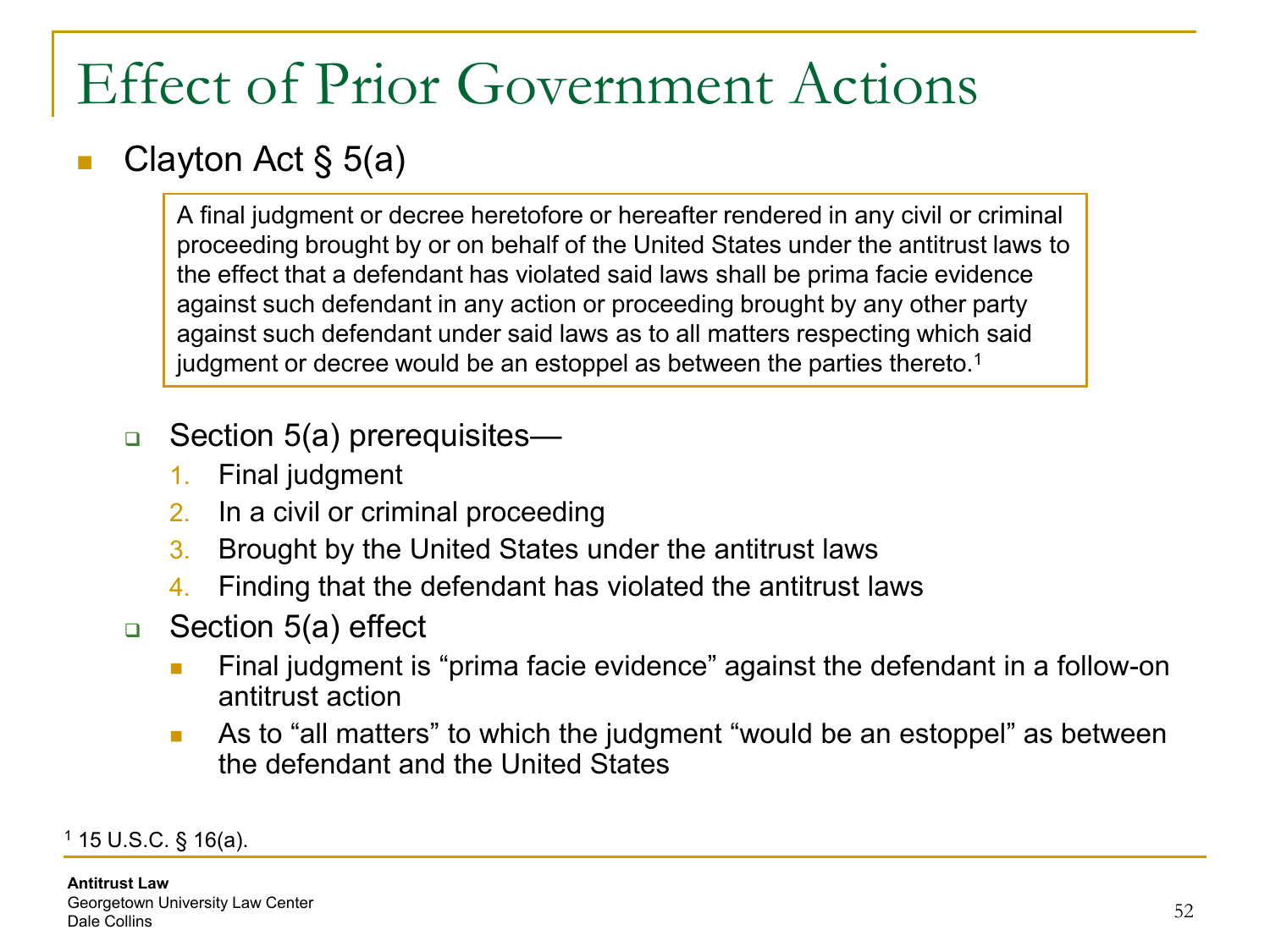#### Clayton Act § 5(a)

- An historical note
	- Section 5(a) was enacted as part of original Sherman Act in 1914
		- $\Box$  Section 5(a) was enacted "to minimize the burdens of litigation for injured private suitors by making available to them all matters previously established by the Government in antitrust actions" and to permit them "as large an advantage as the estoppel doctrine would afford had the Government brought suit."1
	- At the time, courts applied the common law requirement of *mutuality of estoppel*—A could estop B only if B could estop A—which in turn required that A and B be parties to the same prior litigation or in privity with parties in the prior litigation2
		- $\Box$  Section 5(a) statutorily eliminated mutuality of estoppel in follow-on private antitrust actions
		- $\Box$  In enacting Section 5(a), Congress was concerned that conclusive estoppel without mutuality would be unconstitutional3
		- The drafters' solution was to make the effect to be only *prima facie* and so be rebuttable
		- The result was that Section 5(a) had little of its intended effect to simplify and reduce the costs of follow-on private litigation, since defendants could introduce the same evidence they had used (unsuccessfully) in the original government litigation and effectively force a relitigation of the issues in the follow-on action
- <sup>1</sup> Emich Motors Corp. v. General Motors Corp., 340 U.S. 558, 568 (1951).
- <sup>2</sup> *See* Blonder-Tongue Labs., Inc. v. Univ. of Illinois Found., 402 U.S. 313, 320 (1971).
- <sup>3</sup> *See* 51 Cong. Rec. 13,851 (1914) (statement of Sen. Walsh).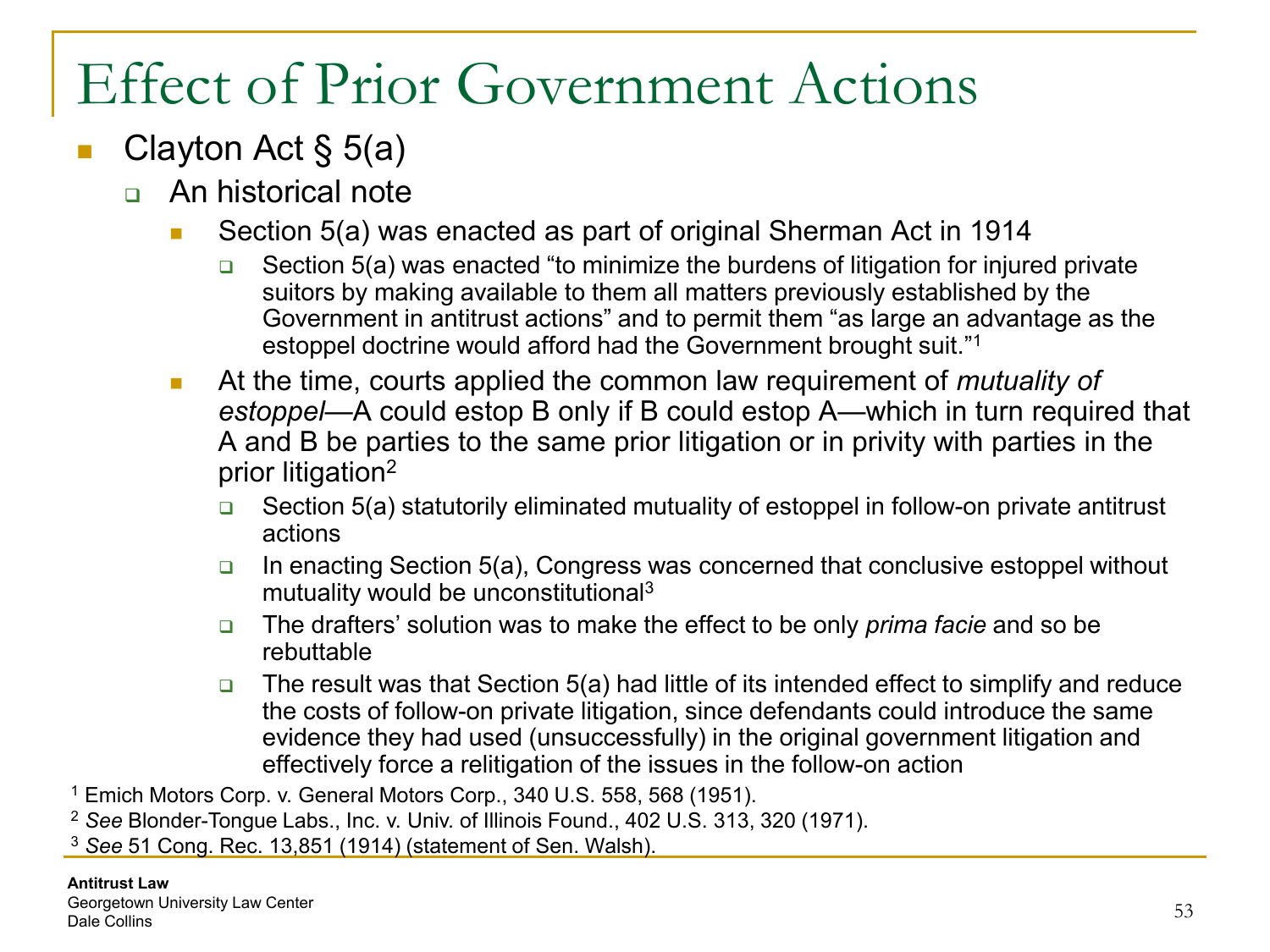- *Parklane* offensive collateral estoppel
	- **□** Forecloses relitigation of issues or facts previously decided against a defendant in a prior litigation
		- Compare—
			- **□** Section 5(a) provides only prima facie evidence—subject to rebuttal
			- **□** Offensive collateral estoppel is conclusive—permits no rebuttal
	- Some potential problems with offensive collateral estoppel:
		- **Did the defendant have both the opportunity and incentive to fully litigate the** issue?
			- *Example*: If little was at stake in the prior litigation, the defendant may not have had the incentive to fully litigate the issue
		- **Nas the issue in fact fully litigated in the prior action and, at least in principle,** reviewable on appeal?
		- **Notai** Was the issue decided in contrary ways with respect to the defendant in different prior litigations (presenting a cherry-picking problem)?
			- *Currie example*: Railroad collision injures 50 passengers, each of which brings a separate action. The railroad wins in the first 25 cases; it loses in the 26<sup>th</sup> case. Can the 27<sup>th</sup> plaintiff invoke offensive collateral estoppel against the railroad based on the one loss?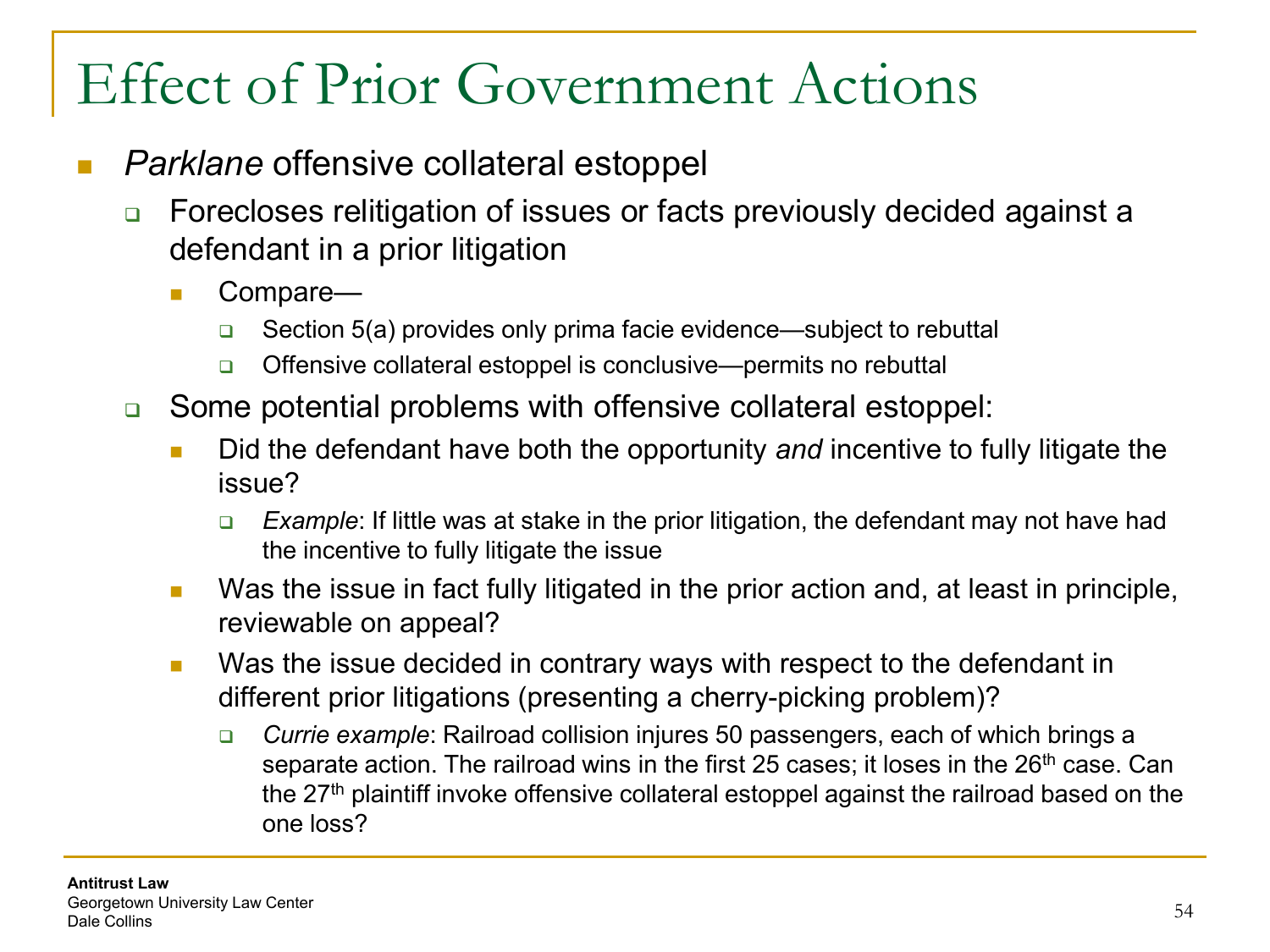- *Parklane* offensive collateral estoppel
	- **u** Usual requirements<sup>1</sup>
		- 1. The issue or fact must be identical to one previously litigated
		- 2. The issue or fact must have been actually resolved in the prior proceeding
		- 3. The issue or fact must have been necessary to the prior judgment
			- **□** Critical question: What does it mean to be "necessary"?
				- "Critical and essential"? (*Microsoft* majority)
				- "Distinctly raised, determined and a material element of the judgment"? (*Microsoft* dissent)
		- 4. The judgment in the prior proceeding was final and valid
			- Does not apply to issues or facts on a claim reversed on appeal
		- 5. The party to be foreclosed by the prior resolution of the issue or fact must have had a full and fair opportunity to litigate the issue or fact in the prior proceeding
	- Application of offensive collateral is within the discretion of the court
		- **Number** Where "the application of offensive estoppel would be unfair to a defendant, a trial judge should not allow the use of offensive collateral estoppel."2

<sup>1</sup> *See In re* Microsoft Corp. Antitrust Litig., 355 F.3d 322, 326 (4th Cir. 2004).

<sup>2</sup> Parklane Hosiery Co. v. Shore, 439 U.S. 322, 652 (1979).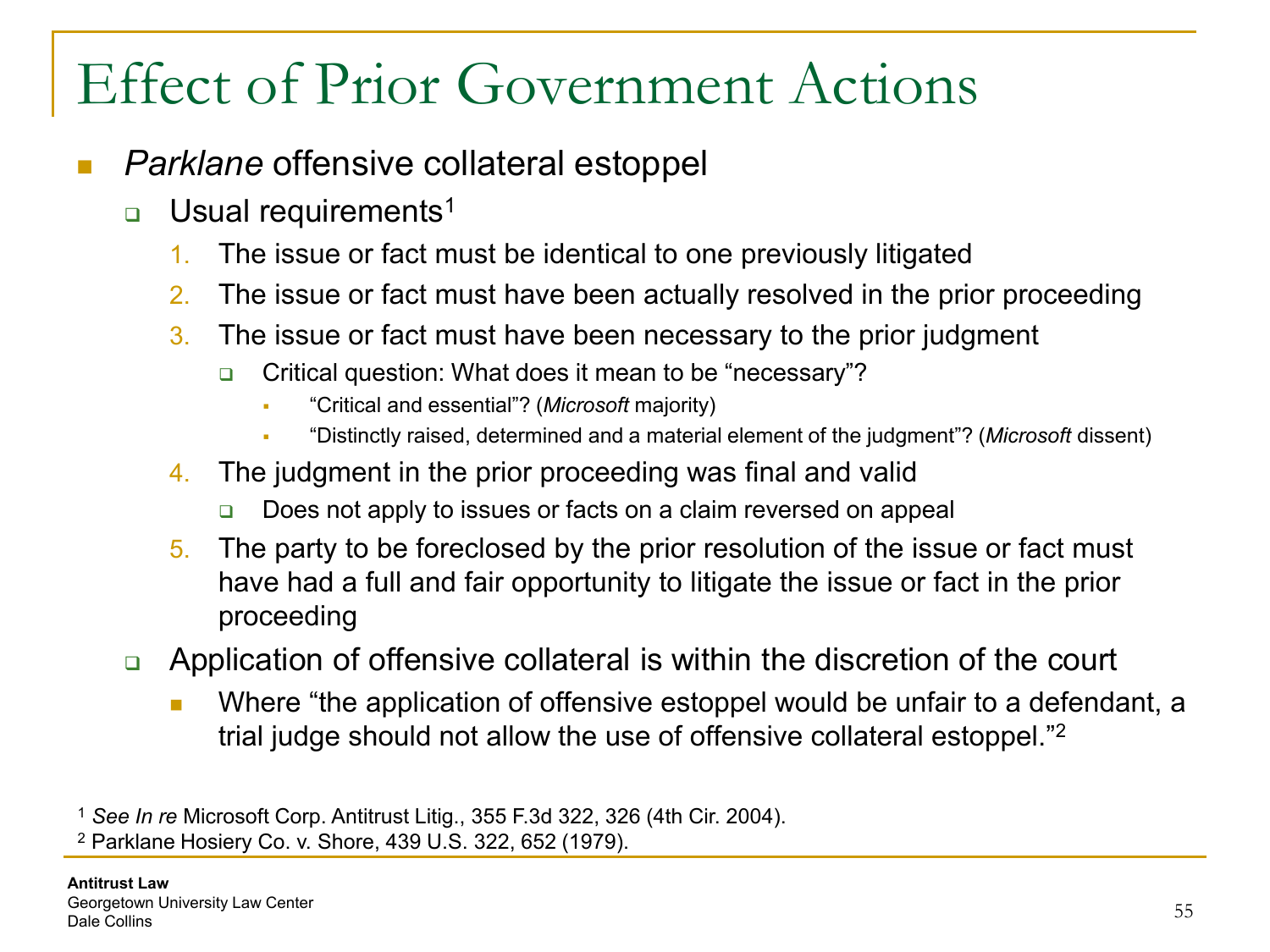- Another historical note
	- *Blonder-Tongue*<sup>1</sup>
		- In 1971, the Supreme Court eliminated the requirement of mutuality of estoppel, at least in cases of defensive collateral estoppel2
		- **Defensive collateral estoppel aids defendants, since it allows them to estop a** plaintiff from asserting a legal or factual proposition that was decided against the plaintiff in an earlier litigation
			- *Example*: Plaintiff sues only A alleging that A and B were in a price-fixing conspiracy. The jury, in a special verdict, decides that there was no conspiracy between A and B. B may assert offensive collateral estoppel when plaintiff sues B alleging the same price-fixing conspiracy between A and B.

<sup>1</sup> Blonder-Tongue Labs., Inc. v. Univ. of Illinois Found., 402 U.S. 313, 320 (1971).

<sup>2</sup> *Id*. at 320.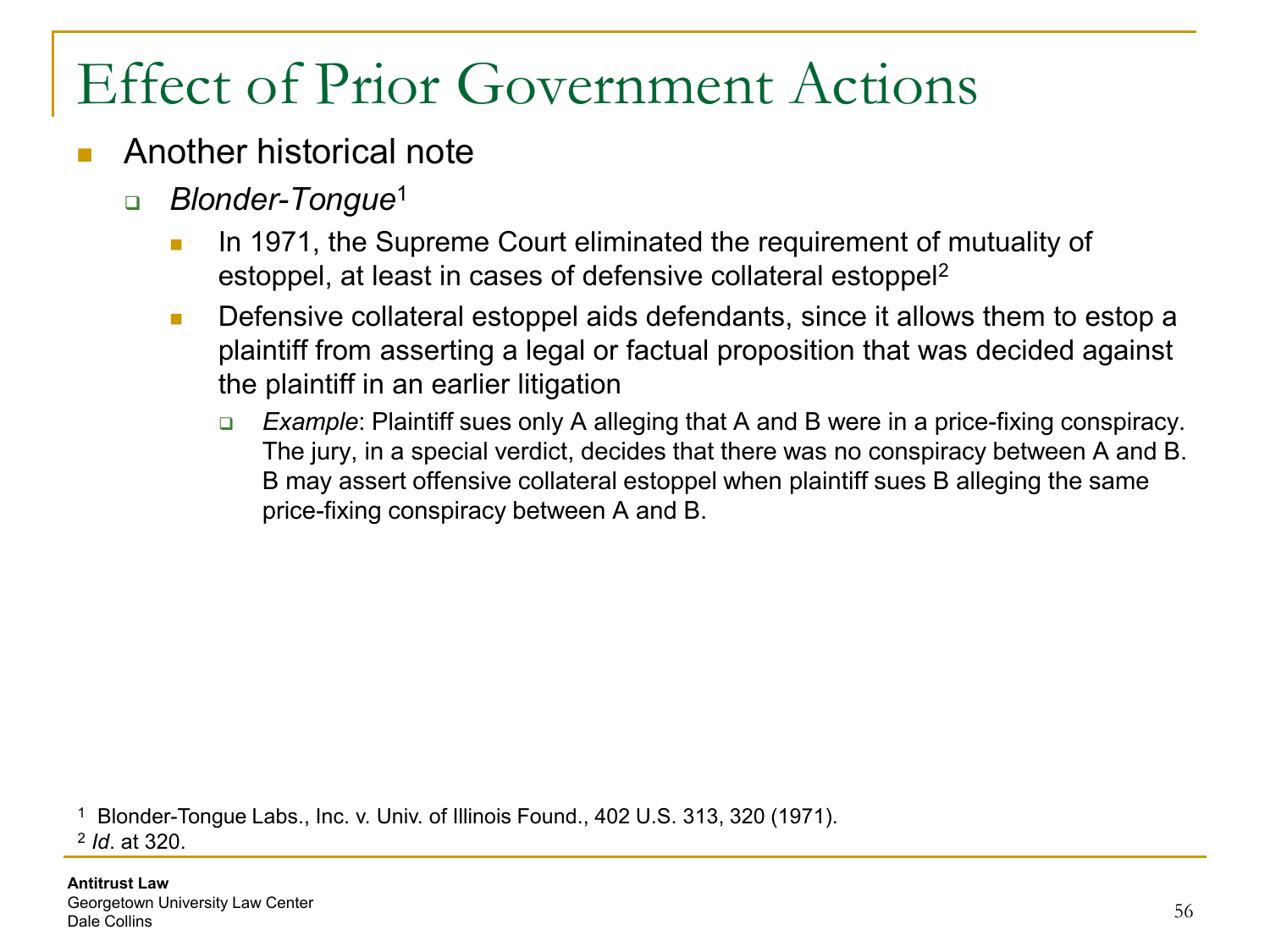- Another historical note (con't)
	- *Parklane*<sup>1</sup>
		- In 1979, the Supreme Court also eliminated the requirement of mutuality of estoppel in cases of offensive collateral estoppel, at least in cases where—
			- 1. the defendant had a full and fair opportunity to defend itself, as well as
			- 2. the incentive to do  $\text{so}^2$
		- **C** Offensive collateral estoppel aids plaintiffs, since it allows them to estop a defendant from asserting a legal or factual proposition that was decided against the defendant in an earlier litigation
			- *Example 1*: Plaintiff 1 sues A and B for price-fixing conspiracy and alleging \$100 million in actual damages. The jury, in a special verdict, decides that there was conspiracy between A and B. Plaintiff 2 may assert offensive collateral estoppel when Plaintiff sues A and B alleging the same price-fixing conspiracy and seeking \$10 million in damages.
			- *Example 2*: Same as Example 1, except Plaintiff 1 only sought \$1 million in damages, while Plaintiff 2 seeks \$100 million in damages. Here, offensive collateral likely would be judicially disallowed in the subsequent litigation, since A's incentive to litigate the first case is significantly less than its incentive to litigate the second case.

<sup>1</sup> Parklane Hosiery Co., Inc. v. Shore, 439 U.S. 322 (1979).

<sup>2</sup> *Id*. at 331.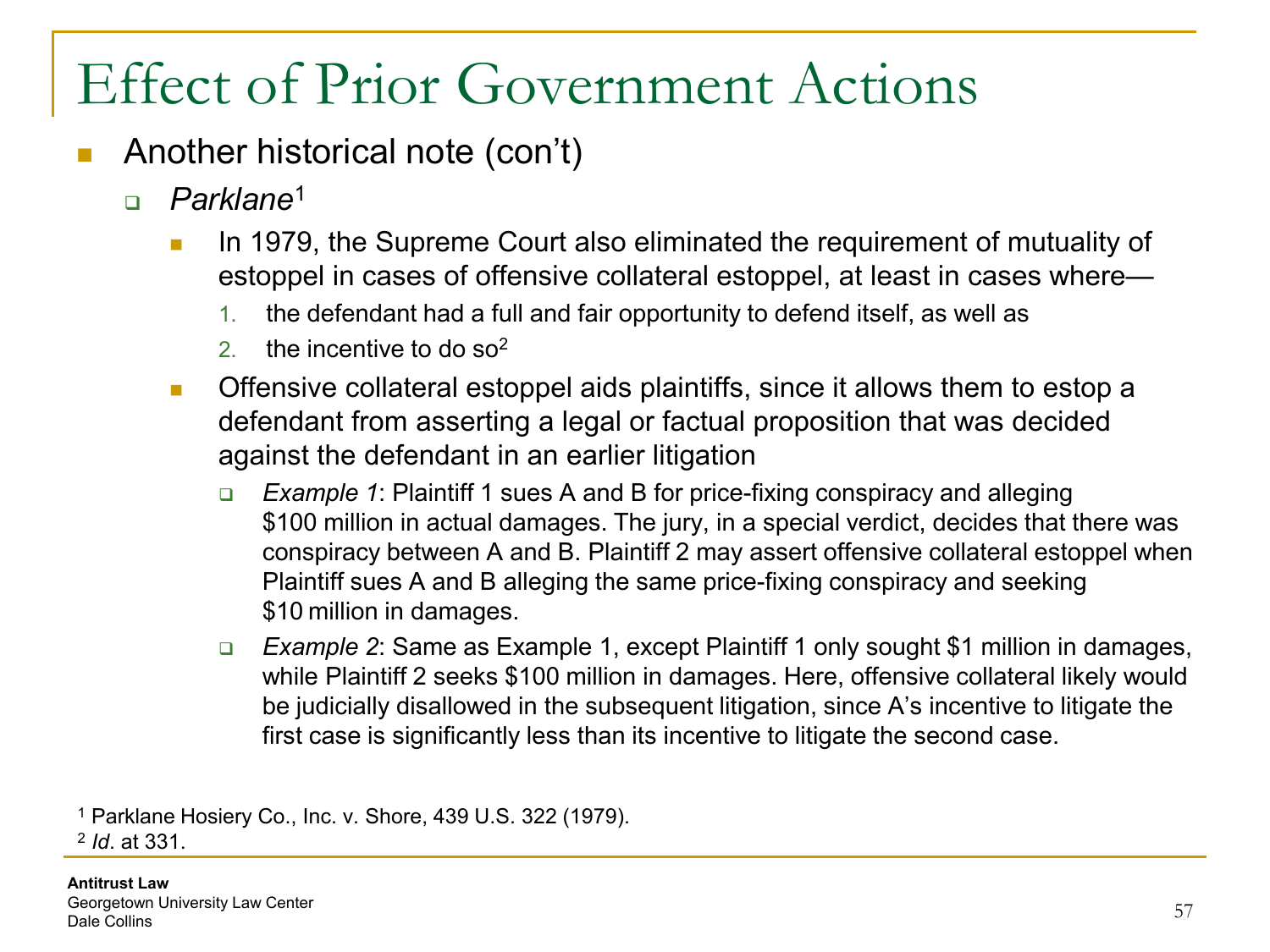- Another historical note (con't)
	- **□** Antitrust Procedural Improvements Act of 1980<sup>1</sup>
		- **After** *Parklane*, there was a suggestion that Section 5(a) precluded the application of conclusive offensive collateral estoppel and limited the estoppel effect to prima facie evidence
		- **The Antitrust Procedural Improvements Act of 1980 amended Section 5(a) to** provide that nothing in Section 5(a) "impose[d] any limitation on the application of collateral estoppel."2
		- **Interestingly, Congress also took the opportunity to clarify that "collateral"** estoppel effect shall not be given to any finding made by the Federal Trade Commission under the antitrust laws or under section 5 of the Federal Trade Commission Act which could give rise to a claim for relief under the antitrust laws"3
			- This amendment has been interpreted to mean that conclusive *Parklane* offensive collateral estoppel effect cannot be given to an FTC decision in a subsequent litigation, although it can still serve as prima facie evidence<sup>4</sup>

<sup>1</sup> Pub. L. No. 96-349, 94 Stat. 1154 (1980).

<sup>2</sup> *Id*. § 5(a)(3).

<sup>3</sup> *Id*.

<sup>4</sup> *See, e.g.*, Pool Water Products v. Olin Corp., 258 F.3d 1024, 1030 (9th Cir. 2001); Hynix Semiconductor Inc. v. Rambus Inc., No. CV-00-20905 RMW, 2007 WL 2814654, at \*2 (N.D. Cal. Sept. 25, 2007); Hynix Semiconductor Inc. v. Rambus, Inc., No. CV-00-20905 RMW, 2006 WL 2458761, at \*2 (N.D. Cal. Aug. 22, 2006).

#### **Antitrust Law**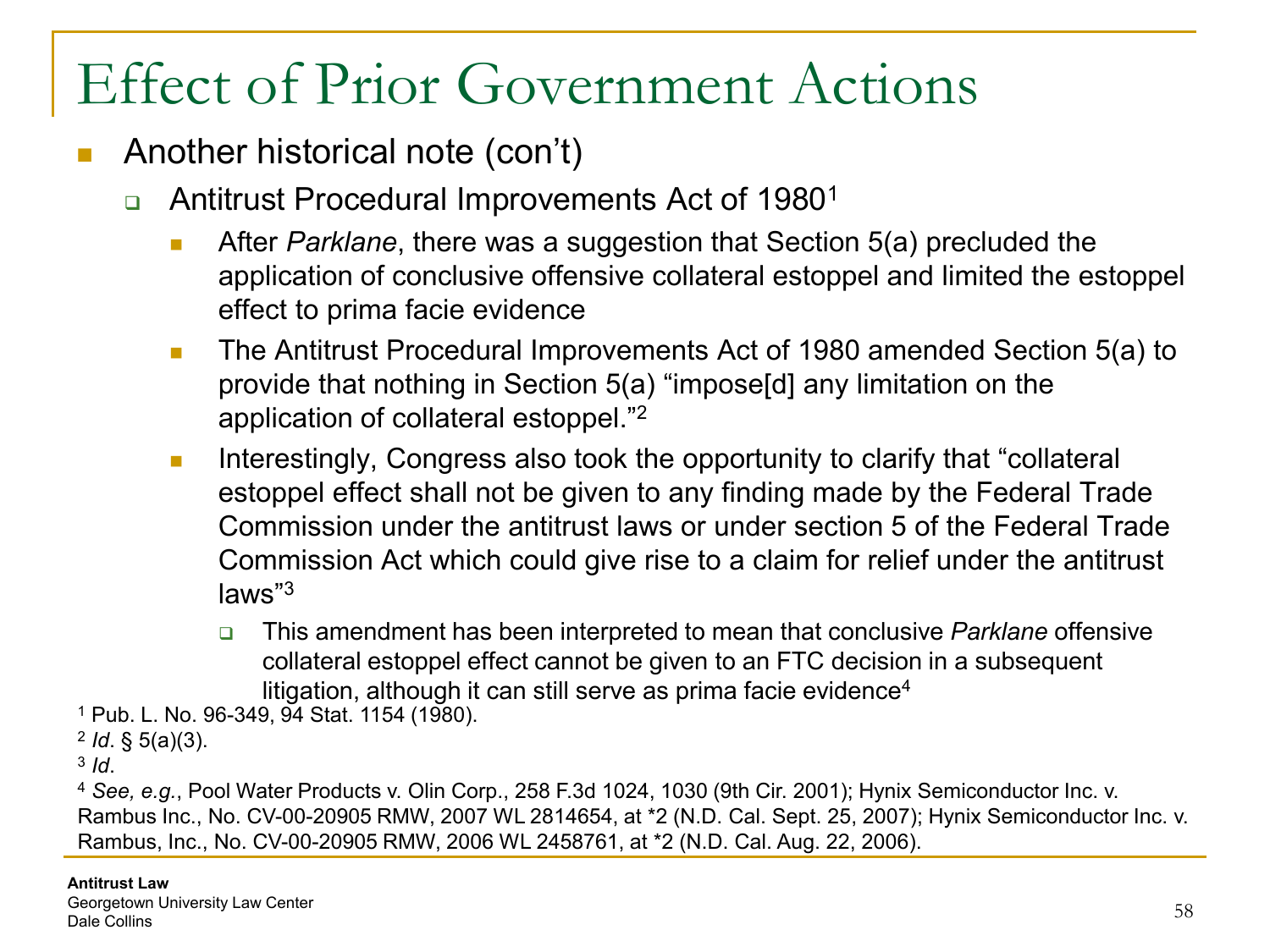- Application: Discover/Visa/MasterCard1
	- □ Background
		- After a 34-day bench trial, the DOJ obtained a judgment that Visa's and MasterCard's by-laws prohibiting their respective member banks from distributing AmEx and Discover cards violated Sherman Act § 12
	- **□** In its follow-on private action, Discover invoked a dual-motion strategy
		- **First, Discover moved for partial summary judgment on** *Parklane* **offensive** collateral estoppel grounds to establish 81 factual propositions Discover maintained were determined against Visa and MasterCard in the earlier DOJ case
		- **Subsequently, Discover moved to give certain finding of fact in the prior court** Section 5(a) effect

<sup>1</sup> Discover Fin. Servs. v. Visa U.S.A. Inc., 598 F. Supp. 2d 394 (S.D.N.Y. 2008).

<sup>2</sup> *See* United States v. Visa U.S.A., Inc., 344 F.3d 229 (2d Cir. 2003).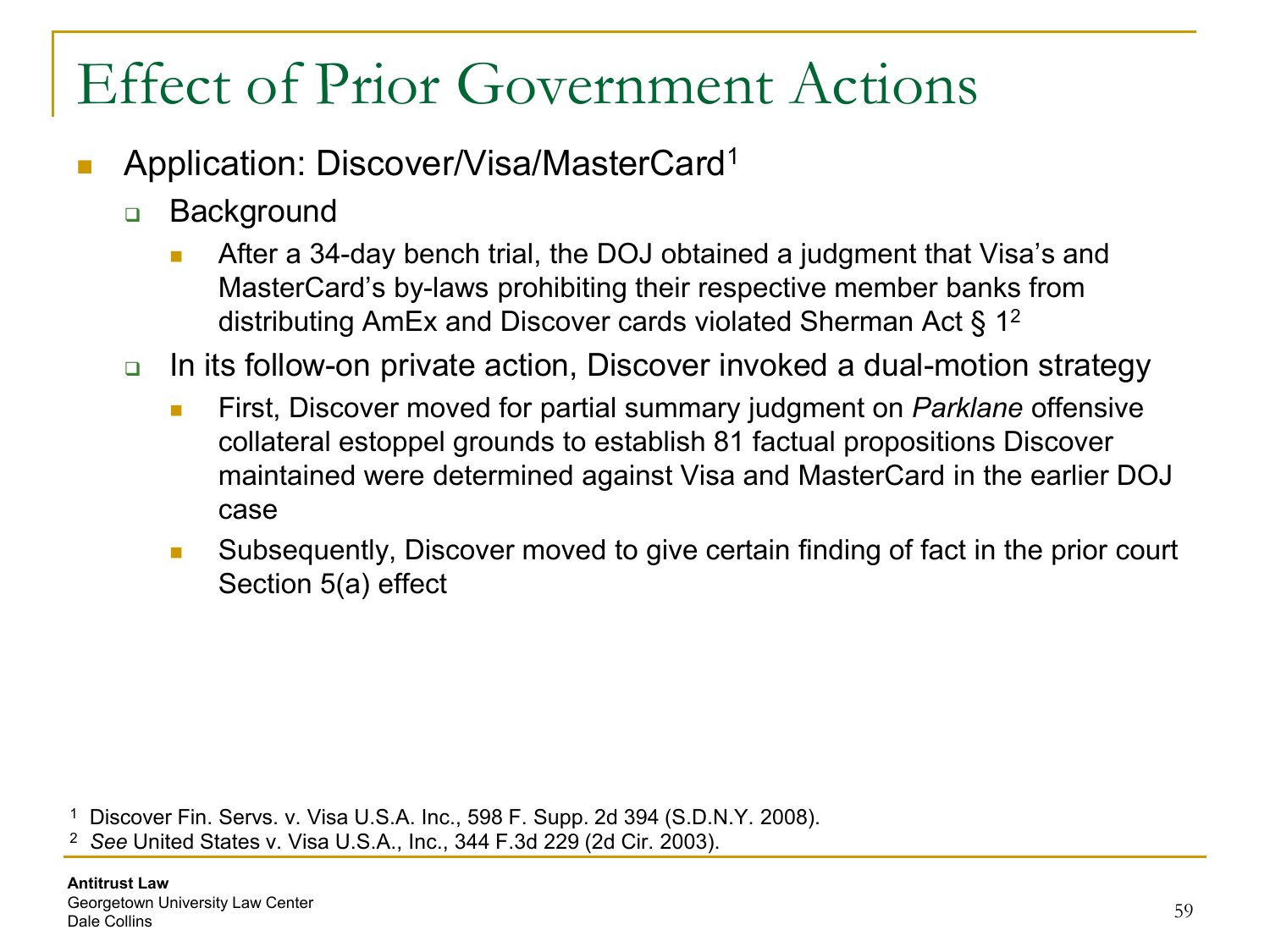- Application: Discover/Visa/MasterCard (con't)
	- **□** Resolution of summary judgment motion for collateral estoppel treatment
		- **District court declined to give the 81 factual propositions collateral estoppel effect** 
			- Presenting them to the jury "in a vacuum and without context would be unfair to the Defendants"
		- But did give collateral estoppel effect to the following higher-level determinations:
			- **□** General purpose credit and charge cards is a relevant market
			- □ General purpose credit and charge card network services is a relevant market
			- $\Box$  The United States is the appropriate geographic scope of the relevant markets
			- $\Box$  Visa and MasterCard each had market power within the relevant markets
			- □ Visa's Bylaw 2.10(e) and MasterCard's Competitive Programs Policy (CPP) were each unlawful restraints of trade
			- $\Box$  Bylaw 2.10(e) and the CPP harmed competition and consumers in the relevant markets by:
				- **I** limiting output of Discover cards in the U.S.
				- restricting Discover's competitive strength by restraining merchant acceptance levels and their ability to distribute new features through exclusion from the network services market
				- foreclosing Discover from competing to issue off-line debit cards
				- depriving consumers of the ability to obtain credit cards that combine the unique features of their preferred bank with any of the four major network brands
		- **These were the high-level findings that predicated the prior judgment and were** affirmed by the Second Circuit on appeal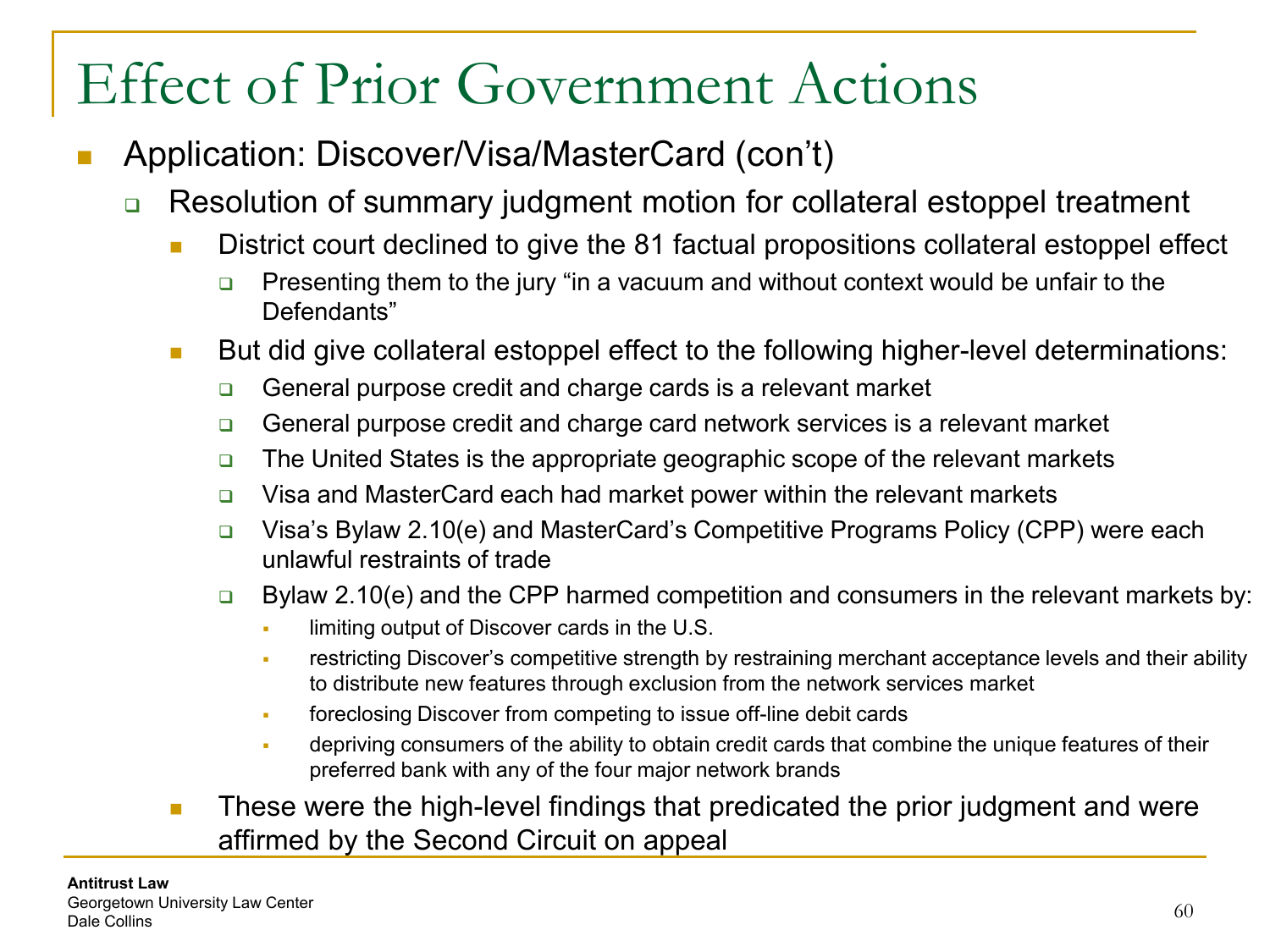- Application: Discover/Visa/MasterCard (con't)
	- □ Section 5(a) motion
		- Immediately before trial, Discover moved to give prima facie effect under Section 5(a) to 38 of the 81 factual findings of the district court in the prior judgment that were not subsumed under the collateral estoppel findings
			- **B** Section 5(a) was written at a time when "an estoppel" needed five elements—
				- 1. *Mutuality*: The parties had to be parties in the prior litigation, so that either could have been bound by the prior judgment
				- 2. *Identity of issue*: The issue must be the same as that decided in the prior litigation
				- 3. *Necessity*: Must have been necessary to decide the issue in the prior litigation to reach the prior court's decision
				- 4. *Full and fair opportunity to litigate*
				- 5. *Litigated final decision*
			- *Parklane* eliminated mutuality, although it imposed two additional conditions on nonmutual collateral estoppel:
				- 1. Plaintiff could not easily have joined the prior litigation (almost always true in government antitrust cases), and
				- 2. Fairness in foreclosing the defendant's opportunity to litigate
			- Discover argued—
				- The district court in its prior decision found that the traditional elements for collateral estoppel (except for mutuality) were satisfied, but rejected (conclusive) collateral estoppel effects on the grounds of a lack of fairness to the defendant
				- Fairness to the defendant is not a factor in Section 5(a) (rebuttal) collateral estoppel, since the defendant has the opportunity to litigate the issues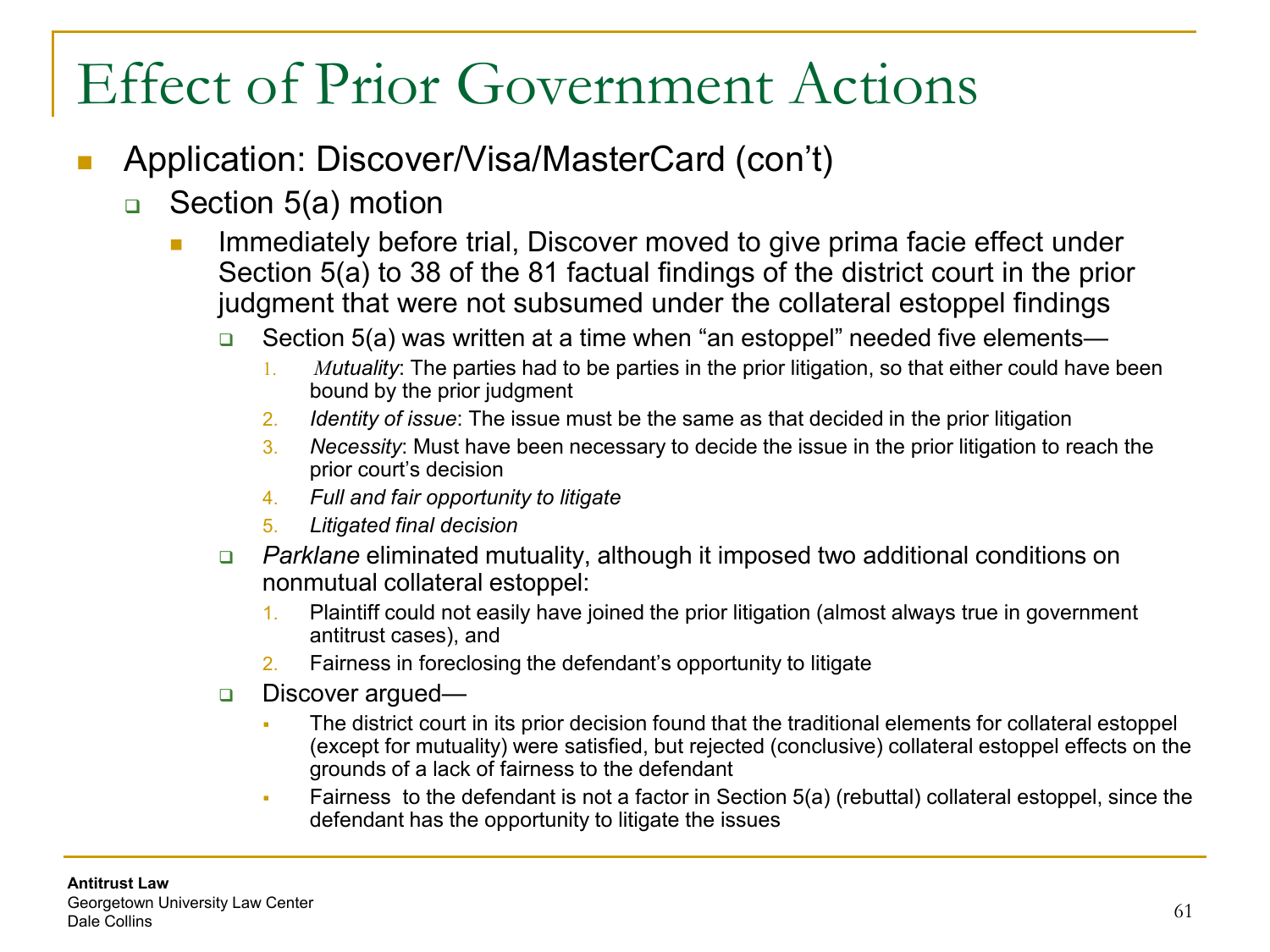- Application: Discover/Visa/MasterCard (con't)
	- □ Section 5(a) motion
		- **No. 25 Visa and MasterCard filed an opposition** 
			- **Pre-***Parklane* estoppel included fairness as an element
				- *Parklane's* innovation was only to extend offensive collateral estoppel to nonmutual parties
			- Since the district found in the prior motion that it would be unfair to apply collateral estoppel, the (non- mutuality) traditional elements were not satisfied and hence Section 5(a) cannot be invoked
		- Case settled before the district court decided the Section 5(a) motion
			- □ Visa: \$1.9 billion to settle
			- □ MasterCard: \$900 million to settle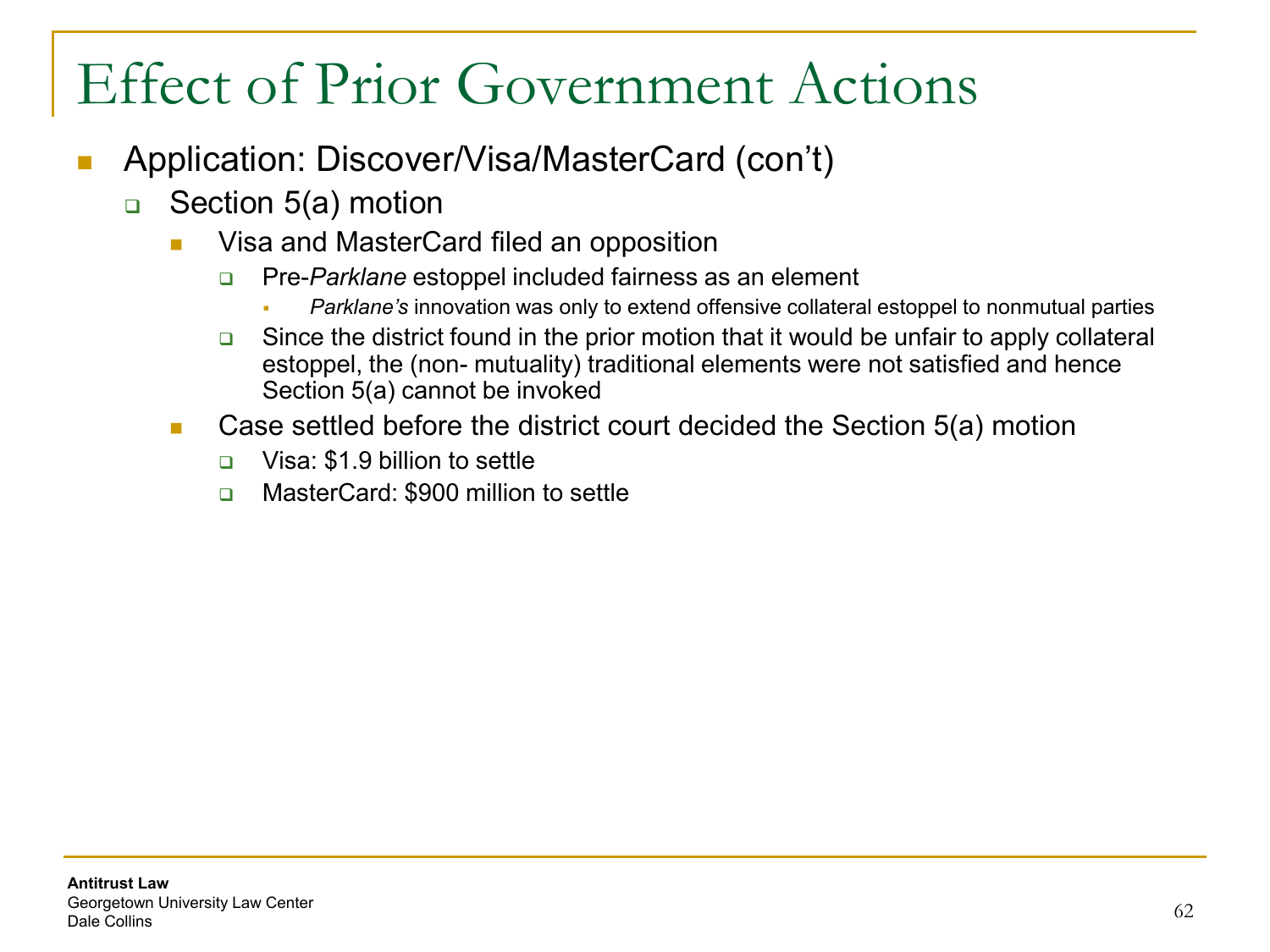#### Clayton Act § 4B

Any action to enforce any cause of action under section 15, 15a, or 15c of this title shall be forever barred unless commenced within four years after the cause of action accrued.1

- Section 15 is the right of action for treble damages granted to private persons injured in their business or property
- Section 15a is the right of action for treble damages granted to the United States when it is injured in its business or property
- Section 15c is a right of action for treble damages granted to state attorneys general to sue on behalf of natural persons residing in their respective states for injuries to their property.

#### Purpose

- Give defendants timely notice of adverse claims
- □ Prevent plaintiffs from sleeping on their rights

1 15 U.S.C. § 15B.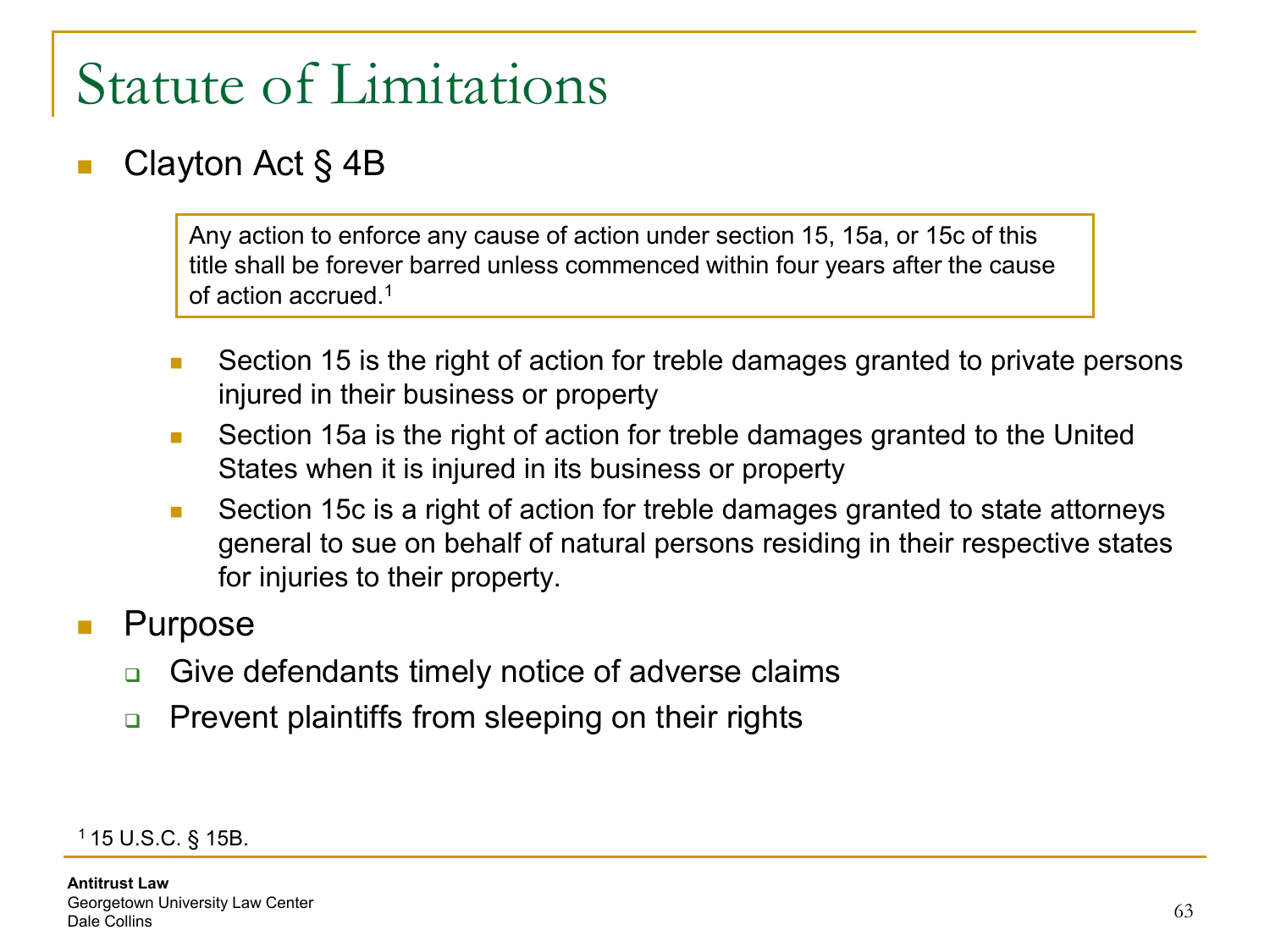- Treated as an affirmative defense
	- $\Box$  Must be pleaded in the answer with particularity (see FRCP 8(c)(1) & 9(b))
	- **Burden of proof is on the party asserting the defense**
	- **D** May be waived
		- Waiver may be contractual
- **Limitations period** 
	- **□** Creates a 4-year limitations period
	- □ Applies only to damages actions
	- Applies separately to each *cause of action*, not to the complaint as a whole
		- So some causes of action alleged in a complaint may be time-barred, while other causes of action are not1
	- □ Does not technically apply in injunctive relief actions, but often used as a guide in applying the *doctrine of laches*
	- Compare to 5-year limitations period for criminal prosecutions
	- **□** Subject to tolling under certain conditions

<sup>1</sup> *See, e.g*., Novell, Inc. v. Microsoft Corp., Civ. JFM-05-1087, 2005 WL 1398643 (D. Md. June 10, 2005), *aff'd*, 505 F.3d 302 (4th Cir. 2007)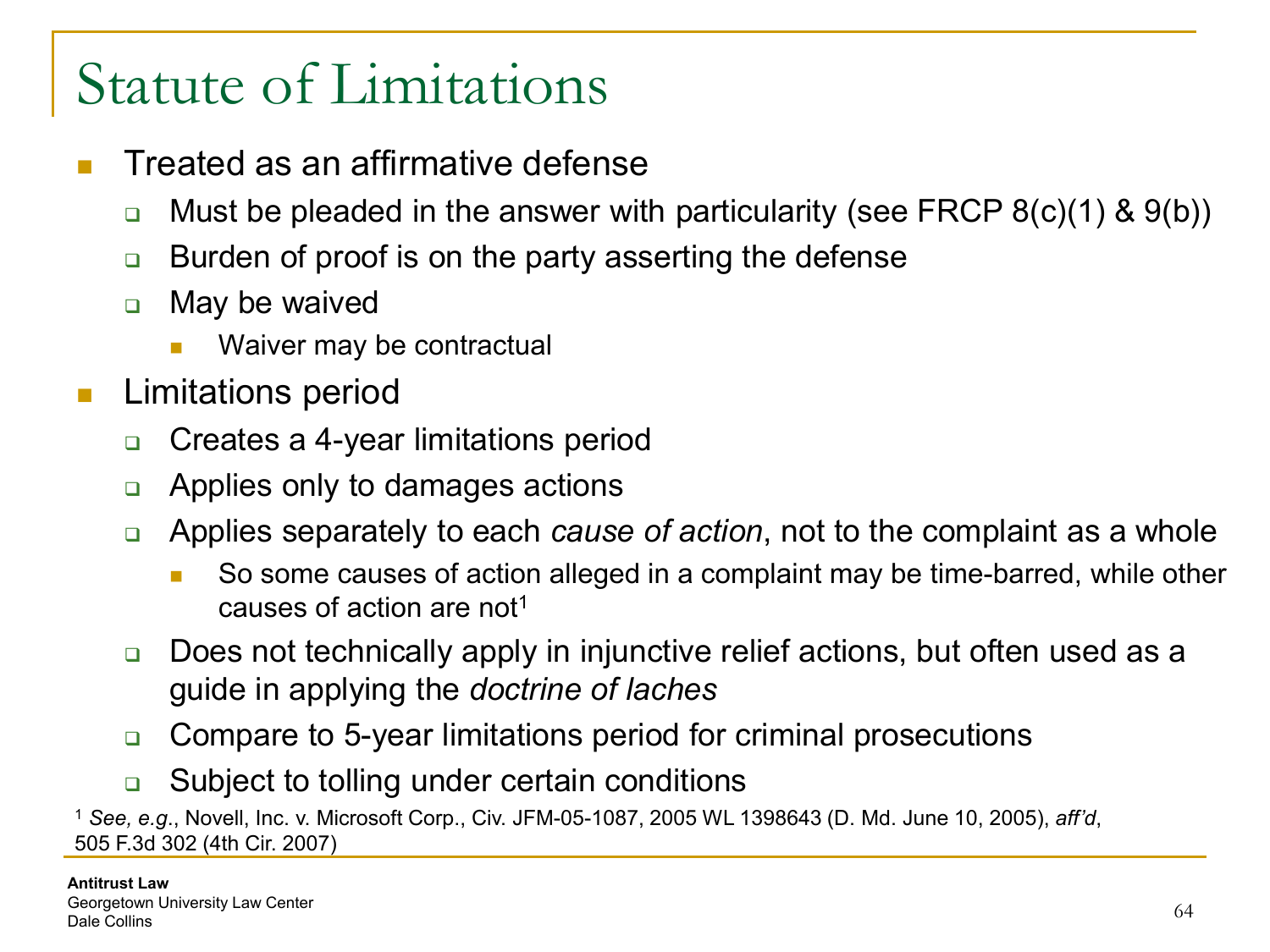- Accrual of cause of action
	- **Q Zenith Radio Corp. v. Hazeltine Research, Inc.:**

"Generally, a cause of action accrues and the statute begins to run when a defendant commits an act that injures a plaintiff's business."1

- This statement has caused an enormous amount of confusion and bad law, since it refers to both
	- **the time when the defendant committed an act (the "act date"), and**
	- **the time at which the plaintiff actually sustained injury (the "injury date")**
- **Best reading**<sup>2</sup>
	- 1. Cause of action accrues on injury date
		- $\Box$  Injury date occurs when the plaintiff first sustains actual injury
	- 2. Within four years of injury date, statute runs for all—
		- Actual injuries sustained to that date, *and*
		- All future injuries that may be reasonably quantified (i.e., not speculative)
	- 3. Thereafter, a cause of action accrues for speculative damages at the time they become reasonably quantifiable

"Speculative damages rule'

"Accrual rule"

<sup>1</sup> 401 U.S. 321, 338 (1971).

<sup>2</sup> For an excellent opinion applying these principles, see Mayor of Baltimore v. Actelion Pharms. Ltd., 995 F.3d 123 (4th Cir. 2021).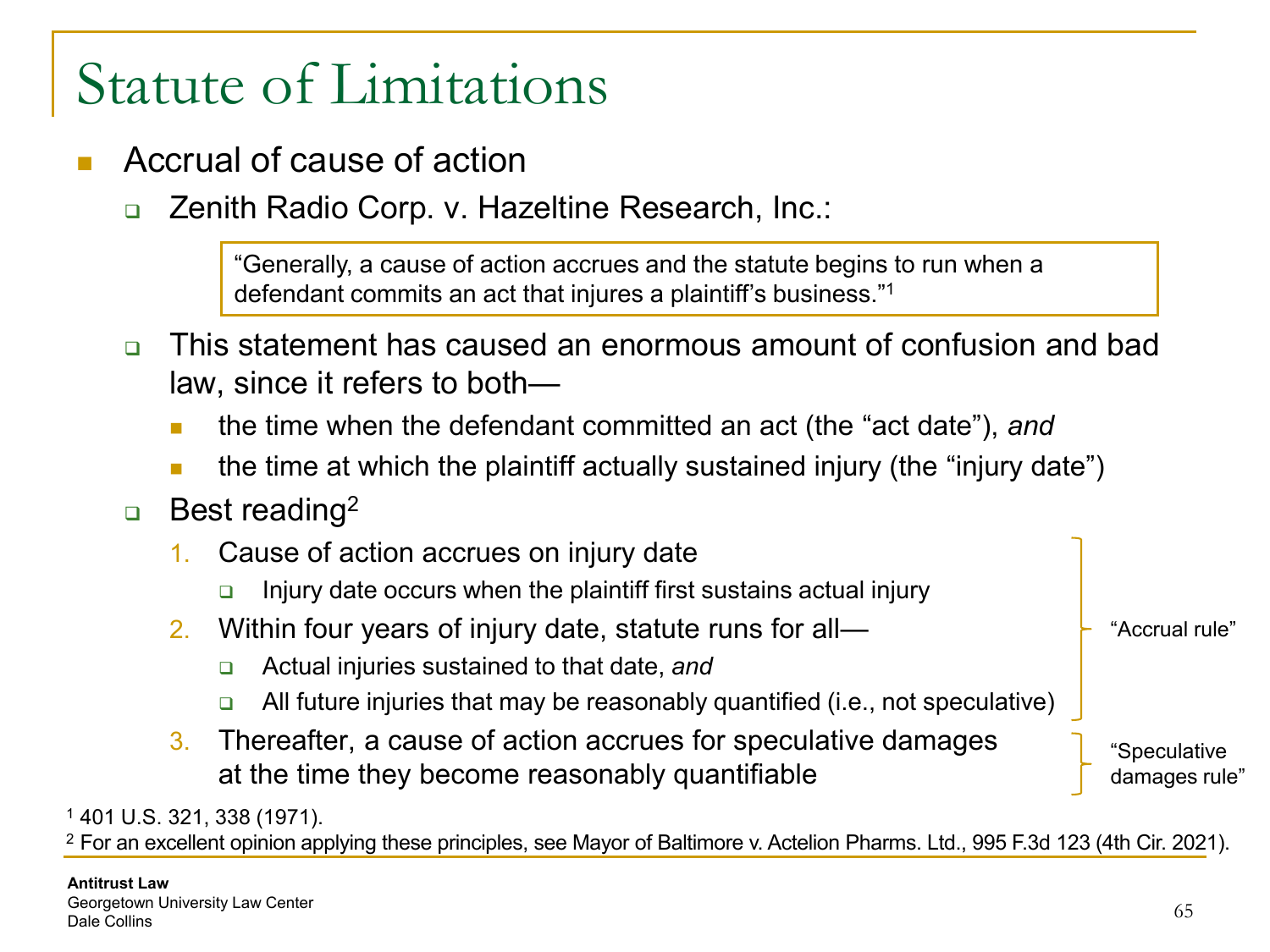- Continuing antitrust violations
	- **□** In a "continuing antitrust violation," the statute of limitations begins to run "each time a plaintiff is injured by an act of the defendants"1
		- The doctrine was developed in the context of continuing antitrust conspirators, but it applies to other types of violations as well<sup>2</sup>
	- **D** Corollary
		- **The statute of limitations in a direct purchaser action begins to run each time** an antitrust defendant makes a sale to the purchaser at a supracompetitive price enable by the antitrust violation $3$
	- **Possible tension with the speculative damages rule:** 
		- **Query:** Suppose that a defendant's anticompetitive act produces a reasonably quantifiable future overcharge. For a plaintiff that regularly purchases the defendant's products, does the statute of limitations start to run with the commission of the act or with the actual sale of the product to the purchaser?

<sup>1</sup> Zenith Radio Corp. v. Hazeltine Research, Inc., 401 U.S. 321, 338 (1971); *see* Klehr v. A.O. Smith Corporation, 521 U.S. 179 (1997) (RICO).

<sup>2</sup> *See* Mayor of Baltimore v. Actelion Pharms. Ltd., 995 F.3d 123, 131-33 (4th Cir. 2021) (monopolization).

<sup>3</sup> *See, e.g*., *Actelion*, 955 F.3d at 131; *In re* Pre-Filled Propane Tank Antitrust Litig., 860 F.3d 1059, 1065 (8th Cir. 2017); *In re* Travel Agent Comm'n Antitrust Litig., 583 F.3d 896, 902 (6th Cir. 2009); *In re* Cotton Yarn Antitrust Litig., 505 F.3d 274, 290-91 (4th Cir. 2007); Morton's Mkt., Inc. v. Gustafson's Dairy, Inc., 198 F.3d 823, 828 (11th Cir. 1999*), amended in part*, 211 F.3d 1224 (11th Cir. 2000)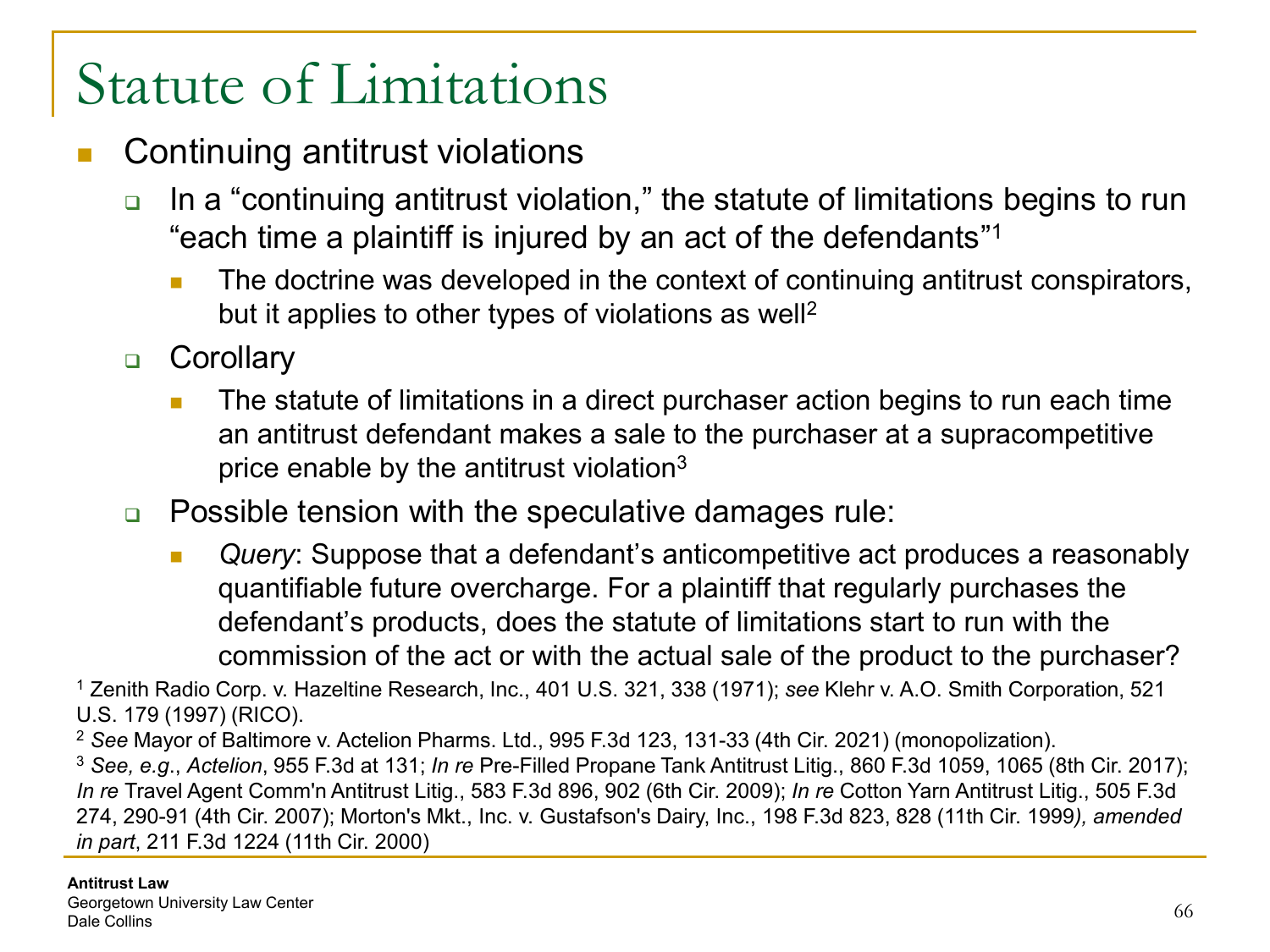- Fraudulent concealment
	- Idea
		- **Tolls statute of limitations until the plaintiff either learned, or should have** become aware in the exercise of due diligence, of the existence of its cause of action
		- A form of equitable estoppel that is read into every federal statute of limitations
	- **Requirements** 
		- 1. One or more affirmative acts of concealment by the defendant of its wrongful conduct,
			- Although some circuits hold that price-fixing conspiracies are inherently self-concealing and do not require an additional affirmative act of concealment
		- 2. Plaintiff failed to discover the facts underlying its cause of action during the limitations period, *and*
		- 3. Plaintiff exercised reasonable diligence until it discovered those facts
	- **D** Application
		- Four-year limitations period begins to run at the time of discovery
	- **D** Pleading
		- Sounds in fraud—must be pleaded with particularity under FRCP 9(b)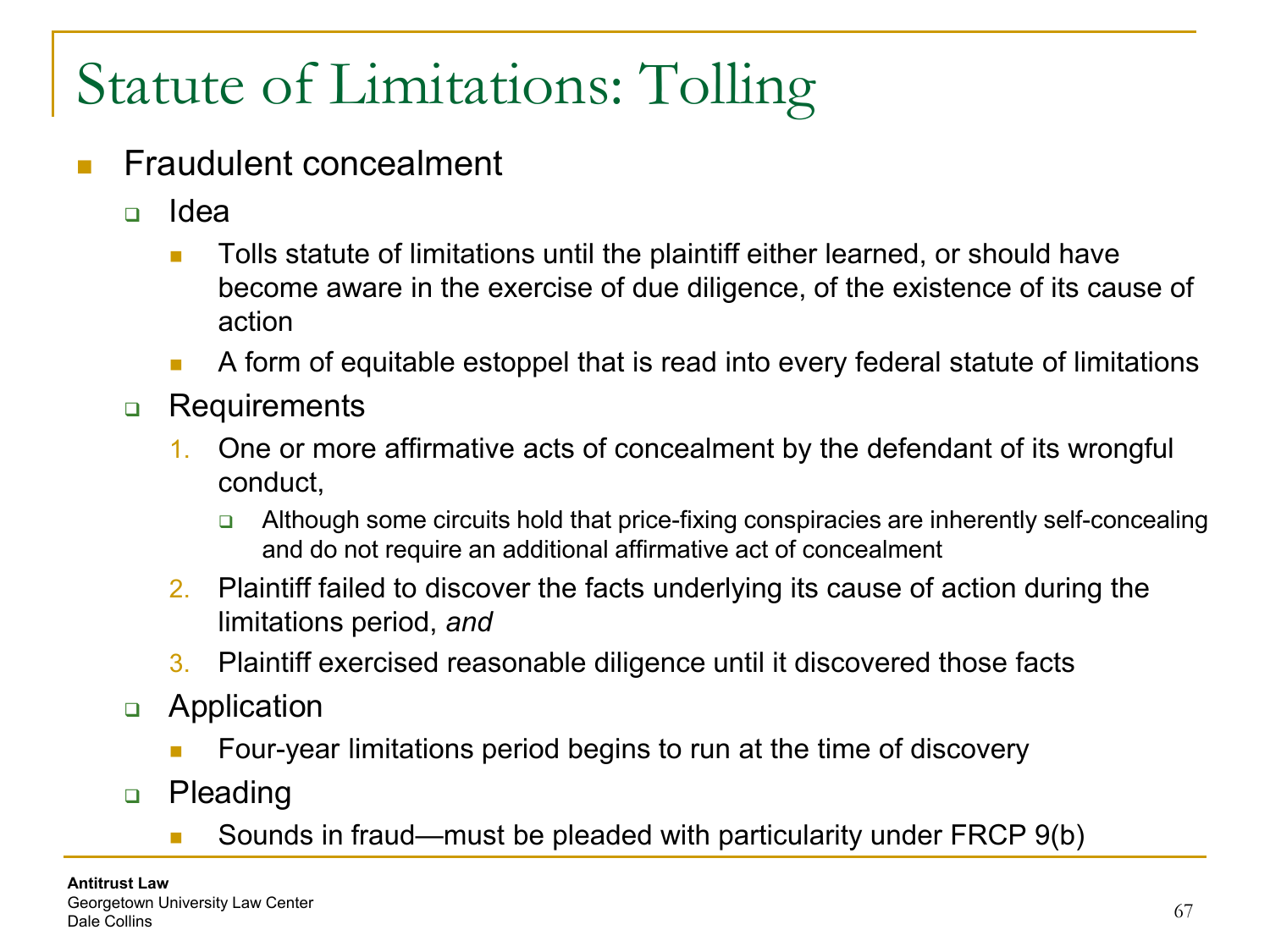- During pendency of government actions
	- **Clayton Act § 5(i) tolls the running of the statute of limitations during the** pendency of a government antitrust action plus one additional year
	- **D** Requirements
		- 1. Predicate action must be brought by United States under the antitrust laws, *and*
		- 2. Private action must be "based in whole or in part on any matter complained of" in the predicate government action
			- **B** Section 5(i) is not to be given a "niggardly construction" and must be "read in light of Congress' belief that private antitrust litigation is one of the surest weapons for effective enforcement of the antitrust laws."1
			- **□** But significant differences in the relevant markets alleged in the government suit and those alleged in the subsequent private action will prevent tolling under Section 5(i)
	- **□** Supreme Court has held for policy reasons that United States includes FTC administrative actions for this purpose
		- $\blacksquare$  May apply to FTC Act § 5 actions as well as Clayton Act actions

<sup>1</sup> Leh v. Gen. Petroleum Corp., 382 U.S. 54, 59 (1965).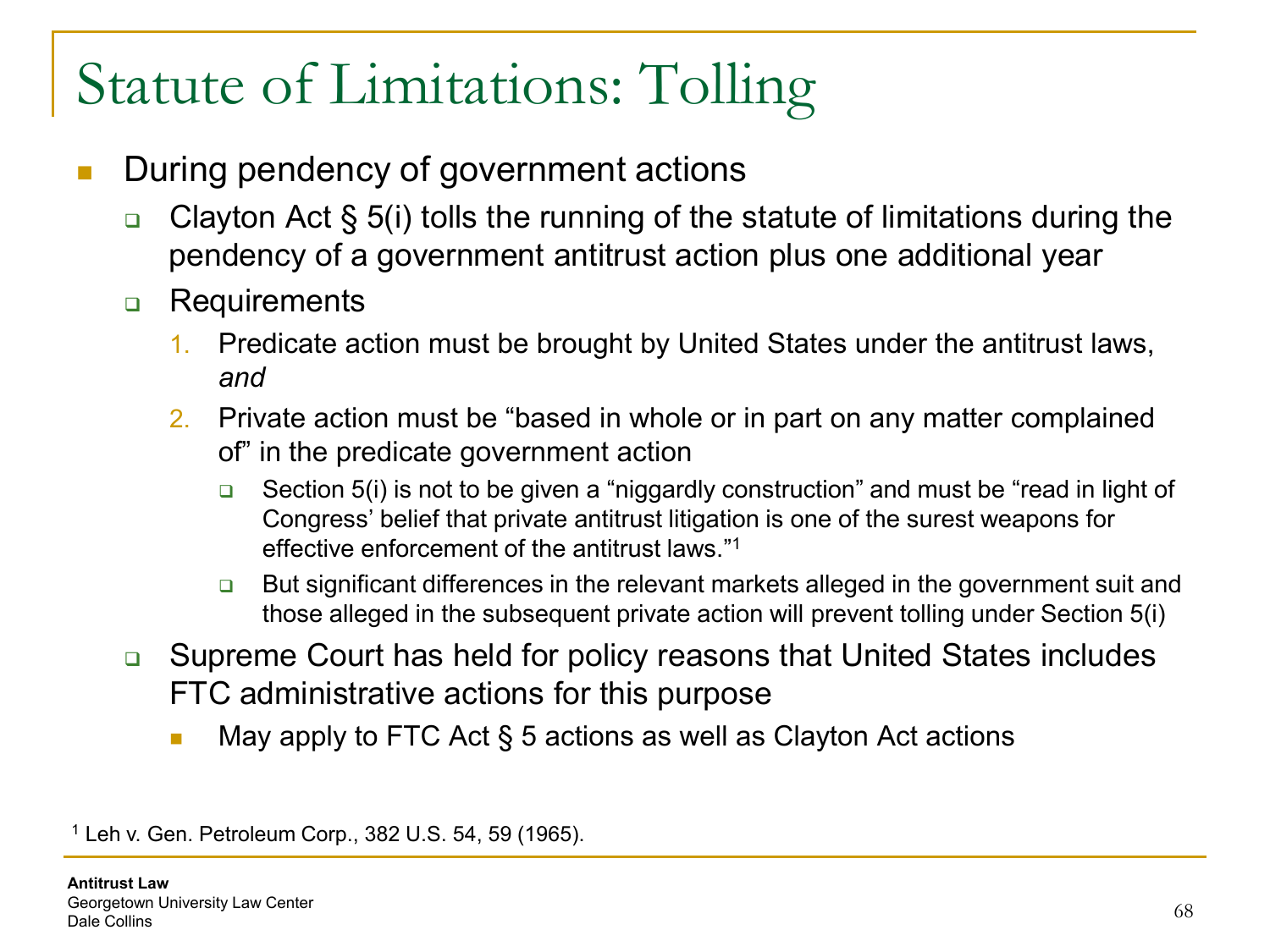- During pendency of class actions
	- □ Under *American Pipe*,<sup>1</sup> the filing of a class action tolls the statute of limitations for all putative class members until:
		- Class certification is denied, *or*
		- **Putative class members opts out of class**
	- n Observations
		- **Based on an interpretation of FRCP 23 and not equitable tolling**
		- **If the lintended to minimize multiple lawsuits and further judicial economy**
		- No requirement that the putative class member relied on the class action instead of asserting its own individual claim or even that the class member knew about the pendency of the class action
	- **Query:** 
		- Does *American Pipe* tolling apply to individual actions that are filed after the class action compliant was filed but before the court decides the motion for class certification?
		- Cases split: The argument against is that tolling here would encourage multiple lawsuits, which is contrary to the policy of *American Pipe* tolling2

<sup>1</sup> American Pipe & Constr. Co. v. Utah, 414 U.S. 538, 554 (1974).

<sup>2</sup> *See In re* Refrigerant Compressors Antitrust Litig., 92 F .Supp. 3d 652 (D.D. Mich. 2015) (analyzing cases).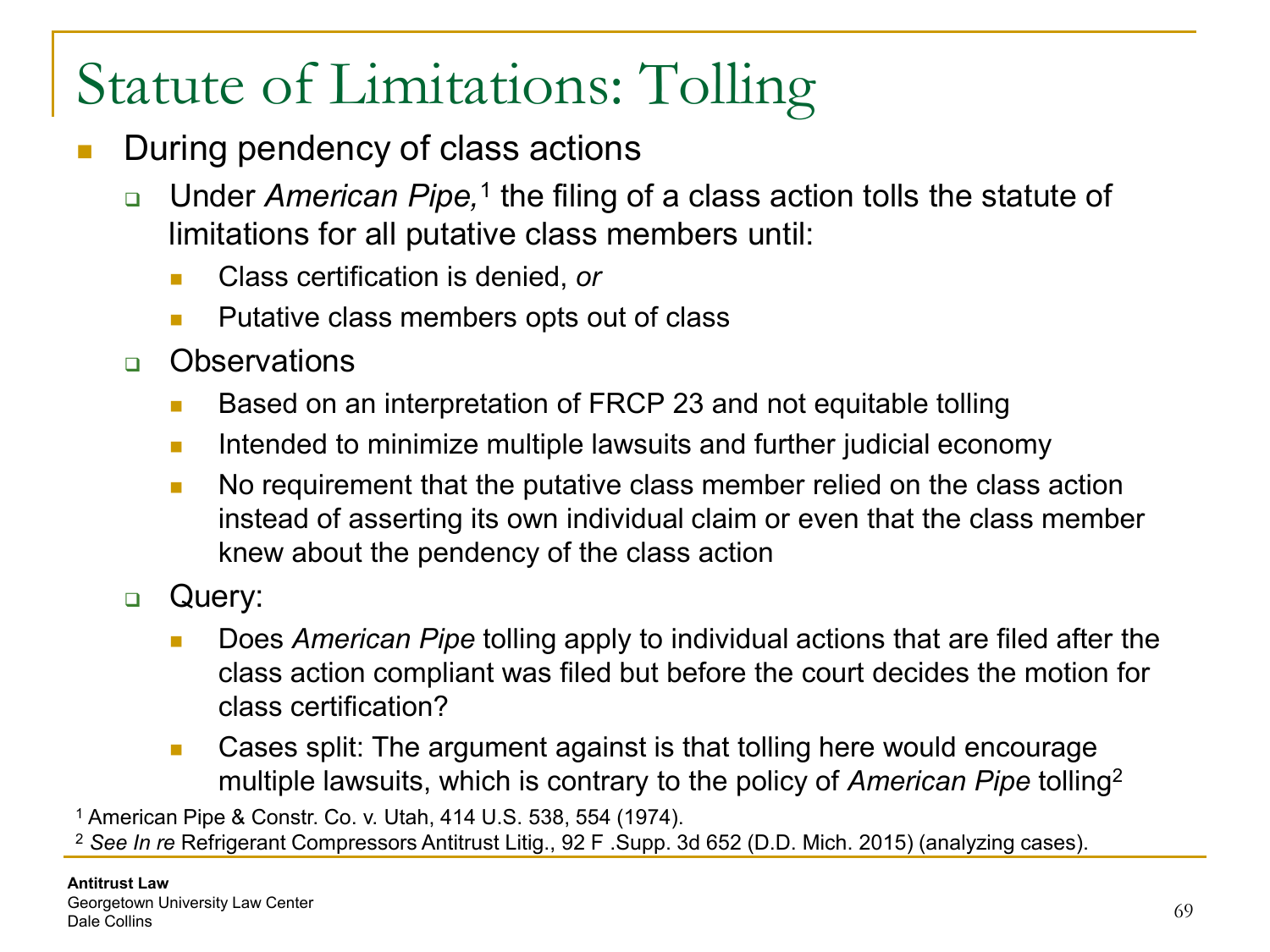- **Equitable tolling**"
	- □ Allows courts to extend the statute of limitations beyond the time of expiration as necessary to avoid inequitable circumstances
	- Usually tolls limitations period only for the short time necessary to permit the plaintiff to file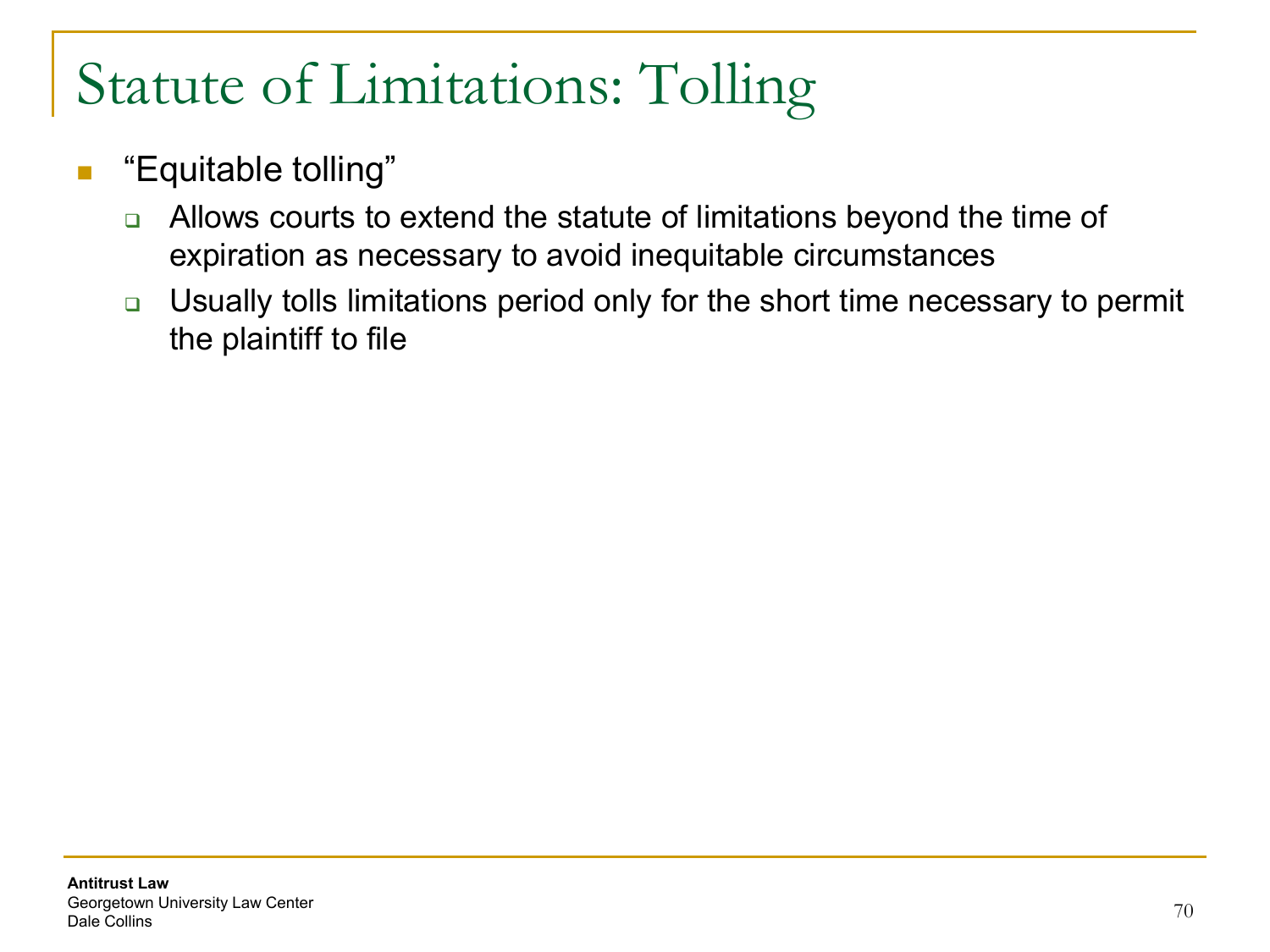# Right to Jury Trial

#### Seventh Amendment

In Suits at common law, where the value in controversy shall exceed twenty dollars, the right of trial by jury shall be preserved, and no fact tried by a jury, shall be otherwise re-examined in any Court of the United States, than according to the rules of the common law.

U.S. Const. amend. VII

- "Suits at common law"
	- Interpreted to preserve the right of trial by jury in civil cases as it existed under the English common law in 1791, when the amendment was adopted.
	- Essentially applied in cases where *legal rights* are being adjudicated
		- So applies in damages actions (including antitrust treble damages actions)
		- **But not in equitable relief cases (including antitrust injunctive relief cases)**
	- **Protects both plaintiffs and defendants**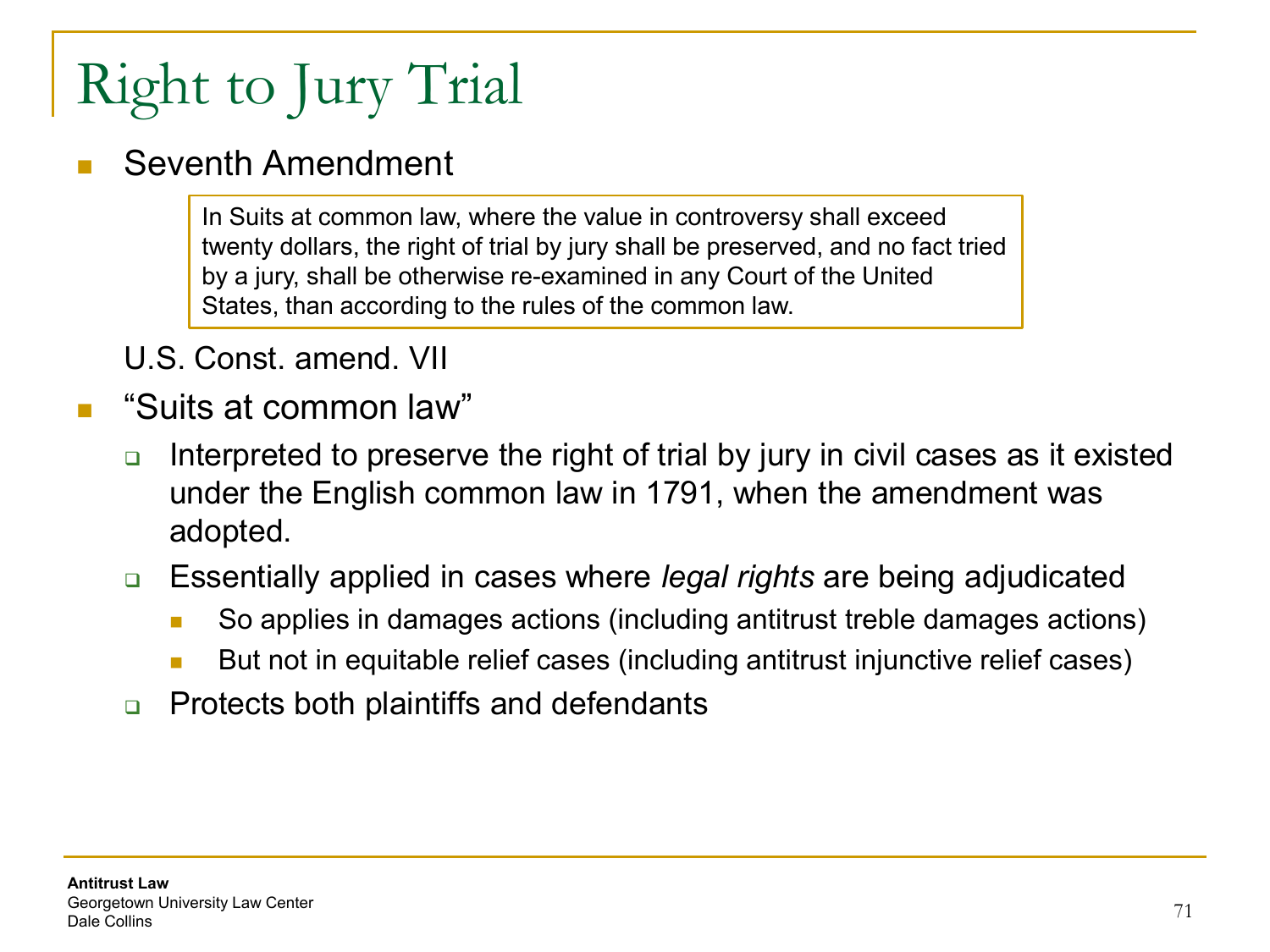# Right to Jury Trial

- FRCP 38
	- □ Party requesting jury trial must serve a written demand
		- $\blacksquare$  May be included in a pleading (typically in the complaint)
		- **Must be served within 14 days of the last pleading directed to the issue**
	- **D** Split issues
		- **Notal 2015** When an equitable remedy is sought in conjunction with a legal remedy the legal claim is tried first and the jury's findings bind the judge, in order to vindicate the right to a jury trial on legal claims<sup>1</sup>

<sup>1</sup> *See* Dairy Queen, Inc. v. Wood, 369 U.S. 469, 479 (1962).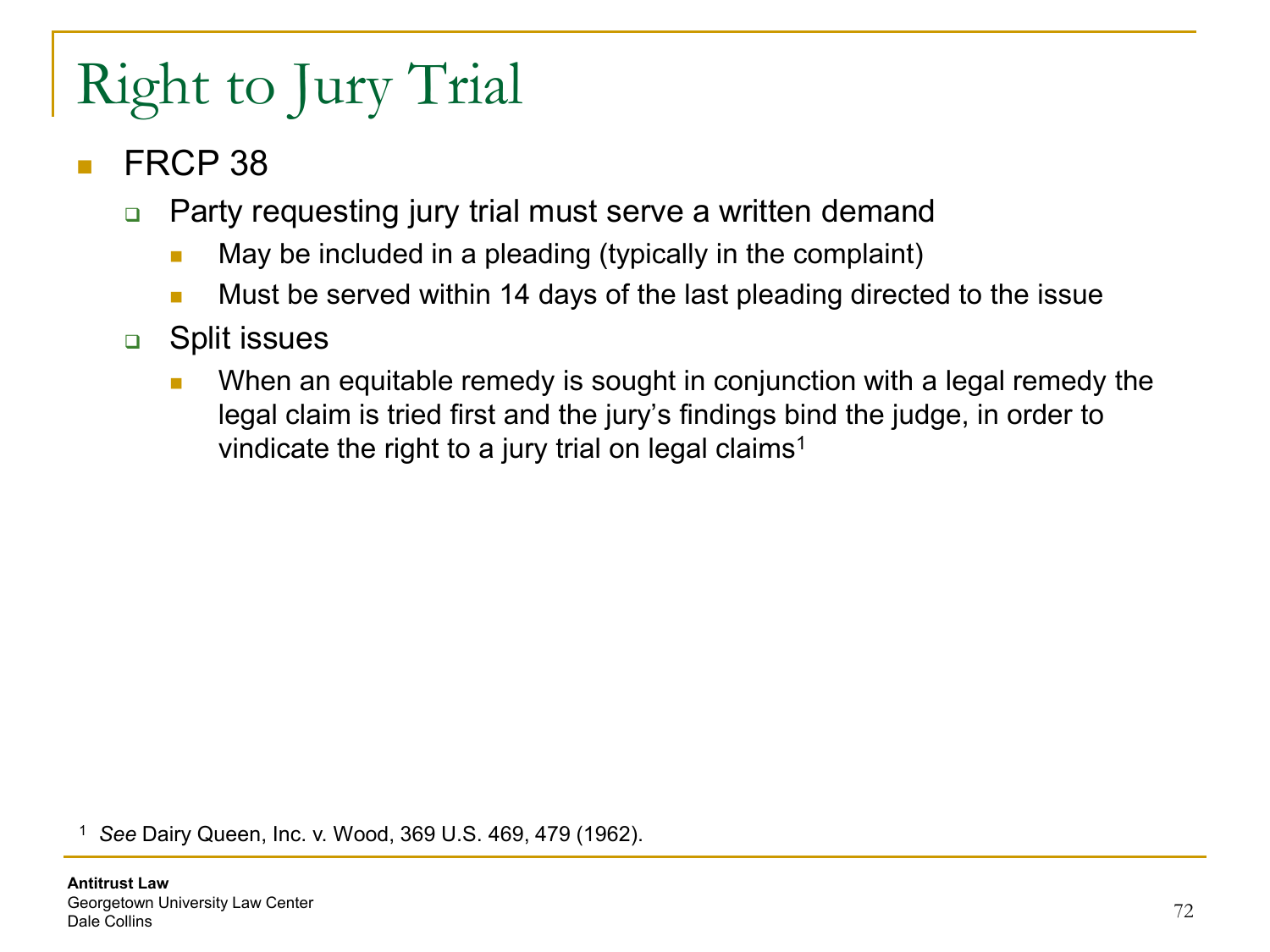#### Damages: A Fundamental Distinction

- Fact of injury/amount of damages
	- □ Proof of damages is often plagued by—
		- **Multiple causes of injury, some of which are often legal** 
			- Lawful exercise of market power
			- □ Changed economic conditions
			- **New competition**
			- □ Shifts in consumer demand
			- **Business mismanagement**
		- **Uncertainty in connecting particular damages to particular causes**
		- **Methodological problems in quantifying damages even with only one cause**
	- **D** Resolution
		- **Separate damages injury into two components** 
			- □ "Fact of injury"
			- "Amount of damages"
		- **Employ different standards of proof for these two showings, so that the cost of** error falls differently on private plaintiffs and defendants depending on which category the error occurs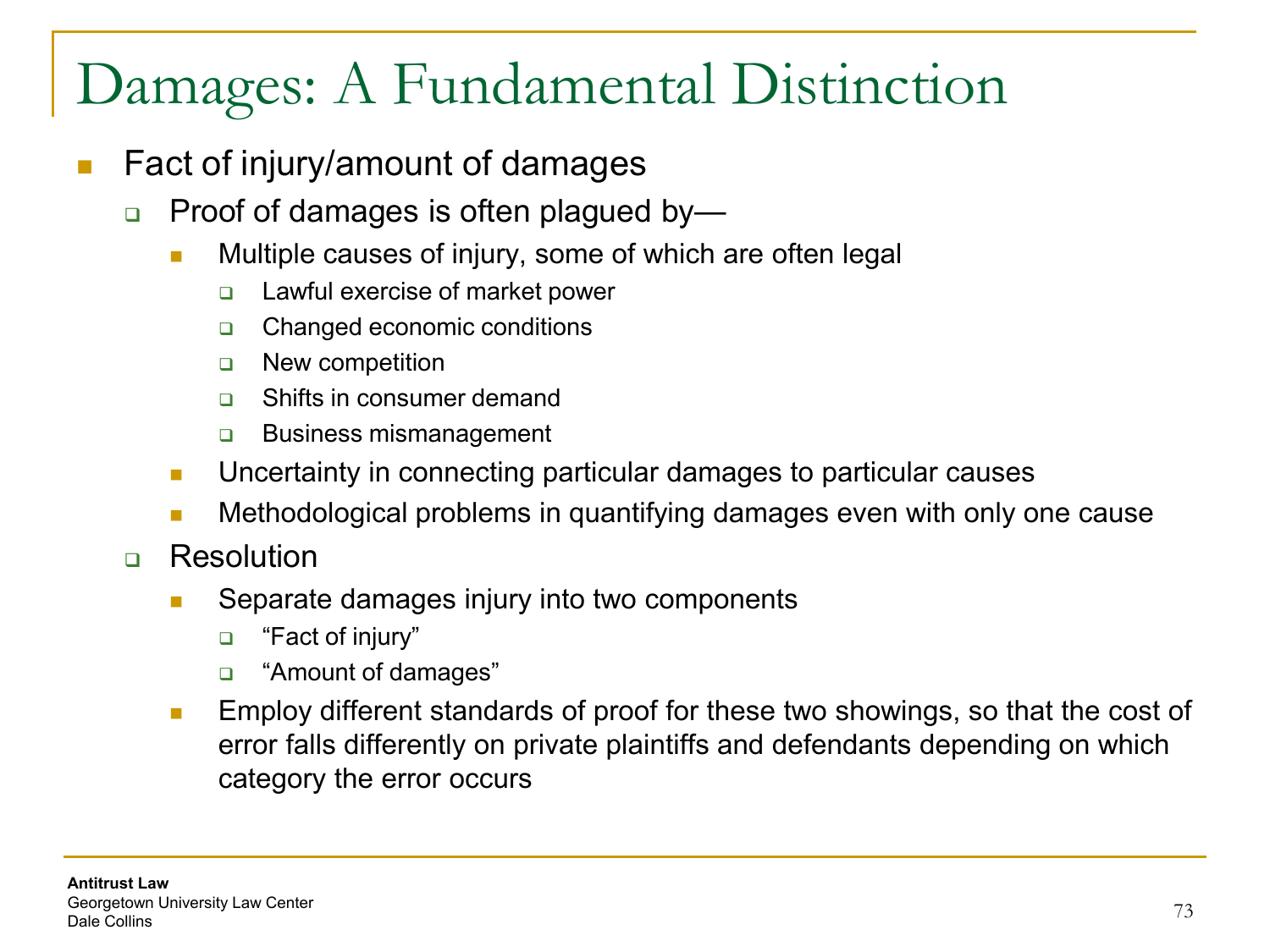## Damages: Injury in Fact

#### ■ "Fact of Injury"

- □ Requires plaintiff to have sustained a cognizable injury as the proximate result of an antitrust violation
	- Subsumes constitutional requirement for Article III standing ("case or controversy")
	- **The injury must be "antitrust injury" sustained by a plaintiff with antitrust** standing
	- Binary—either it is present or not
- **Burden of proof** 
	- **Driptaintiff**
	- **Requires showing by a preponderance of the evidence test, if not something** stronger (such as "reasonable certainty")
- □ Cognizable injury means—
	- 1. antitrust injury
	- 2. sustained by a plaintiff with statutory standing
- **Injury from multiple causes** 
	- **Sufficient if antitrust violation contributed materially to the plaintiff's injury**
	- Not necessary to show the antitrust violation was the sole cause of the injury
	- **Dumber Causes handled in calculating the amount of damages**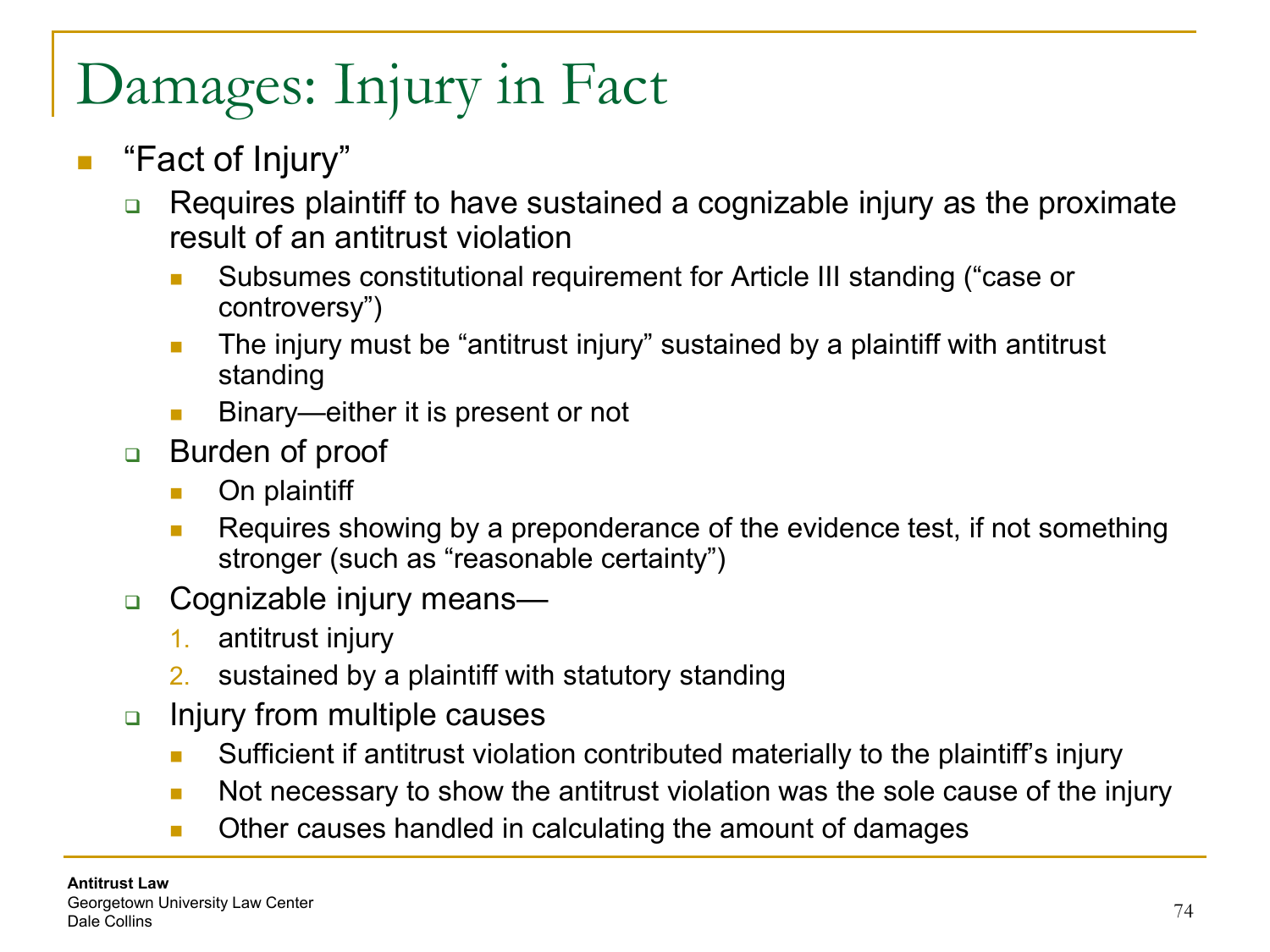## Damages: Amount of Damages

- "Amount of damages"
	- **Burden of proof** 
		- **Much lower standard of proof in quantifying the amount of damages than in** establishing fact of injury
			- $\Box$  The idea is that once the plaintiff has established "fact of injury," and so has compensable injuries, the plaintiff should be allowed to make its case to the trier of fact as to the amount of its damages
		- Still must meet some *reasonableness standard* based on evidence at trial
		- **Courts will not award speculative damages**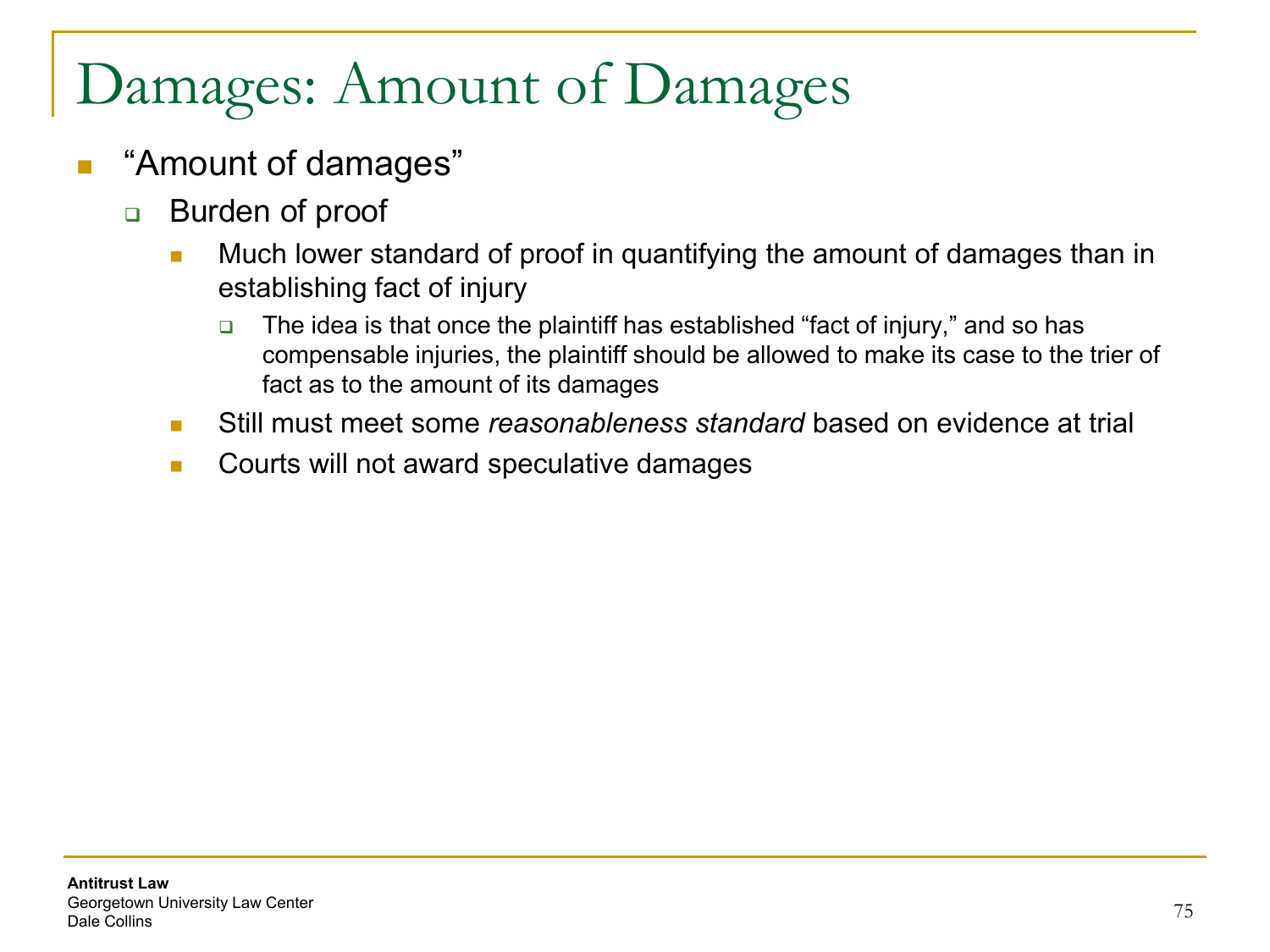## Damages: Amount of Damages

- Some special cases
	- Antitrust violations without damages
		- **Can occur with some technical per se violations**
		- **Example** 
			- Consider a small town with 100 gasoline stations, with four on each corner. Two stations at one corner collude and raise their prices by 20%. Since the stations are otherwise law abiding, they post their prices. No one buys gasoline from them. The stations are guilty of per se illegal horizontal price fixing but no one was injured and hence there are no damages.
	- Antitrust violations with nominal damages
		- In some cases, the jury will find the plaintiff was injured by an antitrust violation but only immaterially. Juries have awarded \$1 in actual damages.
		- **Example** 
			- In 1986, Donald Trump, the owner of the New Jersey Generals, and other USFL owners sued the National Football League for monopolization of major league professional football that drove the USFL out of business. The plaintiffs sought \$1.7 billion in treble damages. Although the jury found the NFL had violated the antitrust laws, it also found that the failure of the USFL injuries had been predominantly caused by its decision to switch to a fall schedule. The jury awarded \$1 in damages, which was trebled to \$3.<sup>1</sup>

<sup>1</sup> *See* U.S. Football League v. Nat'l Football League, 842 F.2d 1335 (2d Cir. 1988).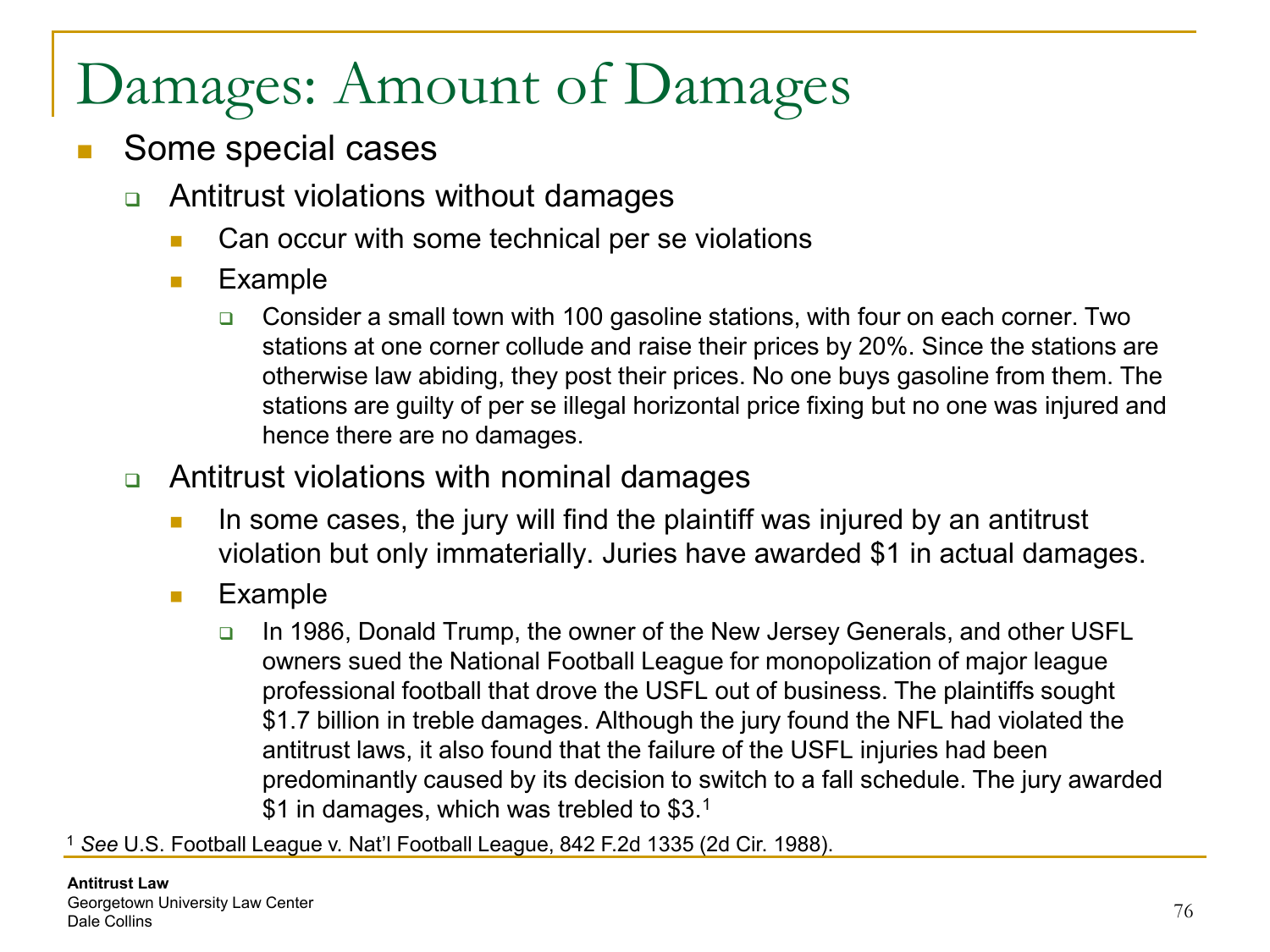## Damages: "Umbrella Damages"

- The idea
	- A dominant cartel, comprising most but not all of the competitors in the market, raises the market price. The nonconspirator competitors each decide unilaterally to charge prices just under the cartel price.
	- □ The overcharge paid by customers purchasing from the nonconspirators are called "umbrella damages"
- *Question*: Does a customer that sustained umbrella damages have a claim under Clayton Act § 4 against the conspirators?
	- □ Was the umbrella customer "injured in his business or property by reason of anything forbidden in the antitrust laws" as required by Section 4?
	- Did the umbrella customer sustain antitrust injury under *Brunswick*?
	- □ Is the umbrella customer an "efficient antitrust enforcer" under *Associated General Contractors*?
- The circuits that have addressed the issue are split—
	- Have antitrust standing: Fifth and Seventh
	- □ Lack antitrust standing: Third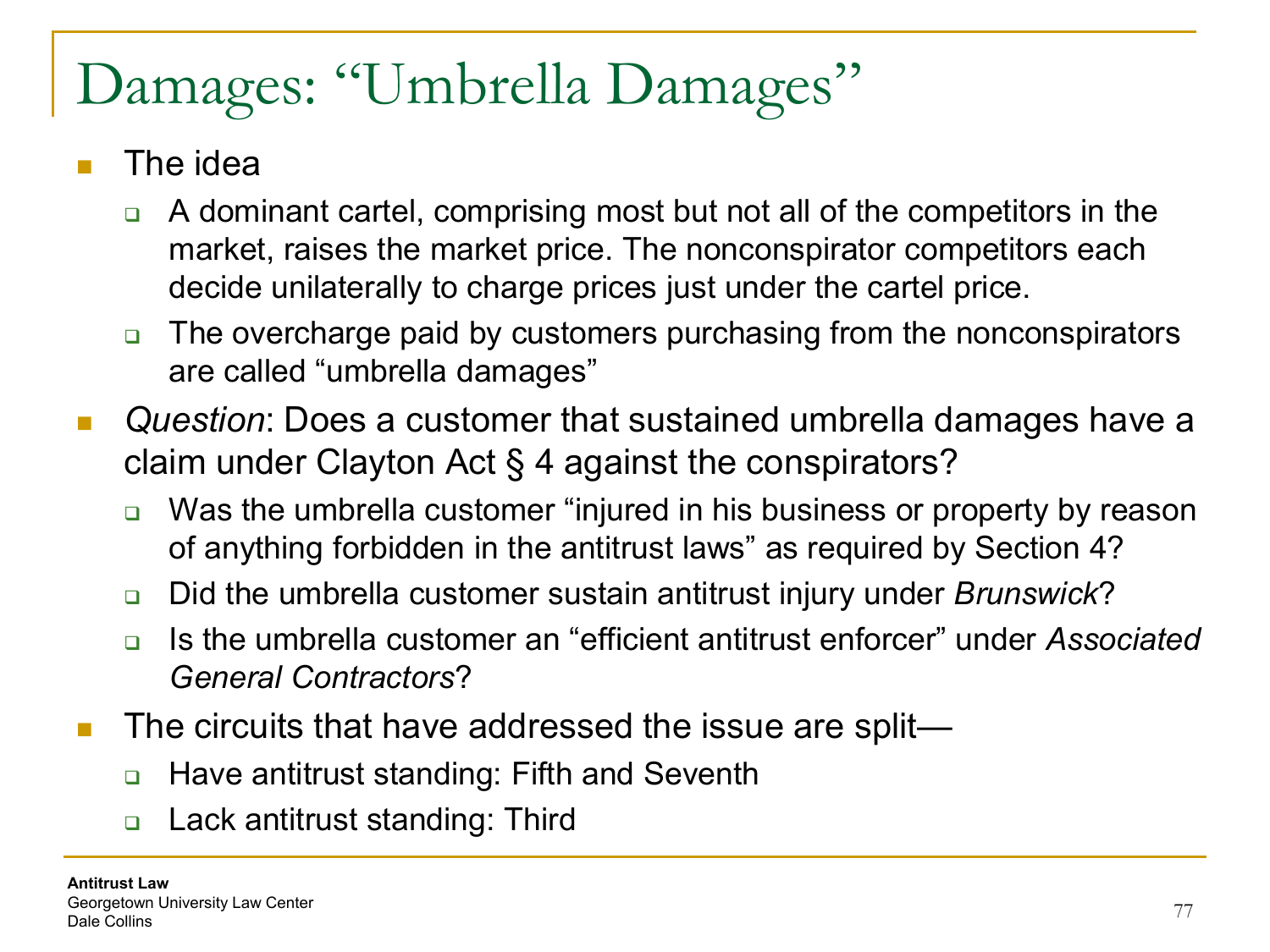- **Two types of damages** 
	- **Exploitative** 
		- **Typically damages resulting from anticompetitive overcharges**
	- **Exclusionary** 
		- **Typically damages resulting from anticompetitive foreclosure**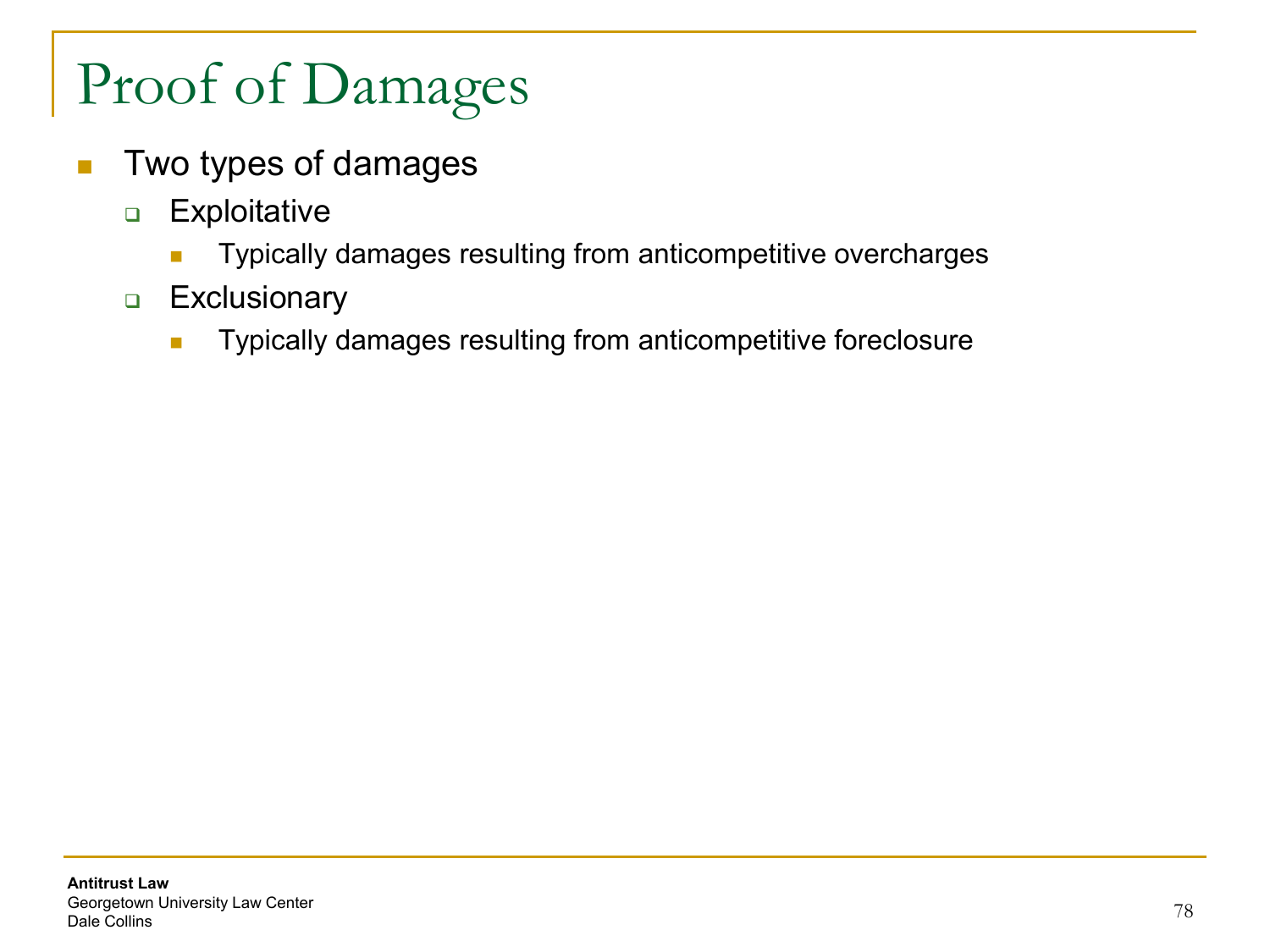- Exploitative damages
	- **□** Damages due to the overcharge resulting from illegal antitrust conduct
	- **D** Typical customer injury
	- Not necessarily the difference between the supracompetitive price charged and the competitive price
		- **Some portion of the supracompetitive price may be due to lawfully obtained** market power
		- In the absence of the unlawful conduct, the equilibrium price may be higher than the competitive price (say due to oligopoly)
	- □ Do not take into account
		- **Decreased purchases due to higher prices (the "dead weight loss")**
		- $\blacksquare$  Higher prices paid to non-violators riding under the price umbrella of the violators (the "competitive fringe")
		- **Any offset due to "passing on" a portion the overcharge to downstream** purchasers (i.e., no "passing on" defense)1
			- True even in the defendant-wholesaler passes on more than 100% of the conspiratorial overcharge (typical in "percentage markup pricing")

Hanover Shoe, Inc. v. United Shoe Mach. Corp., 392 U.S. 481 (1968)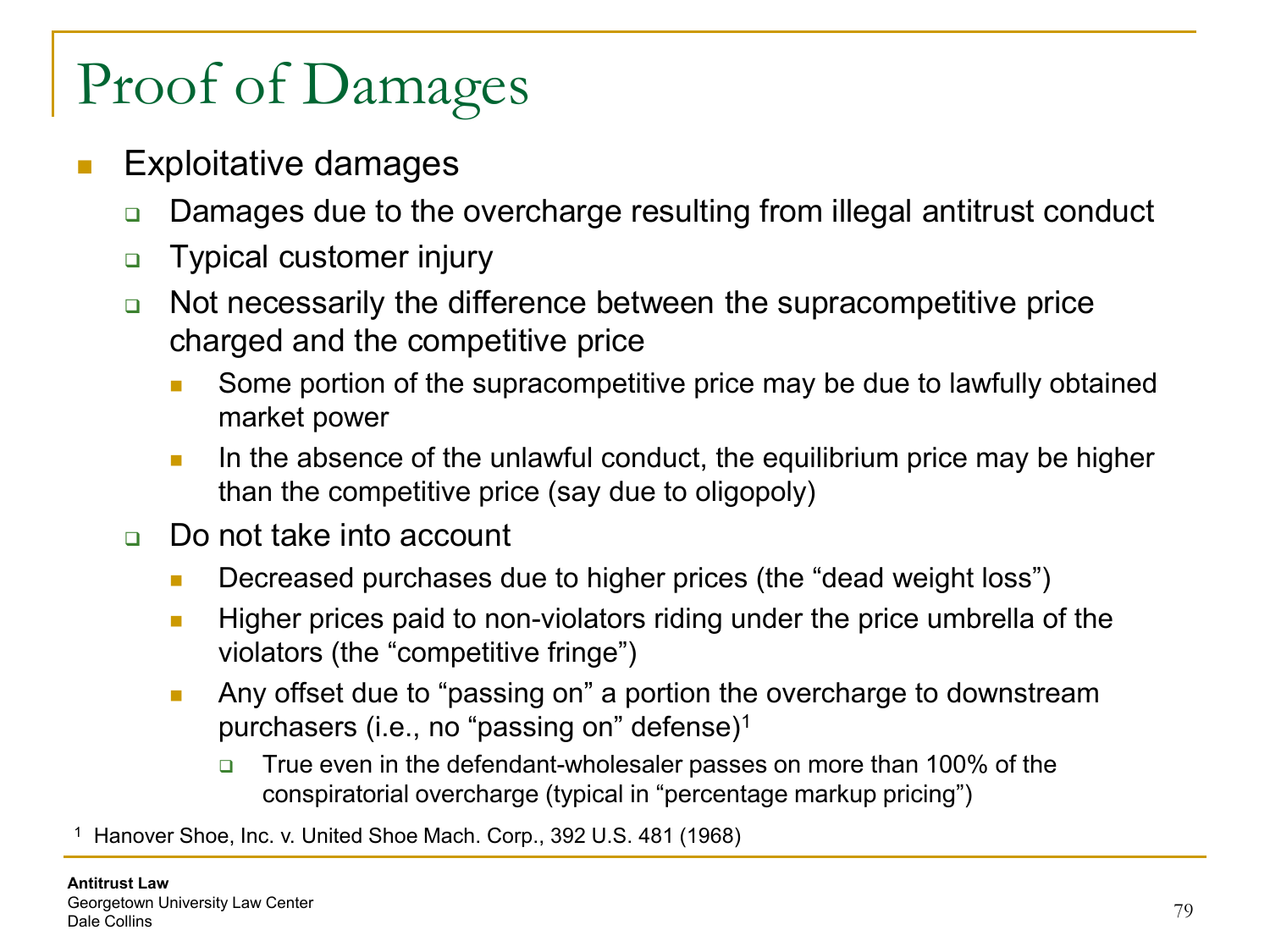- **Exclusionary damages** 
	- □ Damages to a firm due to its permanent exclusion from some or all of the affected market
	- **D** Typical injury in foreclosure cases
	- Usual measures
		- If exclusion is temporary, then lost profits
		- **If exclusion is permanent, then reduction in going concern value**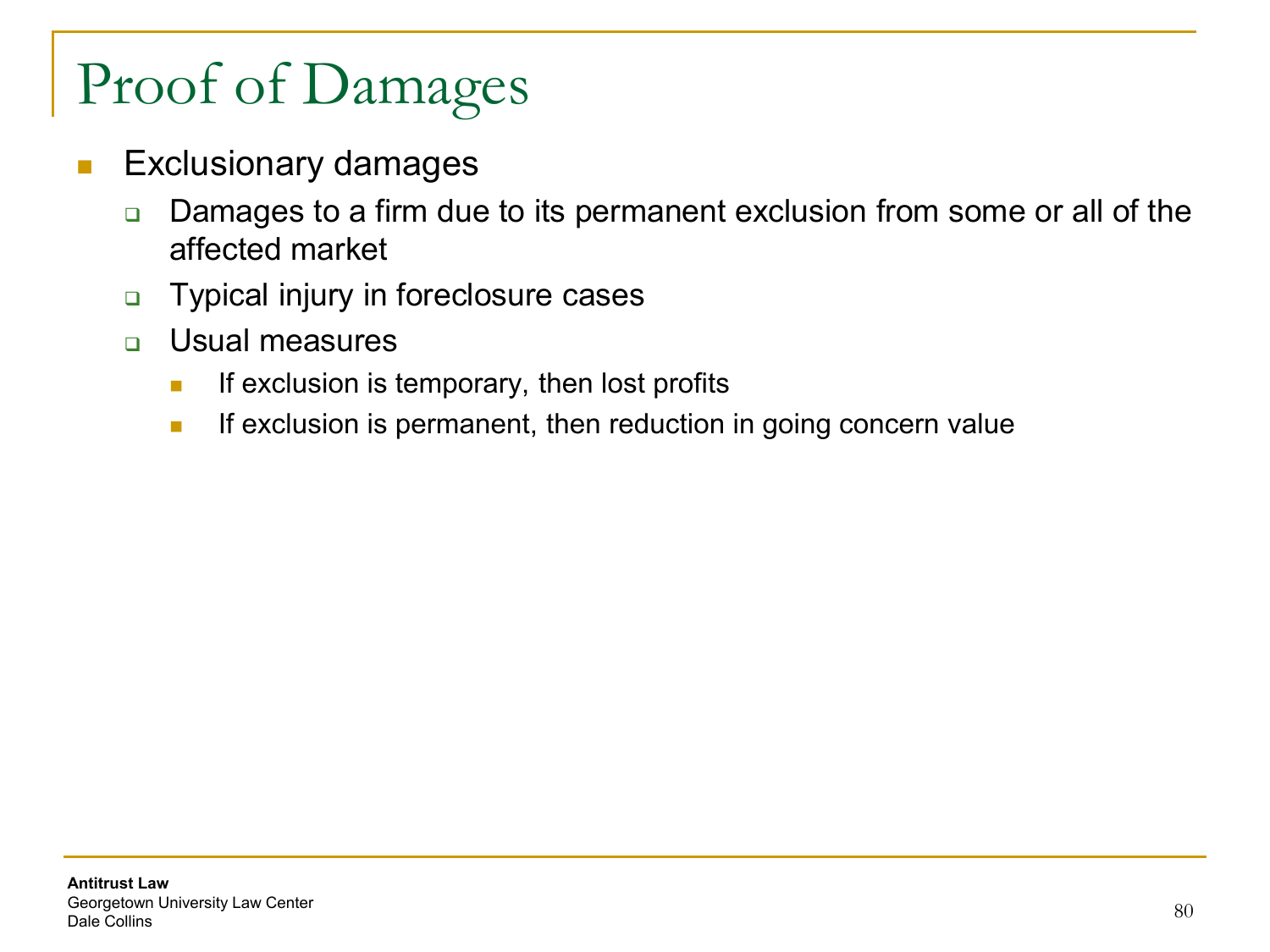#### Damages offsets

- **D** Question
	- In some cases, antitrust conduct will have two effects: one pushing price up for one product, and the other pushing price down for another product
	- **Does the plaintiff's savings from the decrease in price offset the plaintiff's** damages from the increase in price?
- Example: *Delta/AirTran Baggage Fee Antitrust Litigation*<sup>1</sup>
	- □ Delta and AirTran began, allegedly conspiratorially, to charge fees for checked baggage
	- □ The airlines argued that when they "unbundled" the baggage fee, they also reduced air fares
	- Court:
		- Reduced air fares, to the extent they existed, could not offset damages
		- **Antitrust injury occurred at the moment a plaintiff paid a conspiratorially-set** supracompetitive price
		- **Damages are the full amount of the overcharge**

<sup>1</sup> No. 1:09-md-2089-TCB (N.D. Ga. July 12, 2016).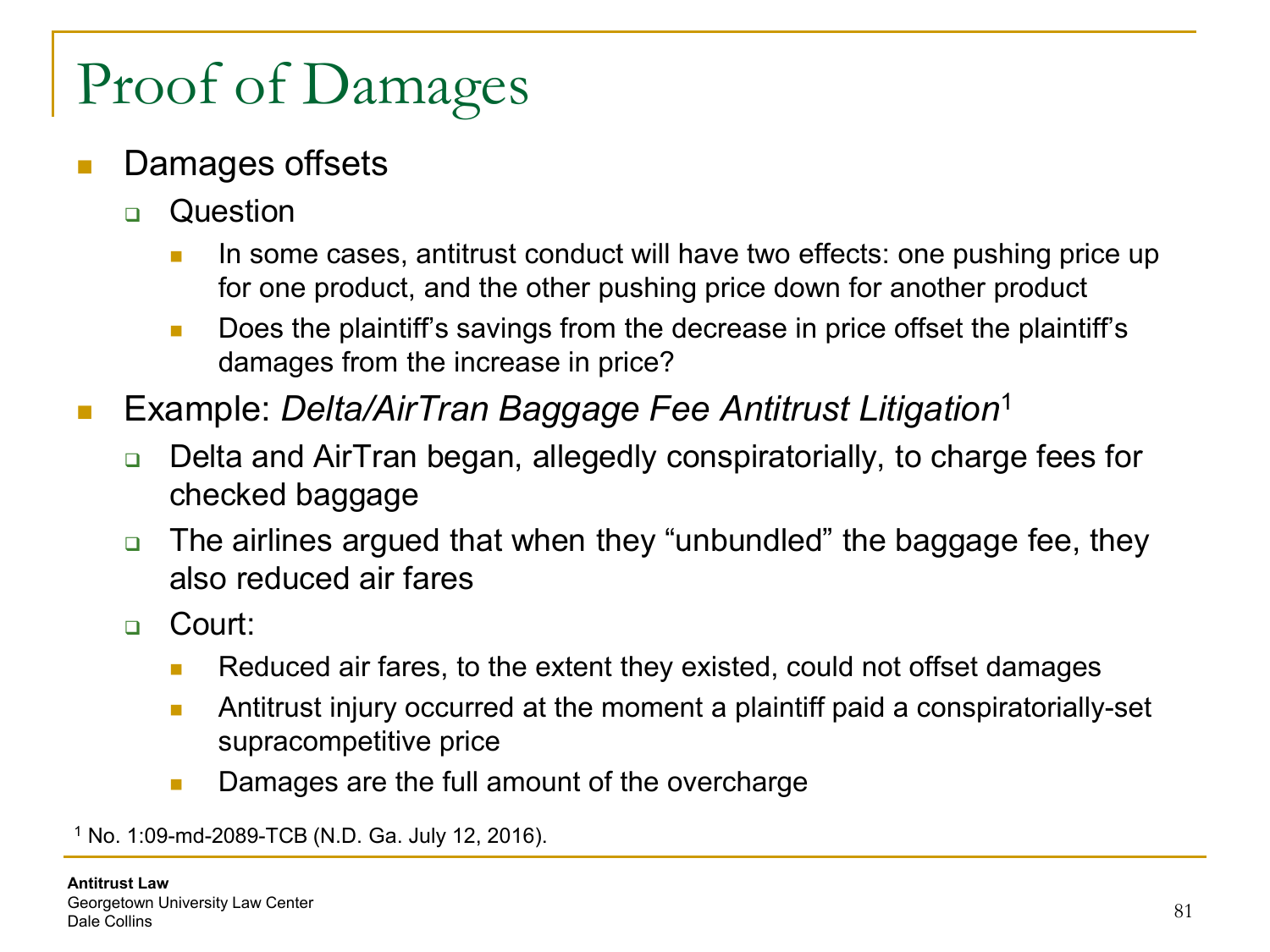- Damages—Examples in non-class action cases
	- AMD/Intel
		- **AMD** had challenged Intel for exclusionary practices in microprocessors
		- \$1.25 billion to settle all antitrust and patent disputes worldwide (Nov. 12, 2009)
	- American Express/Visa/MasterCard
		- DOJ obtained a judgment that Visa's and MasterCard's by-laws prohibiting their respective member banks from distributing AmEx and Discover cards violated Sherman Act § 11
		- **AmEx brought follow-on suit for damages**
		- Visa: \$2.25 billion to settle (Nov. 7, 2007)
		- **MasterCard: \$1.8 billion to settle (June 25, 2008)**
	- □ Discover/Visa/MasterCard
		- **Discover's follow-on suit to DOJ case**
		- **UP** Visa: \$1.9 billion to settle (October 14, 2008)
		- **MasterCard: \$900 million to settle (October 14, 2008)**

<sup>1</sup> United States v. Visa U.S.A., Inc., 344 F.3d 229 (2d Cir. 2003).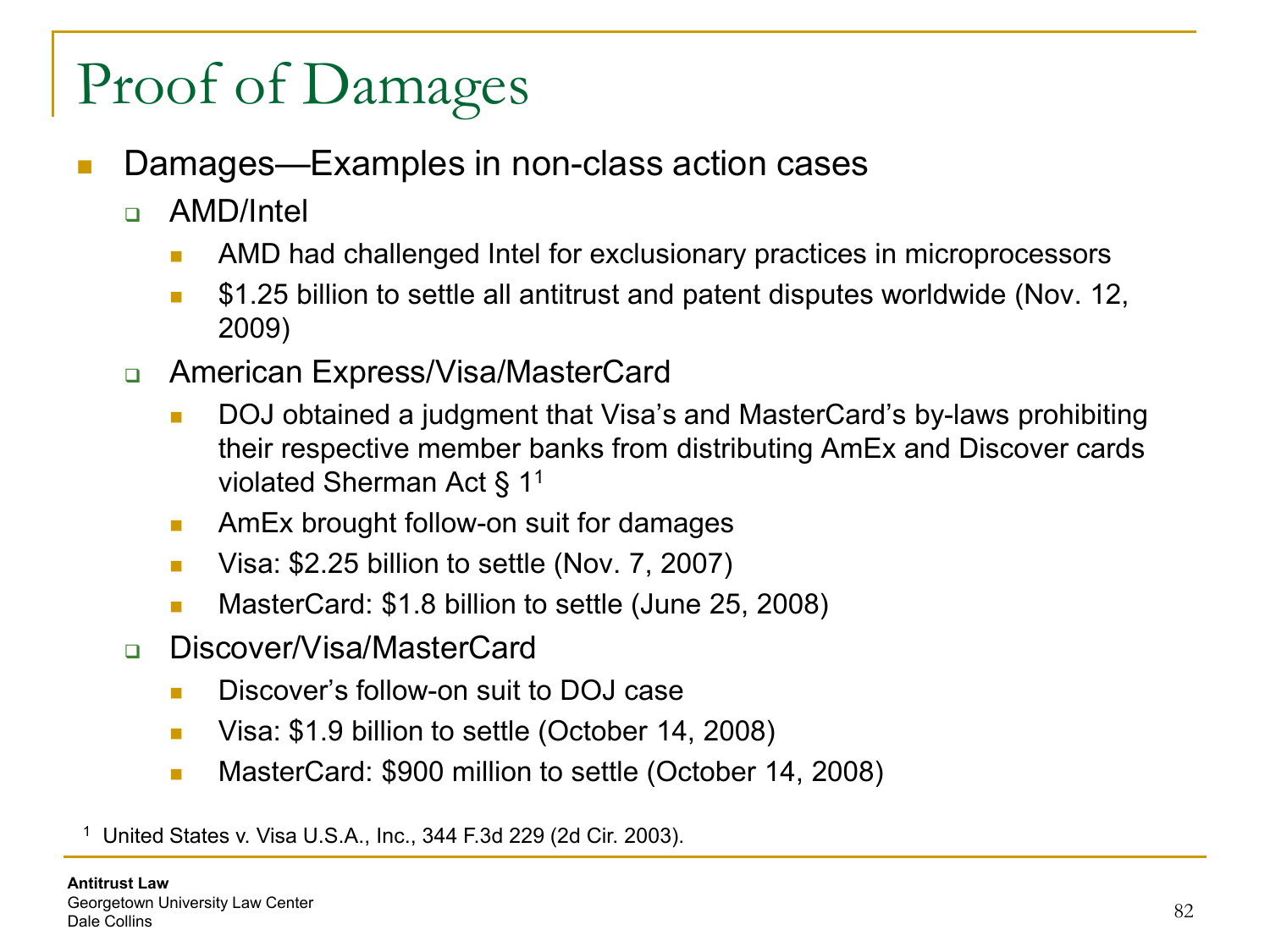- Damages—Examples in non-class action cases
	- □ Conwood Company, L.P. v. United States Tobacco Co.<sup>1</sup>
		- **Conwood had challenged UST for monopolization in moist snuff**
		- **Jury found actual damages of \$350 million, which the court trebled to \$1.05** billion (Mar. 2000)
		- **Judgment was stayed pending appeal**
		- **Notally 10 Sepannish Exhausted and the judgment affirmed, UST paid Integrated System** Conwood \$1.262 billion (Jan. 2003)2

<sup>1</sup> *See* Conwood Company, L.P. v. United States Tobacco Co., 290 F.3d 768 (6th Cir. 2002). <sup>2</sup> UST Inc., Form 10-K for the period ending Dec. 31, 2002, at 65 (filed Feb. 24, 2003).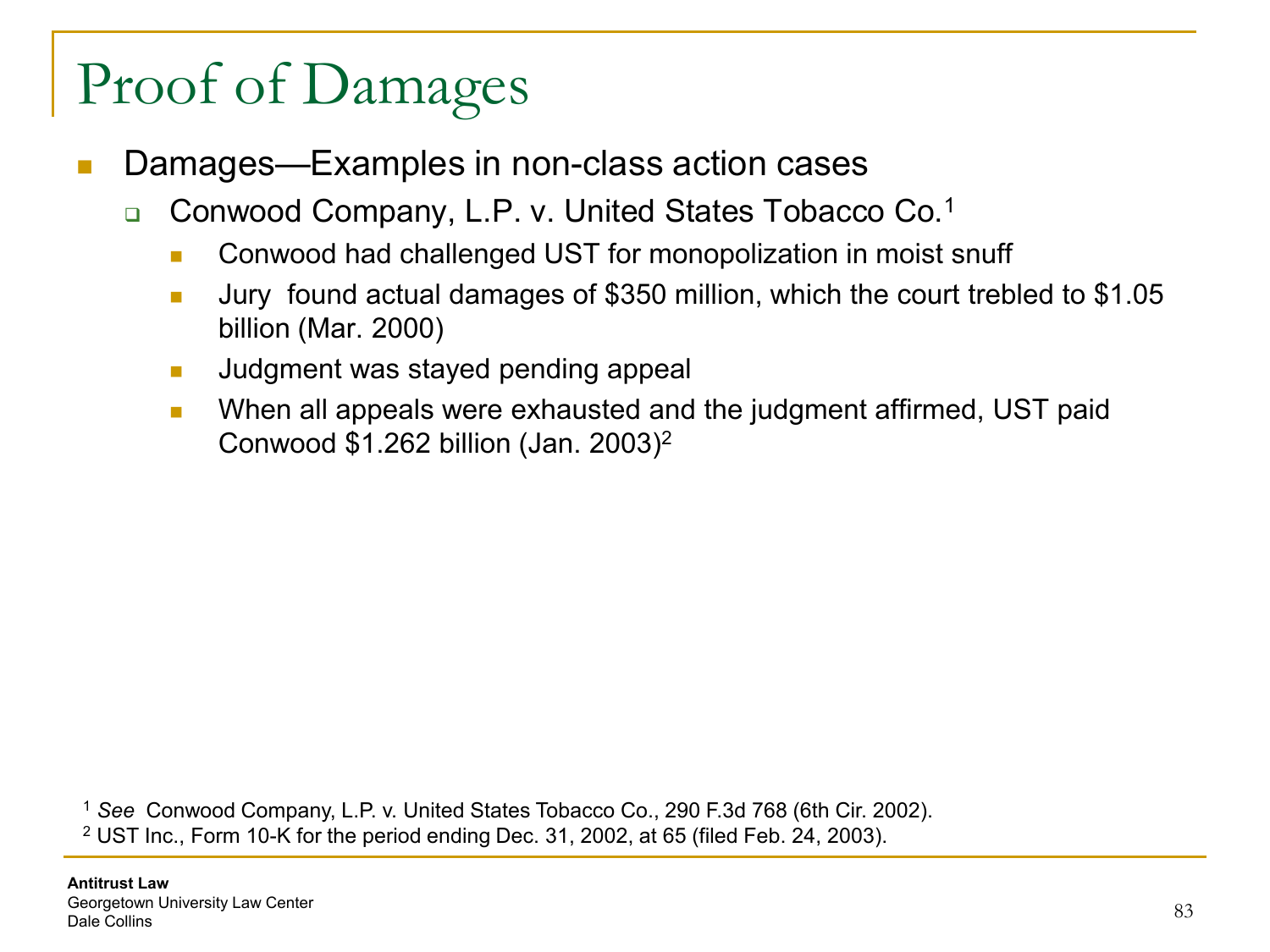#### Interest on Damages

#### Postjudgment interest

 Available on damages awarded in federal civil cases from the date of entry of final judgment:

> Interest shall be allowed on any money judgment in a civil case recovered in a district court. Execution therefor may be levied by the marshal, in any case where, by the law of the State in which such court is held, execution may be levied for interest on judgments recovered in the courts of the State. Such interest shall be calculated from the date of the entry of the judgment, at a rate equal to the weekly average 1-year constant maturity Treasury yield, as published by the Board of Governors of the Federal Reserve System, for the calendar week preceding the date of the judgment. The Director of the Administrative Office of the United States Courts shall distribute notice of that rate and any changes in it to all Federal judges.<sup>1</sup>

#### n Rate

 "[T] the weekly average 1-year constant maturity Treasury yield, as published by the Board of Governors of the Federal Reserve System, for the calendar week preceding the date of the judgment<sup>2</sup>

<sup>1</sup> 28 U.S.C. § 1961(a).

<sup>2</sup> To find the interest rate, use Board of Governors of the Federal Reserve System, H.15 Selected Interest Rates (Treasury constant maturities: 1-year).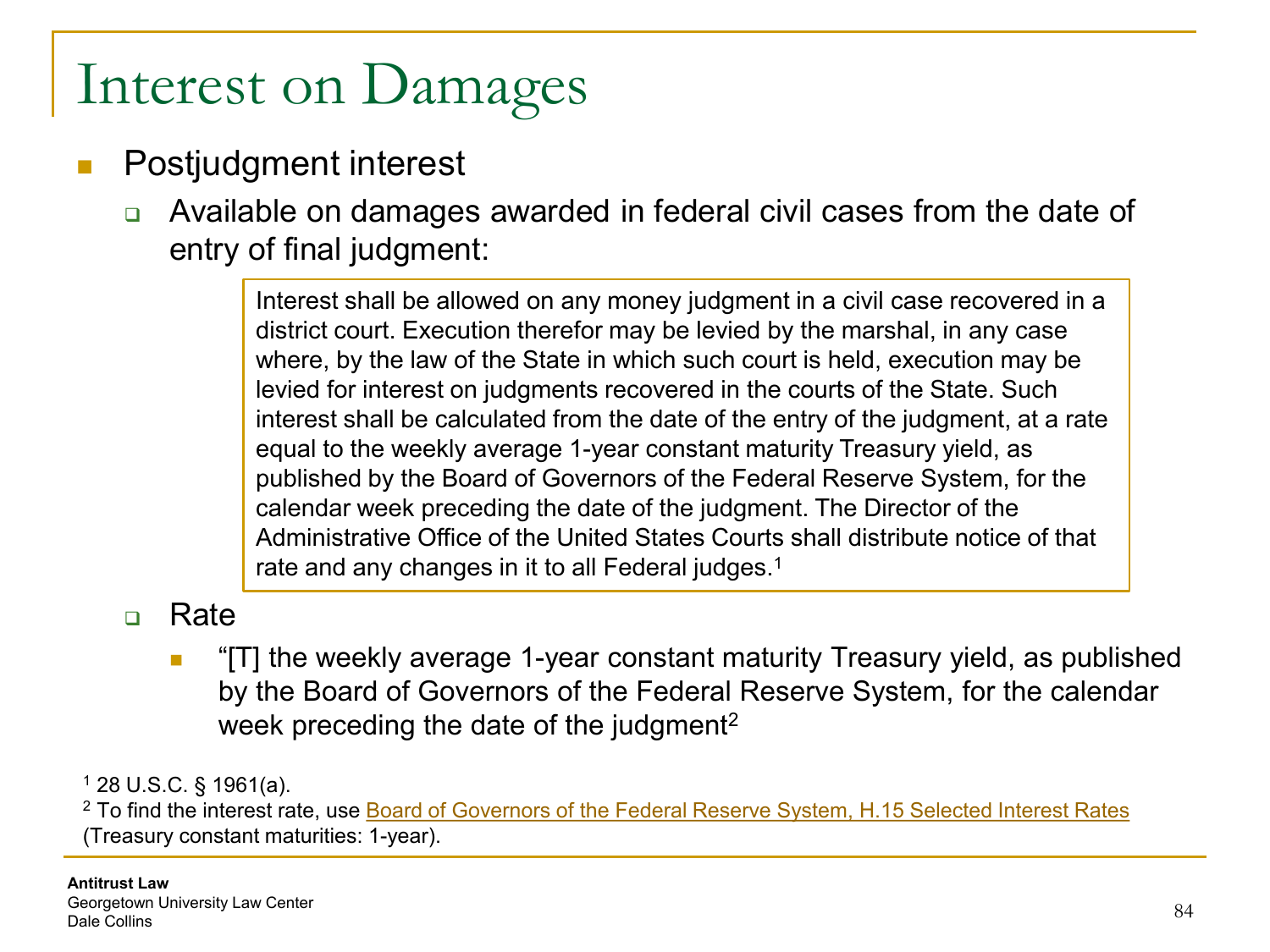#### Overturning a Jury Damage Award

- Two central challenges:
	- □ Are the damages awarded traceable to the antitrust violations found by the jury?
		- Damages can be awarded only for injuries *proximately caused* by an antitrust violation
		- If the jury sustains some claims but reject others, the damages can be awarded only for injuries resulting from the sustained claims<sup>1</sup>
	- For traceable damages, is the damage amount excessive or inadequate?
		- Very high standard for overturning a jury award:

"[T]he finding of the jury [on damages] must be allowed to stand, unless all reasonable men, exercising an unprejudiced judgment, would draw an opposite conclusion from the facts."2

<sup>1</sup> Spectrum Sports, Inc. v. McQuillan, 506 U.S. 447, 459-60 (1993); Sunkist Growers, Inc. v. Winckler & Smith Citrus Prods. Co., 370 U.S. 19, 29-30 (1962).

<sup>2</sup> Story Parchment Co. v. Paterson Parchment Paper Co., 282 U.S. 555, 566 (1931).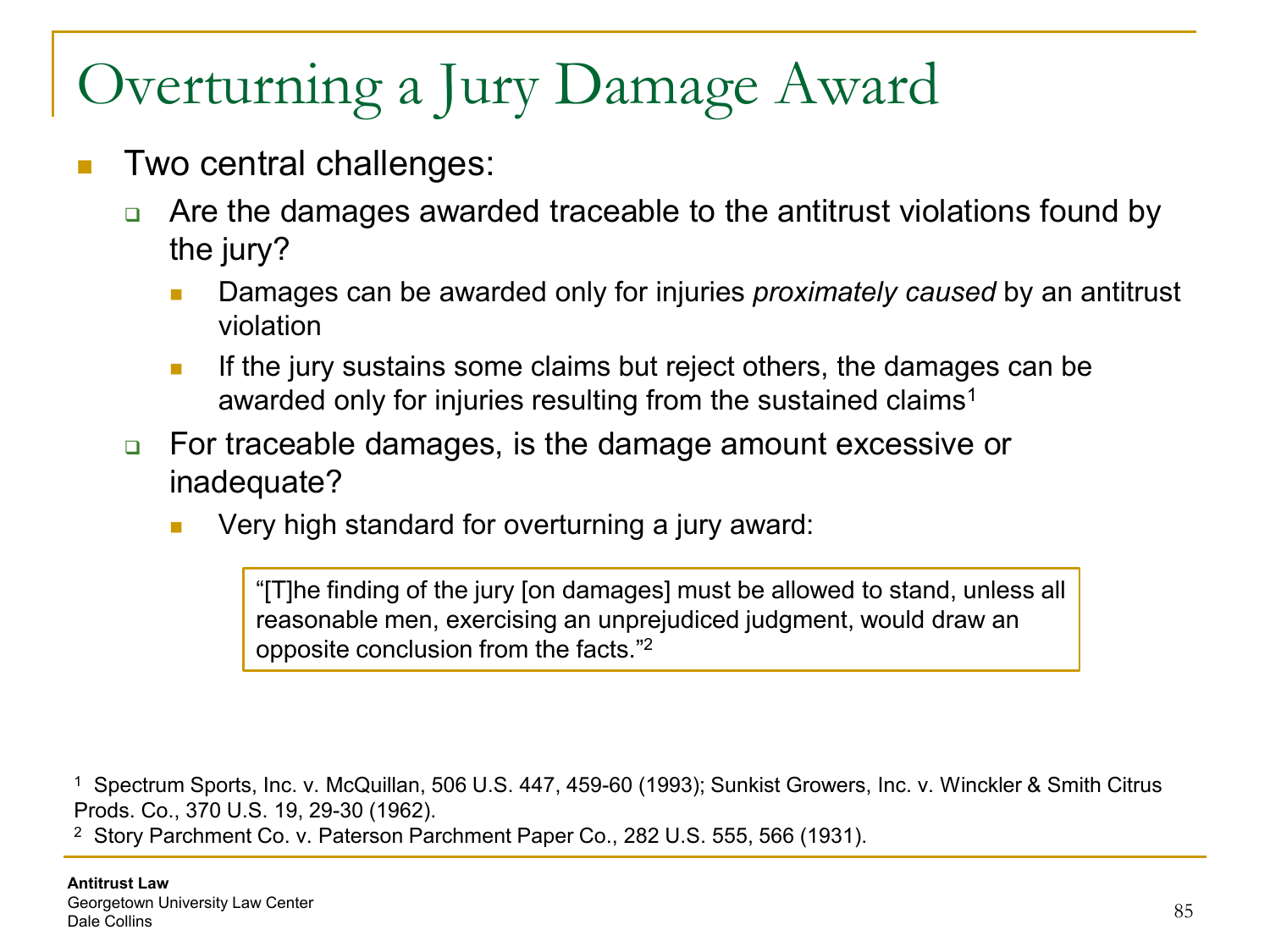### Overturning a Jury Damage Award

#### Mechanisms:

- **□** Motion for a new trial on damages
	- **EXCESSIVE OF INADEQUATE damages is a ground for a new trial under** FRCP 59(a)
	- **May be granted in the discretion of the court where the court concludes that** the damages award was contrary to the manifest weight of the evidence
	- But as noted above, courts are extremely deferential to jury verdicts on damages
	- **Denial of the motion is reviewable on appeal for abuse of discretion**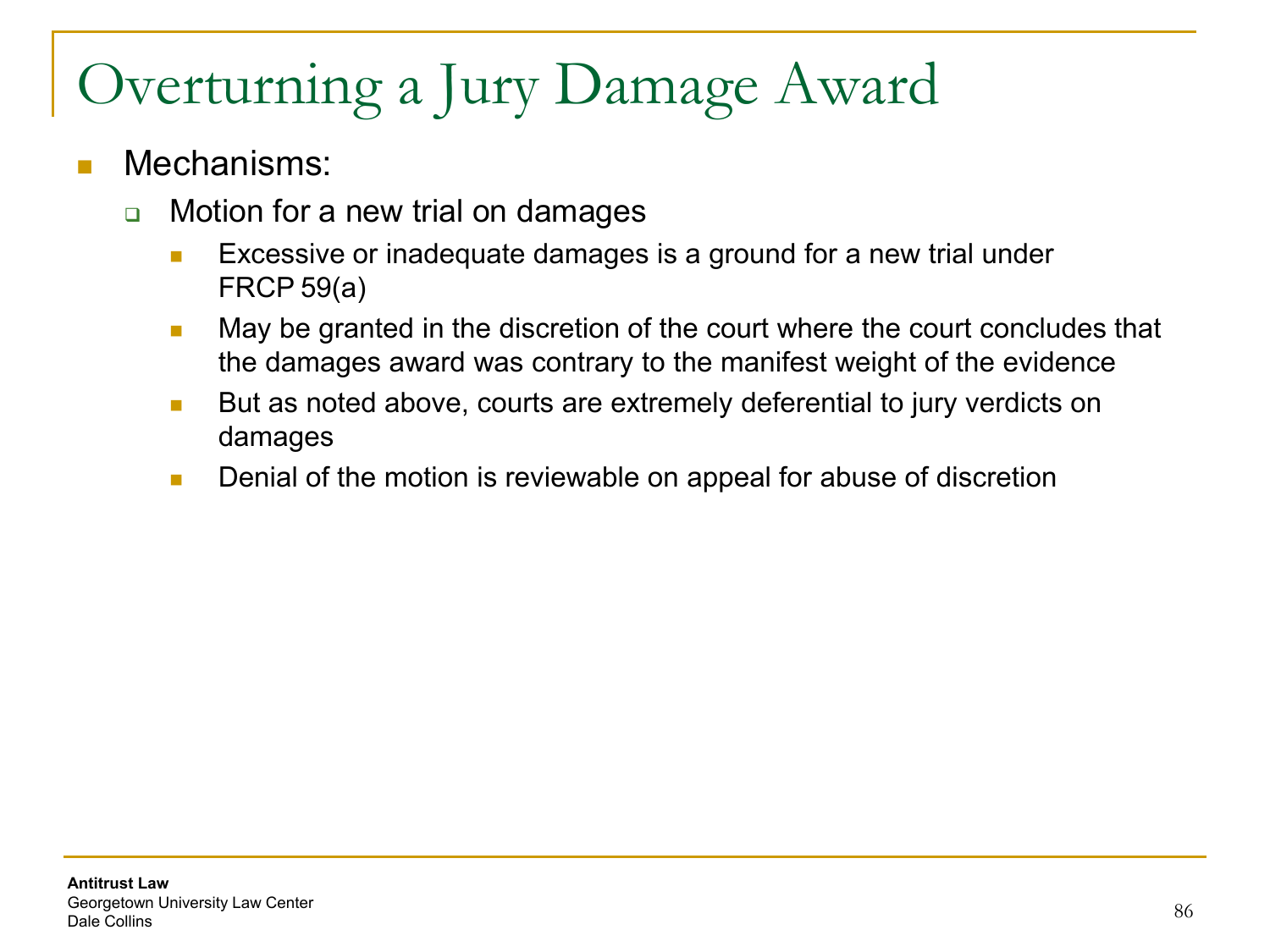## Overturning a Jury Damage Award

#### Mechanisms:

- **n** Motion for remittitur
	- **Remittur is a means for the court to "remit" the portion of the damages award** the court finds excessive and enter a judgment for the reduced amount
		- A motion for remittitur is permitted under Rule 59(e) as a type of motion to alter or amend a judgment
	- Courts often will condition the denial of a motion for a new trial on the plaintiff's acceptance of a remittitur
		- $\Box$  When a court determines that a verdict is excessive because it is more than a reasonable jury could have awarded based on the evidence presented at trial, the court must give the parties the option of a new trial in order to avoid impinging on their Seventh Amendment rights
		- $\Box$  But when it is apparent as a matter of law that certain identifiable sums were included in the verdict that should not have been there, it is appropriate for a district court to enter a remittitur and correct the verdict without further jury proceedings<sup>1</sup>
	- **Deference to jury verdicts make remittiturs for excessive damages awards in** antitrust cases rare

<sup>1</sup> For an example, see *In re* Lorazepam & Clorazepate Antitrust Litig., 261 F. Supp. 3d 14, 17-18 (D.D.C. 2017).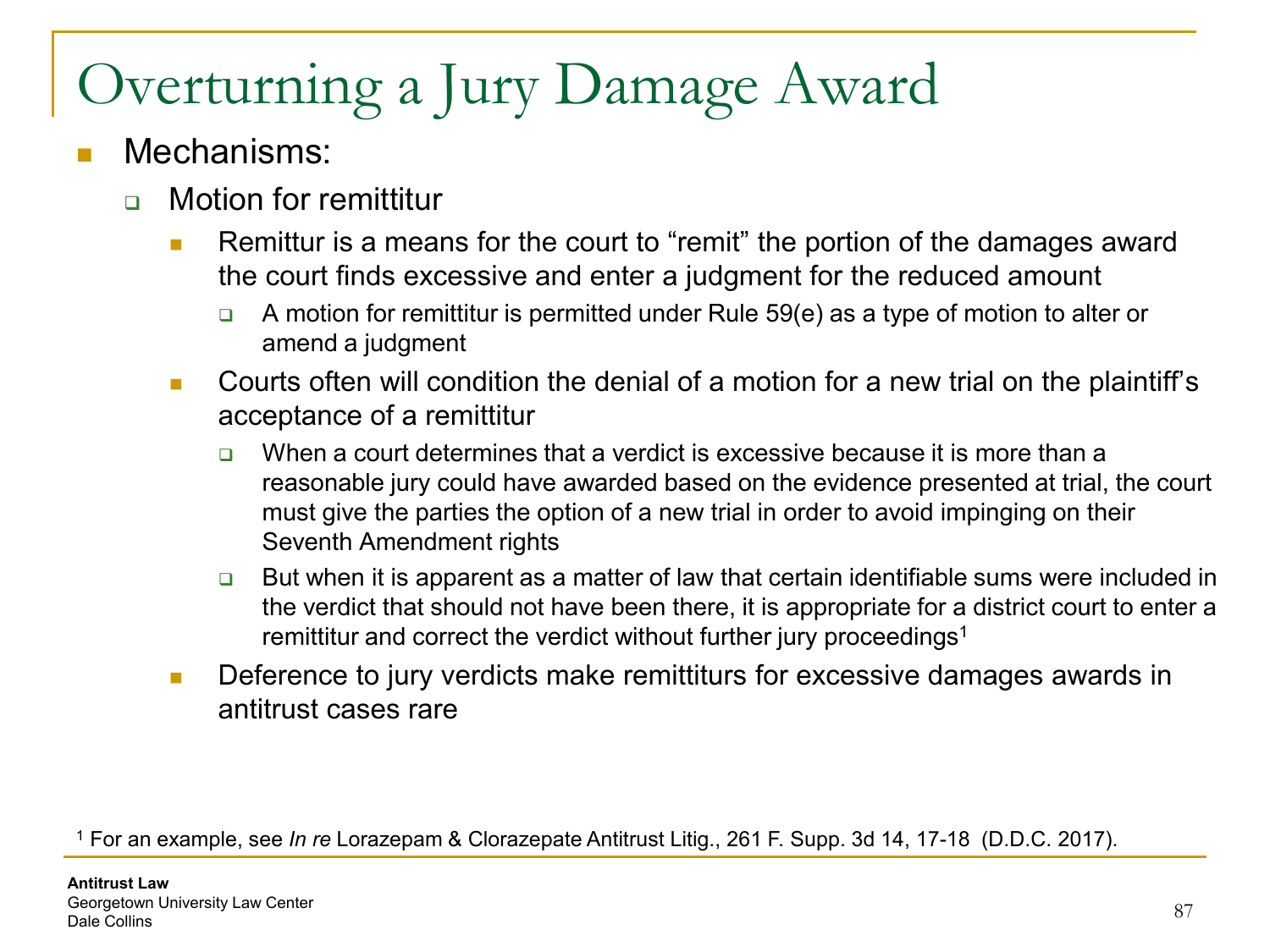- Joint and several liability
	- Antitrust violations frequently been viewed as statutory torts
		- **The Supreme Court at least twice has suggested, but never explicitly held,** that private antitrust suits are analogous to tort actions<sup>1</sup>
	- **□** Consistent with this view, courts have adopted joint and several liability for antitrust violators
		- **EXECOLLECTIVE FAULE, COLLECTIVE RESPONSIBILITY**"
		- **Accordingly, antitrust violators are liable for injuries caused by their** coconspirators in the course of the conspiracy

<sup>1</sup> Texas Indus., Inc. v. Radcliff Materials, Inc., 451 U.S. 630, 634 (1981) (rejecting right to contribution from Section 1 coconspirators by analogy to the common law rule of no contribution for joint tortfeasors); Zenith Radio Corp. v. Hazeltine Research, Inc., 401 U.S. 312, 342-48 (1971).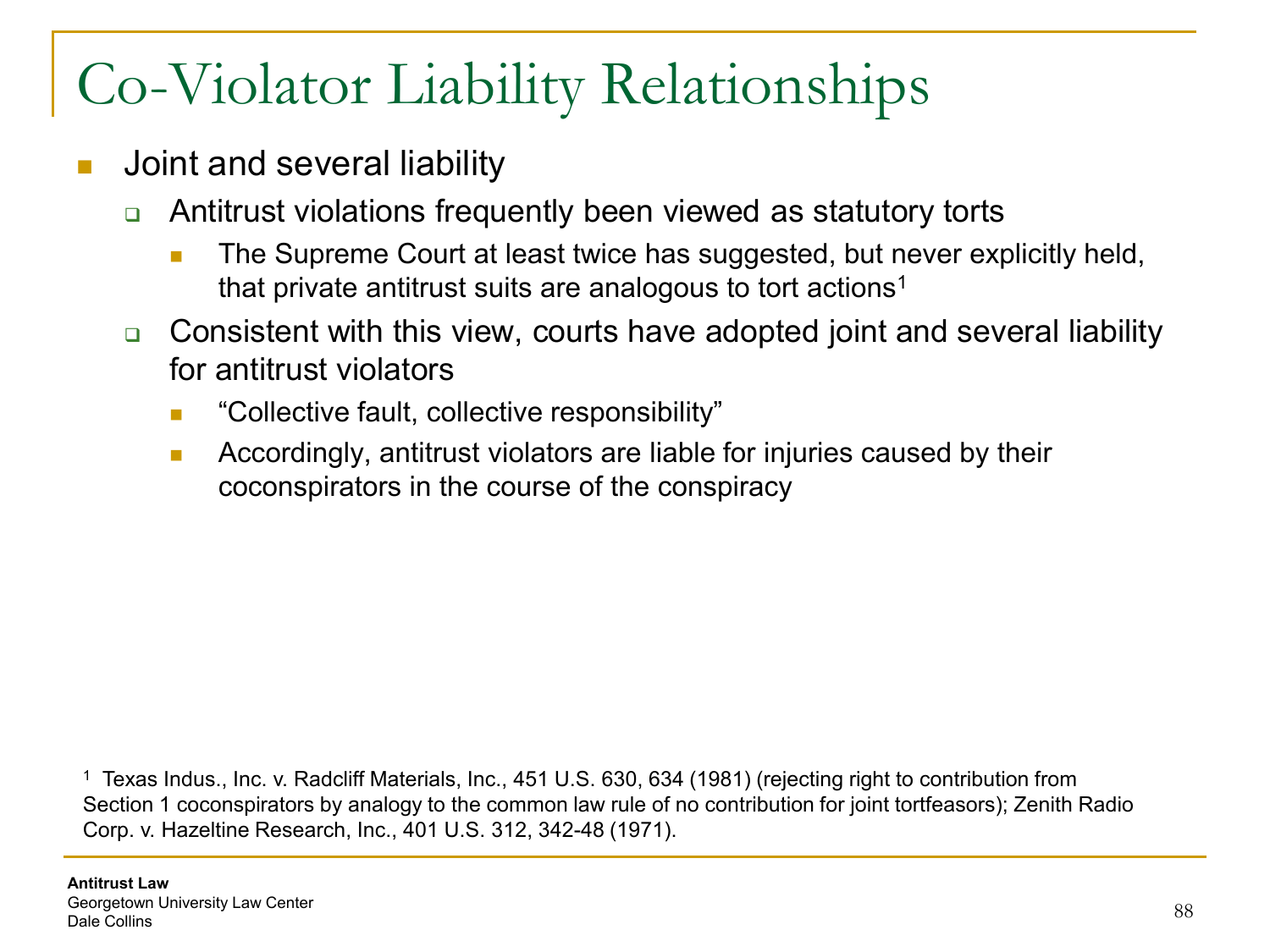- Joint and several liability
	- **D** Consequences
		- **Plaintiffs may select which members of the alleged conspiracy they name as** defendants
			- □ May only select a subset
			- $\Box$  Need not name the alleged coconspirator that directly injured them (e.g., the seller from whom the plaintiff purchased a price-fixed product)
		- If found liable, the named defendants are responsible for 100% of the damages caused by the conspiracy (even if not all coconspirators are named as defendants)
		- In executing the judgment, the winning plaintiff may collect the entire judgment from
			- any one of the defendants, or
			- **a** any or all of the defendants in various amounts until the judgment is paid in full
		- If any of the defendants do not have enough money or assets to pay the amount the plaintiff assesses it, the other defendants must make up the difference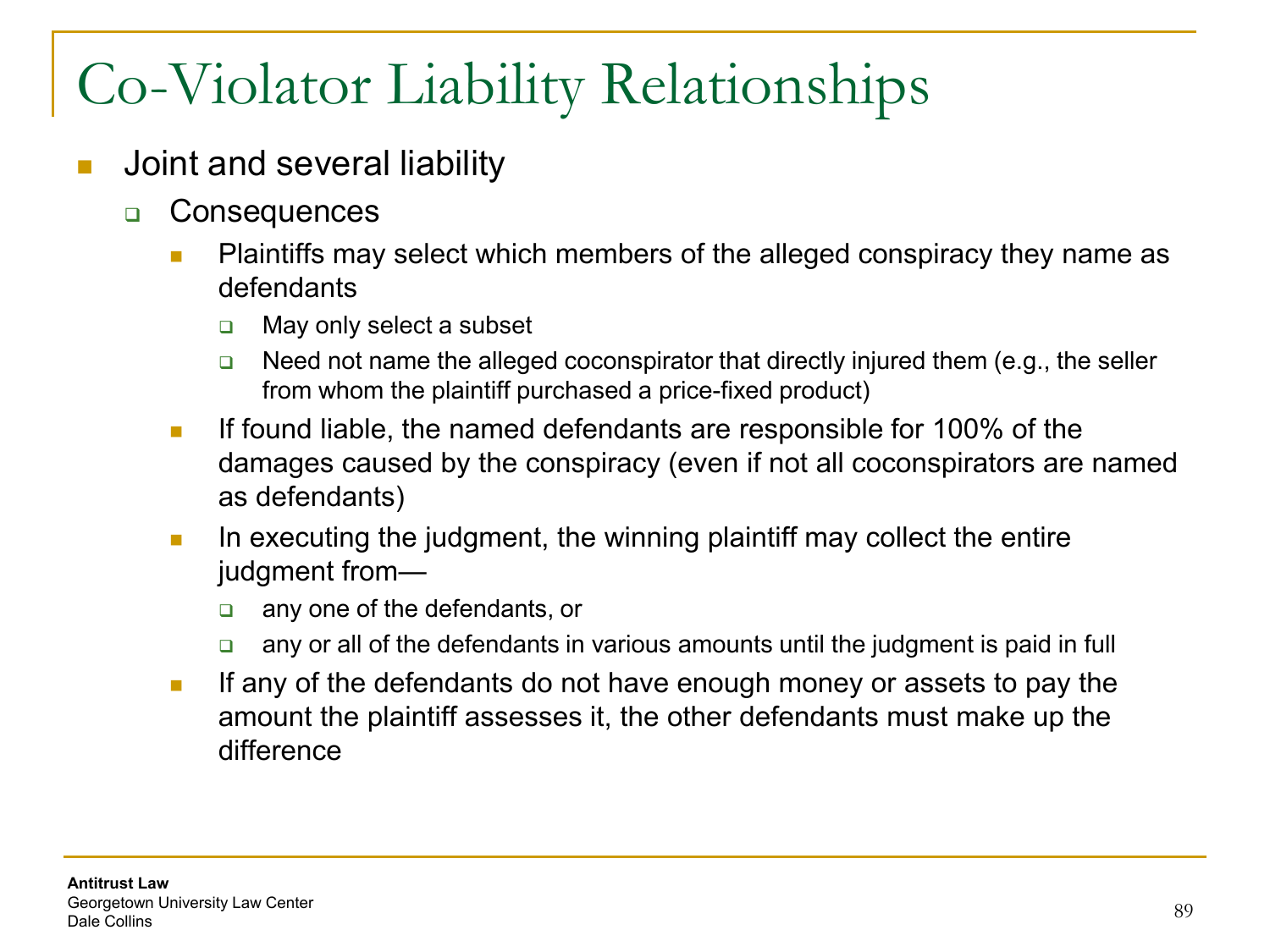Joint and several liability—Example



Assume that Seller 1 overcharged the plaintiff by \$10 million as part of a conspiracy Plaintiff sues only Sellers 2, 3, and 4—none of whom sold products to the plaintiff—and wins Plaintiff's \$10 million actual damages trebled to \$30 million Plaintiff may, in its discretion, elect to collect: \$20 million from Seller 2 \$10 million from Seller 3 \$ 0 from Seller 4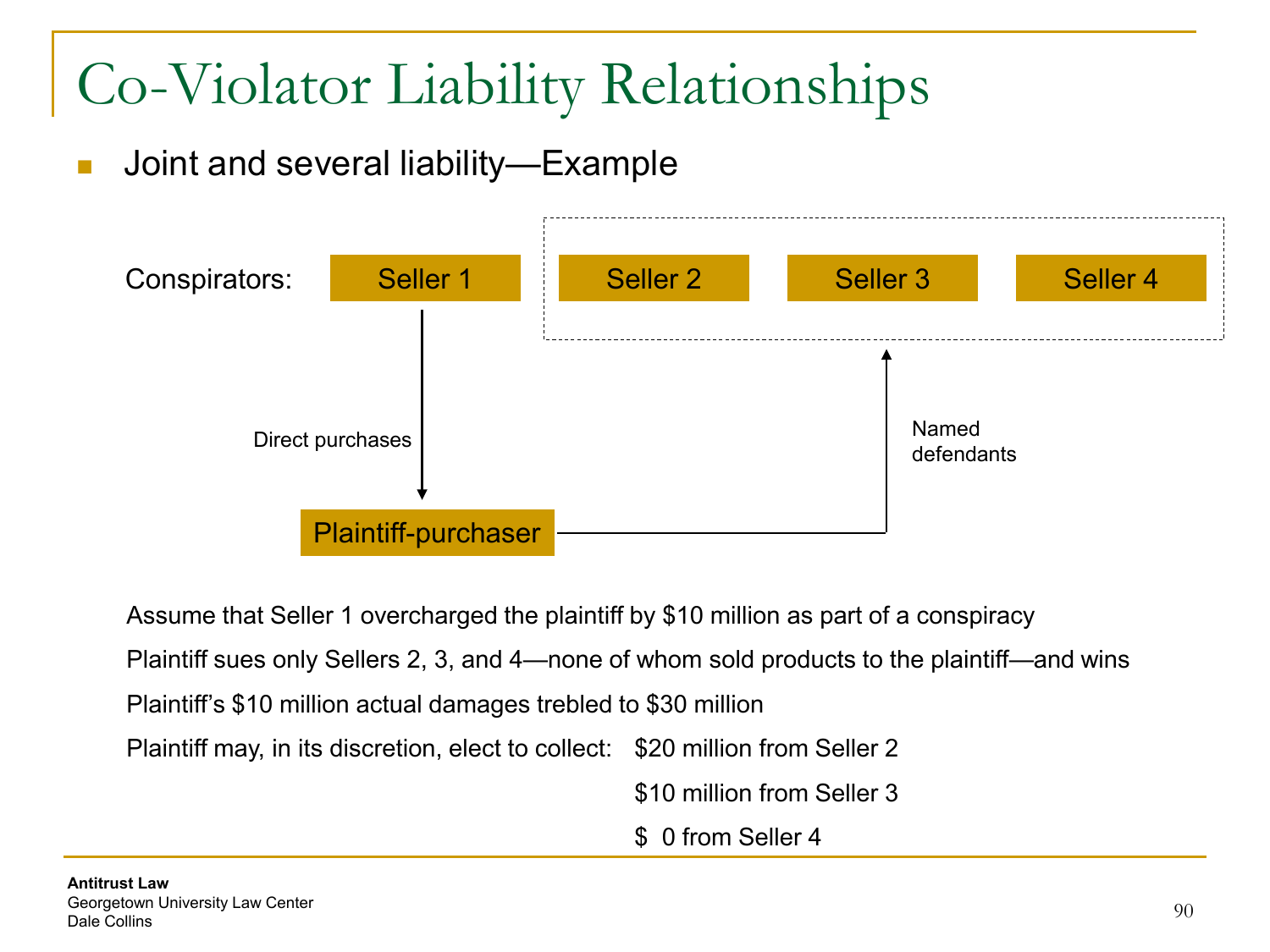- No right to contribution
	- □ The common law regarding joint tortfeasors
		- **The common law provided no right to contribution among joint tortfeasors for** intentional torts
			- *Theory*: When several tortfeasors have caused damage, the law should not lend its aid to have one tortfeasor compel others to share in the sanctions imposed by way of damages intended to compensate the victim.
		- Over time, most states adopted rules providing for a right to contribution
	- **Example 20** Application in antitrust
		- In 1981, Supreme Court resolved a split in the circuits and held that there is no right to contribution for liability under the antitrust laws<sup>1</sup>
			- $\Box$  No federal statute explicitly provides for a right of contribution
			- $\Box$  No implied right of action for contribution, since there is no indication in the legislative history that Congress intended for such a right
			- □ No legal basis for creating a right of action for contribution as a matter of "federal common law"
			- □ Court did not take a view on policy arguments—changes on policy grounds is for Congress to decide

<sup>1</sup> Texas Indus., Inc. v. Radcliff Materials, Inc., 451 U.S. 630 (1981).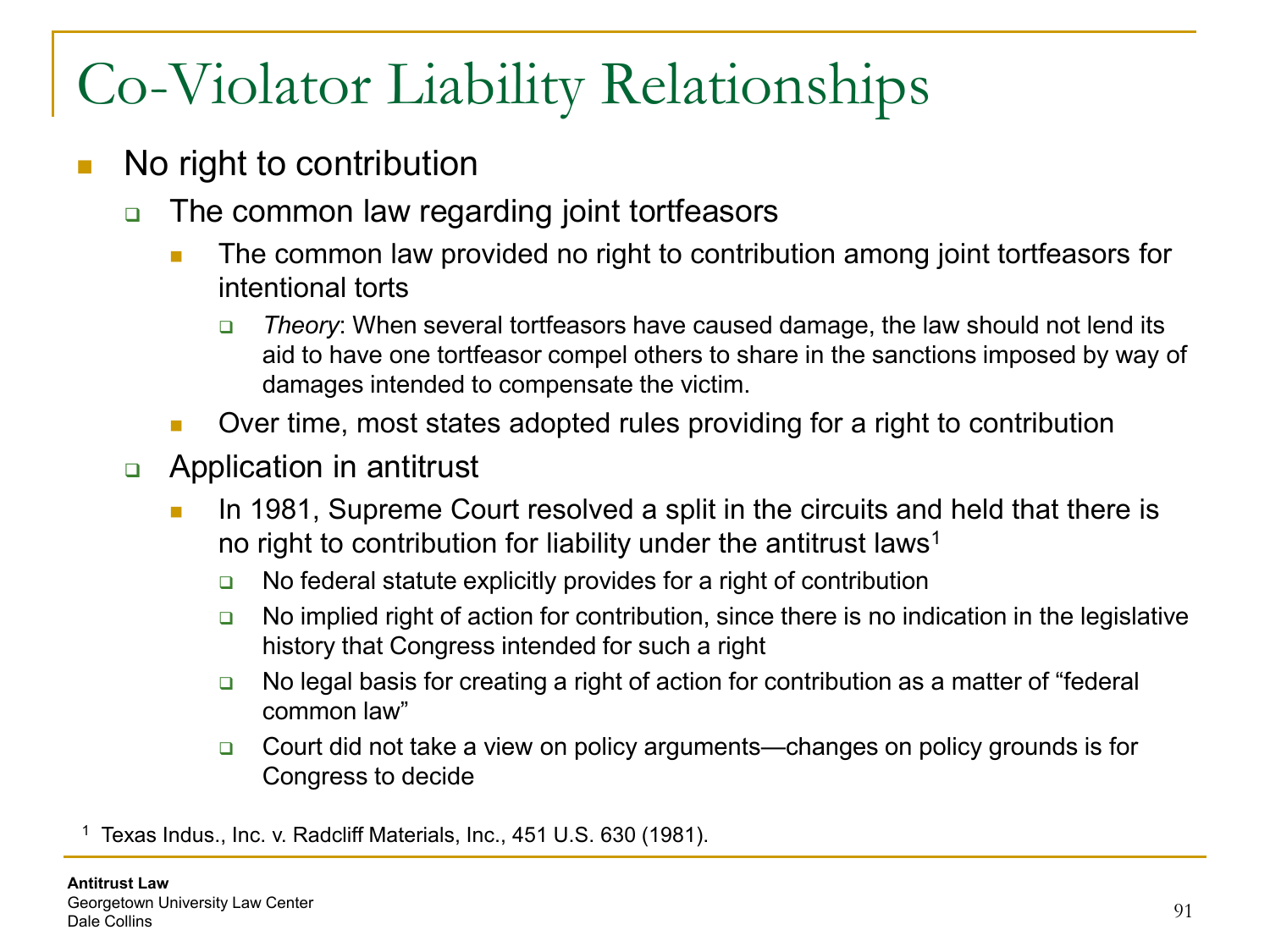- The *Flintkote* rule in partial settlements
	- Settlement amounts are offset against *post*-trebled damages, not actual  $damages<sup>1</sup>$



Assume that Seller 1 overcharged the plaintiff by \$10 million as part of a conspiracy

Named defendants jointly and severally liable for \$30 million (after trebling)

Prior to final judgment, Seller 2 settles for \$2 million

The residual liability of Sellers 3 and 4 is \$28 million = \$30 million post-trebling - \$2 million settlement

<sup>1</sup> Flintkote Co. v. Lysfjord, 246 F.2d 368 (9th Cir. 1957).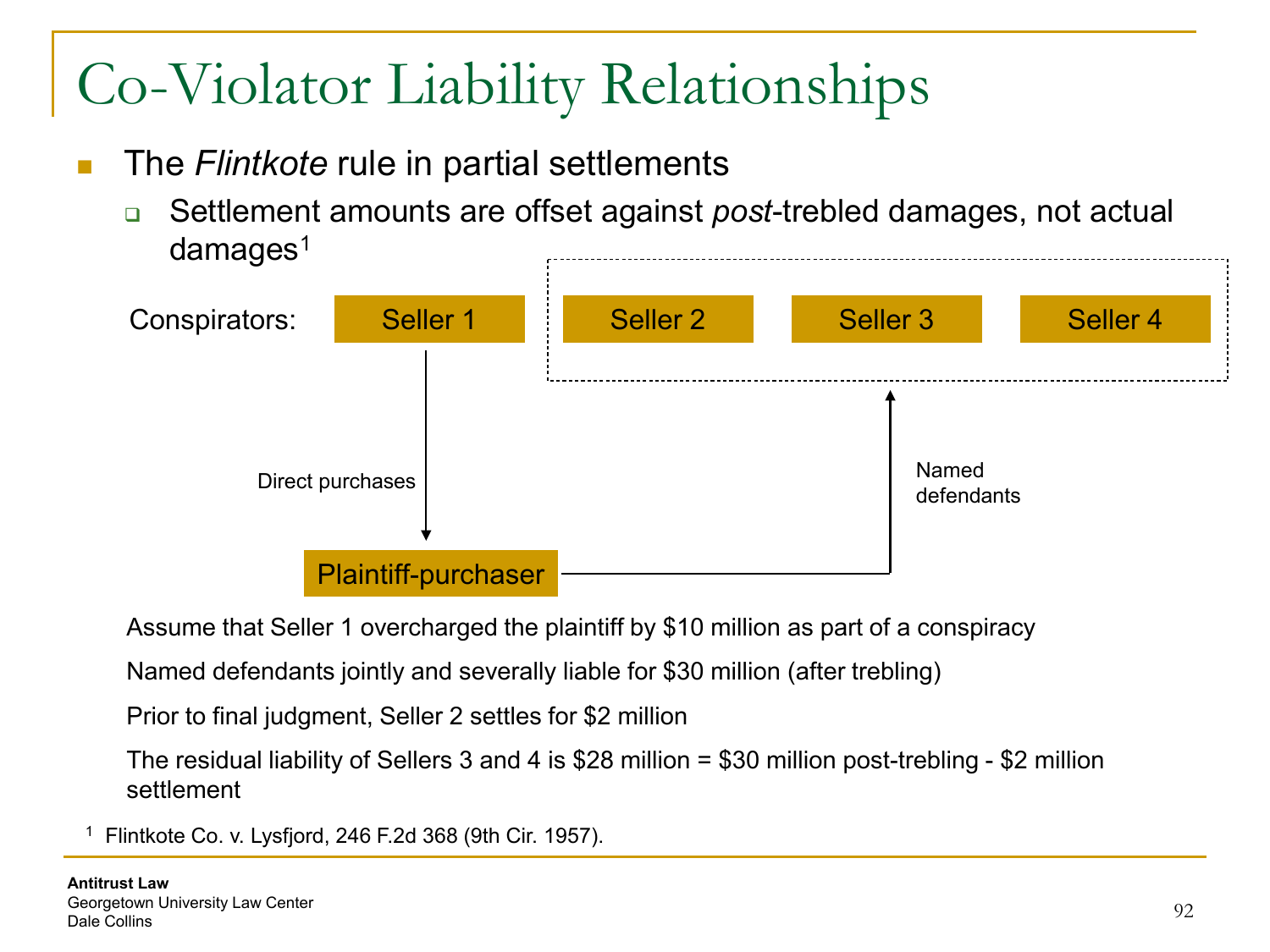- The *Flintkote* rule in partial settlements
	- □ Unless a partial settlement is three times the pro rata liability of the settling defendant, the residual liability of the remaining defendants increases with each settlement
	- **□** Can create an exceptionally strong individual incentive to settle depending on defendant's priors on probability of success in—
		- **Dismissing the case against it on a Rule 12(b) motion**
		- **Defeating class certification**
		- Obtaining summary judgment
	- This can result in an auction among defendants to settle in multidefendant actions
		- Plaintiffs sometimes explicitly run an auction for the right to settle early
	- Experienced plaintiff's counsel are very adept at settling with defendants in a particular sequence in order to maximize the total recovery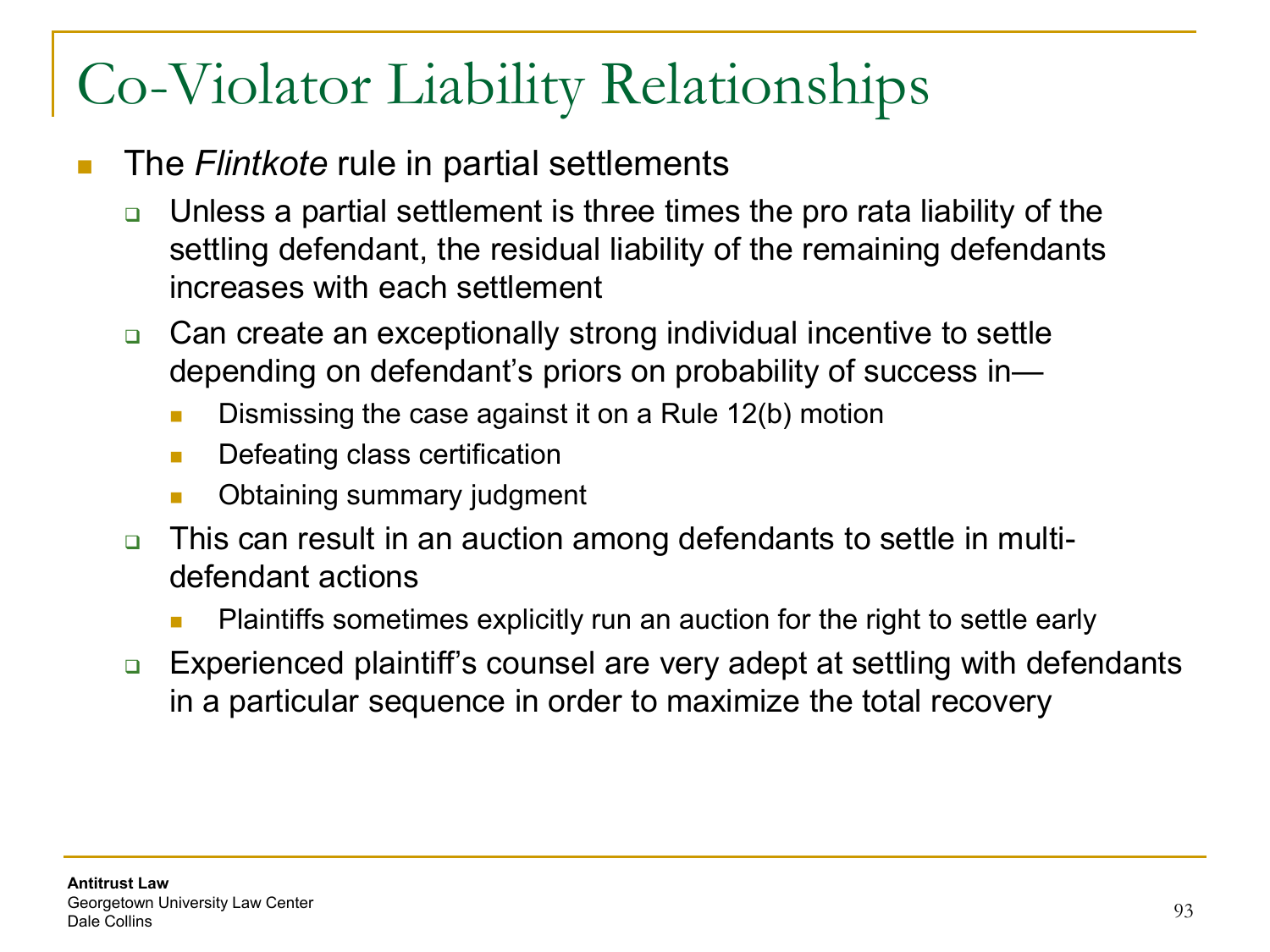- Essentially provide for a right to contribution through contract
- **Key features** 
	- **□** Signatory defendant may settle at any time
	- □ Agreement by signatory defendants to share responsibility for paying a judgment, unless
	- □ Plaintiffs agree to remove settling defendant's pro rata liability from the "damages pool" as a condition of settlement (usually based on relative market shares)
- **Typical sharing provisions** 
	- **□** Signatory defendants who pay less than their pro rata share must reimburse signatory defendants who pay more than their pro rata share
	- □ "Market shares" often negotiated and specified in the agreement
	- **□** May or not exclude signatory defendants who are not found liable
	- □ May provide that a settling defendant is excluded if the plaintiffs extends an proportionally equal settlement offer to all remaining defendants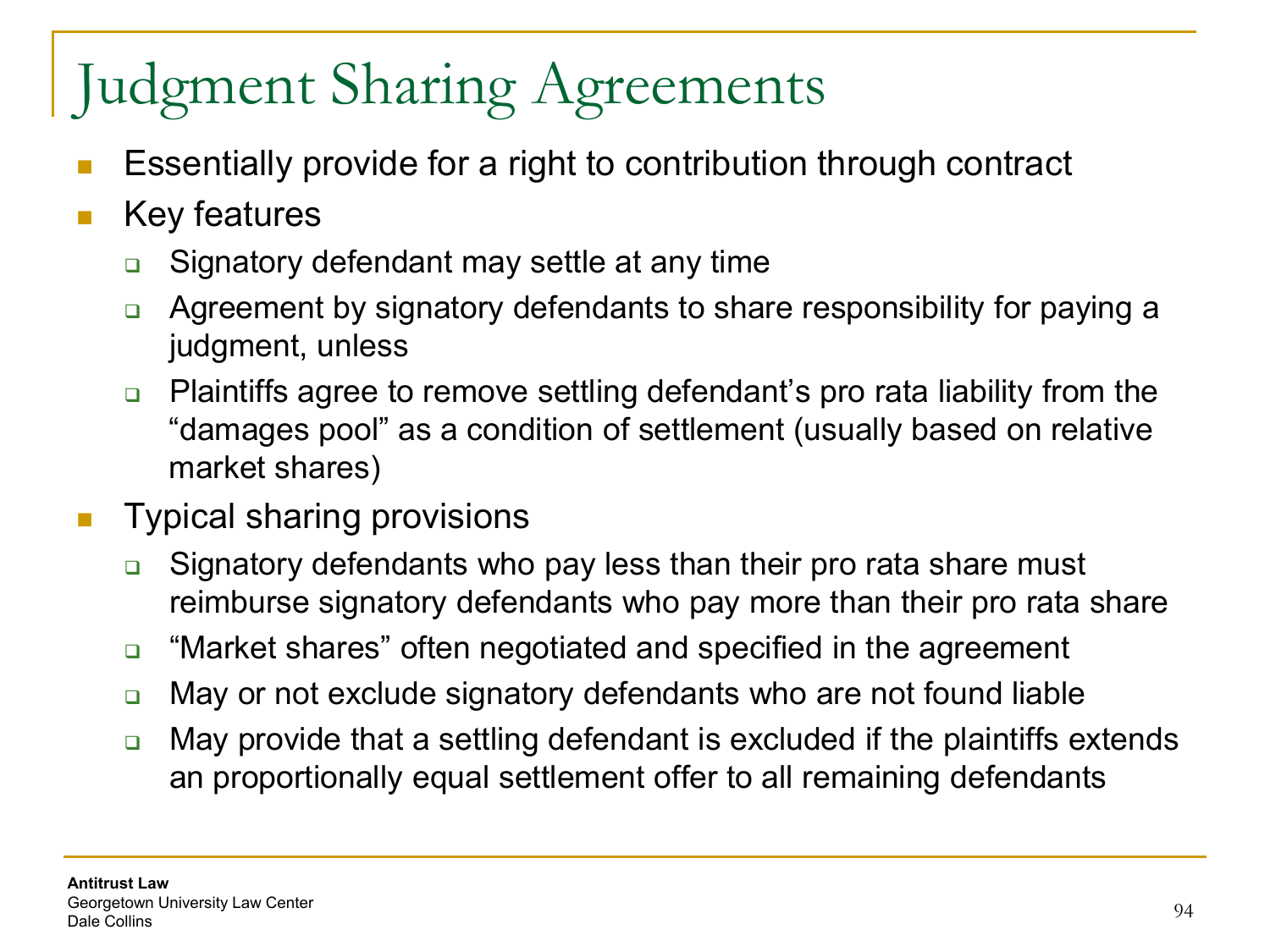- Notice provisions
	- **□** Sharing agreements may provide for notice to other signatories when a defendant has contact with a plaintiff about settlement
- **May be voided by the court if the agreement unreasonably** discourages settlement
	- □ "Void for public policy"
	- **□** Plaintiffs have standing to challenge sharing agreement
	- **□** Examples of overreaching provisions
		- No defendant may settle unless all defendants settle
	- Cases largely sympathetic to sharing agreements—avoids "coercive" settlements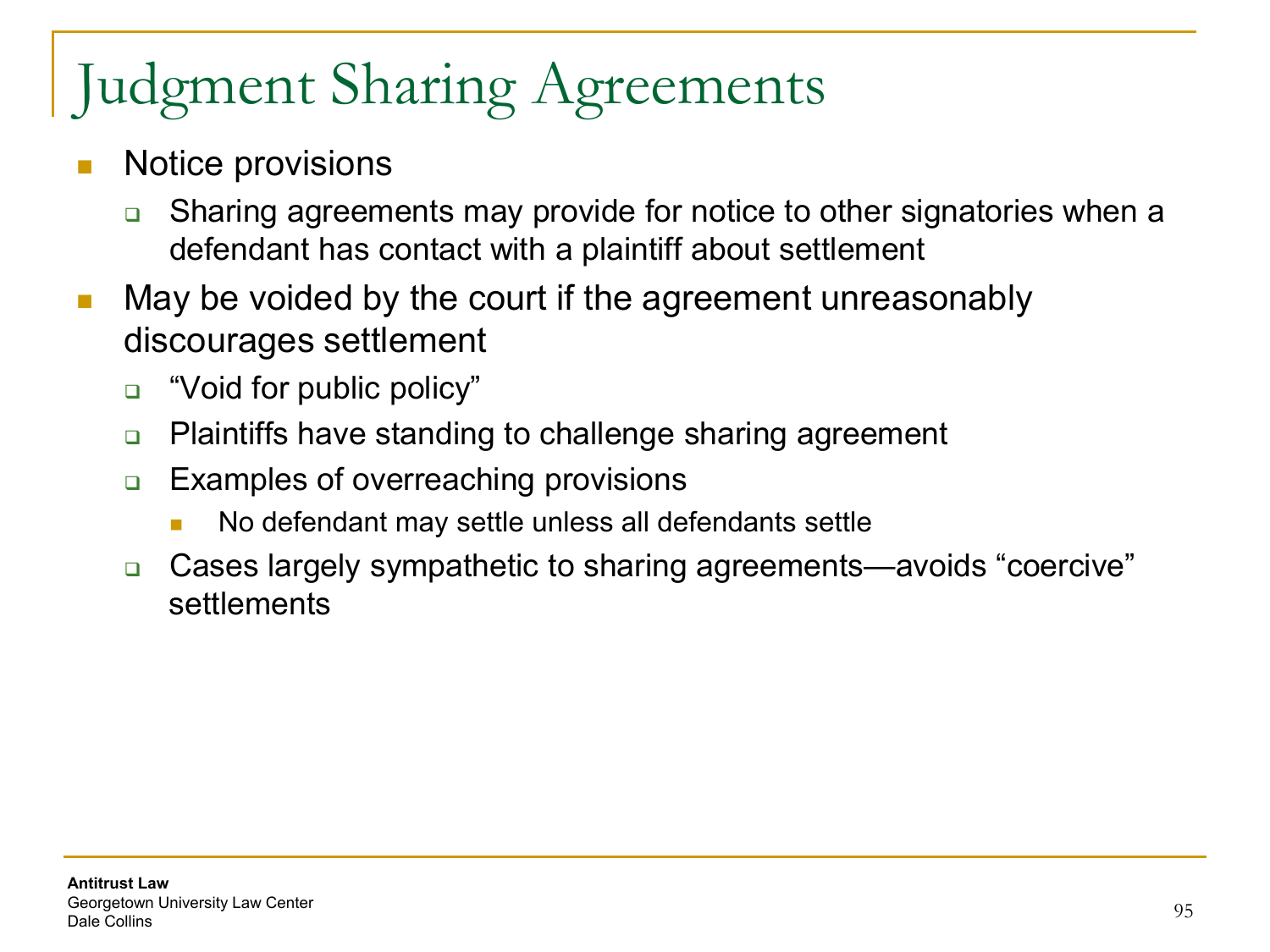- Discovery of judgment sharing agreements
	- **□** Courts typically reluctant to order disclosure of entire agreement to plaintiffs
	- □ May require disclosure of market share removal provisions
	- **□** Plaintiffs often learn about much of the agreement from settlement negotiations with signatory defendants
	- $\Box$  In a challenge by a plaintiff, court typically will review agreement in camera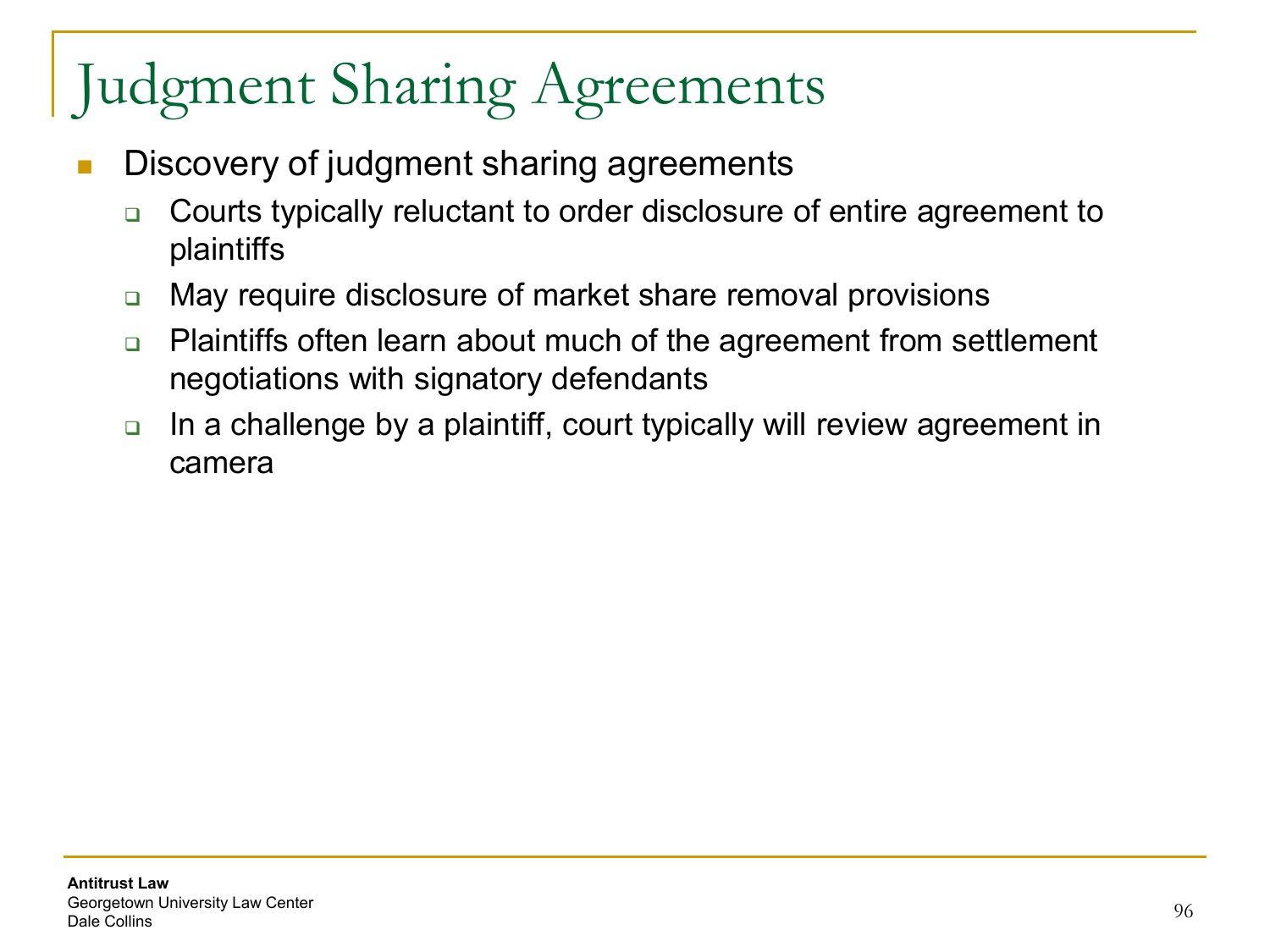

Jury finds all defendants liable Damages found by jury: \$150 million Trebled damages: \$450 million

| Pro rata liability:<br>Class execution: | \$90 million (20%) \$225 million (50%) \$135 million (30%)<br>$\mathcal{S}$ 0 | \$400 million | \$ 50 million |
|-----------------------------------------|-------------------------------------------------------------------------------|---------------|---------------|
| Seller 1 pays<br>Seller 3 pays          | \$ 90 million to Seller 2<br>\$85 million to Seller 2                         |               |               |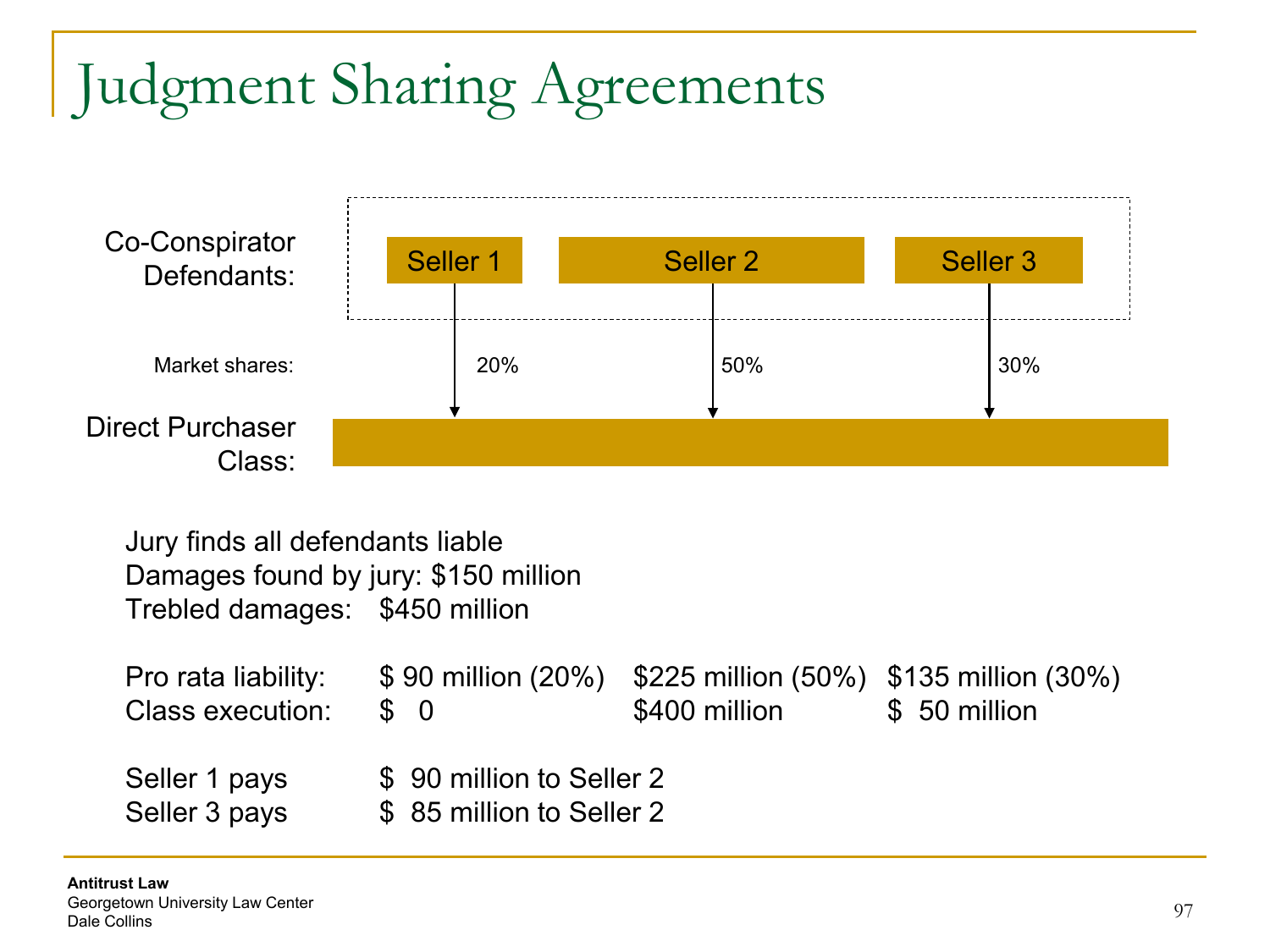

Jury finds only Seller 2 and 3 liable; Seller 1 not liable. Plaintiff executes judgment only on Seller 3. Damages found by jury: \$120 million Trebled damages: \$360 million

If sharing agreement excludes non-liable defendants Pro rata liability:  $$0$  \$225 million (62.5%) \$135 million (37.5%) Class execution:  $$0$  \$ 0 million \$360 million Seller 2 pays \$225 million to Seller 3

If sharing agreement does not exclude non-liable defendants

| Pro rata liability: | $$72$ million (20%)       | \$180 million (50%) | \$108 million (30%) |
|---------------------|---------------------------|---------------------|---------------------|
| Class execution:    | $\mathcal{S}$ 0           | \$ 0 million        | \$360 million       |
| Seller 1 pays       | \$72 million to Seller 3  |                     |                     |
| Seller 2 pays       | \$180 million to Seller 3 |                     |                     |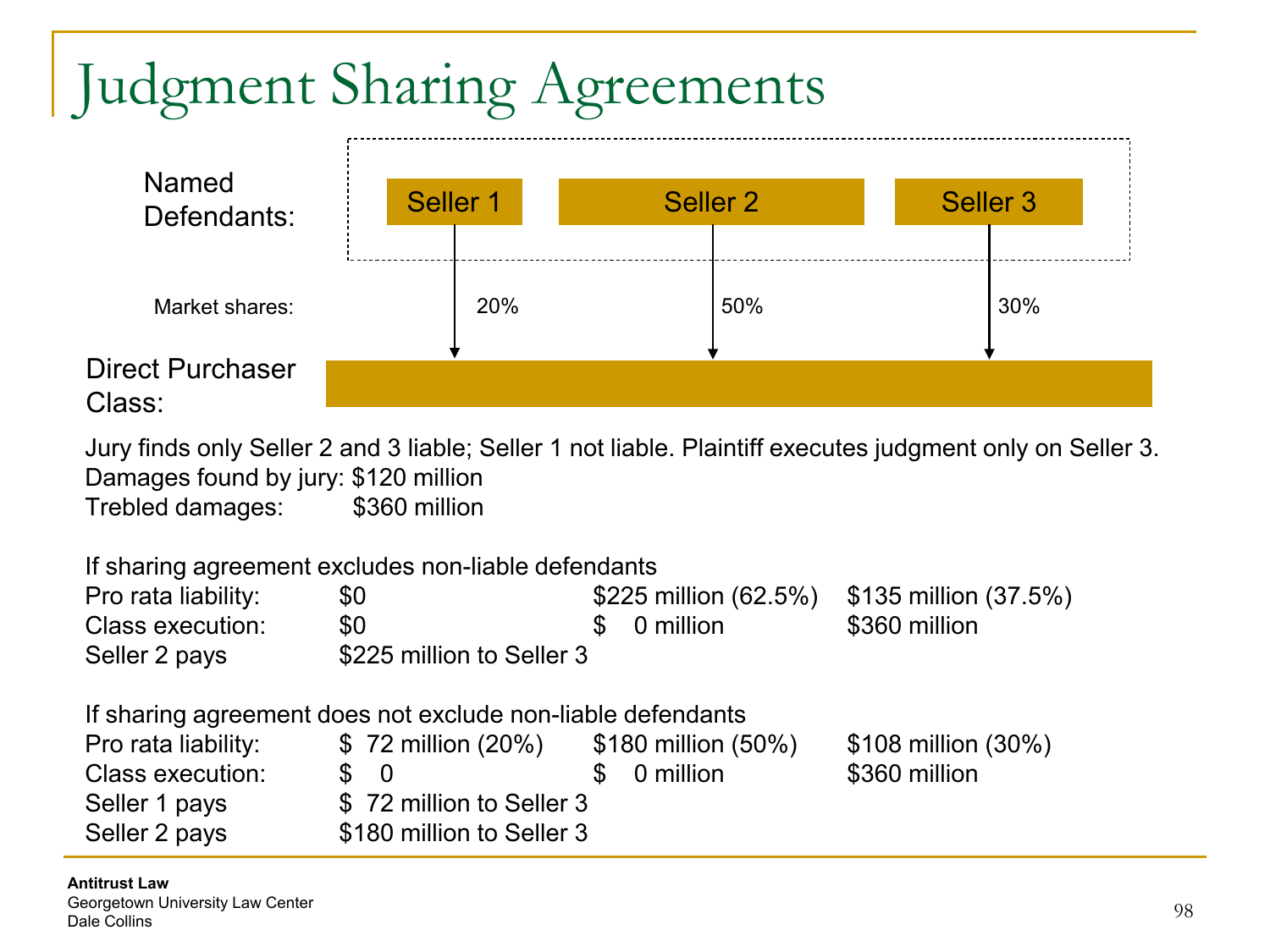#### "American Rule"

- □ Parties pay their own legal expenses, regardless of who prevails in the litigation<sup>1</sup>
	- **Compare the** *English Rule*, where the prevailing party recovers its legal expenses from the losing party
	- **Costs (not including attorneys' fees) can usually be recovered by the** prevailing party in federal court under FRCP 54(d)
- **D** Major exceptions
	- **Statutory fee-shifting**
	- **Recovery from a "common fund"**
	- **Sanction to punish an adverse party for improper conduct in the course of the** litigation
- **D** Policy considerations
	- **Ninimize adverse selection of cases**
	- **Encourage efficient investment and minimize the moral hazard problem**
	- **Narket pricing**

<sup>1</sup> Alyeska Pipeline Co. v. Wilderness Soc'y, 421 U.S. 240, 249-50 (1975).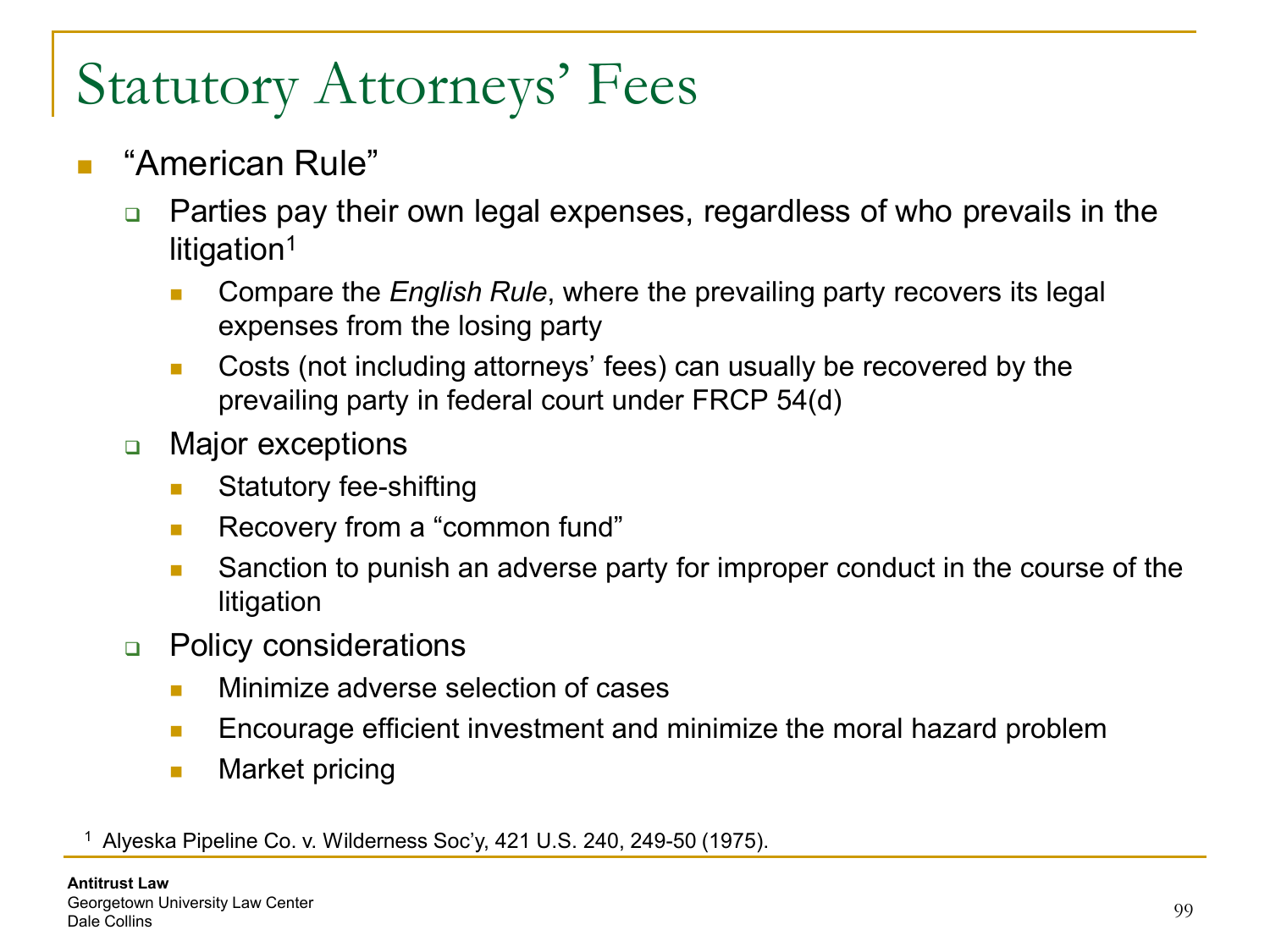- Antitrust statutory fee-shifting
	- **n** Statutes
		- Clayton Act § 4 provides that prevailing plaintiffs "shall recover threefold the damages by him sustained, and *the cost of suit, including a reasonable attorney's fee*"
		- **Clayton Act § 16 provides that "[i]n any action under this section in which the** plaintiff substantially prevails, the court shall award *the cost of suit, including a reasonable attorney's fee*, to such plaintiff"
	- □ Calculation of attorneys' fees
		- Starting point—The *lodestar* 
			- □ Number of hours expended in the litigation multiplied by a reasonable hourly rate
				- May be adjusted upwards or downwards in rare circumstances to account for factors not subsumed within its calculation
			- **D** Presumption
				- Lodestar represents a reasonable attorneys' fee,
				- but it may be adjusted upwards or downwards in rare circumstances to account for other factors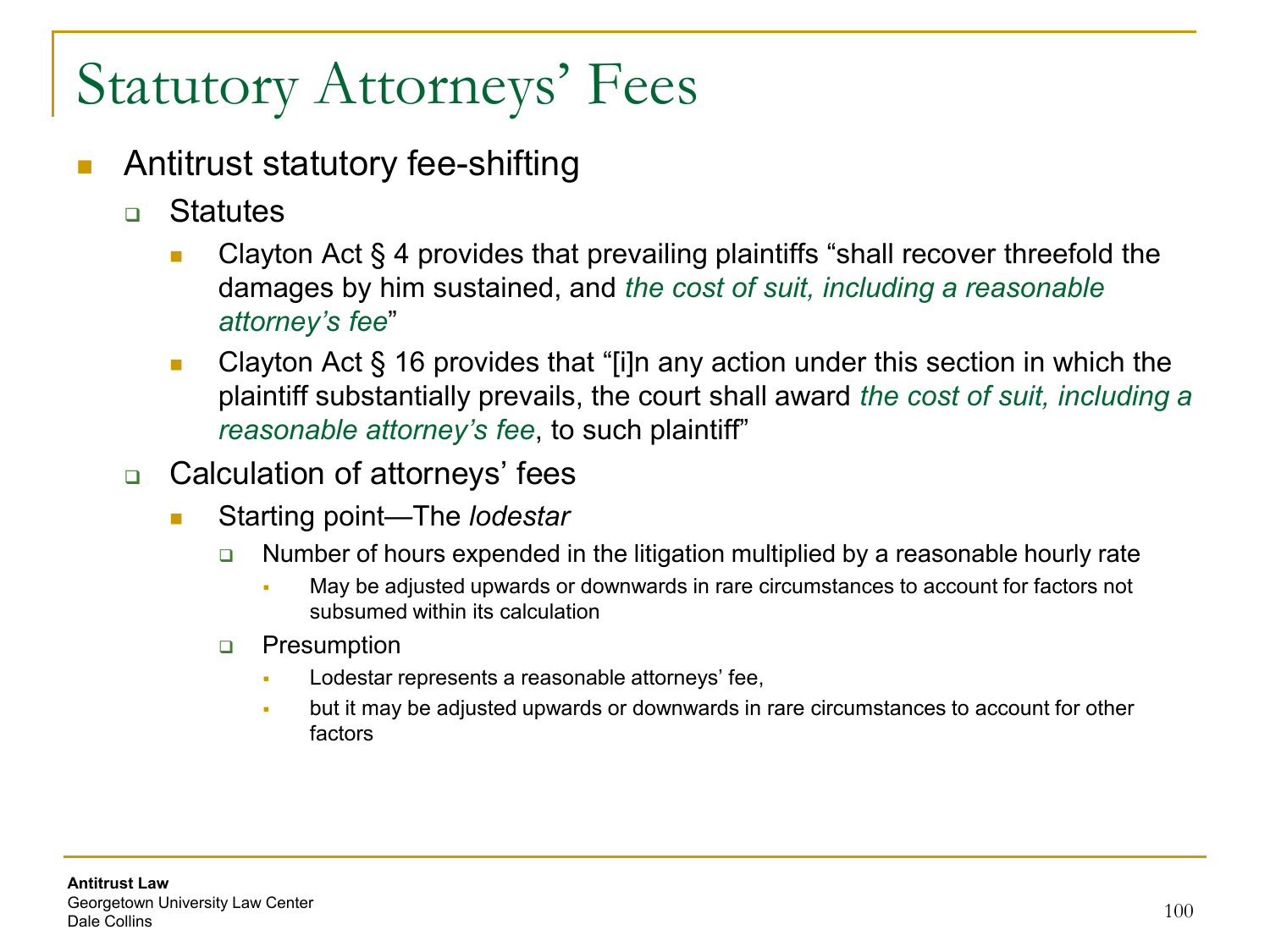- Antitrust statutory fee-shifting
	- **n** Calculation
		- **Number of hours** 
			- $\Box$  Party seeking fees bears the burden of proof on the number of hours actually expended
			- Court must exclude from the calculation hours that it determines were not "reasonably expended" on litigation because they were
				- Excessive
				- **Redundant**
				- Otherwise unnecessary1
			- **Opposing party has the burden of rebuttal to challenge the accuracy or** reasonableness of the hours charged
		- **Reasonable hourly rate** 
			- $\Box$  To be based on the experience, skill, and reputation of the attorneys requesting fees
			- $\Box$  While the rates charged by attorneys for the prevailing party may be relevant, market rates in the community (typically for non-contingent work) should ultimately guide the court
			- $\Box$  Burden on the fee applicant to prove that the requested rates are in line with those prevailing in the community for similar services by lawyers of reasonably comparable skill, experience, and reputation

<sup>1</sup> Hensley v. Eckerhart, 461 U.S. 424, 434 (1983).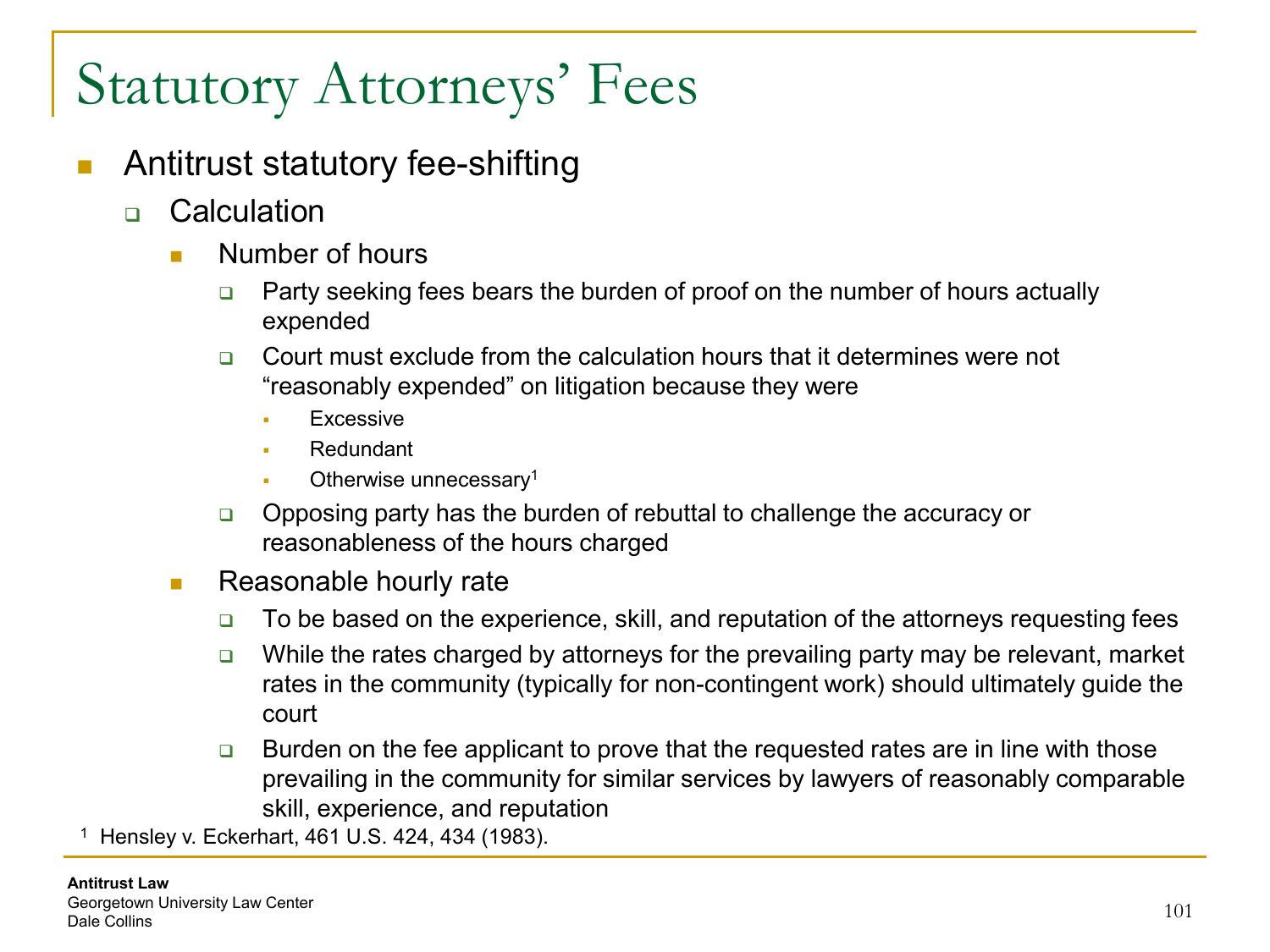- **Antitrust statutory fee-shifting** 
	- □ Calculation
		- **n** Multiplier
			- □ An adjustment to the lodestar amount to reflect the contingent nature of the attorney's compensation
			- **Enhancement for contingency is never permitted under a federal fee-shifting statute**<sup>1</sup>
		- **Time value of money** 
			- $\Box$  Court may adjust the award to take into account the delay in payment
			- □ Some adjustment schemes
				- **Augment award with interest for delay**
				- **Utilize current billing rates**

<sup>1</sup> Burlington v. Dague, 505 U.S. 557 (1992).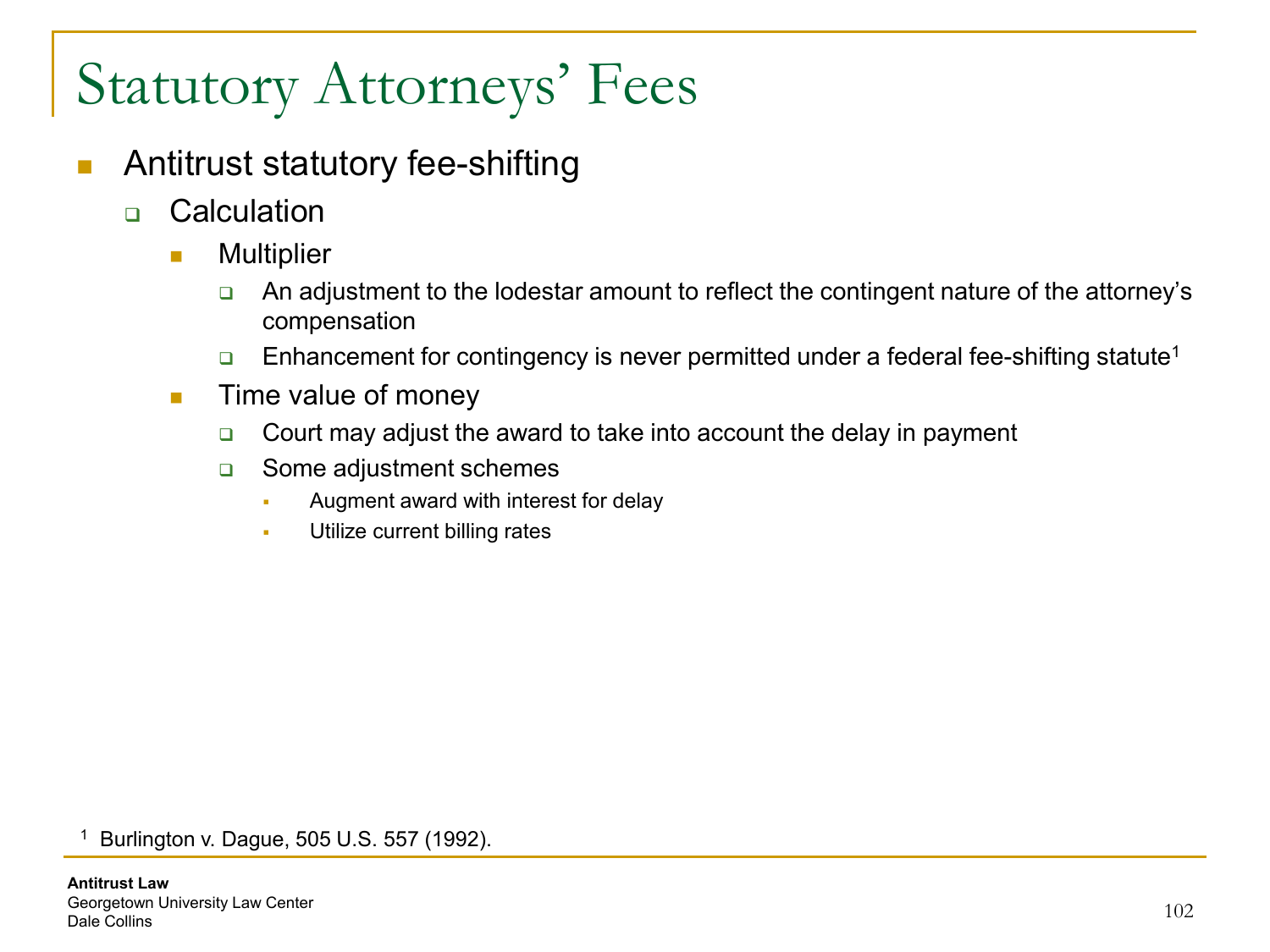- Antitrust statutory fee-shifting: "The cost of suit"
	- **□** Sections 4 and 16 also provide that "prevailing plaintiffs shall recover . . . the *cost of suit*"
	- 28 U.S.C. § 1920
		- Generally delimits taxable costs to be—
			- □ Fees of the clerk and marshal
			- □ Fees for printed or electronically recorded transcripts necessarily obtained for use in the case
			- $\Box$  Fees and disbursements for printing and witnesses
			- $\Box$  Fees for exemplification and the costs of making copies of any materials where the copies are necessarily obtained for use in the case
			- Docket fees under 28 U.S.C. § 1923
			- **□** Compensation of court-appointed experts, compensation of interpreters, and salaries, fees, expenses, and costs of special interpretation services under 28 U.S.C. § 1828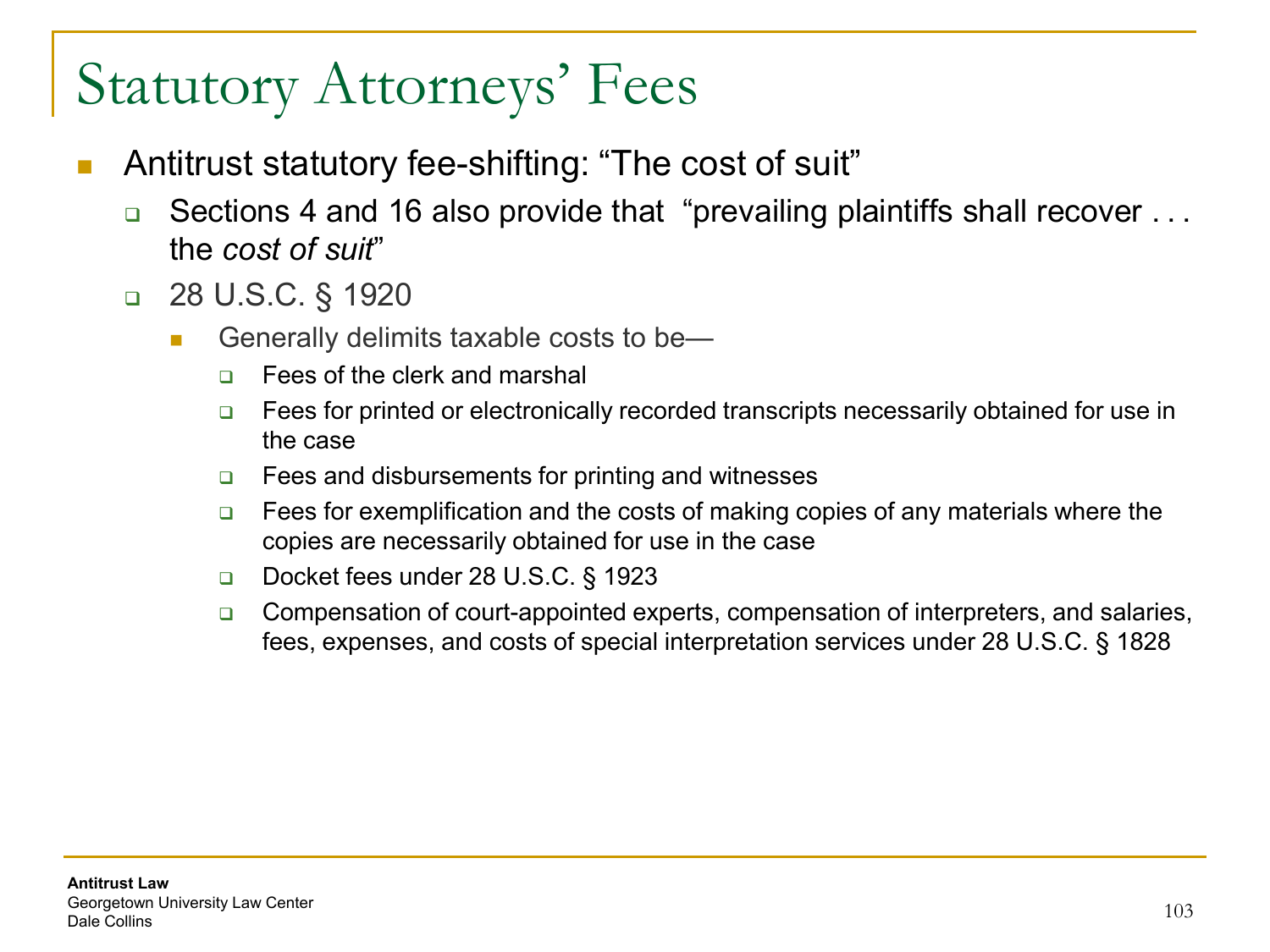- Antitrust statutory fee-shifting: Expert fees
	- □ West Virginia University Hospitals, Inc. v. Casey<sup>1</sup>
		- **Held, fee-shifting statutes do not provide for the payment of expert fees as** part of attorneys' fees or costs unless there is "explicit statutory authority"2
			- NB: *Casey* recognized that attorneys' fees include out-of-pocket expenses that are either customary elements of an attorney's fee, such as costs for telephone, telecopier, air and local couriers, postage, photocopying, WESTLAW research, secretarial overtime, and counsels' travel expenses that are routinely billed to feepaying clients as part of the provision of legal services<sup>3</sup>
		- Courts have held that neither Section 4 nor 16 provide for the payment of expert fees<sup>4</sup>
		- **28 U.S.C. § 1821** 
			- Provides that "[a] witness shall be paid an attendance fee of \$40 per day for each day's attendance"—Applies to expert as well as lay witnesses

<sup>1</sup> 499 U.S. 83 (1991). Justice Scalia wrote the majority opinion in a 6-3 decision.

<sup>2</sup> *Id*. at 87 (relying on Crawford Fitting Co. v. J.T. Gibbons, Inc., 482 U.S. 437 (1987)).

<sup>3</sup> See Brown v. Pro Football, Inc., 839 F. Supp. 905, 916 (D.D.C. 1993), *on reconsideration*, 846 F. Supp. 108 (D.D.C. 1994), *rev'd on other grounds*, 50 F.3d 1041 (D.C. Cir. 1995), *aff'd*, 518 U.S. 231 (1996).

<sup>4</sup> *See, e.g*., Louisiana Power & Light Co. v. Fischbach & Moore, Inc., No. CIV. A. 86-0594, 1993 WL 419871, at \*3 (E.D. La. Oct. 8, 1993), *aff'd as modified sub nom*. Louisiana Power & Light Co. v. Kellstrom, 50 F.3d 319 (5th Cir. 1995); Gulfstream III Assocs., Inc. v. Gulfstream Aerospace Corp., 789 F. Supp. 1288, 1299 (D.N.J. 1992); Oltz v. St. Peter's Cmty. Hosp., No. CV 81-271-H-JFB, 1992 WL 184239, at \*5 (D. Mont. May 11, 1992)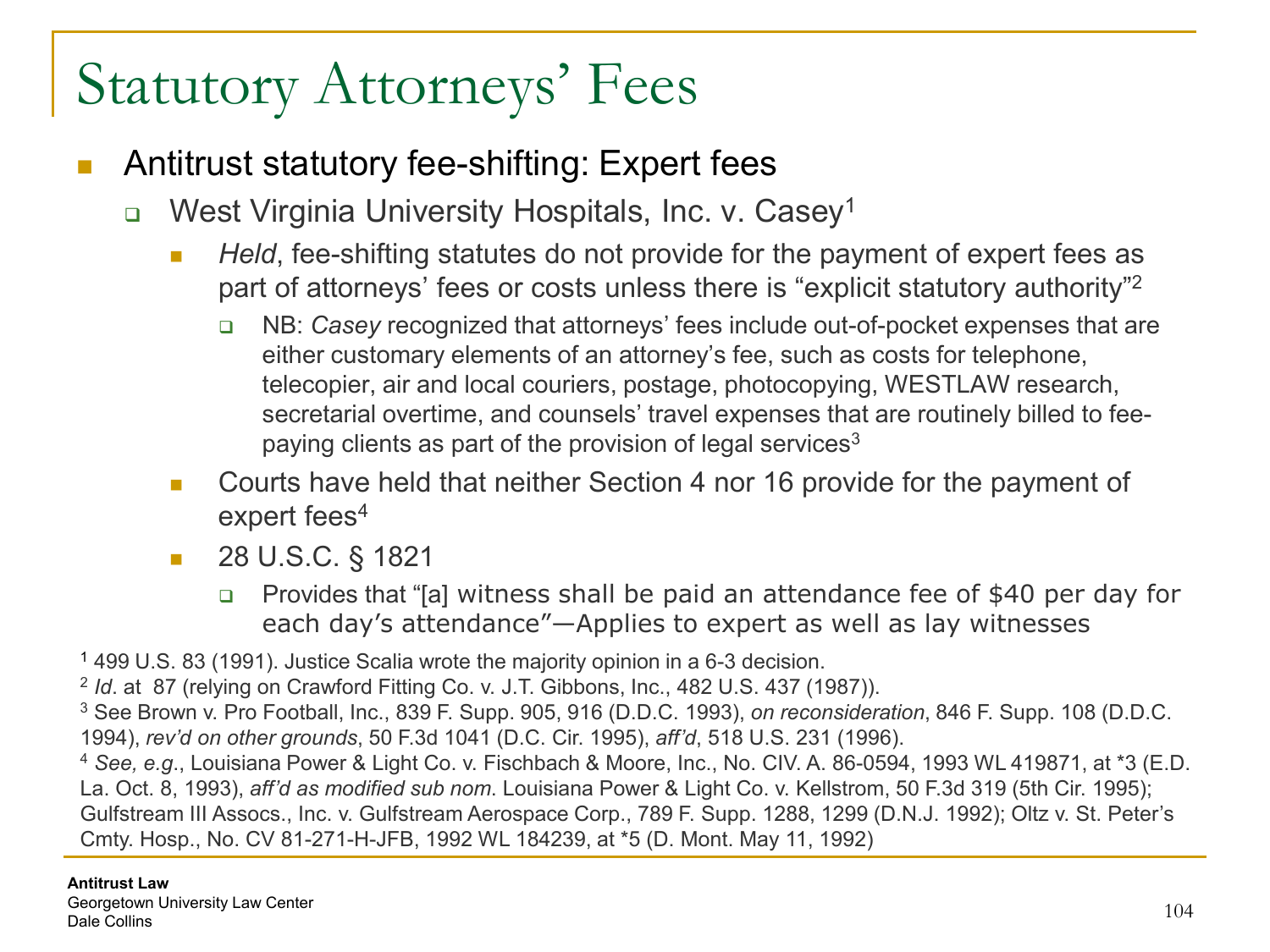#### Consolidation of Related Actions

- FRCP 42(a) provides that if actions before the court involve a common question of law or fact, the court may:
	- 1. join for hearing or trial any or all matters at issue in the actions;
	- 2. consolidate the actions; or
	- 3. issue any other orders to avoid unnecessary cost or delay
- **Observations** 
	- $\Box$  Rule 42(a) is a codification of the trial court's inherent authority to control the conduct of the cases before it
	- **□** Consolidation may be for trial of the entire case or only for separable common issues
	- □ The predicate for consolidation is a common question of law or fact that can be addressed through common evidence
		- **An identity of the parties, or even of the defendants, in the various actions is** not required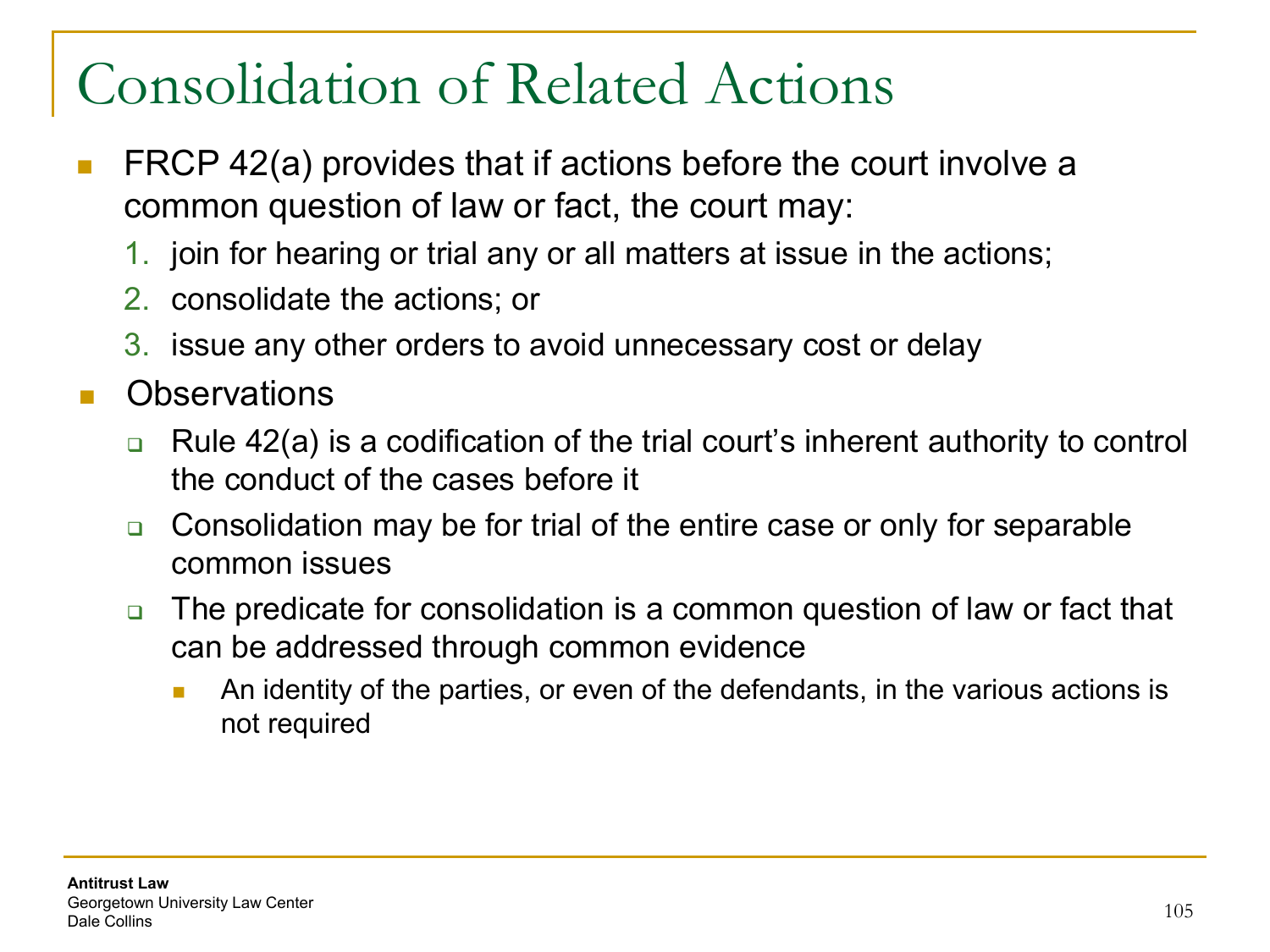#### Consolidation of Related Actions

- Factors to consider: Courts generally weigh
	- the saving of time and effort in the reduction of duplicative discovery or multiple trials
	- **a** against any inconvenience, delay, confusion, or prejudice that consolidation would cause
- Procedural device
	- $\Box$  Rule 42(a) a procedural device for judicial economy, and so its exercise should not change the rights of parties in separate suits
	- □ In particular, a Rule 42(a) consolidation order does not—
		- $\blacksquare$  merge the suits into a single cause,
		- change the rights of the parties, *or*
		- **numake those who are parties in one suit parties in another**
- Appeal
	- □ Orders granting or denying motions to consolidate are interlocutory in nature and hence appeals are rare
	- □ When there is an appeal, the standard of review is abuse of discretion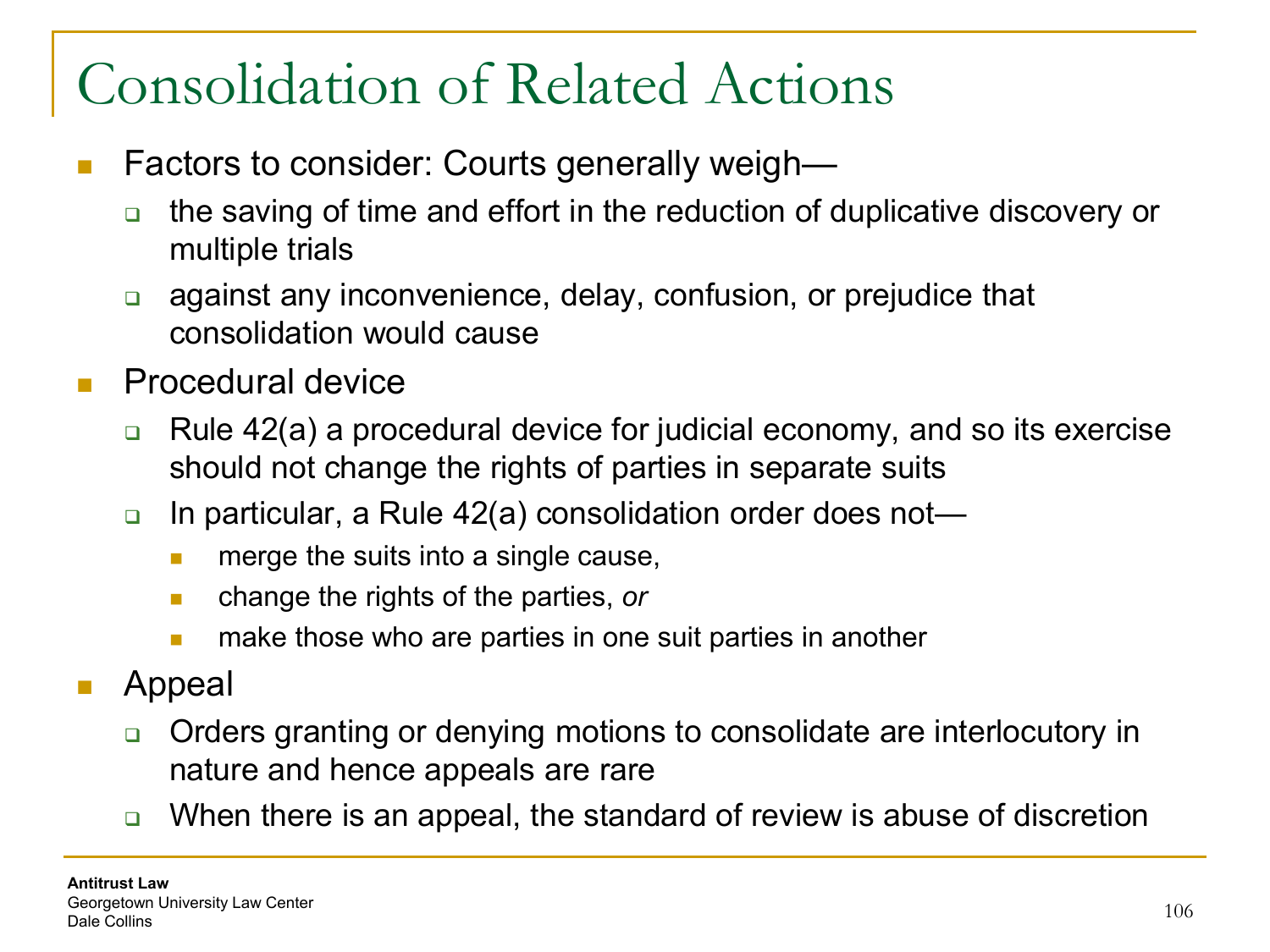#### Transfer of Venue

#### 28 U.S.C. § 1404(a):

For the convenience of parties and witnesses, in the interest of justice, a district court may transfer any civil action to any other district or division where it might have been brought or to any district or division to which all parties have consented.

#### Purposes

- **□** To prevent the waste of time, energy and money
- **□** To protect litigants, witnesses and the public against unnecessary inconvenience and expense
- Court may transfer an action even if the transferor court lacks personal jurisdiction over the defendant
	- But the transferee court must establish personal jurisdiction over the parties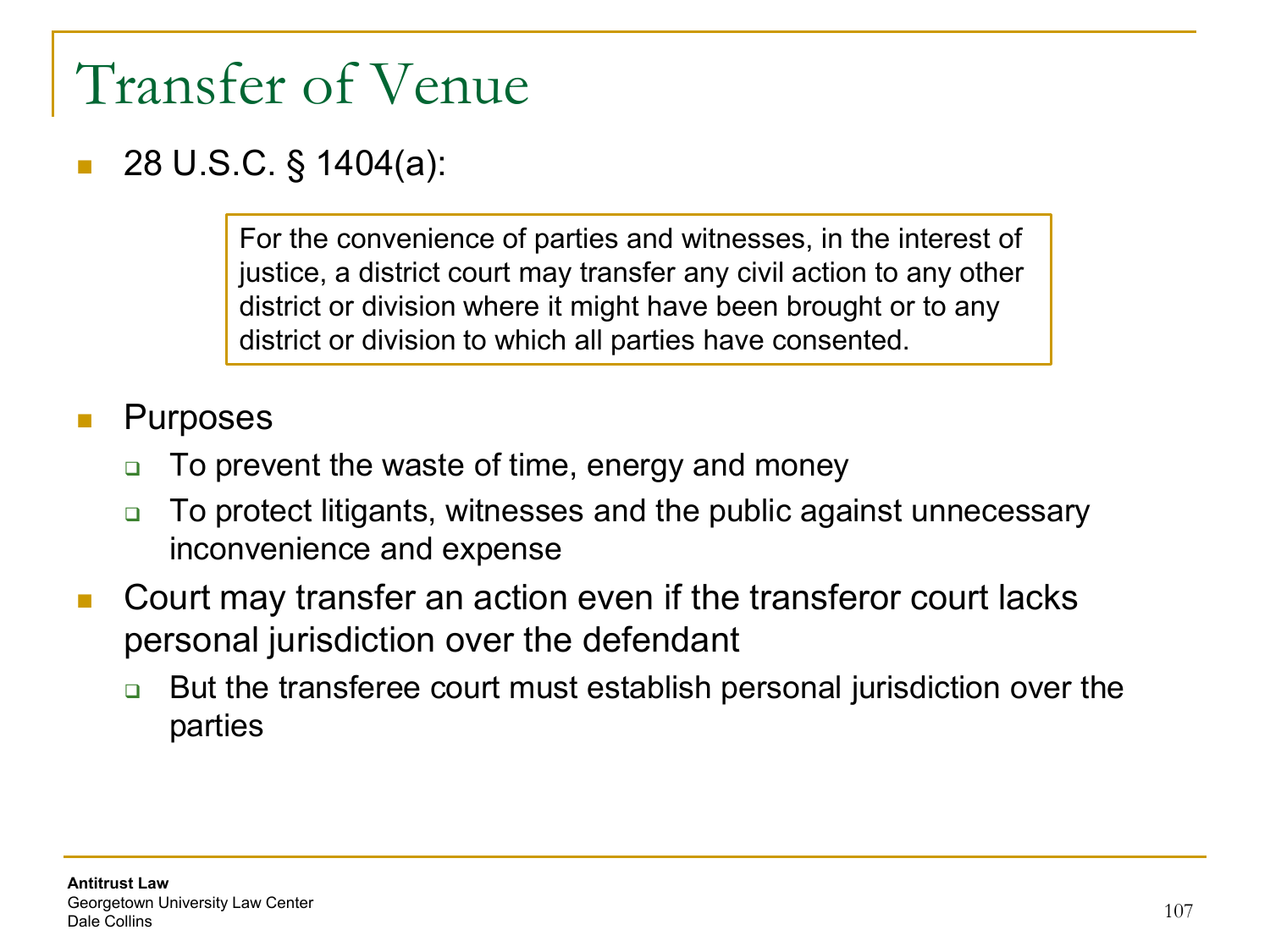#### Transfer of Venue

- Requirements:
	- 1. Both the original venue and the requested venue must be proper
		- If venue is not proper in the original venue, the proper motion is one under Rule 12(b)(3) to dismiss for lack of venue, not a motion to transfer
	- 2. Transfer must serve the interest of justice
		- Decided in the discretion of the court
- **Noving party bears the burden of proof**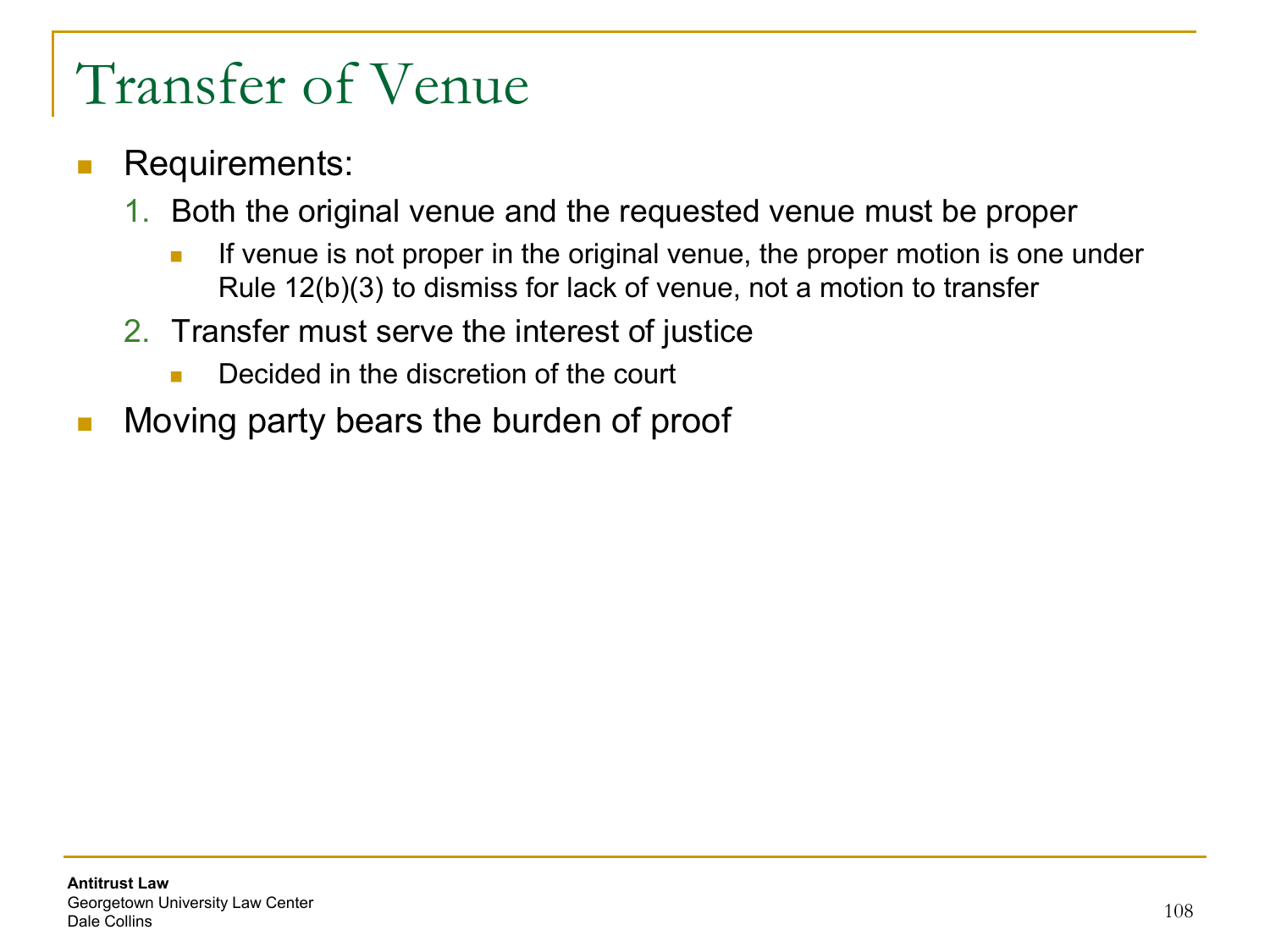#### Transfer of Venue

- Factors generally to be considered1
	- □ Private interest considerations include—
		- **The plaintiffs' choice of forum, unless the balance of convenience is strongly** in favor of the defendants (courts give special weight to this factor)
		- **The defendants' choice of forum**
		- **Numerally Mether the claim arose elsewhere**
		- $\blacksquare$  The convenience of the parties
		- **The convenience of the witnesses, but only to the extent that the witnesses** may actually be unavailable for trial in one of the for a
		- The ease of access to sources of proof
	- □ Public interest considerations include—
		- **The transferee court's familiarity with the governing laws**
		- **The relative congestion of the calendars of the potential transferee and** transferor courts
		- The local interest in deciding local controversies at home
	- **□** No one factor is dispositive

<sup>1</sup> *See, e.g*., FTC v. Cephalon, Inc., 551 F. Supp. 2d 21, 25 (D.D.C. 2008).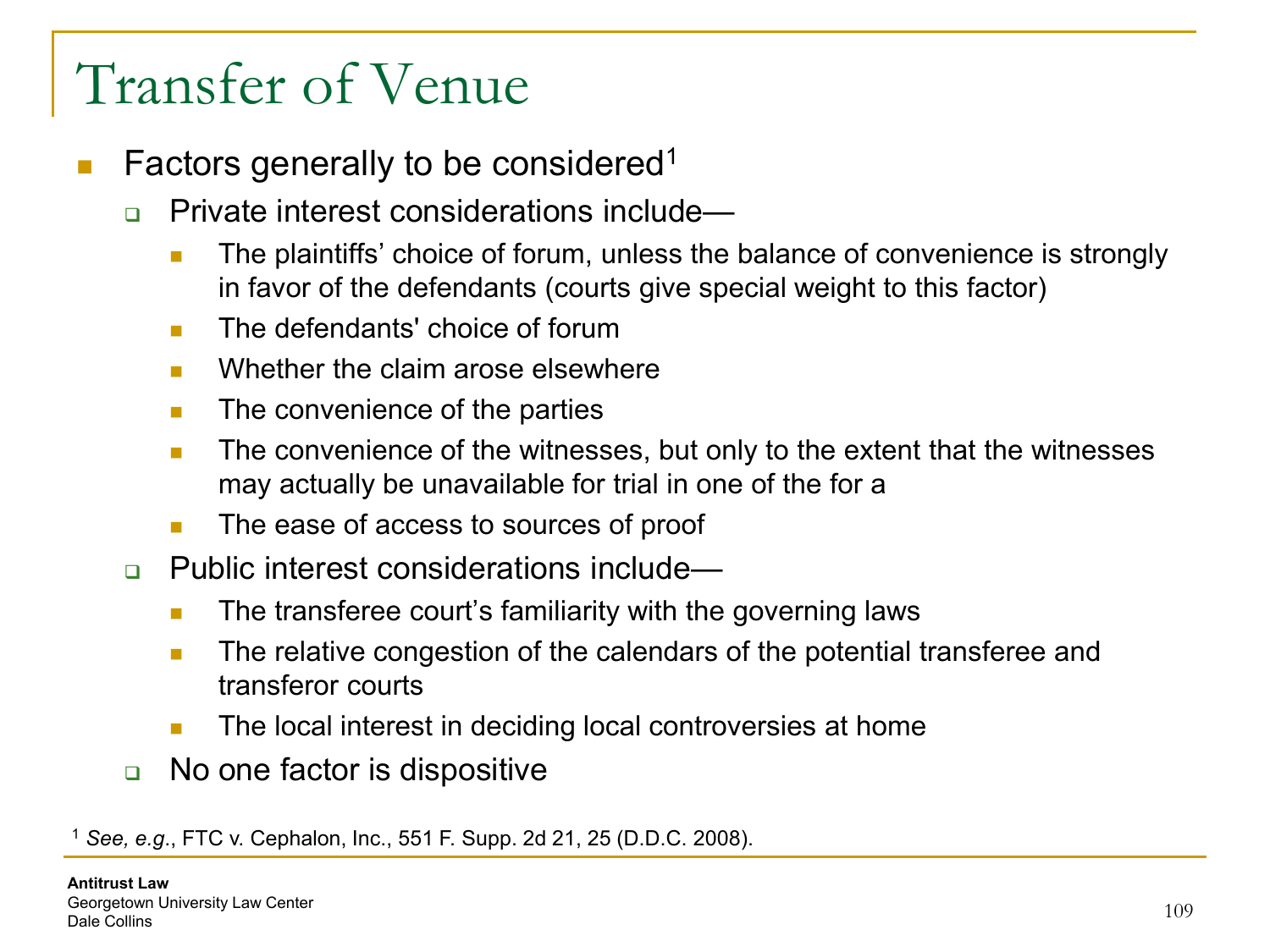#### Transfer of Venue

- Special considerations
	- □ Plaintiff's choice of forum
		- **Courts give special weight to the plaintiff's private interest in choosing the** forum and so have imposed a heavy burden on those who seek transfer under Section 1404(a)
		- Some courts have found that the government's choice of venue in an antitrust case is "entitled to heightened respect"
			- Although there are cases granting a motion to transfer that the government plaintiff has opposed
	- **□** Risk of inconsistent adjudications
		- The existence of an ongoing case dealing with similar issues in another jurisdiction weighs very heavily in favor of a transfer under Section 1404(a)

#### Appeal

- □ Orders granting or denying motions to transfer venue are interlocutory in nature and hence appeals are rare
- □ When there is an appeal, the standard of review is abuse of discretion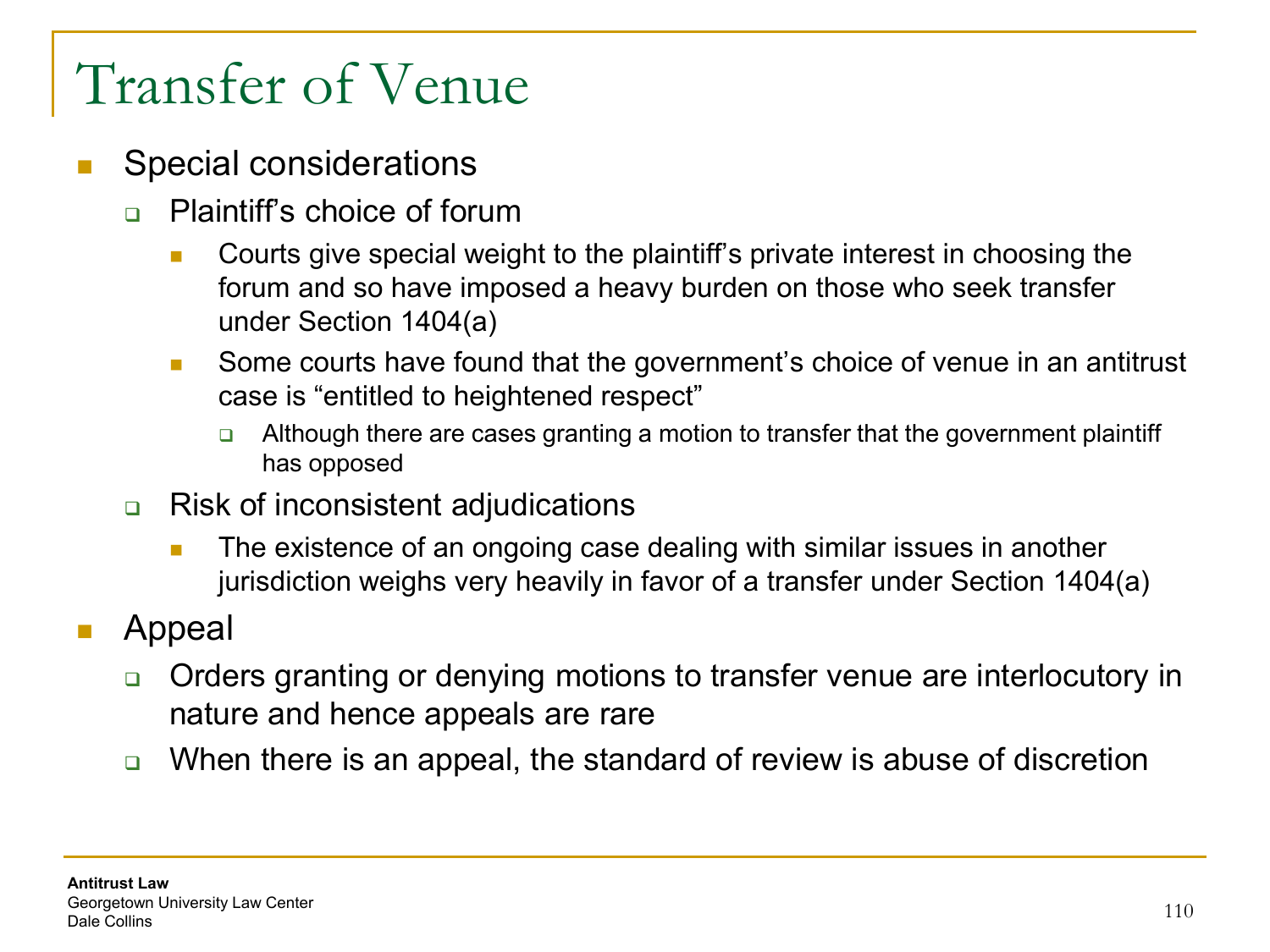- 28 U.S.C. § 1407 applies to actions filed different districts ("multidistrict litigation")
- Created Judicial Panel on Multidistrict Litigation ("MDL Panel")
	- □ Determines whether civil actions pending in different federal districts involve one or more common questions of fact such that the actions should be transferred to one federal district for coordinated or consolidated pretrial proceedings; and
	- **□** Selects the judge or judges and court assigned to conduct such proceedings.
- **Purpose** 
	- **EXECUTE:** Avoid duplication of discovery
	- **Prevent inconsistent pretrial rulings**
	- **□** Conserve the resources of the parties, their counsel and the judiciary.
- Test:
	- **□** Convenience of parties and witnesses
	- □ Promotion of the "just and efficient conduct of such actions"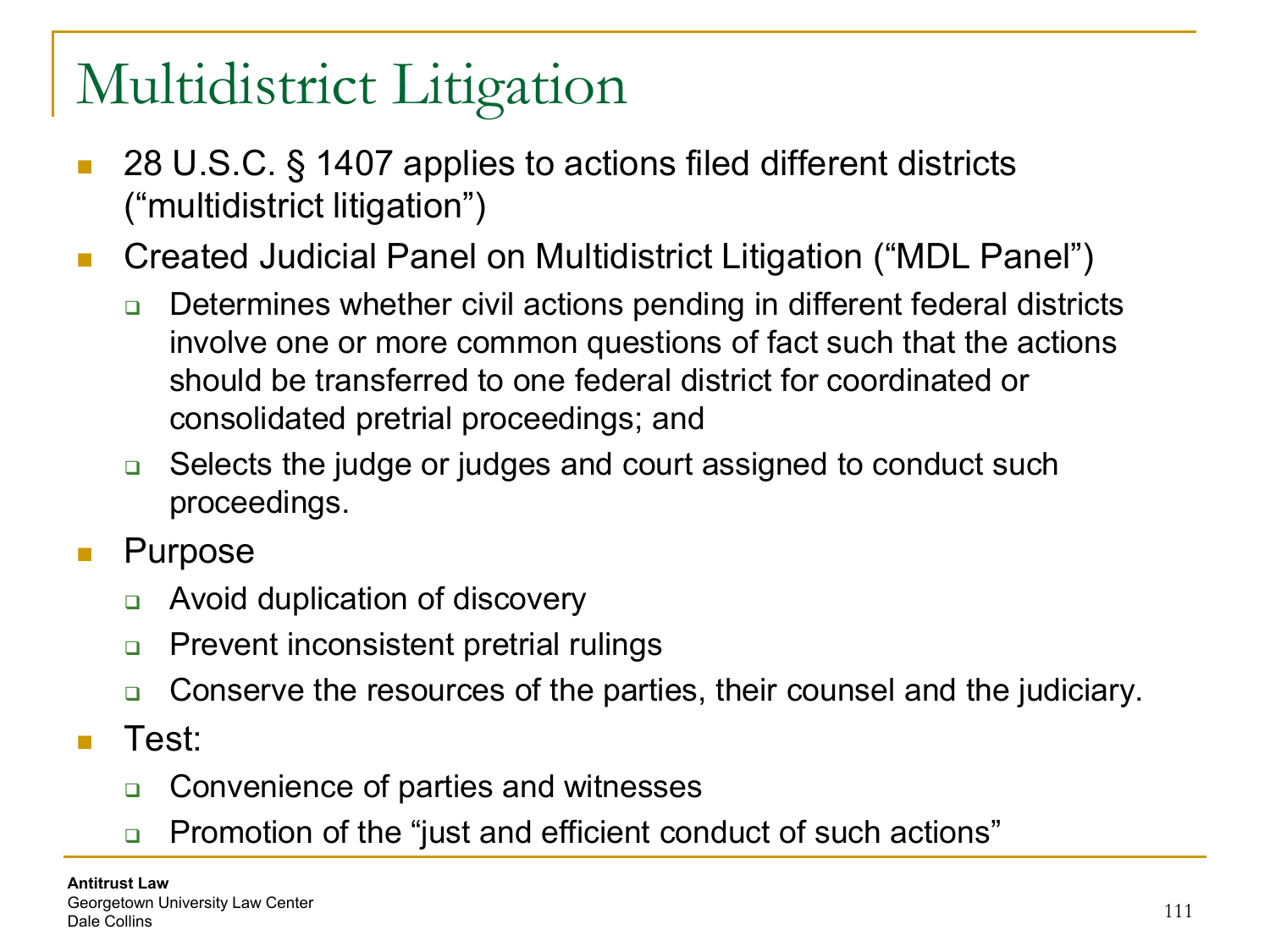- MDL Panel
	- **□** Consists of seven sitting federal judges, who are appointed to serve on the Panel by the Chief Justice of the United States
	- □ No two panel members may be from the same federal judicial circuit
- **NDL Panel transfers are to a particular court and a particular judge** 
	- Judges are not randomly assigned through the "wheel"
	- Transferee court can exercise personal jurisdiction to the same extent as the transferor court
		- Consequently, transferee court must apply the law of the transferor court in determining personal jurisdiction over the parties
- Consolidation only for pretrial proceedings
	- **□** Actions will be remanded to the original (transferor) court at or before the conclusion of pretrial proceedings for the remainder of the litigation
	- **□** NB: Section 1407 not applicable to any action in which the United States is a complainant arising under the antitrust laws. (Section 1407(g)).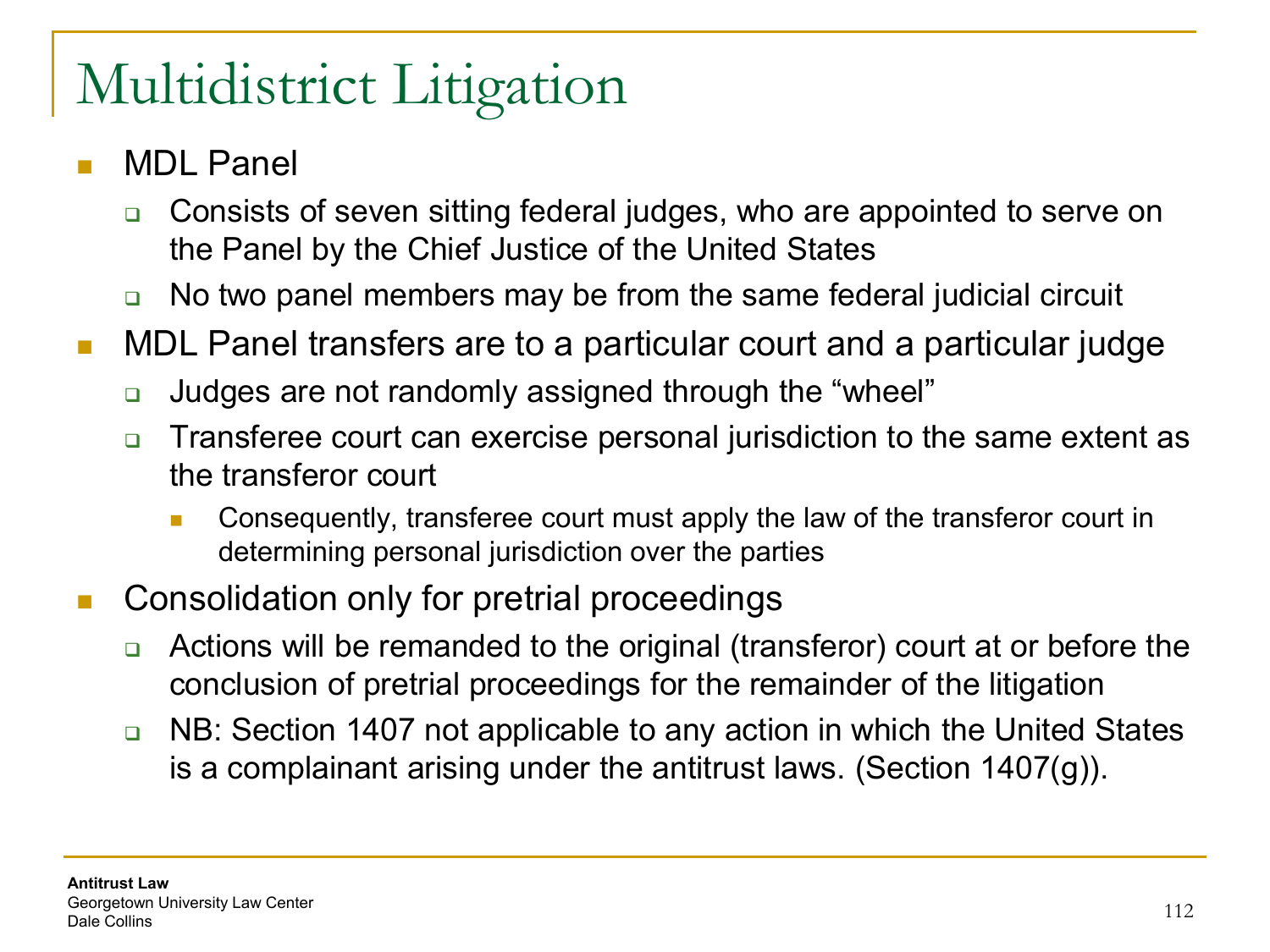- Remand
	- **□** No firm test as to timing—MDL Panel looks to transferee court
	- Improper for the transferee court to transfer an action to itself under Section  $1404(a)^1$
	- But parties can consent to hold trial in the transferee court and avoid remand
		- Recall that personal jurisdiction and challenges to improper venue are waivable—the parties can always submit to the personal jurisdiction and venue of the transferee court
- Consolidated complaints
	- □ Common for parties in an MDL to file a single "consolidated complaint"
	- □ Parties need to be clear whether a consolidated complaint is:
		- **Simply a device to facilitate ease of the MDL's administration while in pretrial,** *or*
		- **A** new "case or controversy" in the transferee district that supersedes the separate transferred actions, moots the MDL transfer, and allows the matter to proceed to trial in the transferee court

Lexecon Inc. v. Milberg Weiss Bershad Hynes & Lerach, 523 U.S. 26 (1998).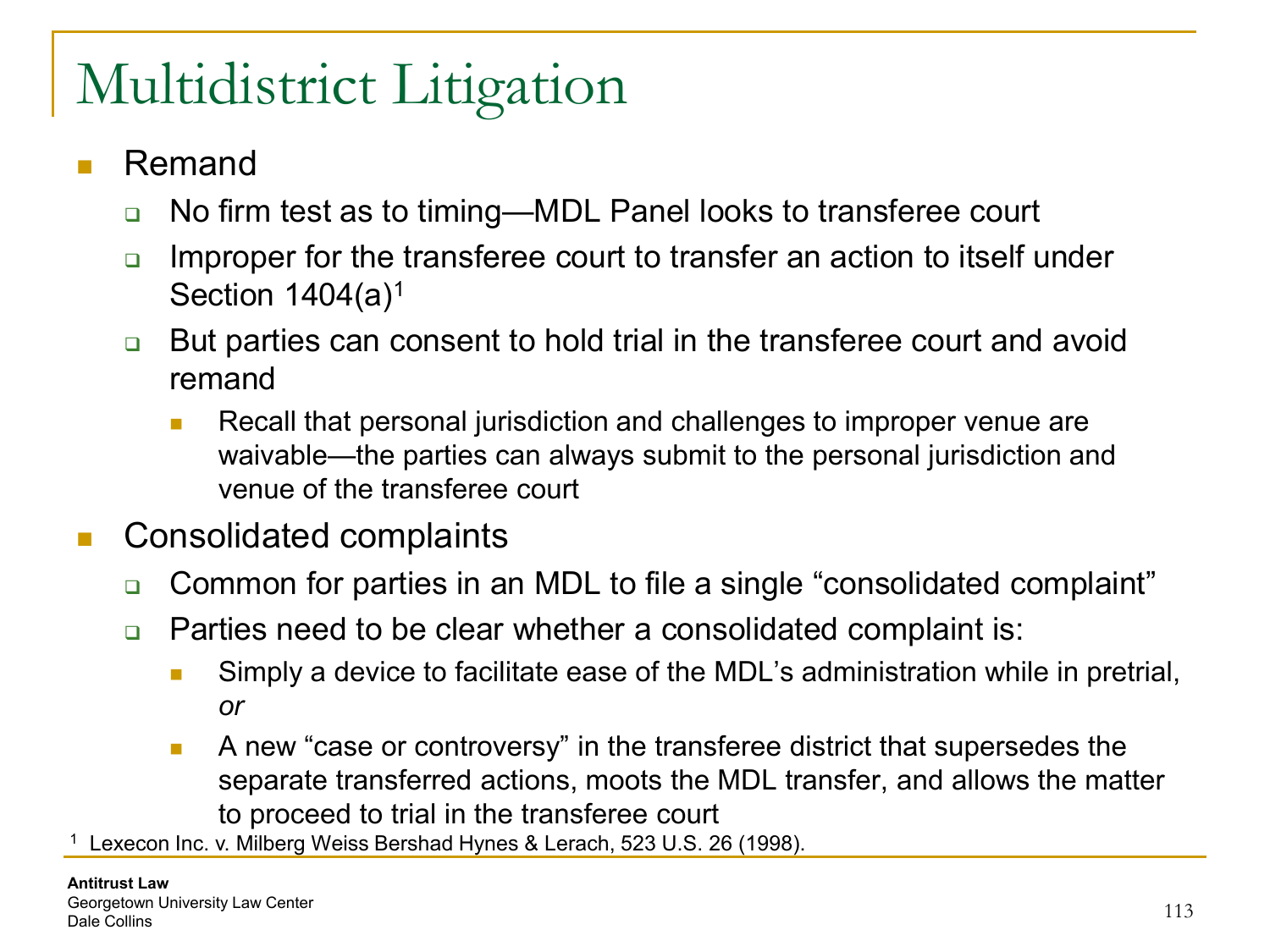As of December 31, 2021:



#### *Source*: [Calendar Year Statistics of the United States Judicial Panel on Multidistrict Litigation](https://www.jpml.uscourts.gov/sites/jpml/files/JPML_Calendar_Year_Statistics-2021.pdf) 11 (2021).

**Antitrust Law** Georgetown University Law Center Dale Collins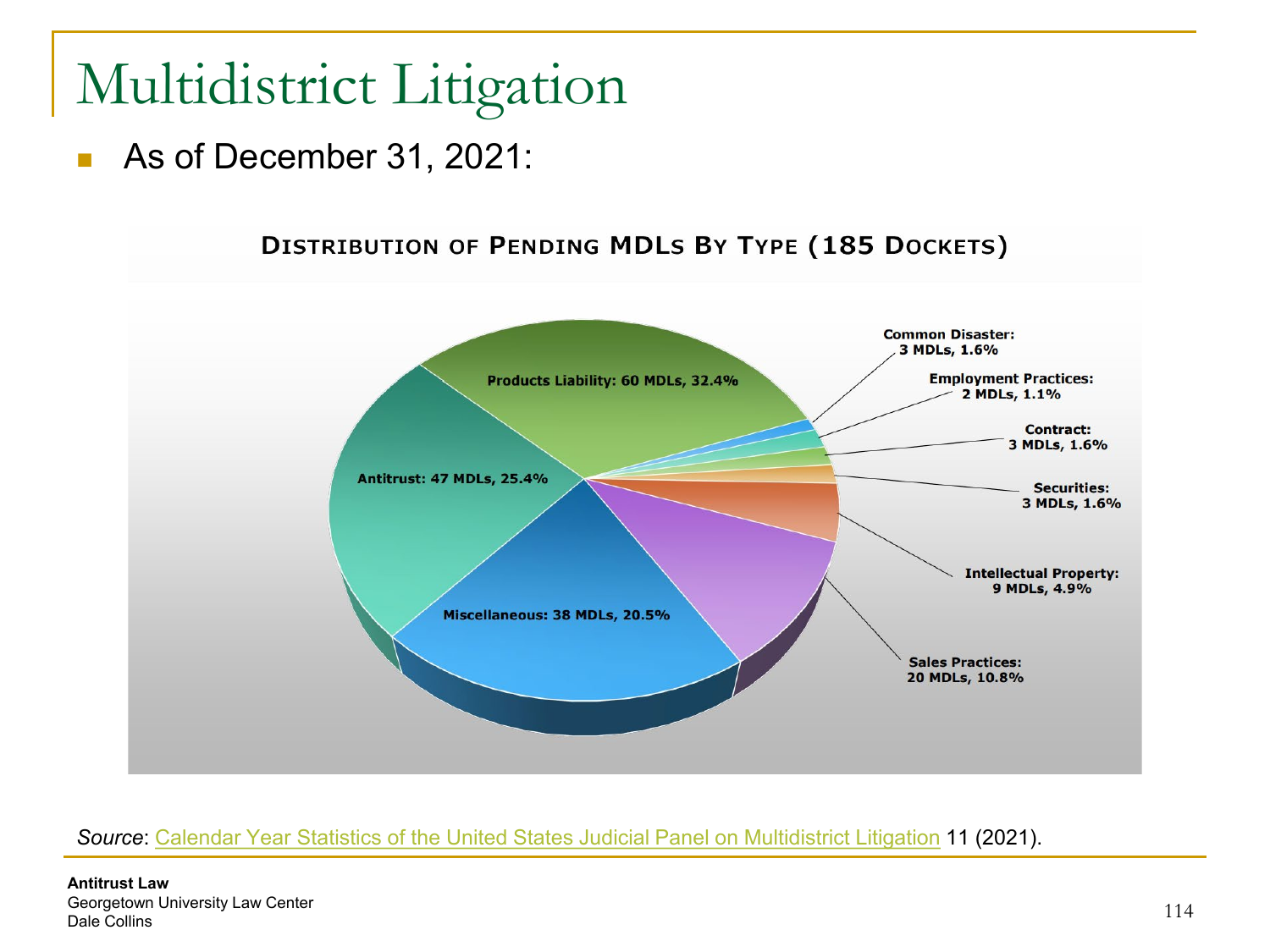- Some examples
	- *In re* Chocolate Confectionary Antitrust Litigation1
		- **Involving 91 separate private actions**
		- **Consolidated in 2008 in the Middle District of Pennsylvania**

<sup>1</sup> 801 F.3d 383 (3d Cir. 2015) (affirming grant of summary judgment to defendants) .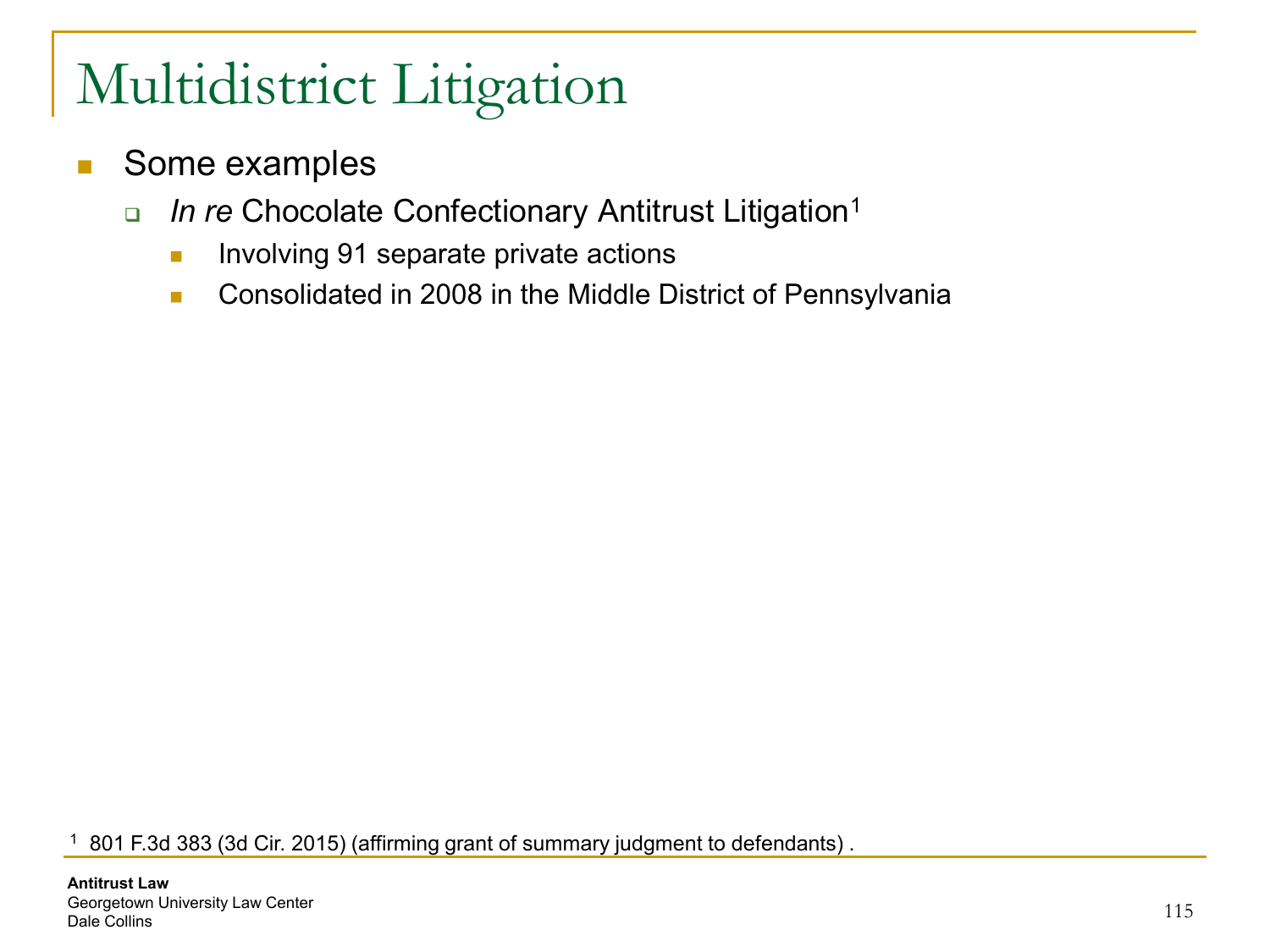United States Judicial Panel on Multidistrict Litigation

**Report Date: 1/19/2022** 

**MDL Statistics Report - Docket Type Summary** 

#### **MDL Filters:**

**Status: Transferred** 

**Limited to Active Litigations** 

**Docket Type Summary** 

| <b>Antitrust</b><br>1663 IN RE: Insurance Brokerage Antitrust Litigation                      | Cecchi, Claire C.<br>Brodie, Margo K.<br>Cogan, Brian M. | NJ<br><b>NYE</b> | 2:04-cv-5184       |            |            |  |
|-----------------------------------------------------------------------------------------------|----------------------------------------------------------|------------------|--------------------|------------|------------|--|
|                                                                                               |                                                          |                  |                    |            |            |  |
|                                                                                               |                                                          |                  |                    |            |            |  |
|                                                                                               |                                                          |                  |                    | 11/19/2004 | 02/17/2005 |  |
| 1720 IN RE: Payment Card Interchange Fee and Merchant Discount Antitrust Litigation           |                                                          |                  | $1:05$ -md-1720    | 07/28/2005 | 10/19/2005 |  |
| 1738 IN RE: Vitamin C Antitrust Litigation                                                    |                                                          | <b>NYE</b>       | $1:06$ -md-1738    | 11/10/2005 | 02/14/2006 |  |
| 1869 IN RE: Rail Freight Fuel Surcharge Antitrust Litigation                                  | Friedman, Paul L.                                        | DC               | $1:07$ -mc-489     | 06/06/2007 | 11/06/2007 |  |
| 1917 IN RE: Cathode Ray Tube (CRT) Antitrust Litigation                                       | Tigar, Jon S.                                            | <b>CAN</b>       | 3:07-cv-5944       | 11/29/2007 | 02/15/2008 |  |
| 2002 IN RE: Processed Egg Products Antitrust Litigation                                       | Pratter, Gene E.K.                                       | PAE              | 2:08-md-2002       | 10/09/2008 | 12/02/2008 |  |
| 2221 IN RE: American Express Anti-Steering Rules Antitrust Litigation (No. II)                | Garaufis, Nicholas G                                     | <b>NYE</b>       | $1:11$ -md-2221    | 12/07/2010 | 02/07/2011 |  |
| 2262 IN RE: Libor-Based Financial Instruments Antitrust Litigation                            | Buchwald, Naomi Reice                                    | <b>NYS</b>       | $1:11$ -md-2262    | 05/13/2011 | 08/12/2011 |  |
| 2311 IN RE: Automotive Parts Antitrust Litigation                                             | Cox. Sean F.                                             | <b>MIE</b>       | $2:12$ -md-2311    | 10/11/2011 | 02/07/2012 |  |
| 2332 IN RE: Lipitor Antitrust Litigation                                                      | Sheridan, Peter G.                                       | <b>NJ</b>        | $3:12$ -cv-2389    | 12/06/2011 | 04/20/2012 |  |
| 2406 IN RE: Blue Cross Blue Shield Antitrust Litigation                                       | Proctor, R. David                                        | <b>ALN</b>       | $2:13$ -cv-20000   | 09/06/2012 | 12/12/2012 |  |
| 2437 IN RE: Domestic Drywall Antitrust Litigation                                             | Baylson, Michael M                                       | PAE              | $2:13$ -md-2437    | 01/18/2013 | 04/08/2013 |  |
| 2445 IN RE: Suboxone (Buprenorphine Hydrochloride and Naloxone) Antitrust Litigation          | Goldberg, Mitchell S                                     | PAE              | $2:13$ -md-2445    | 03/04/2013 | 06/06/2013 |  |
| 2460 IN RE: Niaspan Antitrust Litigation                                                      | Savage, Timothy J.                                       | PAE              | $2:13$ -md-2460    | 04/26/2013 | 09/17/2013 |  |
| 2481 IN RE: Aluminum Warehousing Antitrust Litigation                                         | Engelmayer, Paul A.                                      | <b>NYS</b>       | $1:13$ -md-2481    | 08/07/2013 | 12/16/2013 |  |
| 2542 IN RE: Keurig Green Mountain Single-Serve Coffee Antitrust Litigation                    | Broderick, Vernon S.                                     | <b>NYS</b>       | $1:14$ -md-2542    | 03/20/2014 | 06/03/2014 |  |
| 2548 IN RE: Commodity Exchange, Inc., Gold Futures and Options Trading Litigation             | Caproni, Valerie E.                                      | <b>NYS</b>       | $1:14$ -md-2548    | 04/14/2014 | 08/13/2014 |  |
| 2567 IN RE: Pre-Filled Propane Tank Antitrust Litigation                                      | Fenner, Gary A.                                          | <b>MOW</b>       | 4:14-md-2567       | 07/02/2014 | 10/16/2014 |  |
| 2573 IN RE: London Silver Fixing, Ltd., Antitrust Litigation                                  | Caproni, Valerie E.                                      | <b>NYS</b>       | $1:14$ -md-2573    | 08/05/2014 | 10/09/2014 |  |
| 2580 IN RE: Opana ER Antitrust Litigation                                                     | Leinenweber, Harry D.                                    | <b>ILN</b>       | $1:14$ -cv-10150   | 08/26/2014 | 12/12/2014 |  |
| 2626 IN RE: Disposable Contact Lens Antitrust Litigation                                      | Schlesinger, Harvey E.                                   | <b>FLM</b>       | 3:15-md-2626       | 03/06/2015 | 06/08/2015 |  |
| 2656 IN RE: Domestic Airline Travel Antitrust Litigation                                      | Kollar-Kotelly, Colleen                                  | DC               | $1:15$ -mc-1404    | 07/06/2015 | 10/13/2015 |  |
| 2668 IN RE: National Football League's "Sunday Ticket" Antitrust Litigation                   | Gutierrez, Philip S                                      | CAC              | $2:15$ -ml-2668    | 08/27/2015 | 12/08/2015 |  |
| 2670 IN RE: Packaged Seafood Products Antitrust Litigation                                    | Sabraw, Dana M.                                          | CAS              | $3:15$ -md-2670    | 08/28/2015 | 12/09/2015 |  |
| 2673 IN RE: Treasury Securities Auction Antitrust Litigation                                  | Gardephe, Paul G.                                        | <b>NYS</b>       | $1:15$ -md-2673    | 09/24/2015 | 12/08/2015 |  |
| 2687 IN RE: Liquid Aluminum Sulfate Antitrust Litigation                                      | Arleo, Madeline C.                                       | NJ               | $2:16$ -md-2687    | 12/02/2015 | 02/04/2016 |  |
| 2704 IN RE: Interest Rate Swaps Antitrust Litigation                                          | Oetken, J. Paul                                          | <b>NYS</b>       | $1:16$ -md-2704    | 02/26/2016 | 06/02/2016 |  |
| 2724 IN RE: Generic Pharmaceuticals Pricing Antitrust Litigation                              | Rufe, Cynthia M.                                         | PAE              | $2:16$ -md-2724    | 05/19/2016 | 08/05/2016 |  |
| 2773 IN RE: Qualcomm Antitrust Litigation                                                     | Koh, Lucy H.                                             | <b>CAN</b>       | 5:17-md-2773       | 01/26/2017 | 04/05/2017 |  |
| 2801 IN RE: Capacitors Antitrust Litigation (No. III)                                         | Donato, James                                            | <b>CAN</b>       | $3:17$ -md-2801    | 09/14/2017 | 12/05/2017 |  |
| 2817 IN RE: Dealer Management Systems Antitrust Litigation                                    | Dow, Robert M.                                           | <b>ILN</b>       | $1:18-cv-864$      | 11/07/2017 | 02/01/2018 |  |
| 2819 IN RE: Restasis (Cyclosporine Ophthalmic Emulsion) Antitrust Litigation                  | Gershon, Nina                                            | <b>NYE</b>       | 1:18-md-2819       | 11/17/2017 | 01/31/2018 |  |
| 2836 IN RE: Zetia (Ezetimibe) Antitrust Litigation                                            | Smith, Rebecca Beach                                     | <b>VAE</b>       | 2:18-md-2836       | 02/28/2018 | 06/08/2018 |  |
| 2842 IN RE: Chicago Board Options Exchange Volatility Index Manipulation Antitrust Litigation | Shah, Manish S.                                          | <b>ILN</b>       | $1:18$ -cv-4171    | 03/23/2018 | 06/14/2018 |  |
| 2862 IN RE: Diisocyanates Antitrust Litigation                                                | Ambrose, Donetta W.                                      | <b>PAW</b>       | $2:18$ -mc- $1001$ | 07/10/2018 | 10/03/2018 |  |